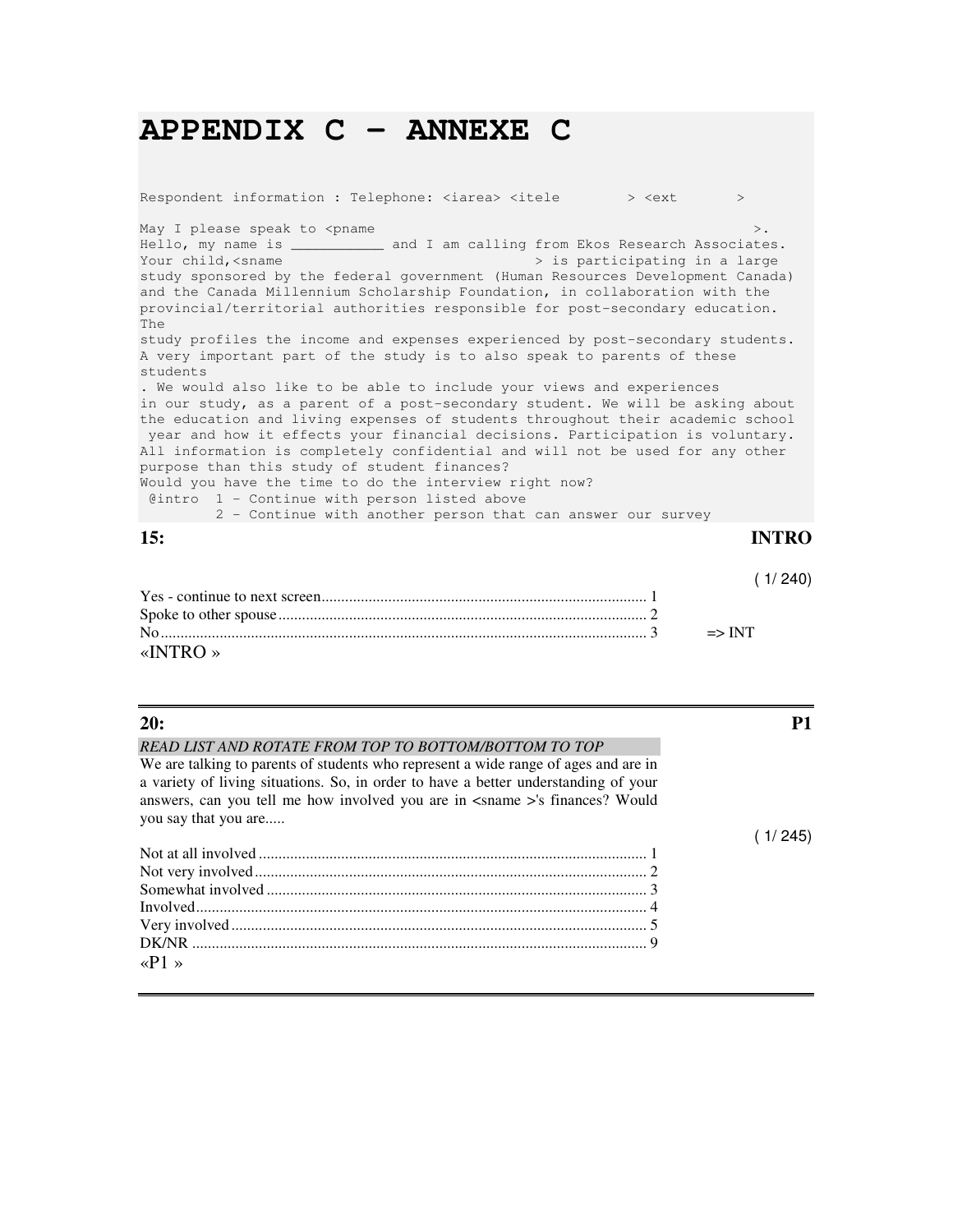Some parents are in a position to provide financial support to their children while they are attending post-secondary education, however, many parents are not in this position. Have you provided, or do you intend to provide financial support to <himhr > for <hishr> use in the ACADEMIC SEMESTER just finished?

 By "the semester just finished" I mean the four months from late August through

 the end of December. This would include only money or things that you bought specifically for <himhr>. It woudl not include such things as room and board or

use of car and so on.

 1 - "Yes" @SCrn2  $2 - "No"$  $9 - "DK/NR"$ 

**21: SCRN2**  ( 1/ 246)

| «SCRN2» |  |
|---------|--|

**22: P3** 

| $\Rightarrow$ SAV1 if | $NOT (SCRN2=\#1)$ |
|-----------------------|-------------------|
|                       |                   |

### *Read List*

Was this financial support intended to cover any of the following? Was it money for...

|                                                           | $(1/247 - 249 - 251 - 253 - 255 - 257 - 259 - 261 - 263)$ |              |
|-----------------------------------------------------------|-----------------------------------------------------------|--------------|
|                                                           |                                                           |              |
|                                                           |                                                           |              |
|                                                           |                                                           |              |
|                                                           |                                                           |              |
|                                                           |                                                           |              |
|                                                           |                                                           |              |
|                                                           |                                                           |              |
|                                                           |                                                           | $\Omega$     |
|                                                           |                                                           | $\mathbf{X}$ |
|                                                           |                                                           | - N          |
|                                                           |                                                           |              |
| INTEREST ON STUDENT LOAN/LINE OF CREDIT/CREDIT CARD  11 N |                                                           |              |
| «P3 01»                                                   |                                                           |              |
| «P3 02»                                                   |                                                           |              |
| «P3 03 »                                                  |                                                           |              |
| «P3 04 »                                                  |                                                           |              |
| «P3 05 »                                                  |                                                           |              |
| «P3 06 »                                                  |                                                           |              |
| «P3 07»                                                   |                                                           |              |
| «P3 08 »                                                  |                                                           |              |
| «P3 09»                                                   |                                                           |              |
| «O P3 »                                                   |                                                           |              |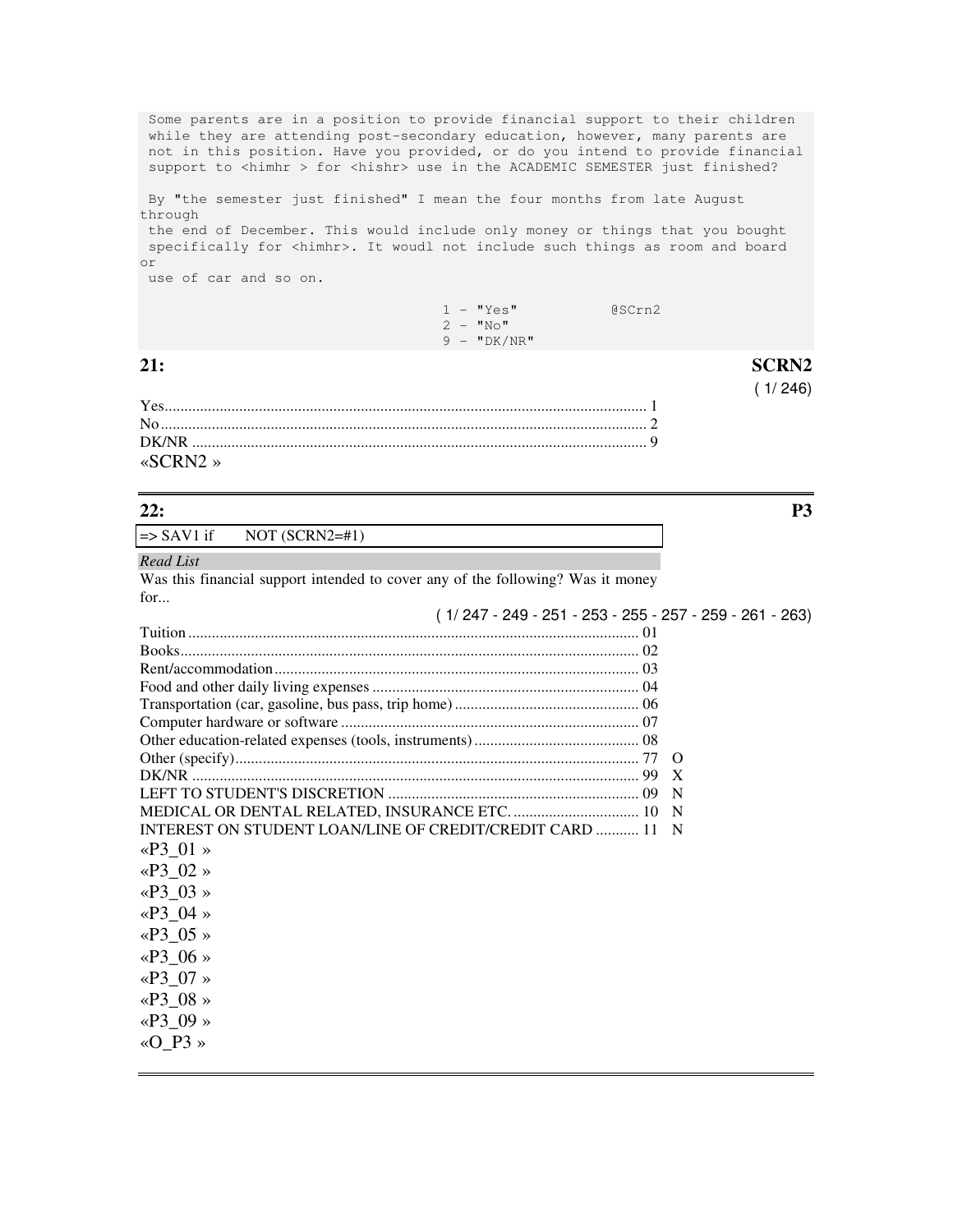Of all monetary financial support that you have provided, or will provide to  $\epsilon$  sname  $\epsilon$ in the four months of the semester, from late August to the end of December, what is the amount that has come from each of the following sources: First let me read the sources quickly and then we'll go back over it. \*\*\*\*\*\*MAKE SURE THAT VALUES ARE FOR 4 MONTHS\*\*\*\*\*\* \*\*\*\*\*\*IF RESPONDENT GIVES MONTHLY AMOUNT - MULTIPLY BY 4\*\*\*\*\*\* (NOTE: 99999 = DK/NR, 00000 - Zero, 88888=NA) @p7a General savings (eg. savings account) @p7b RESP's and other education trust funds @p7c Employment income/regular income @p7d Credit (e.g., line of credit, credit cards) @p7d2 Debt (e.g., second mortgage, personal/bank loan) @p7e Other investments (such as RRSP's) @p7f Contribution from non-custodial parent @p7g Child's life insurance policy (paying out when turn 18) @p7h Other **23: P7A** 

( 1/ 265)

| \$E   |  |
|-------|--|
| «P7A» |  |

| ×<br>×<br>×<br>×           | ۰.<br>× |
|----------------------------|---------|
| ٩<br>٩<br>v<br>v<br>×<br>× | ٠<br>×  |

| 33:                                                                                                                                                       | P8      |
|-----------------------------------------------------------------------------------------------------------------------------------------------------------|---------|
| Some parents are in a position to put some money away for their children's<br>education, however, many parents are not in this position. Did you put some |         |
| money away for this purpose before <sname> started <hishr> post-secondary</hishr></sname>                                                                 |         |
| education?                                                                                                                                                |         |
|                                                                                                                                                           | (1/311) |
|                                                                                                                                                           |         |
|                                                                                                                                                           |         |
|                                                                                                                                                           |         |
| « $P8 \times$                                                                                                                                             |         |

| 35:                                                                                                                                                                                                                                                | P9      |
|----------------------------------------------------------------------------------------------------------------------------------------------------------------------------------------------------------------------------------------------------|---------|
| $\Rightarrow$ P11 if<br>$P8 = \#2, \#3$                                                                                                                                                                                                            |         |
| Over how many years were you putting money away for $\langle$ hishr $\rangle$ education,<br>including general savings and RESP's or other education-related trust funds before<br><heshe> started <hishr> post-secondary eduction?</hishr></heshe> | (1/313) |
| \$E 0 25<br>«P9»                                                                                                                                                                                                                                   |         |
| 36:                                                                                                                                                                                                                                                |         |

Roughly how much did you accumulate IN TOTAL for <hishr > post-secondary education by the time <heshe > began <hishr > post-secondary education? \*\*\*\*\*MAKE SURE TO ADD TOTAL AMOUNT TOGETHER IF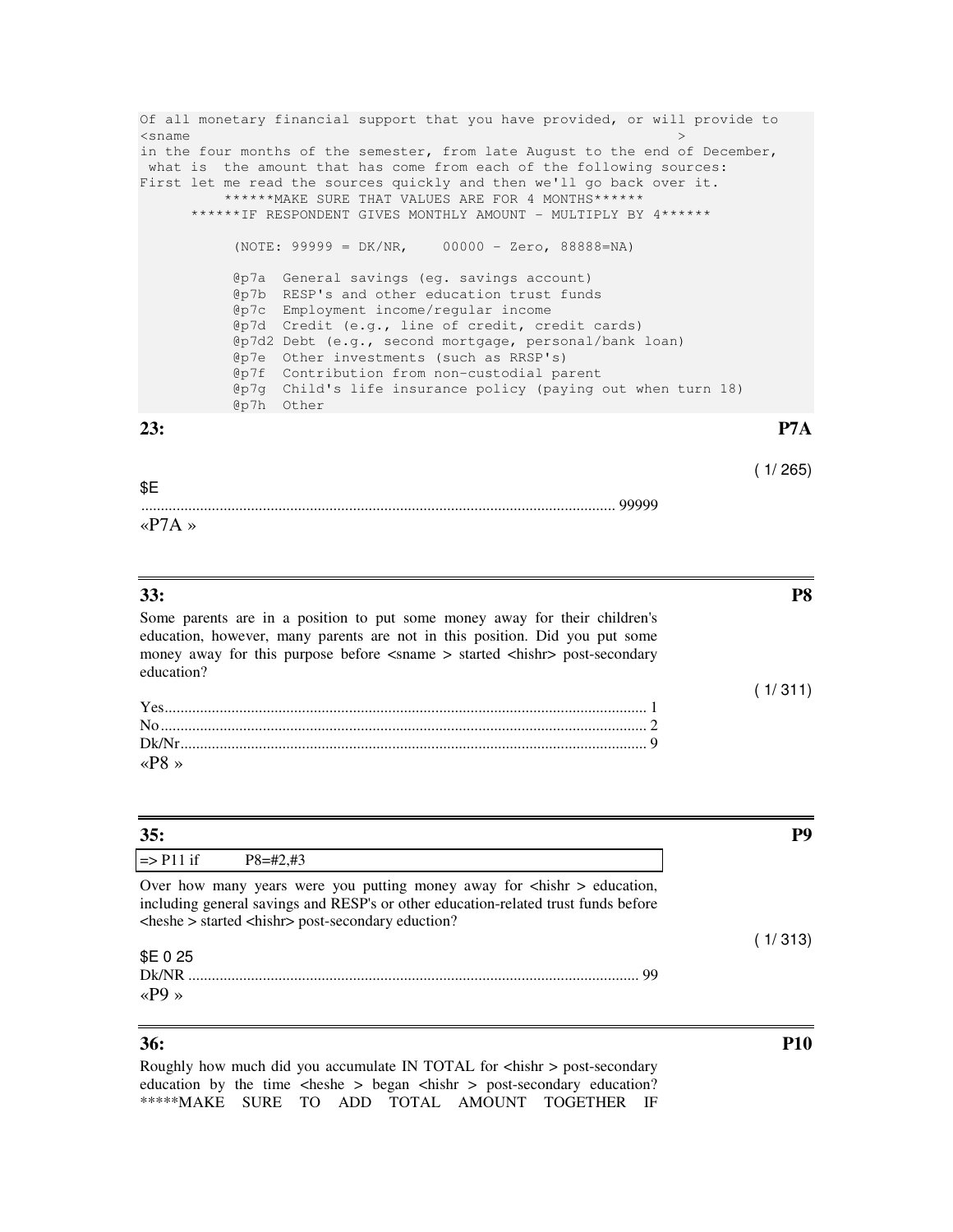# RESPONDENT GIVES SEPARATE AMOUNTS FROM MULTIPLE SOURCES \*\*\*\*\*\*

 $(1/315)$ 

## $37:$

# **P10B**

| Was this largely accumulated using employment income or from other sources? |                                   |  |  |
|-----------------------------------------------------------------------------|-----------------------------------|--|--|
|                                                                             | $(1/317 - 319 - 321 - 323 - 325)$ |  |  |
|                                                                             |                                   |  |  |
|                                                                             |                                   |  |  |
|                                                                             |                                   |  |  |
|                                                                             |                                   |  |  |
|                                                                             |                                   |  |  |
|                                                                             |                                   |  |  |
|                                                                             |                                   |  |  |
|                                                                             |                                   |  |  |
|                                                                             |                                   |  |  |
| «P10B 01»                                                                   |                                   |  |  |
| «P10B 02»                                                                   |                                   |  |  |
| «P10B $03 \times$                                                           |                                   |  |  |
| «P10B 04»                                                                   |                                   |  |  |
| «P10B 05»                                                                   |                                   |  |  |
| «O P10B »                                                                   |                                   |  |  |
|                                                                             |                                   |  |  |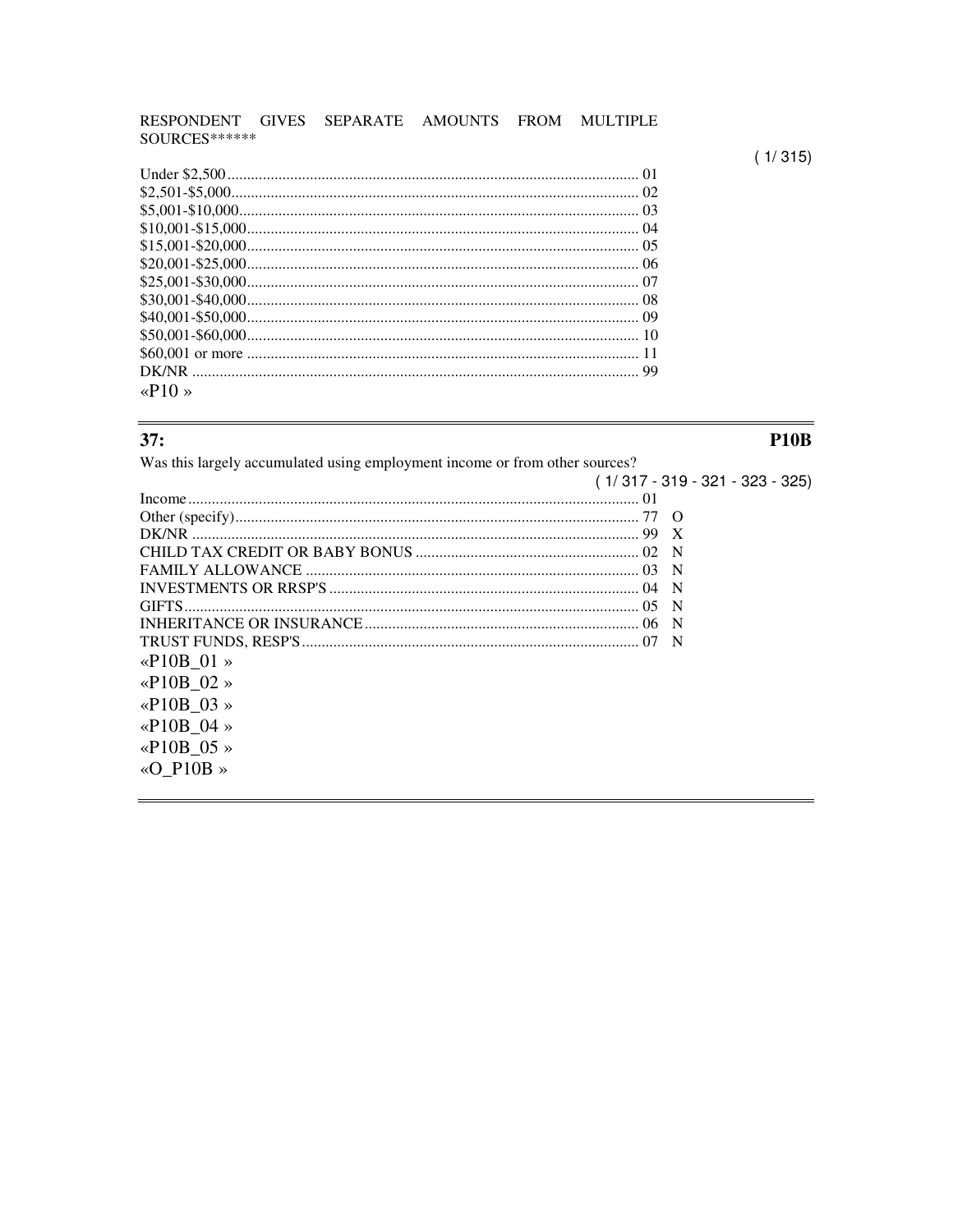| $\Rightarrow$ +1 if<br>NOT (SCRN2=#2 AND $P8=#2$ )                                                                                                                                                                                                                                                                                         |             |
|--------------------------------------------------------------------------------------------------------------------------------------------------------------------------------------------------------------------------------------------------------------------------------------------------------------------------------------------|-------------|
| <b>PROMPT IF NECESSARY</b>                                                                                                                                                                                                                                                                                                                 |             |
| Many parents are not in a position to provide monetary financial support to their<br>children during their post-secondary education, for a variety of reasons. Can you<br>tell me your main reason for this?                                                                                                                               |             |
|                                                                                                                                                                                                                                                                                                                                            | (1/327)     |
| Not willing-Do not believe that parents should pay for children's education  02<br>Did not think that it would be expensive for child to pursue post-secondary 03<br>Child does not need income from you/has other sources of income  05<br>Supporting in other ways (eg. room and board, use of car, etc)  10<br>« $P11$ »<br>« $O_P11$ » |             |
| 39:                                                                                                                                                                                                                                                                                                                                        | <b>P12B</b> |
| Before the semester just finished, how many years of post secondary education did<br>you provide financial support to <himhr> for?</himhr>                                                                                                                                                                                                 | (1/329)     |
| <b>SE 1 15</b>                                                                                                                                                                                                                                                                                                                             |             |

| טו חסט |  |  |
|--------|--|--|
|        |  |  |
|        |  |  |
|        |  |  |
| «P12B» |  |  |

| 40:                                                                                                                                                                                                                                                                                                                      | P12                |
|--------------------------------------------------------------------------------------------------------------------------------------------------------------------------------------------------------------------------------------------------------------------------------------------------------------------------|--------------------|
| What was the TOTAL VALUE of all monetary financial support that you<br>provided, for the $\langle p12b \rangle$ years of post-secondary education, not including the<br>semester just finished? ******MAKE SURE TO GET TOTAL VALUE - IF<br>GIVEN AS AMOUNT PER YEAR - MULTIPLY BY THE YEARS OF POST-<br>SECONDARY, ***** |                    |
|                                                                                                                                                                                                                                                                                                                          | (1/331)            |
| \$E 1 999998                                                                                                                                                                                                                                                                                                             |                    |
|                                                                                                                                                                                                                                                                                                                          | $\Rightarrow$ P25B |
| «P12»                                                                                                                                                                                                                                                                                                                    |                    |

**38: P11**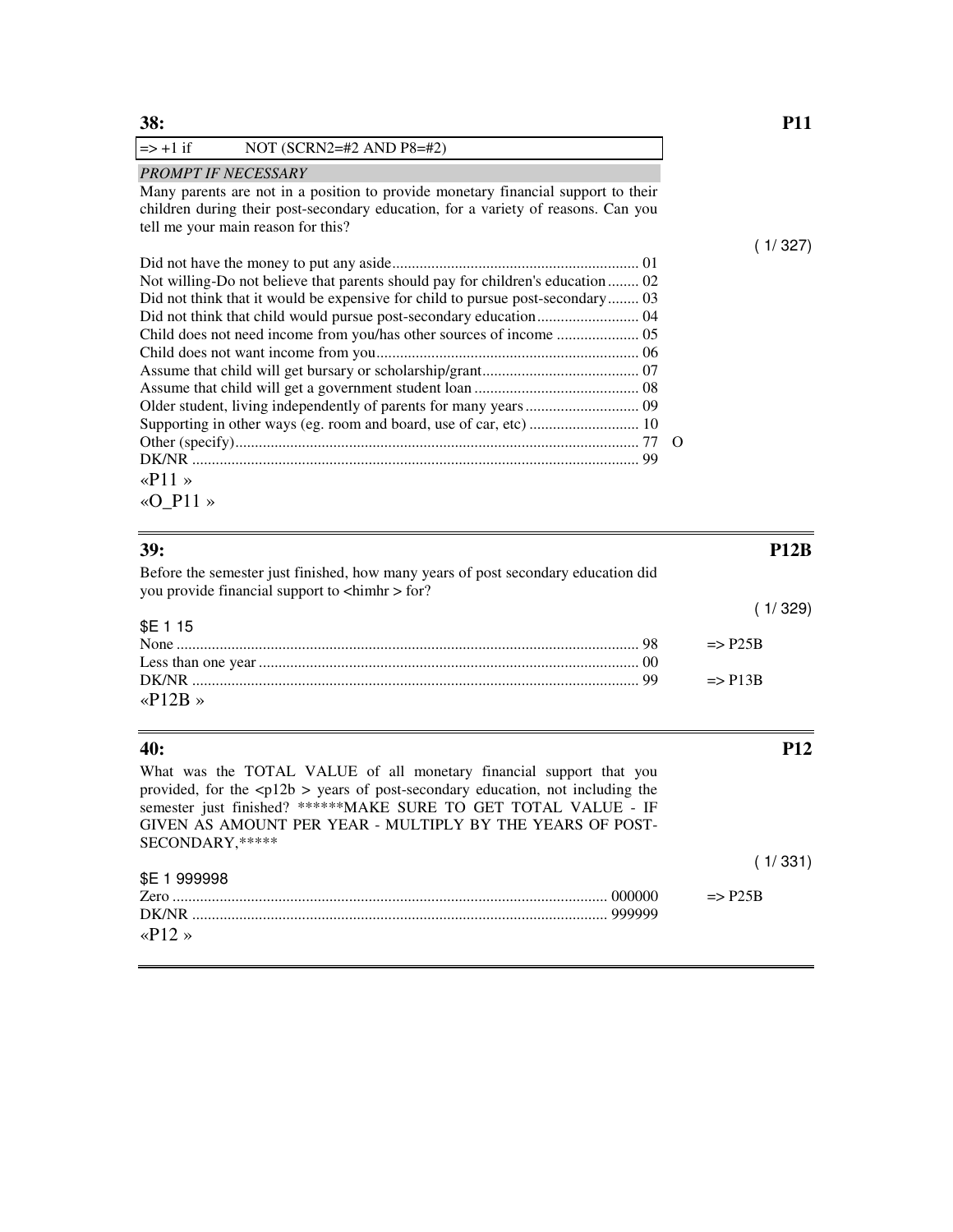| 41:                                                                                                                                                                                                                                                                                                          | <b>P13B</b> |
|--------------------------------------------------------------------------------------------------------------------------------------------------------------------------------------------------------------------------------------------------------------------------------------------------------------|-------------|
| $\Rightarrow$ +1 if<br>$P8 = \#2$                                                                                                                                                                                                                                                                            |             |
| How much of the TOTAL financial support that you have provided over <hishr><br/>post-secondary education came from RESPs and other education-related trust<br/>funds that you had already put away before <math>\langle</math>sname <math>\rangle</math> started their post-secondary<br/>education?</hishr> |             |
| \$E<br>DK/NR<br>999999<br>«P13B»                                                                                                                                                                                                                                                                             | (1/337)     |

| 42:                                                                                                                                                                                                                      | <b>P13</b>  |
|--------------------------------------------------------------------------------------------------------------------------------------------------------------------------------------------------------------------------|-------------|
| $\Rightarrow$ +1 if<br>$P8 = #2$                                                                                                                                                                                         |             |
| How much of the TOTAL financial support that you provided to $\langle$ himhr > came<br>from general savings that you had already put away before <hest> started <hish<br>&gt; post-secondary education?</hish<br></hest> |             |
| \$E                                                                                                                                                                                                                      | (1/343)     |
| . 999999                                                                                                                                                                                                                 |             |
| «P13»                                                                                                                                                                                                                    |             |
| 43:                                                                                                                                                                                                                      | <b>P13C</b> |
| How much of the TOTAL financial support that you provided to $\langle$ himhr $\rangle$ came                                                                                                                              |             |

| from incurring debt? | (1/349) |
|----------------------|---------|
| \$E<br>«P13C»        |         |

| 44:                                                                                                                                                                    | <b>P14</b> |
|------------------------------------------------------------------------------------------------------------------------------------------------------------------------|------------|
| What percentage of the TOTAL financial support that you have provided to<br><himbr> over their post-secondary education, including the semester just finished,</himbr> |            |
| $\alpha$ do you expect < him $\alpha$ to pay back to you?                                                                                                              |            |
|                                                                                                                                                                        | (1/355)    |
| \$E 1 100                                                                                                                                                              |            |
|                                                                                                                                                                        |            |
|                                                                                                                                                                        |            |
| «P <sub>14</sub> »                                                                                                                                                     |            |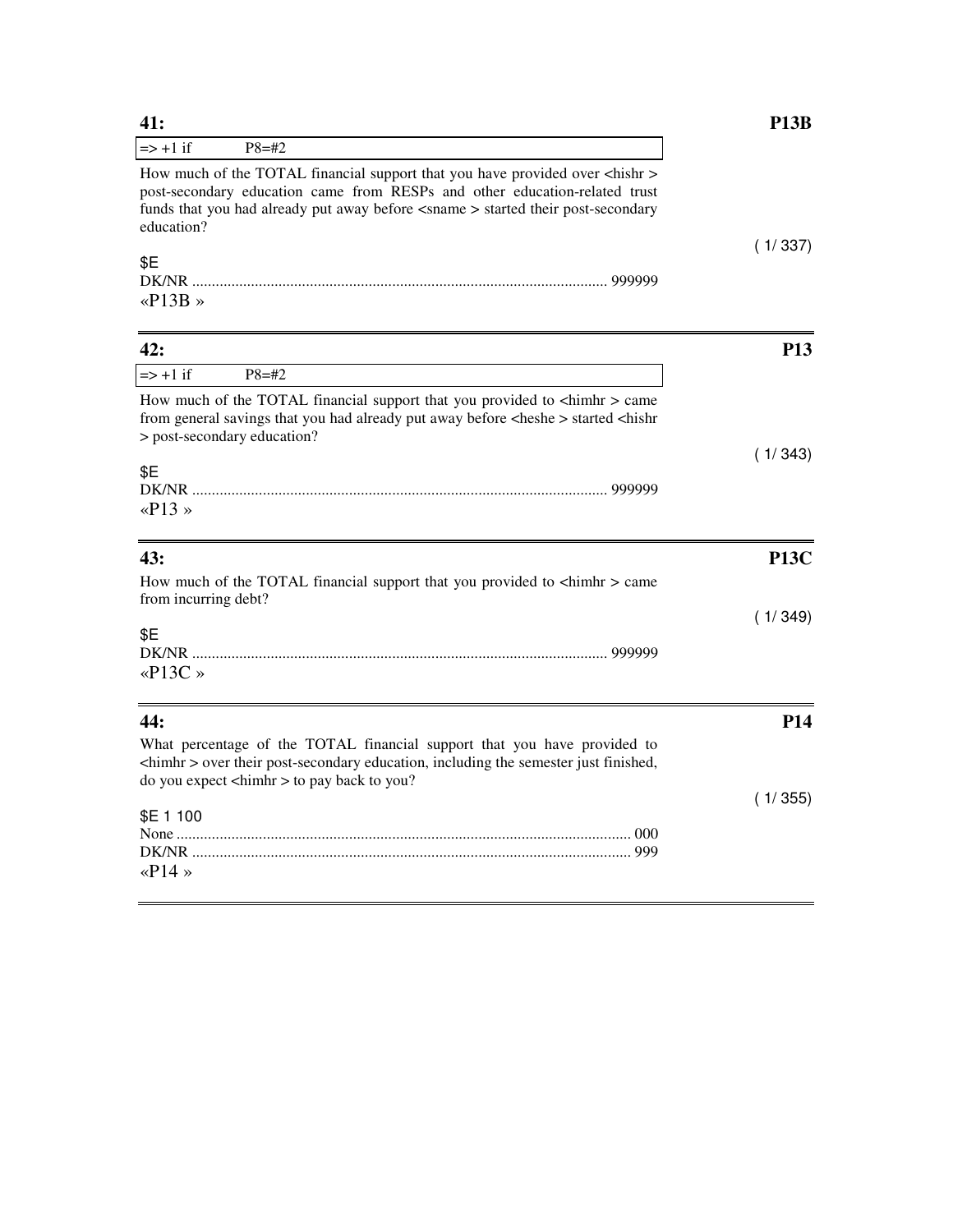| 45:                                                                                                                                                                                                       | <b>P23</b>                              |
|-----------------------------------------------------------------------------------------------------------------------------------------------------------------------------------------------------------|-----------------------------------------|
| $\Rightarrow$ +2 if<br>$P12B=\#1,\#2$ OR (P12==1 AND SCRN2=#2)                                                                                                                                            |                                         |
| Has the amount of financial support that you have given to <himhr> increased,<br/>decreased or stayed the same for each year of their post-secondary education,<br/>including this past semester?</himhr> |                                         |
|                                                                                                                                                                                                           | (1/358)                                 |
| «P23»                                                                                                                                                                                                     |                                         |
| 46:                                                                                                                                                                                                       | P23B                                    |
| $\Rightarrow$ +1 if<br>$P23 = #3, #4$                                                                                                                                                                     |                                         |
| What changed for this to occur?                                                                                                                                                                           | $(1/359 - 361 - 363 - 365 - 367 - 369)$ |
|                                                                                                                                                                                                           |                                         |
|                                                                                                                                                                                                           |                                         |
|                                                                                                                                                                                                           |                                         |
|                                                                                                                                                                                                           |                                         |
|                                                                                                                                                                                                           |                                         |
|                                                                                                                                                                                                           | $\Omega$                                |
|                                                                                                                                                                                                           |                                         |
| CHANGE, BETTER OR WORSE, IN PARENT'S FINANCIAL SITUATION, MORE/LESS CHILDREN                                                                                                                              |                                         |
|                                                                                                                                                                                                           | - N                                     |
| CHANGE, BETTER OR WORSE, IN STUDENT'S FINANCIAL SITATION 07 N<br>STUDENT GOT OR LOST LOAN/SCHOLARSHIP/GRANT/BURSARY, OR IT INCREASED OR                                                                   |                                         |
|                                                                                                                                                                                                           |                                         |
| PARENTS ONLY SUPPORTED FOR LIMITED TIME, IE FIRST YEAR, ONE DEGREE ETC.                                                                                                                                   | N<br>09                                 |
| « $P23B_01$ »                                                                                                                                                                                             |                                         |
| « $P23B_02$ »                                                                                                                                                                                             |                                         |
| «P23B 03»                                                                                                                                                                                                 |                                         |
|                                                                                                                                                                                                           |                                         |
| «P23B 04»                                                                                                                                                                                                 |                                         |
| «P23B 05 »                                                                                                                                                                                                |                                         |
| «P23B 06 »                                                                                                                                                                                                |                                         |
| «O P23B »                                                                                                                                                                                                 |                                         |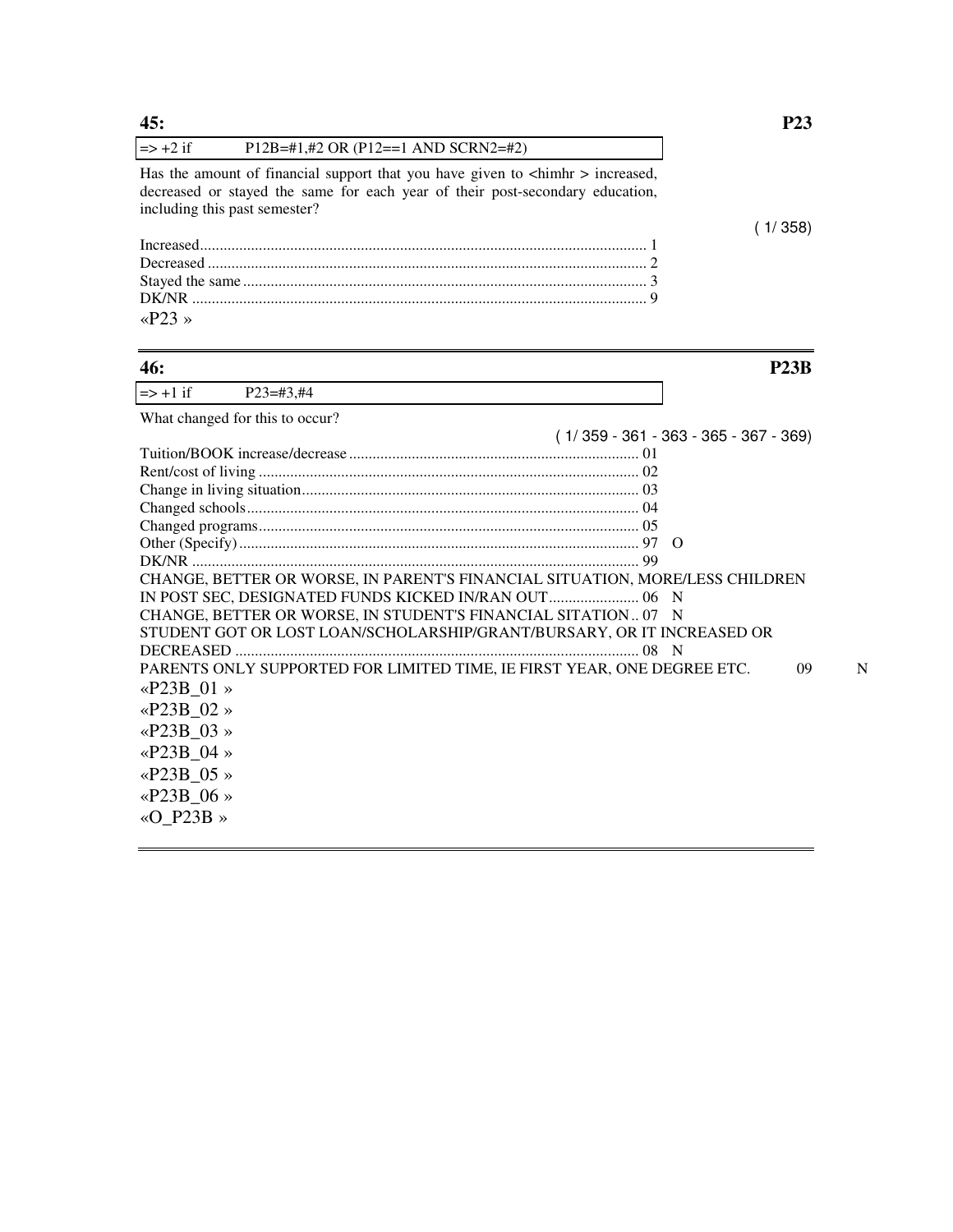| <b>READ LIST</b>                                                                                                               |                   |         |
|--------------------------------------------------------------------------------------------------------------------------------|-------------------|---------|
| Given what you know right now, up to what point do you intend to financially<br>support <hishr> education? Would it be</hishr> |                   |         |
|                                                                                                                                |                   |         |
|                                                                                                                                |                   | (1/371) |
|                                                                                                                                |                   |         |
|                                                                                                                                |                   |         |
|                                                                                                                                |                   |         |
|                                                                                                                                |                   |         |
|                                                                                                                                |                   |         |
|                                                                                                                                | $\Rightarrow$ P36 |         |
|                                                                                                                                |                   |         |
|                                                                                                                                |                   |         |
|                                                                                                                                |                   |         |
|                                                                                                                                |                   |         |
| «P17»                                                                                                                          |                   |         |
| «O P17 »                                                                                                                       |                   |         |

### **48: P26**

From what you know now, do you expect that the planned financial support that you have been providing to <himhr > will continue at the same level, increase or decrease across the time that you will be supporting <himhr >?

| «P26» |  |
|-------|--|

| 49:                 |                  | <b>P26B</b> |
|---------------------|------------------|-------------|
| $\Rightarrow$ +1 if | $P26 = \#3, \#4$ |             |
|                     |                  |             |

Why do you think that this will change?

|                   |                                                                             | $(1/374 - 376 - 378 - 380 - 382)$ |    |   |
|-------------------|-----------------------------------------------------------------------------|-----------------------------------|----|---|
|                   |                                                                             |                                   |    |   |
|                   | EDUCATION COSTS WILL INCREASE E.G: TUITION, BOOKS, ADDITIONAL EXPENSES      |                                   | 02 | N |
|                   | COST OF LIVING WILL INCREASE E.G: RENT, TRANSPORTATION  03 N                |                                   |    |   |
|                   | STUDENT WILL BE HELPING/PAYING MORE OF THE COSTS  04                        |                                   |    |   |
|                   | STUDENT LOAN/SCOLARSHIP/GRANT WILL DECREASE OR CEASE, 05 N                  |                                   |    |   |
|                   | STUDENT LOAN/SCOLARSHIP/GRANT WILL INCREASE OR WILL BE ELIGIBLE FOR ONE. 06 |                                   |    | N |
|                   |                                                                             |                                   |    |   |
|                   |                                                                             |                                   |    |   |
|                   | STUDENT UNABLE TO HELP WITH COSTS E.G: DIDN'T MAKE ENOUGH MONEY, UNABLE TO  |                                   |    |   |
|                   |                                                                             |                                   |    |   |
|                   |                                                                             |                                   |    |   |
|                   |                                                                             |                                   |    |   |
| «P26B 01»         |                                                                             |                                   |    |   |
| «P26B $02 \times$ |                                                                             |                                   |    |   |
| «P26B 03 »        |                                                                             |                                   |    |   |
| «P26B 04 »        |                                                                             |                                   |    |   |
| «P26B 05 »        |                                                                             |                                   |    |   |
|                   |                                                                             |                                   |    |   |

( 1/ 373)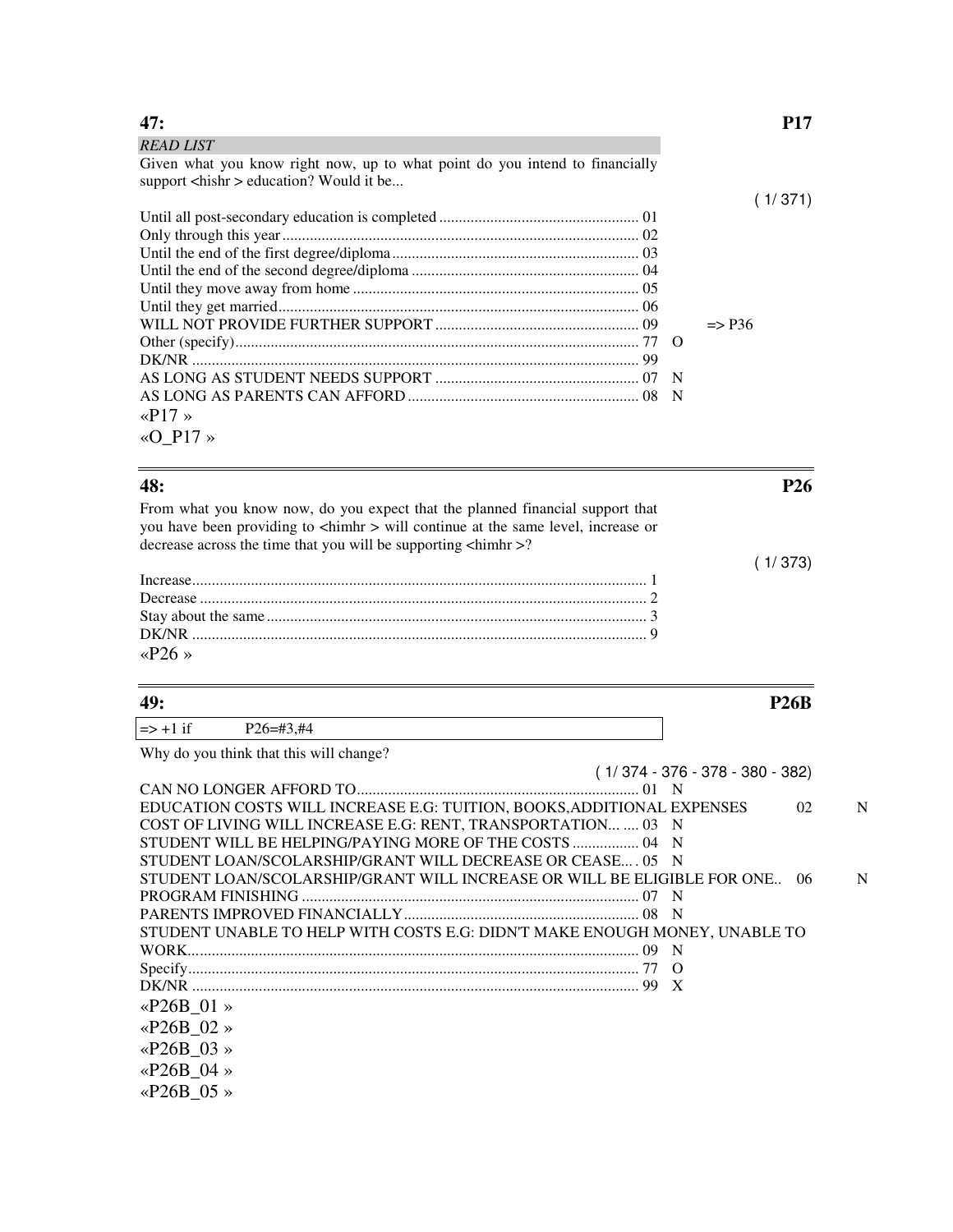«O\_P26B »

| Considering the main sources that you have been using until now to provide                       |  |
|--------------------------------------------------------------------------------------------------|--|
| financial support to $\langle$ himhr > during $\langle$ hishr > post-secondary education, do you |  |
| expect to rely more heavily on one source in the future than you have until now?                 |  |
|                                                                                                  |  |

| « $P24$ » |  |
|-----------|--|

« $P25_01$  » «P25\_02 » «P25\_03 » «P25\_04 » «P25\_05 » «O\_P25 »

 $\Rightarrow$  +1 if P24=#1,#4,#5

*READ LIST Select all that apply*  Which of the following sources do you think you will rely on proportionately more in the future than you have until now? ( 1/ 385 - 387 - 389 - 391 - 393) General savings ..................................................................................................... 01 RESP's and other education trust funds................................................................. 02 Employment income.............................................................................................. 03 Credit (e.g., line of credit, credit cards)................................................................. 04 Debt (e.g., second mortgage, personal/bank loan)................................................. 05 Contribution from non-custodial parent ................................................................ 06 Contributions from other family members (e.g., grandparents, etc.)..................... 07 Child's life insurance policy (paying out at 18 or at 21)........................................ 08 Other (non-education) investments (such as RRSP's) ........................................... 09 Other...................................................................................................................... 97 O Dk/NR ................................................................................................................... 99 X

# **50: P24**

 $(1/384)$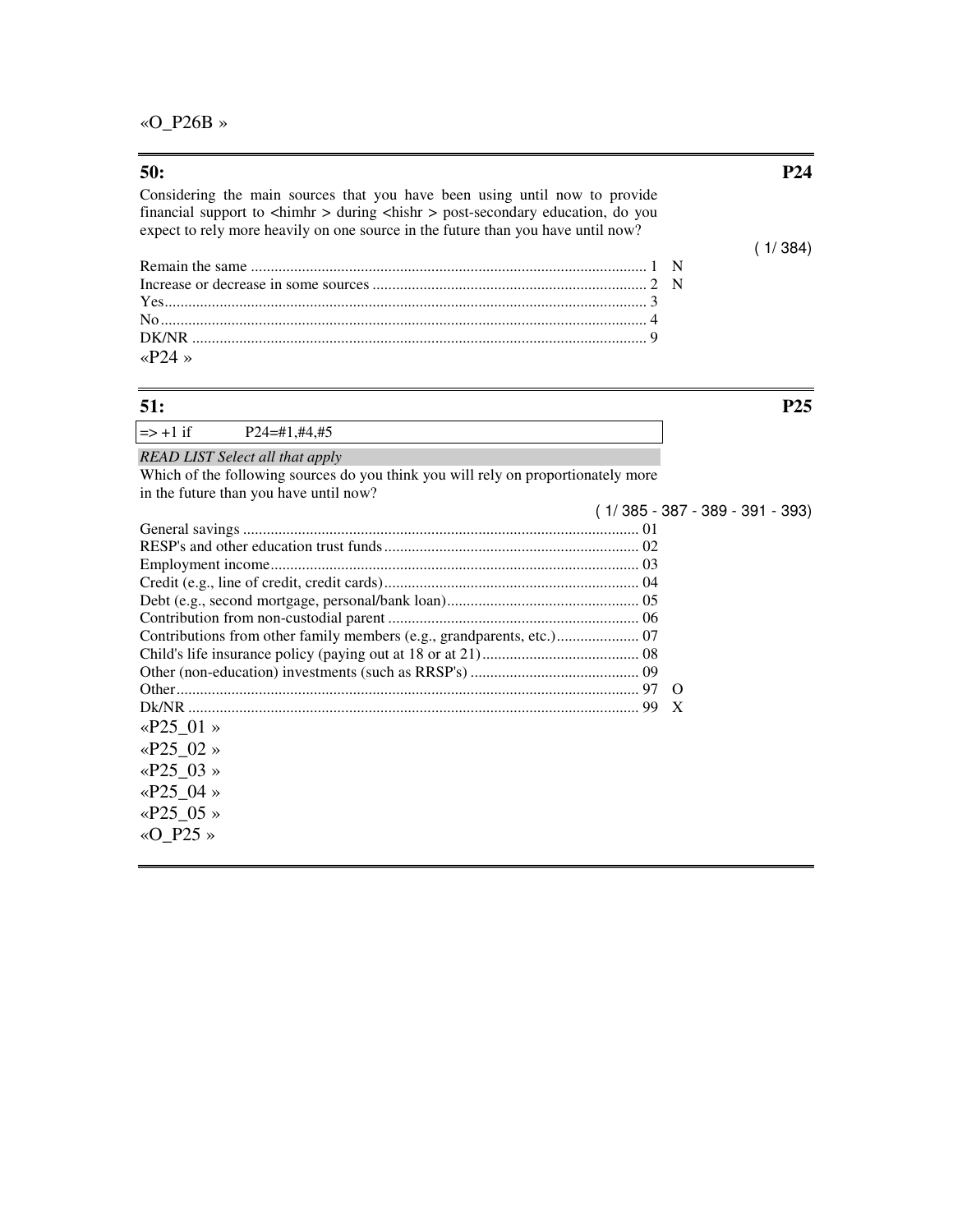| 52:                                                                                                                                                                                                                                                                                                                                                                              | <b>P29</b>                             |
|----------------------------------------------------------------------------------------------------------------------------------------------------------------------------------------------------------------------------------------------------------------------------------------------------------------------------------------------------------------------------------|----------------------------------------|
| $\Rightarrow$ +1 if<br>$SCRN2 = #2, #3$                                                                                                                                                                                                                                                                                                                                          |                                        |
| READ LIST AND ROTATE FROM TOP TO BOTTOM/BOTTOM TO TOP<br>From what you know about <hishr> expenses in the semester just finished, to<br/>what extent do you believe that the financial support that you provide to <himhr>,<br/>in conjunction with other sources that <heshe> uses, is adequate to cover their<br/>needs. Do you think that it will be?</heshe></himhr></hishr> |                                        |
|                                                                                                                                                                                                                                                                                                                                                                                  | (1/395)                                |
|                                                                                                                                                                                                                                                                                                                                                                                  |                                        |
| $\langle P29 \rangle$<br>53:                                                                                                                                                                                                                                                                                                                                                     | P25B                                   |
| What is the number of TOTAL YEARS of post-secondary education that you<br>expect to be providing financial support to <himhr>, including the past, present<br/>and future ? IF NEEDED: Please round to the nearest year</himhr>                                                                                                                                                  | (1/396)                                |
| \$E 1 15<br>« $P25B \times$                                                                                                                                                                                                                                                                                                                                                      | $\Rightarrow$ P36<br>$\Rightarrow$ P36 |
| 54:                                                                                                                                                                                                                                                                                                                                                                              | <b>P27</b>                             |
| From what you know now, do you think that the main sources that you have been<br>drawing from to provide support, will cover these $\langle p25b \rangle$ years?                                                                                                                                                                                                                 | (1/398)                                |
| «P27»                                                                                                                                                                                                                                                                                                                                                                            |                                        |
| 55:                                                                                                                                                                                                                                                                                                                                                                              | P28                                    |
| $\Rightarrow$ P36 if<br>$P27 = #1, #3$                                                                                                                                                                                                                                                                                                                                           |                                        |
| What is your best estimate at this point of the TOTAL amount that you will be<br>short in supporting $\langle$ himhr > over the $\langle p25b \rangle$ >years that you will be providing<br>financial support? ****MAKE SURE TO GET TOTAL - ADD TOGETHER<br>FROM DIFFERENT SOURCES WITH RESPONDENT IF NECESSARY *****                                                            |                                        |

 $( 1/ 399)$ 

\$E 1 999998

| « $P28$ » |  |
|-----------|--|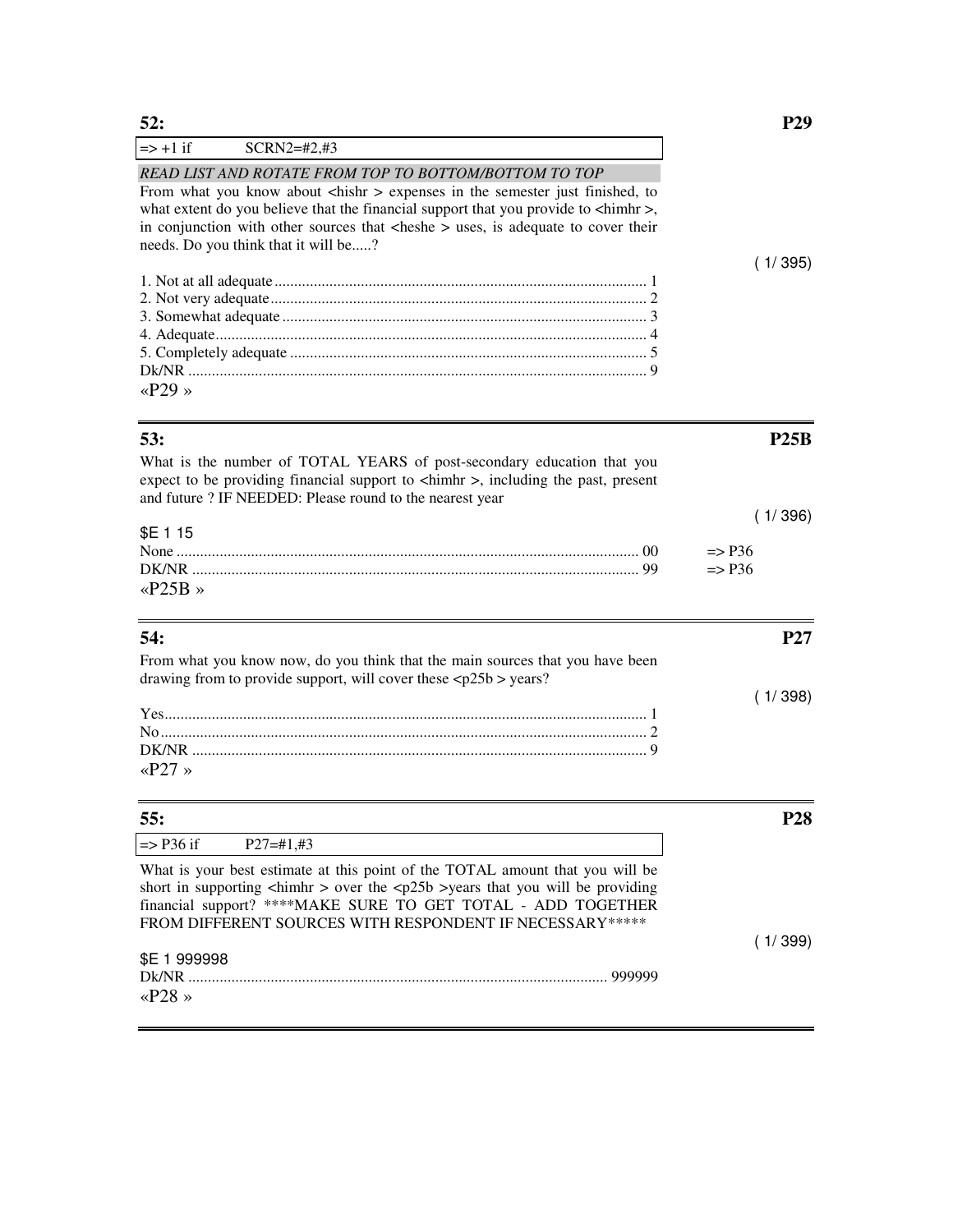# 56:

 $-411 - 413$ 

Prompt if necessary with list<br>How do you think that you will cover this shortfall?

|                                                     | $(1/405 - 407 - 409$ |  |
|-----------------------------------------------------|----------------------|--|
|                                                     |                      |  |
|                                                     |                      |  |
|                                                     |                      |  |
|                                                     |                      |  |
|                                                     |                      |  |
|                                                     |                      |  |
|                                                     |                      |  |
|                                                     |                      |  |
|                                                     |                      |  |
|                                                     |                      |  |
| CAN NOT/WILL NOT COVER SHORTFALL-STUDENT WILL  09 N |                      |  |
|                                                     |                      |  |
|                                                     |                      |  |
| «P28B 01»                                           |                      |  |
| «P28B 02»                                           |                      |  |
| «P28B 03 »                                          |                      |  |
| «P28B 04 »                                          |                      |  |
| «P28B $05 \times$                                   |                      |  |
| «O P28B »                                           |                      |  |
|                                                     |                      |  |

# $57.$

| 57:                                                                                 | P36     |
|-------------------------------------------------------------------------------------|---------|
| Did you expect that <heshe> would be eligible for a government student loan</heshe> |         |
| before <heshe> started this past semester?</heshe>                                  |         |
|                                                                                     | (1/415) |
|                                                                                     |         |
|                                                                                     |         |
|                                                                                     |         |
|                                                                                     |         |
| «P36»                                                                               |         |

| <b>58:</b>                                                                  |                   |
|-----------------------------------------------------------------------------|-------------------|
| Did <sname> apply for a government student loan this past semester?</sname> |                   |
|                                                                             | (1/416)           |
|                                                                             |                   |
|                                                                             | $\Rightarrow$ P39 |
|                                                                             | $\Rightarrow$ P39 |
| «P35B»                                                                      |                   |

| 59:                                                                            |                   | P35     |
|--------------------------------------------------------------------------------|-------------------|---------|
| Was <sname> eligible for a government student loan this past semester?</sname> |                   |         |
|                                                                                |                   | (1/417) |
|                                                                                |                   |         |
|                                                                                | $\Rightarrow$ P39 |         |
|                                                                                | $\Rightarrow$ P39 |         |
|                                                                                | $\Rightarrow$ P39 |         |
| «P35»                                                                          |                   |         |
|                                                                                |                   |         |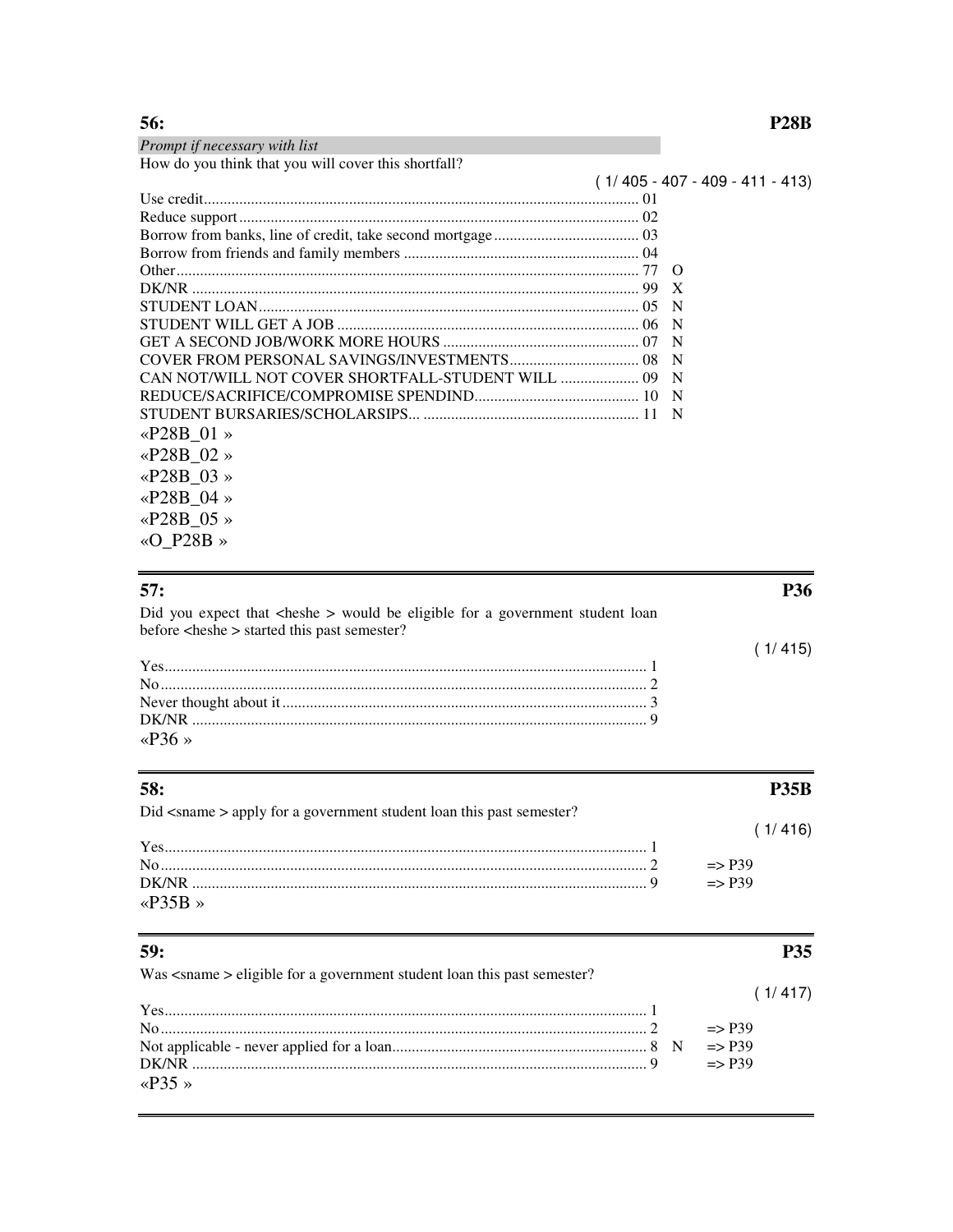| 60:                                                                                                                | <b>P36B</b>       |
|--------------------------------------------------------------------------------------------------------------------|-------------------|
| Is <heshe> currently receiving a government student loan?</heshe>                                                  |                   |
|                                                                                                                    | (1/418)           |
|                                                                                                                    | $\Rightarrow$ P39 |
|                                                                                                                    | $\Rightarrow$ P39 |
| « $P36B \times$                                                                                                    |                   |
| 61:                                                                                                                | <b>P37</b>        |
| Is the amount of government student loan available to <himhr> more or less than<br/>you expected it to be?</himhr> |                   |
|                                                                                                                    | (1/419)           |
|                                                                                                                    |                   |
|                                                                                                                    |                   |
|                                                                                                                    |                   |
|                                                                                                                    |                   |
| «P37»                                                                                                              |                   |
| 62:                                                                                                                | <b>P30</b>        |
| READ LIST AND ROTATE FROM TOP TO BOTTOM/BOTTOM TO TOP                                                              |                   |
| From what you know about <sname> 's expenses this past semester, to what</sname>                                   |                   |
| extent do you believe that the government student loan provided to <himhr>, in</himhr>                             |                   |
| conjunction with other sources that they use, is adequate to cover <hishr> needs.</hishr>                          |                   |
| Do you think that it will be?                                                                                      |                   |
|                                                                                                                    | (1/420)           |
|                                                                                                                    |                   |
|                                                                                                                    |                   |
|                                                                                                                    |                   |
|                                                                                                                    |                   |
|                                                                                                                    |                   |
| «P30»                                                                                                              |                   |
| 63:                                                                                                                | <b>P39</b>        |
| Did you expect that <heshe> would be eligible for a private loan or line of credit</heshe>                         |                   |
| before <heshe> started this past semester?</heshe>                                                                 |                   |
|                                                                                                                    | (1/421)           |
|                                                                                                                    |                   |
|                                                                                                                    |                   |
|                                                                                                                    |                   |
| «P39»                                                                                                              |                   |
| 64:                                                                                                                | <b>P38B</b>       |
| Did <heshe> apply for a private loan or line of credit this past semester?</heshe>                                 |                   |
|                                                                                                                    | (1/422)           |
|                                                                                                                    |                   |
|                                                                                                                    | $\Rightarrow$ P31 |
| « $P38B$ »                                                                                                         | $\Rightarrow$ P31 |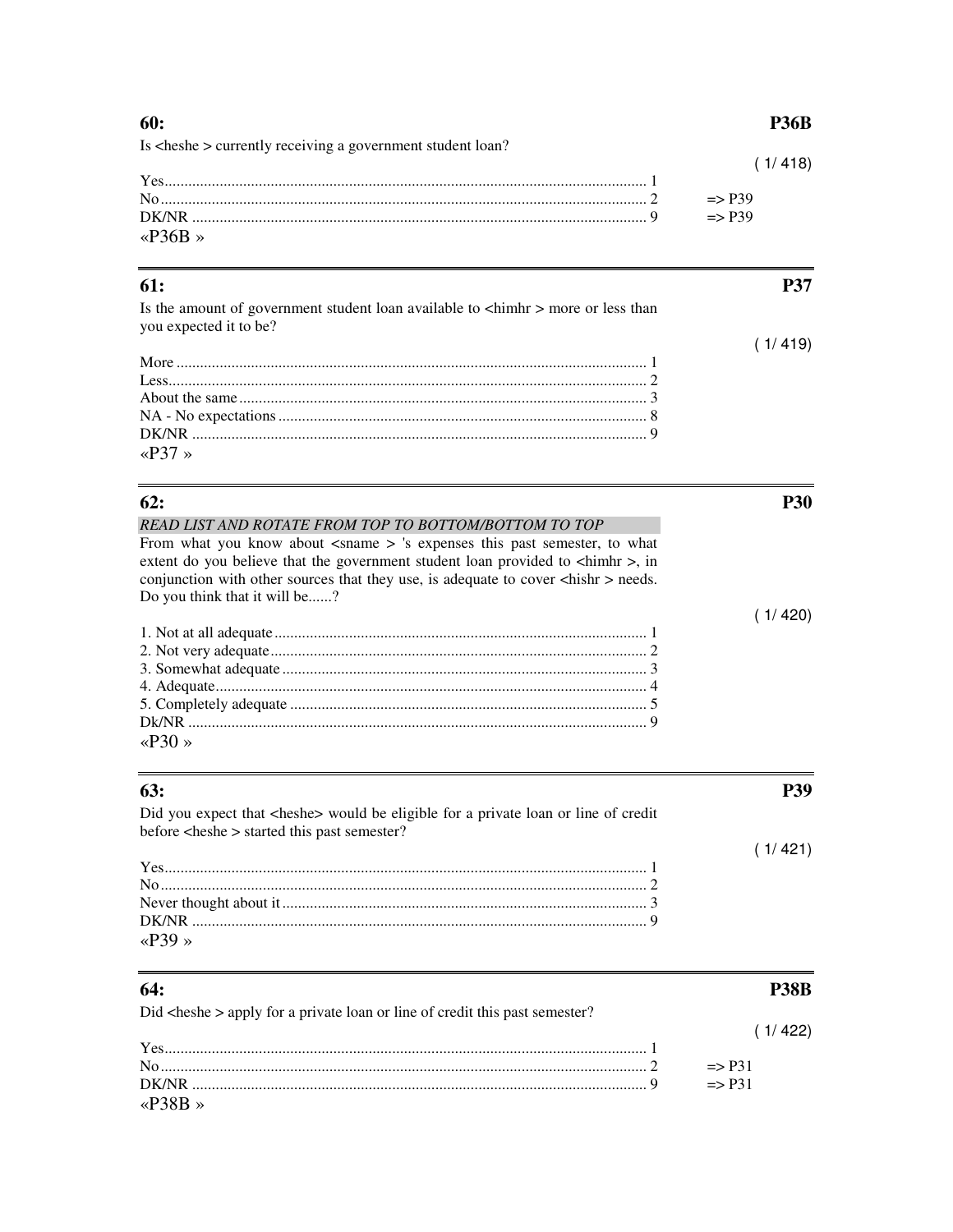| 65:                                                                                       | <b>P38</b>        |
|-------------------------------------------------------------------------------------------|-------------------|
| Was <heshe> eligible for a private loan or line of credit?</heshe>                        |                   |
|                                                                                           | (1/423)           |
|                                                                                           | $\Rightarrow$ P31 |
|                                                                                           | $\Rightarrow$ P31 |
|                                                                                           | $\Rightarrow$ P31 |
| «P38»                                                                                     |                   |
| 66:                                                                                       | <b>P40</b>        |
| Were you or other family members required to co-sign for that loan?                       |                   |
|                                                                                           | (1/424)           |
|                                                                                           |                   |
|                                                                                           |                   |
|                                                                                           |                   |
| « $P40 \times$                                                                            |                   |
| 67:                                                                                       | <b>P41</b>        |
| Is the amount of private loan available to <himhr> more or less than you expected</himhr> |                   |
| it to be?                                                                                 |                   |
|                                                                                           | (1/425)           |
|                                                                                           |                   |
|                                                                                           |                   |
|                                                                                           |                   |
|                                                                                           |                   |
|                                                                                           |                   |

«P41 »

| 68:                                                                                                                                                                                                                                                                        |       |
|----------------------------------------------------------------------------------------------------------------------------------------------------------------------------------------------------------------------------------------------------------------------------|-------|
| $\vert$ => PRP4 if P12B=#1,#2 AND SCRN2=#2 AND P1=#1,#2                                                                                                                                                                                                                    |       |
| Are <sname> 's expenses more or less than you expected them to be, or are they<br/>about what you expected them to be before <math>\langle</math> heshe <math>\rangle</math> started <math>\langle</math> hishr<math>\rangle</math> post-<br/>secondary education?</sname> |       |
|                                                                                                                                                                                                                                                                            | 1/426 |
|                                                                                                                                                                                                                                                                            |       |
|                                                                                                                                                                                                                                                                            |       |
|                                                                                                                                                                                                                                                                            |       |
|                                                                                                                                                                                                                                                                            |       |
|                                                                                                                                                                                                                                                                            |       |

«P31 »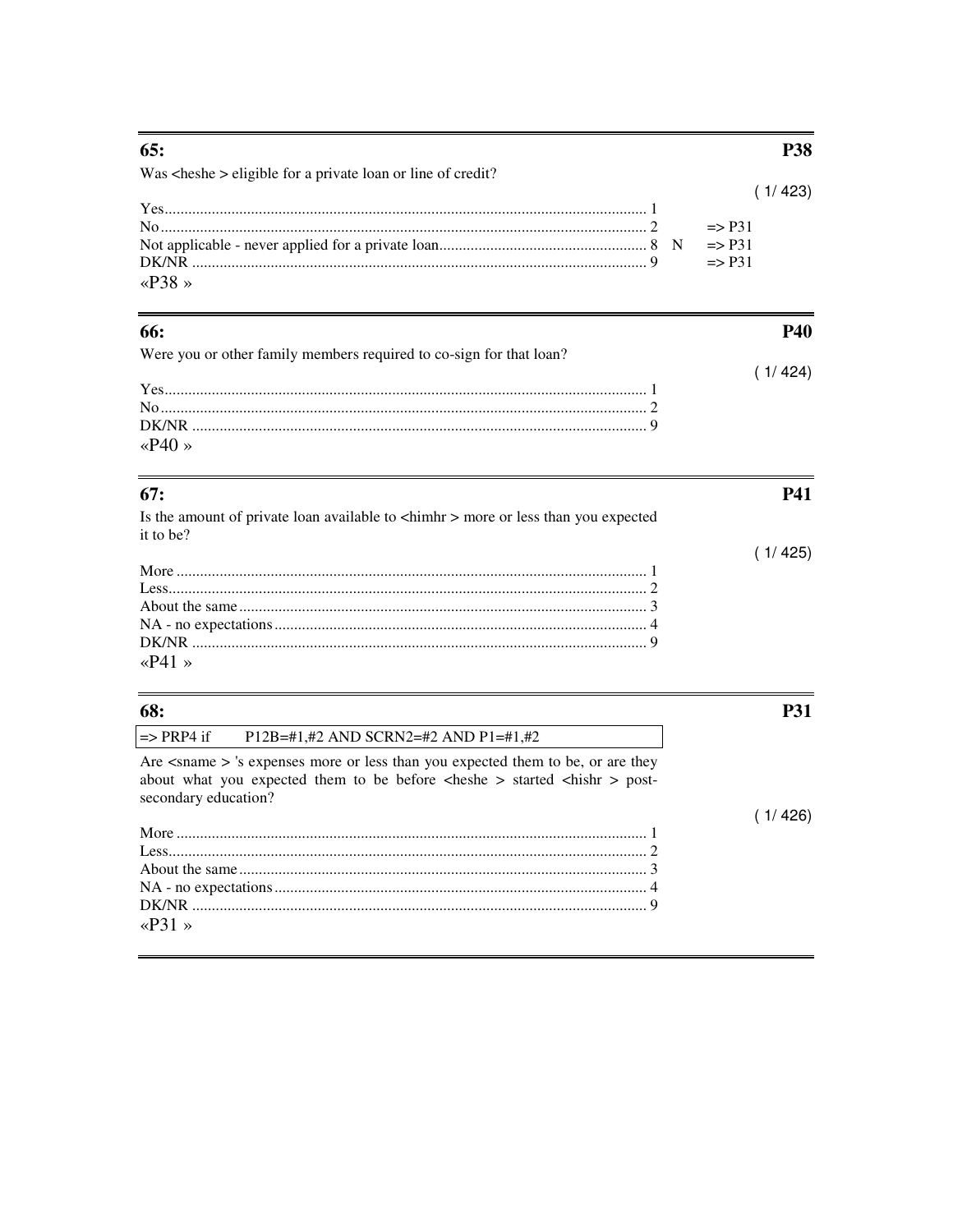| 69:                                                                                                                                             |         |
|-------------------------------------------------------------------------------------------------------------------------------------------------|---------|
| $\Rightarrow$ +1 if<br>NOT $P31 = #1$                                                                                                           |         |
| Over the course of this past 4 month semester specifically, roughly how much<br>more are <hishr> expenses than you expected them to be?</hishr> |         |
|                                                                                                                                                 | (1/427) |
| \$E 1 999998                                                                                                                                    |         |
|                                                                                                                                                 |         |
| 999999                                                                                                                                          |         |
| «P32A»                                                                                                                                          |         |
|                                                                                                                                                 |         |

| 70:                                                                                                                                             | P32R    |
|-------------------------------------------------------------------------------------------------------------------------------------------------|---------|
| $\Rightarrow$ +1 if<br>NOT $P31 = #2$                                                                                                           |         |
| Over the course of this past 4 month semester specifically, roughly how much less<br>are <hishr> expenses than you expected them to be?</hishr> |         |
|                                                                                                                                                 | (1/433) |
| \$E 1 999998                                                                                                                                    |         |
|                                                                                                                                                 |         |
| 999999                                                                                                                                          |         |
| «P32B»                                                                                                                                          |         |

| <b>P33</b><br>71:                                          |
|------------------------------------------------------------|
| $\Rightarrow$ +1 if<br>NOT $P31 = #1$                      |
| <b>READ LIST</b>                                           |
| Which of the following is more than you expected it to be? |
| $(1/439 - 441 - 443 - 445 - 447 - 449 - 451 - 453)$        |
|                                                            |
|                                                            |
|                                                            |
|                                                            |
|                                                            |
|                                                            |
|                                                            |
| $\Omega$                                                   |
| X                                                          |
| N                                                          |
| «P33 01»                                                   |
| «P33 02»                                                   |
| «P33 03 »                                                  |
| «P33 04»                                                   |
| « $P33$ <sub>-05</sub> »                                   |
| «P33_06 »                                                  |
| «P33_07 »                                                  |
| «P33 08 »                                                  |
| «O P33 »                                                   |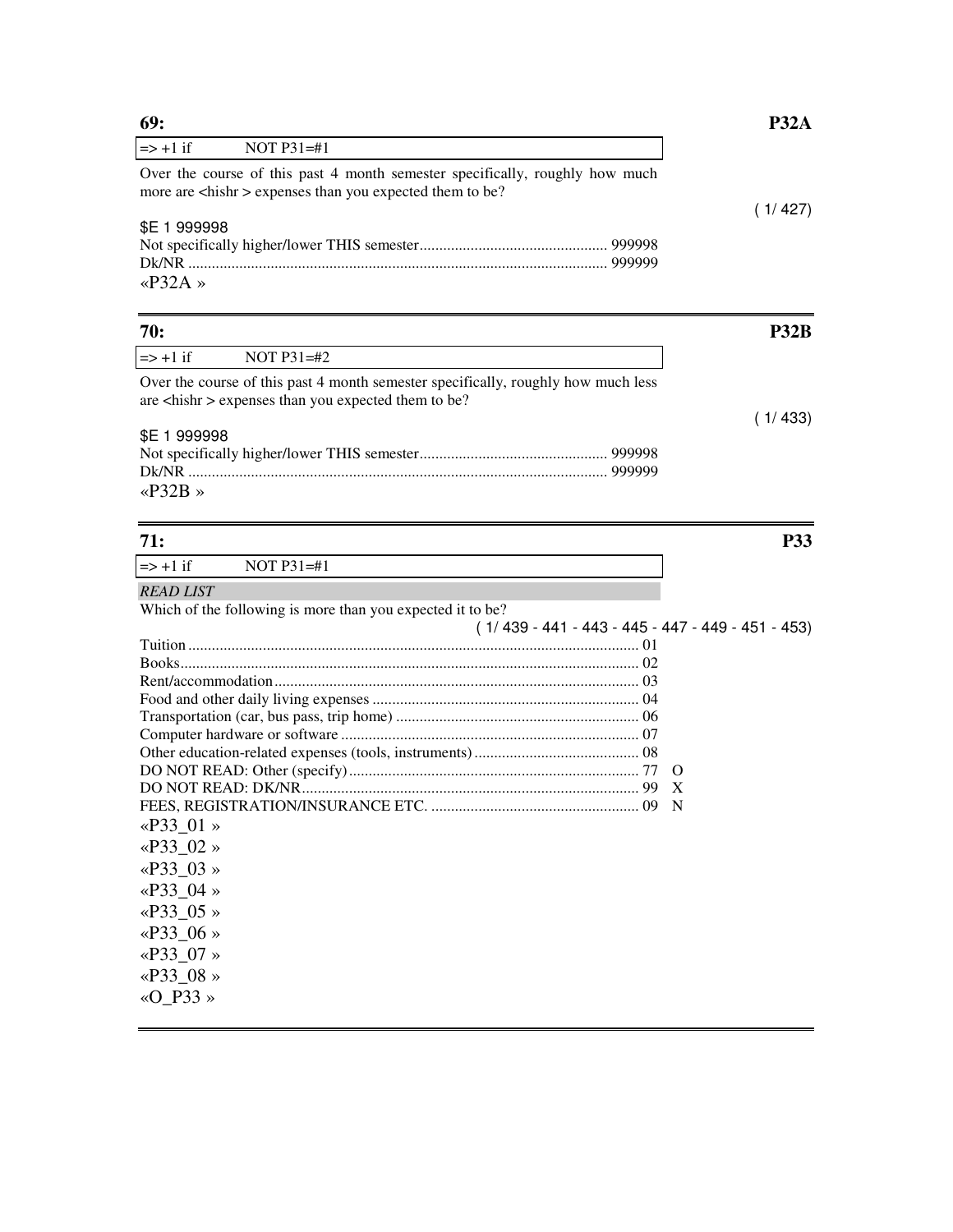### *READ LIST*

Which of the following is less than you expected it to be?

|           | $(1/455 - 457 - 459 - 461 - 463 - 465 - 467 - 469)$ |              |
|-----------|-----------------------------------------------------|--------------|
|           |                                                     |              |
|           |                                                     |              |
|           |                                                     |              |
|           |                                                     |              |
|           |                                                     |              |
|           |                                                     |              |
|           |                                                     |              |
|           |                                                     |              |
|           |                                                     | $\mathbf{X}$ |
| «P34 01»  |                                                     |              |
| «P34 02»  |                                                     |              |
| «P34 03 » |                                                     |              |
| «P34 04»  |                                                     |              |
| «P34 05 » |                                                     |              |
| «P34 06 » |                                                     |              |
| «P34 07»  |                                                     |              |
| «P34 08 » |                                                     |              |
| «O P34 »  |                                                     |              |

## **73: PRP4**

Now I would like to ask you to rate how important each of the following goals are in your savings and investment decisions currently. Please use a 5-point scale again where 1 means not at all important, 5 means extremely important and the midpoint 3 means moderately important.

| 74:                                                       | P42A    |
|-----------------------------------------------------------|---------|
| Rotation $\Rightarrow$ P42G                               |         |
| How important is in your savings and investment decisions |         |
| Paying off your mortgage                                  |         |
|                                                           | (1/471) |
|                                                           |         |
|                                                           |         |
|                                                           |         |
|                                                           |         |
|                                                           |         |
|                                                           |         |
|                                                           |         |
| « $P42A$ »                                                |         |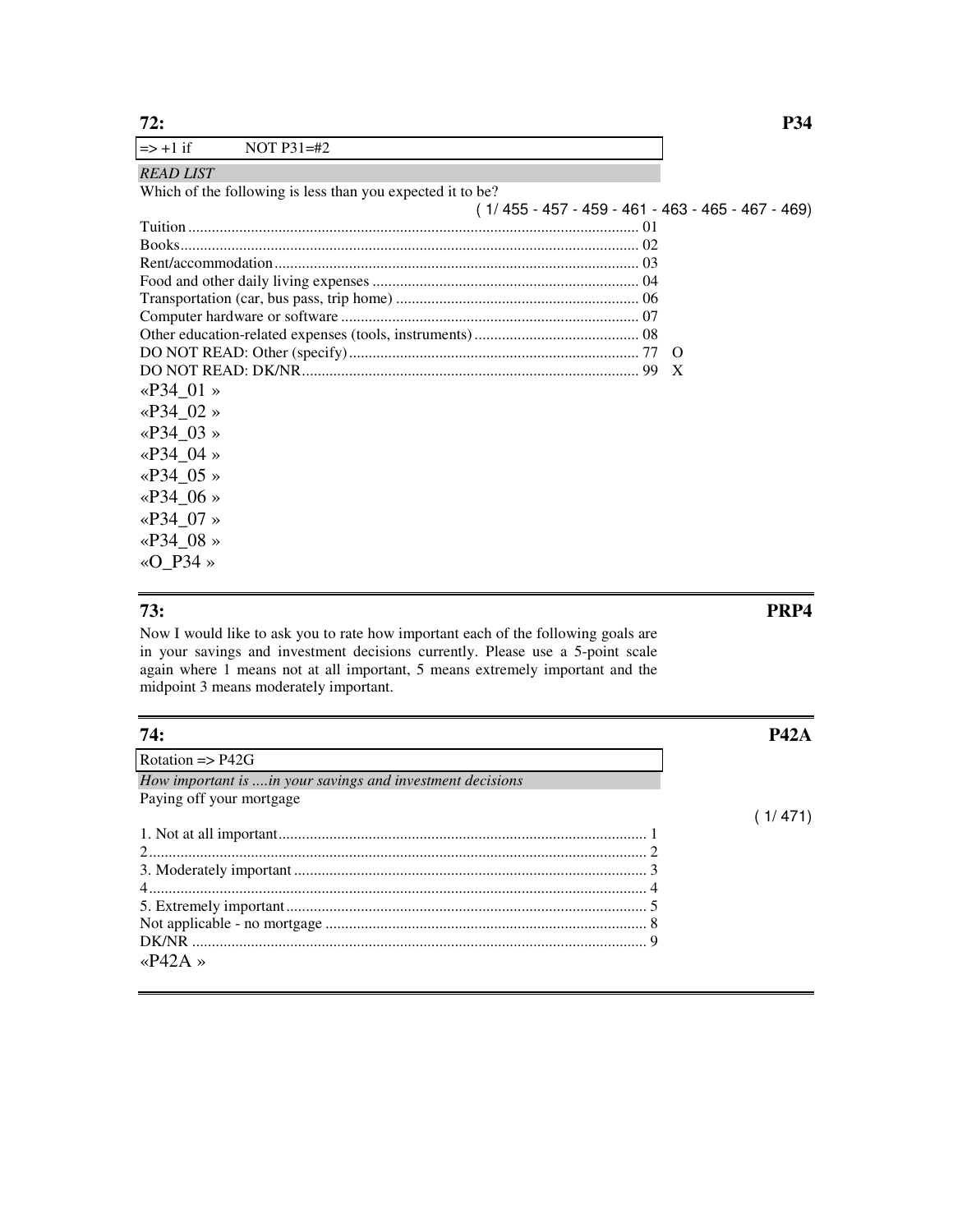| 75:                                                       | P42R   |
|-----------------------------------------------------------|--------|
| How important is in your savings and investment decisions |        |
| Saving for retirement                                     |        |
|                                                           | 1/472) |
|                                                           |        |
|                                                           |        |
|                                                           |        |
|                                                           |        |
|                                                           |        |
|                                                           |        |
|                                                           |        |
| «P42B»                                                    |        |

| 76:                                                       | P42C    |
|-----------------------------------------------------------|---------|
| How important is in your savings and investment decisions |         |
| Saving for and paying for your children's education       |         |
|                                                           | (1/473) |
|                                                           |         |
|                                                           |         |
|                                                           |         |
|                                                           |         |
|                                                           |         |
|                                                           |         |
| «P42C»                                                    |         |

| 77:                                                       | P42D    |
|-----------------------------------------------------------|---------|
| How important is in your savings and investment decisions |         |
| Saving for a large purchase                               |         |
|                                                           | (1/4/4) |
|                                                           |         |
|                                                           |         |
|                                                           |         |
|                                                           |         |
|                                                           |         |
|                                                           |         |
|                                                           |         |

| 78:                                                       | <b>P42F</b> |
|-----------------------------------------------------------|-------------|
| How important is in your savings and investment decisions |             |
| Saving for short term needs and emergencies               |             |
|                                                           | (1/475)     |
|                                                           |             |
|                                                           |             |
|                                                           |             |
|                                                           |             |
|                                                           |             |
|                                                           |             |
| $\alpha$ P $\Delta$ ?E »                                  |             |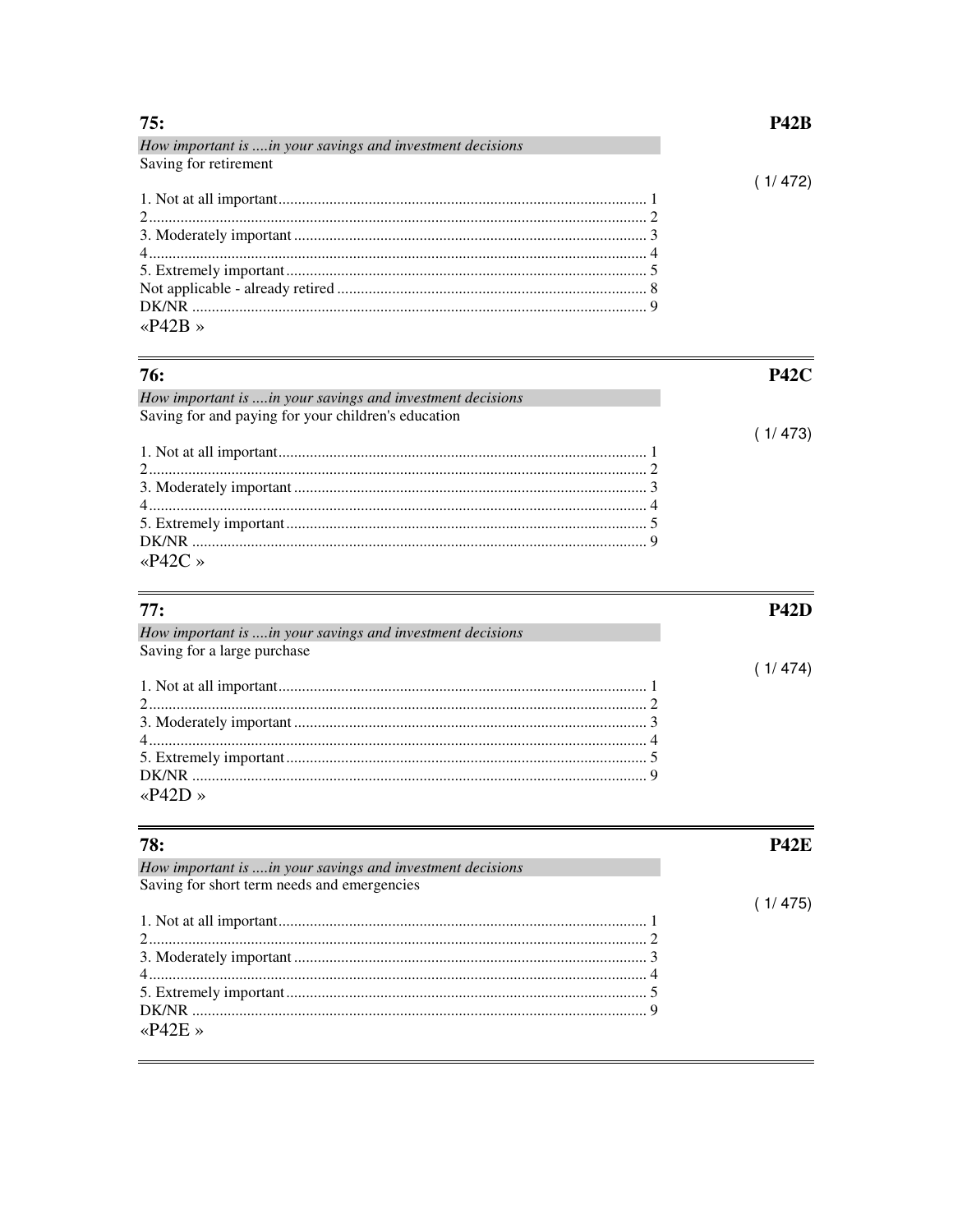| 79:                                                             |  |
|-----------------------------------------------------------------|--|
| How important is in your savings and investment decisions       |  |
| Paying off your major debts such as credit cards and bank loans |  |
|                                                                 |  |
|                                                                 |  |
|                                                                 |  |
|                                                                 |  |
|                                                                 |  |
|                                                                 |  |
|                                                                 |  |
| «P42F»                                                          |  |

| 80:                                                       | P42G |
|-----------------------------------------------------------|------|
| How important is in your savings and investment decisions |      |
| Saving for your own future education and training needs   |      |
|                                                           |      |
|                                                           |      |
|                                                           |      |
|                                                           |      |
|                                                           |      |
|                                                           |      |
|                                                           |      |
| « $P42G$ »                                                |      |

Now I would like you to tell me how much responsibility you think that each of the following should have in financially assisting post-secondary students with their education-related and living expenses, under different conditions. For each one rate your answer on a scale where 1 is no financial responsibility at all, 5 is a very large financial responsibility and the midpoint 3 is a moderate financial responsibility.

| 82:                                                                                                                                                                                                                                        |         |
|--------------------------------------------------------------------------------------------------------------------------------------------------------------------------------------------------------------------------------------------|---------|
| Rotation $\Rightarrow$ P44E3 [3]                                                                                                                                                                                                           |         |
| How much responsibility do you think that parents SHOULD have in assisting<br>their child through post-secondary education if they are <sname>'s age? IF<br/>NEEDED: This is not considering the actual ability to pay, only their</sname> |         |
| responsibility                                                                                                                                                                                                                             | (1/478) |
|                                                                                                                                                                                                                                            |         |
|                                                                                                                                                                                                                                            |         |
|                                                                                                                                                                                                                                            |         |
| « $P44A \times$                                                                                                                                                                                                                            |         |

How much responsibility do you think that parents SHOULD have in assisting their child through post-secondary education if they are receiving a government

**81: PRP44** 

**83: P44A2**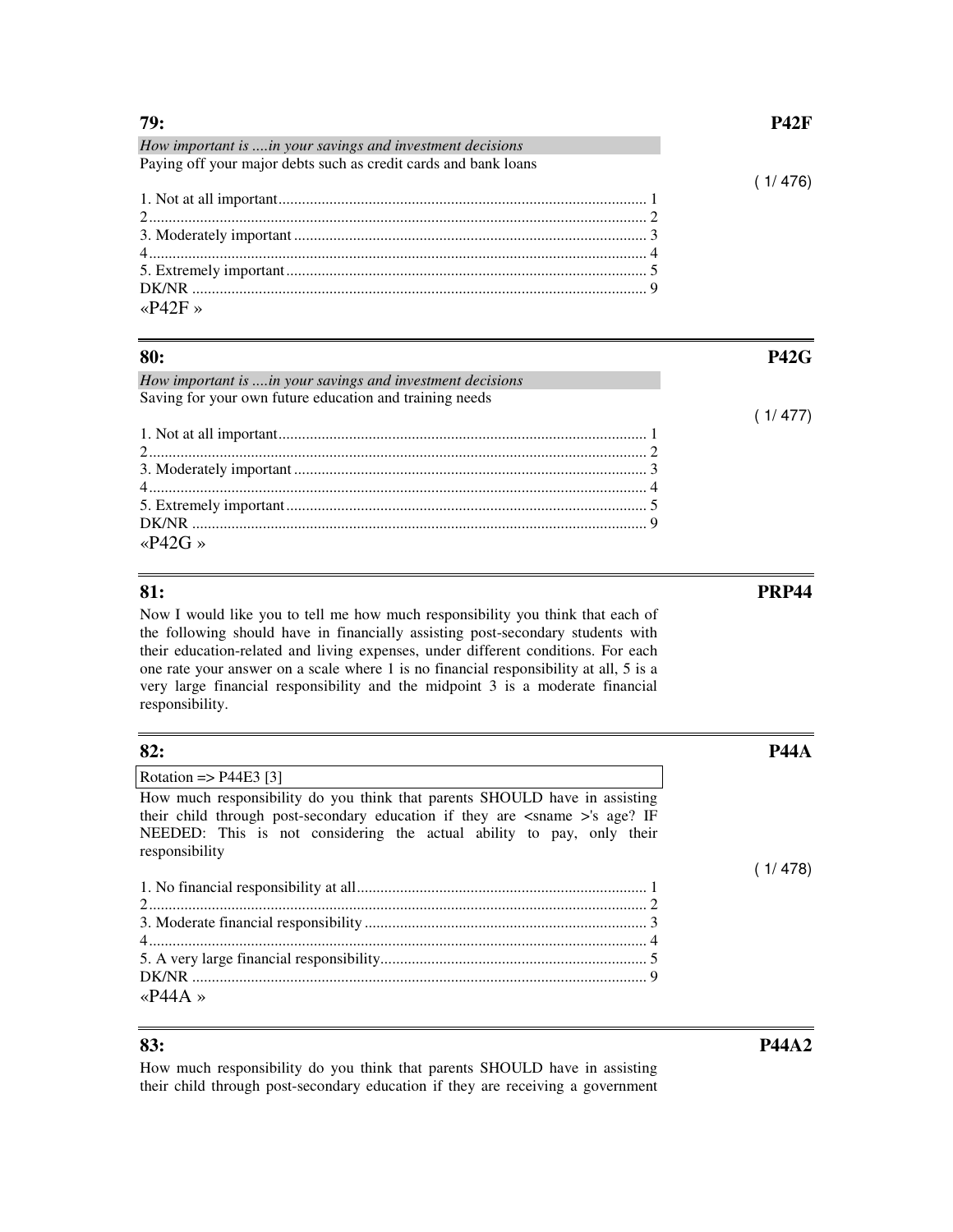loan? IF NEEDED: This is not considering the actual ability to pay, only their responsibility

| « $P44A2$ » |  |
|-------------|--|

| 84:                                                                               | <b>P44A3</b> |
|-----------------------------------------------------------------------------------|--------------|
| How much responsibility do you think that parents SHOULD have in assisting        |              |
| their child through post-secondary education if the child is working part-time    |              |
| through the school year? IF NEEDED: This is not considering the actual ability to |              |
| pay, only their responsibility                                                    |              |
|                                                                                   | (1/480)      |
|                                                                                   |              |
|                                                                                   |              |
|                                                                                   |              |
|                                                                                   |              |
|                                                                                   |              |
|                                                                                   |              |

# «P44A3 »

| 85:<br>How much responsibility do you think that governments SHOULD have in<br>assisting a student through post-secondary education if the student is <sname> 's<br/>age?</sname> | P44R    |
|-----------------------------------------------------------------------------------------------------------------------------------------------------------------------------------|---------|
| « $P44B \times$                                                                                                                                                                   | (1/481) |

**86: P44B2** 

 $(1/482)$ 

( 1/ 479)

How much responsibility do you think that governments SHOULD have in assisting a student through post-secondary education if the student is receiving financial support from their parents?

1. No financial responsibility at all.......................................................................... 1 2............................................................................................................................... 2 3. Moderate financial responsibility ........................................................................ 3 4............................................................................................................................... 4 5. A very large financial responsibility.................................................................... 5 DK/NR .................................................................................................................... 9 «P44B2 »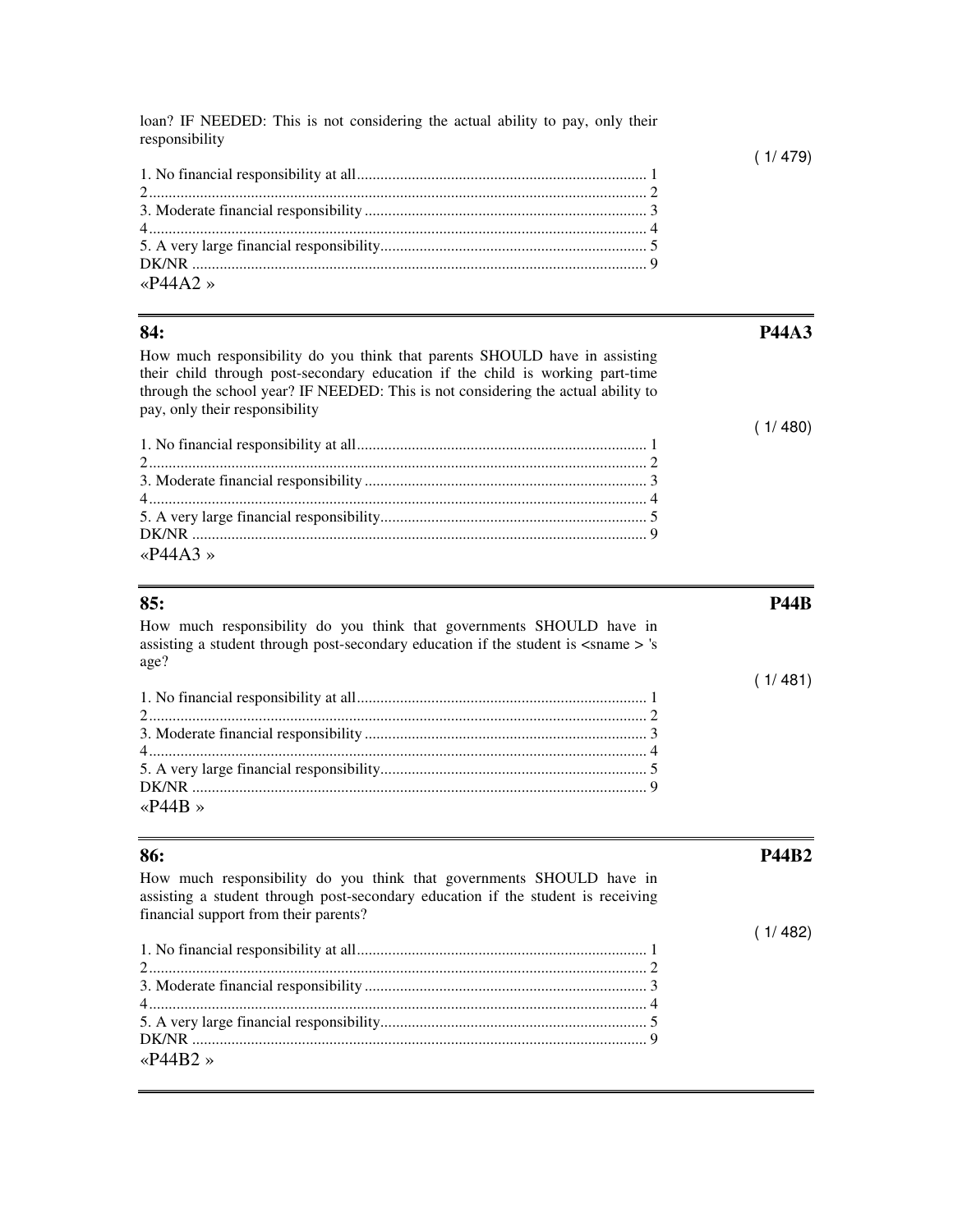### **87: P44B3**

How much responsibility do you think that governments SHOULD have in assisting a student through post-secondary education if the student is working parttime through the school year?

| « $P44B3$ » |  |
|-------------|--|

How much responsibility do you think that students themselves SHOULD have for supporting themselves through their post-secondary education, if they are <sname > 's age?

| « $P44F \times$ |  |
|-----------------|--|

 $\Rightarrow$  DEMO if P12B=#1 AND SCRN2=#2

*IF THEY ARE NOT CURRENTLY SUPPORTING PLEASE ASK IN THE PAST TENSE* 

Now thinking about the financial support that you are saving or providing for to <sname >, please rate the impact that this has, if any, on other financial goals that you may have. Please use a 5 point scale, where 1 means it does not reduce your ability to meet these other goals at all, 5 means that it severely reduces your ability to meet these other goals.

# IF THEY ARE NOT CURRENTLY SUPPORTING PLEASE ASK IN THE PAST TENSE

| 92:                                                                          | <b>P43A</b> |
|------------------------------------------------------------------------------|-------------|
| Rotation $\Rightarrow$ P43F                                                  |             |
| How much does supporting $\langle$ sname $\rangle$ impact on your ability to |             |
| Pay off your mortgage                                                        |             |
|                                                                              | !1/ 485.    |
|                                                                              |             |
|                                                                              |             |
|                                                                              |             |
|                                                                              |             |
|                                                                              |             |
|                                                                              |             |
|                                                                              |             |
| « $P43A$ »                                                                   |             |

# **91: PRP43**

# **88: P44E**

( 1/ 483)

 $(1/484)$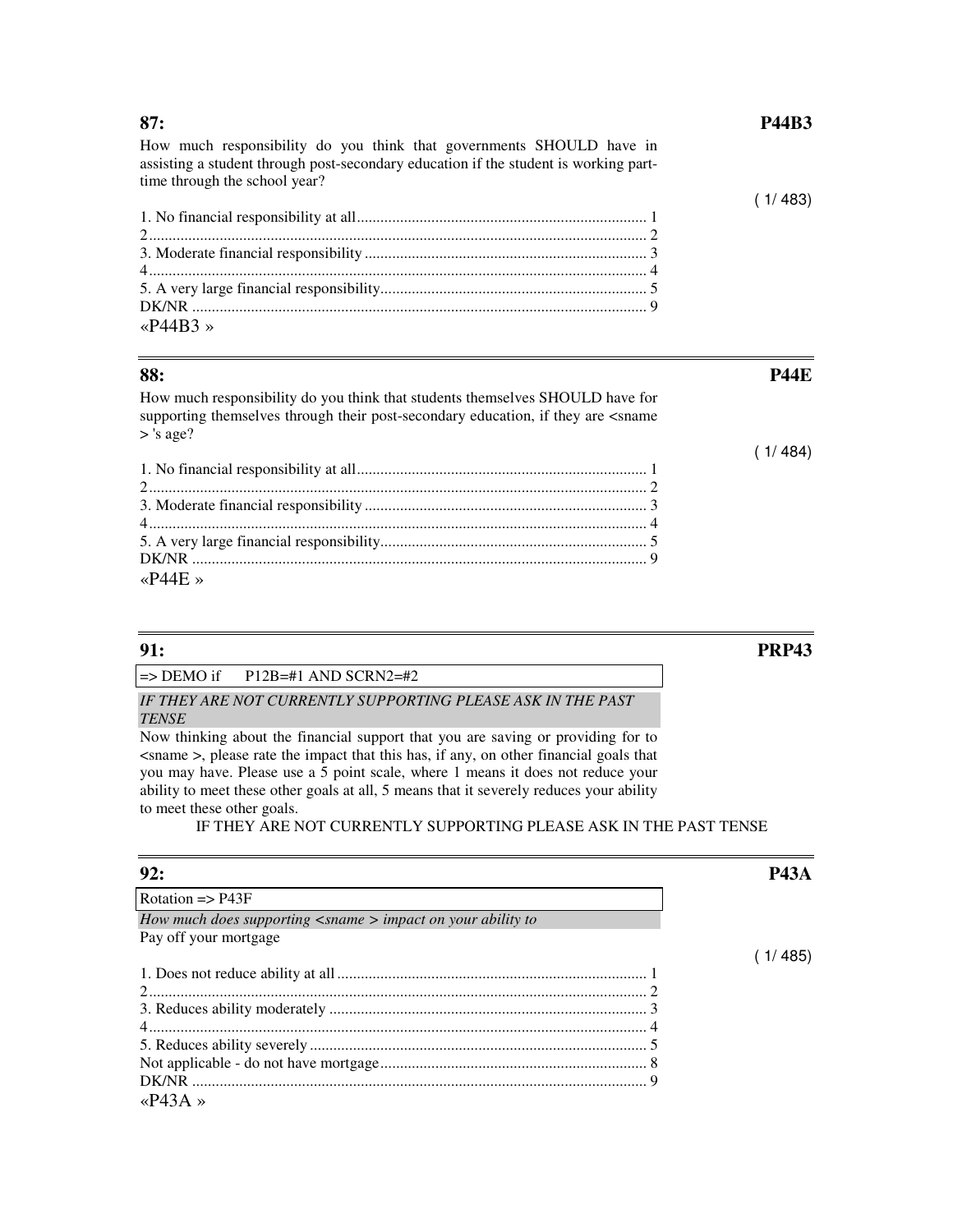| 93:                                                                          | <b>P43R</b> |
|------------------------------------------------------------------------------|-------------|
| How much does supporting $\langle$ sname $\rangle$ impact on your ability to |             |
| Save for retirement                                                          |             |
|                                                                              | 17 486ء ک   |
|                                                                              |             |
|                                                                              |             |
|                                                                              |             |
|                                                                              |             |
|                                                                              |             |
|                                                                              |             |
|                                                                              |             |
| $\alpha$ P43R »                                                              |             |

| 94:                                                                           | P43C |
|-------------------------------------------------------------------------------|------|
| How much does supporting $\langle$ sname $\rangle$ impact on your ability to  |      |
| Saving or paying for other children's education                               |      |
|                                                                               |      |
|                                                                               |      |
|                                                                               |      |
|                                                                               |      |
|                                                                               |      |
|                                                                               |      |
| Not applicable - do not have other children going to PSE/no other children  8 |      |
|                                                                               |      |
| «P43C»                                                                        |      |

| 95:                                                                          | P43D |
|------------------------------------------------------------------------------|------|
| How much does supporting $\langle$ sname $\rangle$ impact on your ability to |      |
| Save for a large purchase                                                    |      |
|                                                                              |      |
|                                                                              |      |
|                                                                              |      |
|                                                                              |      |
|                                                                              |      |
|                                                                              |      |
|                                                                              |      |
| «P43D»                                                                       |      |

| 96:                                                                          | <b>P43E</b> |
|------------------------------------------------------------------------------|-------------|
| How much does supporting $\langle$ sname $\rangle$ impact on your ability to |             |
| Save for short term needs and emergencies                                    |             |
|                                                                              | 1/489)      |
|                                                                              |             |
|                                                                              |             |
|                                                                              |             |
|                                                                              |             |
|                                                                              |             |
|                                                                              |             |
| «P43E»                                                                       |             |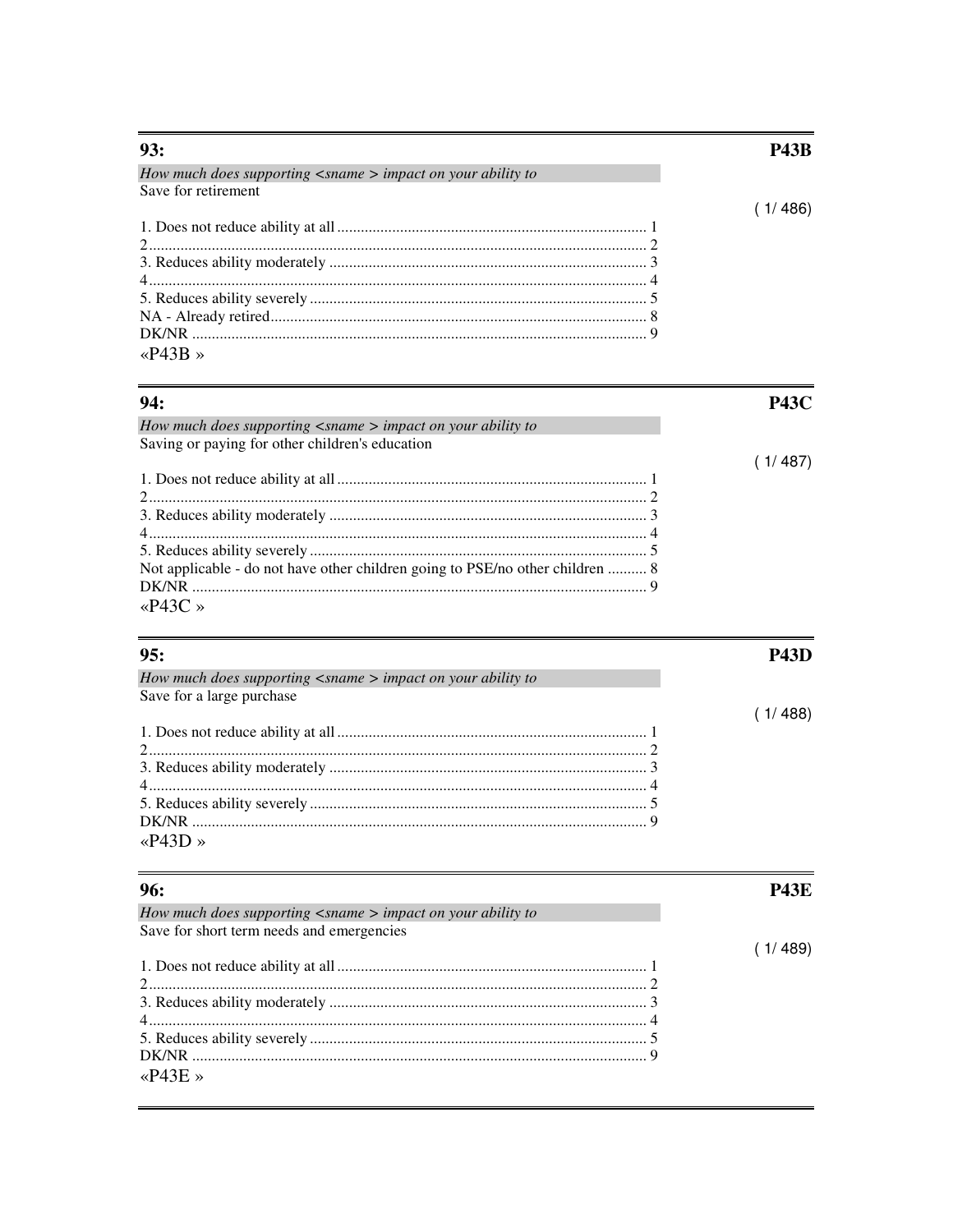| How much does supporting $\leq$ shame > impact on your dottily to |  |
|-------------------------------------------------------------------|--|
| Pay off your major debts such as credit cards and bank loans      |  |
|                                                                   |  |
|                                                                   |  |
|                                                                   |  |
|                                                                   |  |
|                                                                   |  |
|                                                                   |  |
|                                                                   |  |
| « $P43F$ »                                                        |  |

*How much does supporting <sname > impact on your ability to* 

These last questions will help us to understand the points of view of different parent groups. As with the information that you have provided so far, all responses are completely confidential and will not be revealed to anyone or used for any purpose other than this research.

| 99:                                                                           | EMP     |
|-------------------------------------------------------------------------------|---------|
| <b>READ LIST</b>                                                              |         |
| Which of the following categories best describes your CURRENT employment      |         |
| status? **** start by asking if they are employed and continue from there**** |         |
|                                                                               | (1/491) |
|                                                                               |         |
|                                                                               |         |
|                                                                               |         |
|                                                                               |         |
|                                                                               |         |
|                                                                               |         |
|                                                                               |         |
|                                                                               |         |
|                                                                               |         |
|                                                                               |         |
|                                                                               |         |
|                                                                               |         |
|                                                                               |         |
| «EMP»                                                                         |         |
| «O EMP»                                                                       |         |
|                                                                               |         |

# **97: P43F**

 $( 1/ 490)$ 

# **98: DEMO**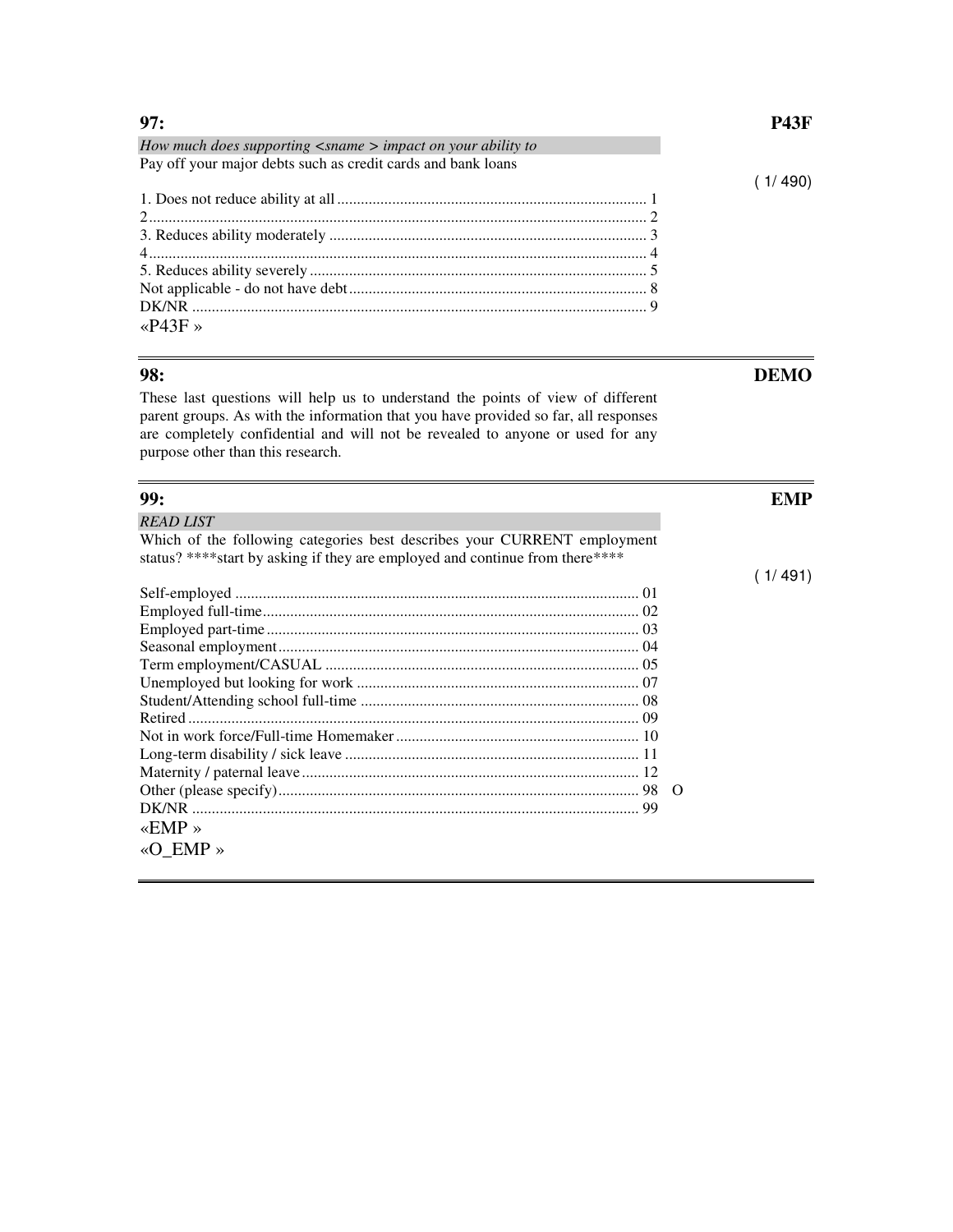# $100:$

# **EMPSP**

 $(1/493)$ 

| read list                                                                     |  |
|-------------------------------------------------------------------------------|--|
| Which of the following categories best describes the CURRENT employment       |  |
| status of <sname>'s other parent? *** start by asking if employed****</sname> |  |

| DK/NR     |  |
|-----------|--|
| «EMPSP»   |  |
| «O EMPSP» |  |

|        | ×<br>۰. |
|--------|---------|
| ×<br>۹ | ٠<br>×  |

| 101:                                                           | PROF     |
|----------------------------------------------------------------|----------|
| $\Rightarrow$ +1 if<br>NOT $(EMP=\#1-\#5)$                     |          |
| <b>READ LIST</b>                                               |          |
| Which of the following best describes your type of employment? |          |
|                                                                | (1/ 495) |
|                                                                |          |
|                                                                |          |
|                                                                |          |
|                                                                |          |
|                                                                |          |
|                                                                |          |
|                                                                |          |
|                                                                |          |
|                                                                |          |
| «PROF»                                                         |          |
| «O PROF »                                                      |          |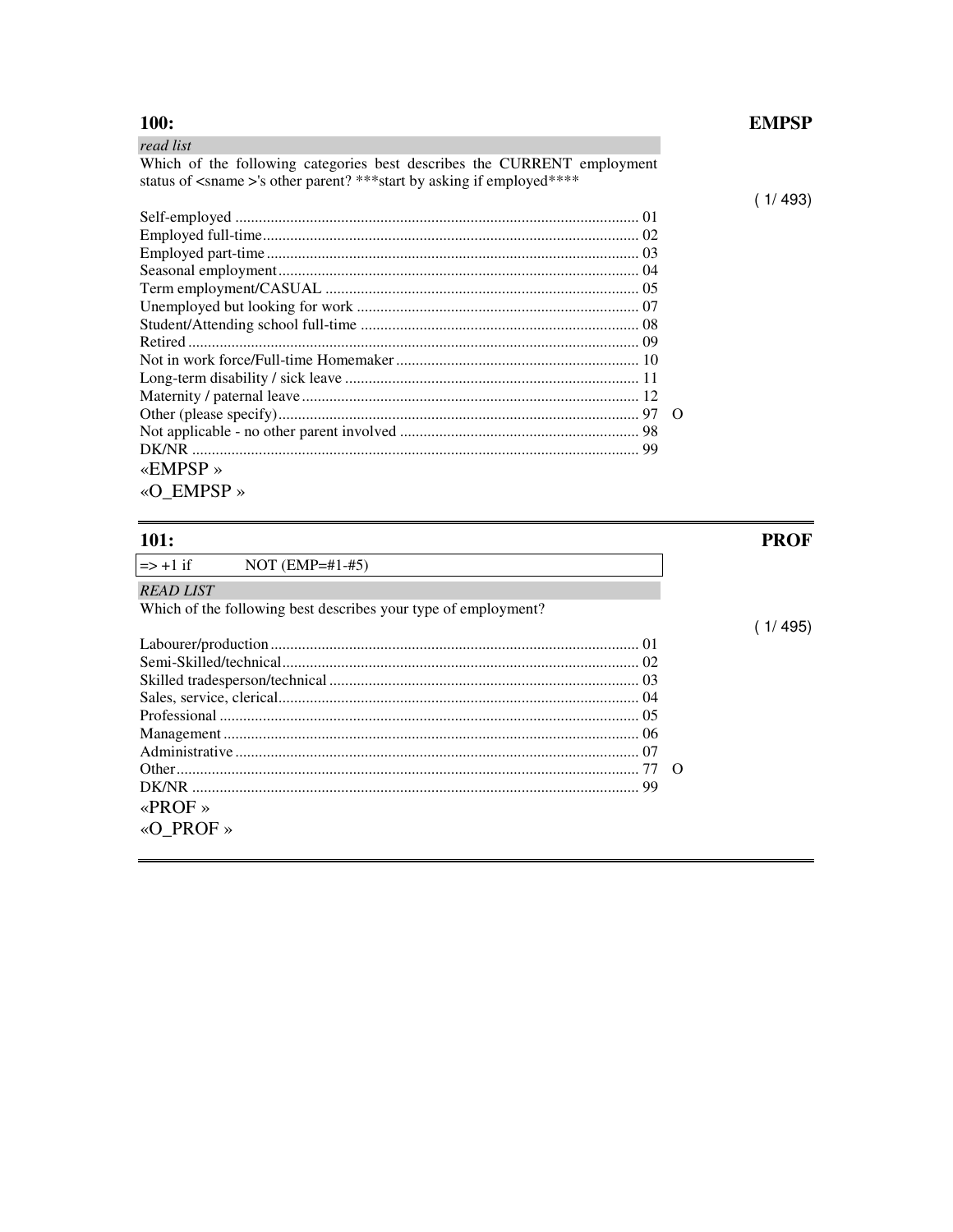| $\Rightarrow$ +1 if<br>$NOT(EMPSP=\#1-\#5)$                                                             |         |
|---------------------------------------------------------------------------------------------------------|---------|
| Which of the following best describes the type of employment of $\leq$ sname $\geq$ 's other<br>parent? |         |
|                                                                                                         | (1/497) |
|                                                                                                         |         |
|                                                                                                         |         |
|                                                                                                         |         |
|                                                                                                         |         |
|                                                                                                         |         |
|                                                                                                         |         |
|                                                                                                         |         |
|                                                                                                         |         |
|                                                                                                         |         |
|                                                                                                         |         |
| «PROFP»                                                                                                 |         |
| «O PROFP»                                                                                               |         |
| 103:                                                                                                    | HOU     |
| Which of the following types best describes your current household?                                     |         |
|                                                                                                         | (1/499) |
|                                                                                                         |         |
| Married or common law couple including both of $\zeta$ and $\zeta$ are narrows<br>$\Omega$              |         |

| Married or common-law couple, including only one of <sname>'s parents 03</sname> |  |
|----------------------------------------------------------------------------------|--|
|                                                                                  |  |
|                                                                                  |  |
| «HOU»                                                                            |  |
| «O HOU »                                                                         |  |

| <b>104:</b>                                                                                                                                                                                        | KIDS4       |
|----------------------------------------------------------------------------------------------------------------------------------------------------------------------------------------------------|-------------|
| How many of your children are currently attending post-secondary education or<br>did so in the past? IF NEEDED: This does not include those that have are yet to<br>attend $\langle CKKID \rangle$ |             |
| \$E 1 10<br>«KIDS4»                                                                                                                                                                                | (1/501)     |
| 105:                                                                                                                                                                                               | <b>KIDS</b> |
| How many children do you have, including any that do not live at home?                                                                                                                             |             |
|                                                                                                                                                                                                    | (1/503)     |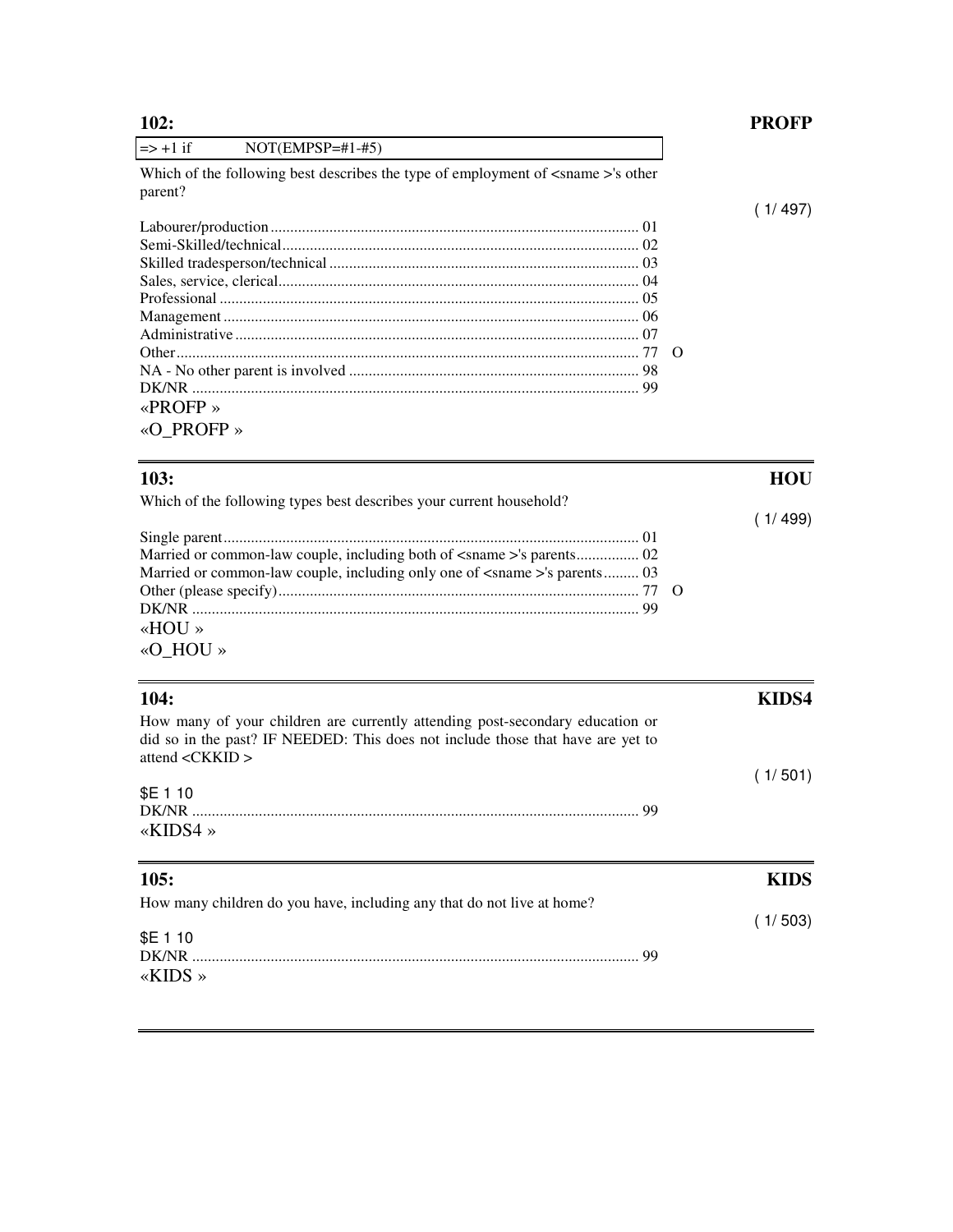| <b>108:</b>                                                                                                                                                                               | KIDS2   |
|-------------------------------------------------------------------------------------------------------------------------------------------------------------------------------------------|---------|
| How many of these children do you expect will attend post-secondary education in<br>the future? IF NEEDED: This does not include those already attending or those<br>who already attended |         |
| \$E 1 10                                                                                                                                                                                  | (1/508) |
|                                                                                                                                                                                           |         |
|                                                                                                                                                                                           |         |
| «KIDS2»                                                                                                                                                                                   |         |
| <b>109:</b>                                                                                                                                                                               | KIDS3   |
| $\Rightarrow$ +1 if<br>$KIDS2 = #1$                                                                                                                                                       |         |
| <b>READ LIST</b>                                                                                                                                                                          |         |
| When do you expect the next child to attend post-secondary education, will this<br>likely be in the next: *****if more than 2 children other than $\alpha$ ask for<br>next oldest****     |         |
|                                                                                                                                                                                           | (1/510) |
|                                                                                                                                                                                           |         |
|                                                                                                                                                                                           |         |
|                                                                                                                                                                                           |         |
|                                                                                                                                                                                           |         |
|                                                                                                                                                                                           |         |
|                                                                                                                                                                                           |         |
|                                                                                                                                                                                           |         |
| «KIDS3»                                                                                                                                                                                   |         |

# $110$

| <b>110:</b>                                                                  |
|------------------------------------------------------------------------------|
| $\Rightarrow$ +1 if<br>$NOT (HOU=\#1)$                                       |
| What is your own annual income from all sources before taxes? ****if         |
| hesitatesI can read out some \$10,000 ranges and you can stop me when I come |
| to the one that best fits you*****                                           |

| $\alpha$ INCME » |  |
|------------------|--|

 $(1/511)$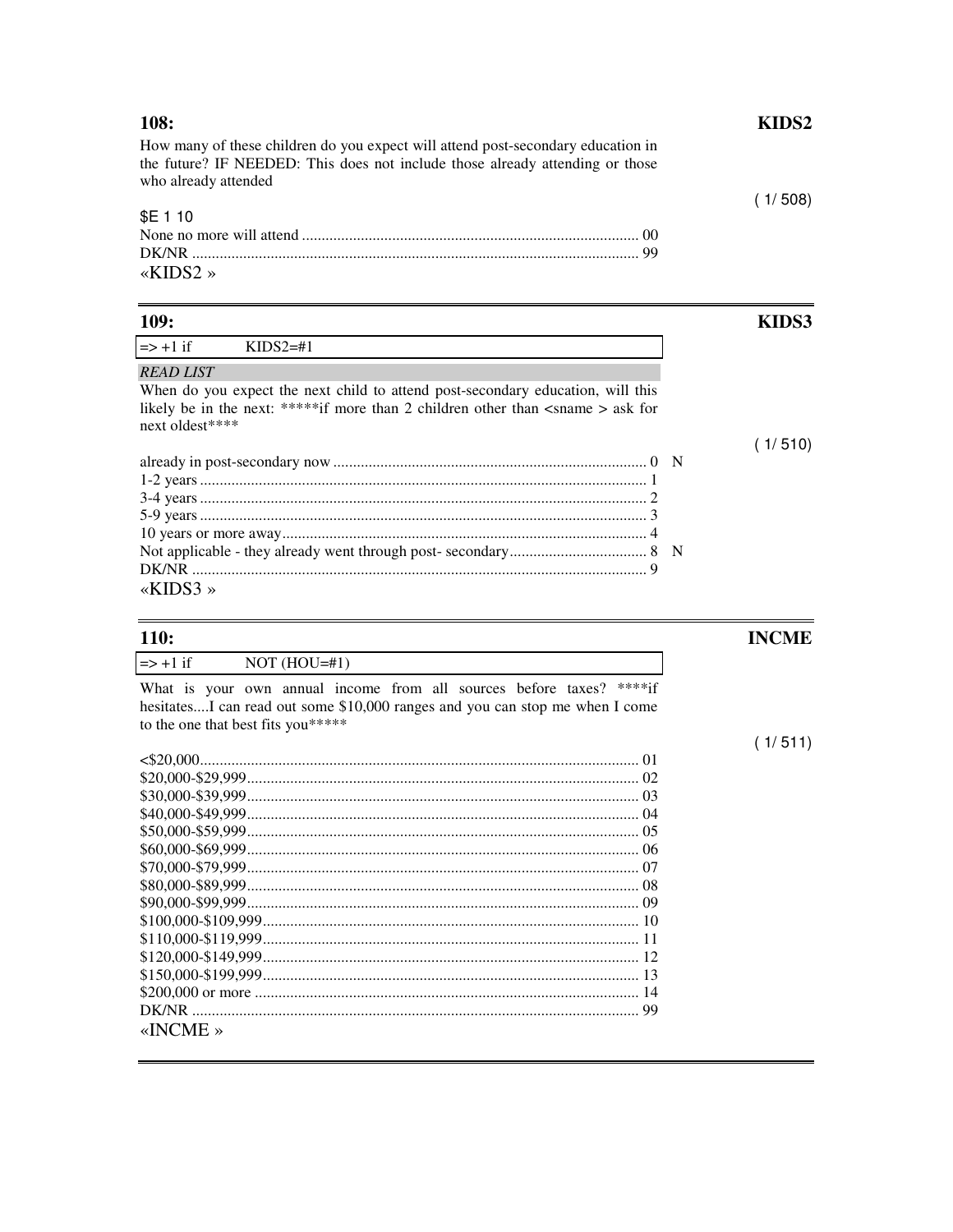111:

 $(1/513)$ 

| $\Rightarrow$ +1 if<br>$NOT (HOU=\#2)$ |  |                                                |  |  |  |
|----------------------------------------|--|------------------------------------------------|--|--|--|
|                                        |  | What is the combined annual income for both of |  |  |  |

What is the combined annual income for both of <sname >'s parents from all sources before taxes? \*\*\*\*if hesitates....I can read out some \$10,000 ranges and you can stop me when I come to the one that best fits your household \*\*\*\*\*

| «INC2» |  |
|--------|--|

| 112:                                                                                                                                                                                                                                                                                                                                                      |  |  |  |  |
|-----------------------------------------------------------------------------------------------------------------------------------------------------------------------------------------------------------------------------------------------------------------------------------------------------------------------------------------------------------|--|--|--|--|
| $\ket{=} + 1$ if NOT (HOU=#3)                                                                                                                                                                                                                                                                                                                             |  |  |  |  |
| What is your own annual income from all sources before taxes?<br>$\mathbf{A}$ , and $\mathbf{A}$ , and $\mathbf{A}$ , and $\mathbf{A}$ , and $\mathbf{A}$ , and $\mathbf{A}$ , and $\mathbf{A}$ , and $\mathbf{A}$ , and $\mathbf{A}$ , and $\mathbf{A}$ , and $\mathbf{A}$ , and $\mathbf{A}$ , and $\mathbf{A}$ , and $\mathbf{A}$ , and $\mathbf{A}$ , |  |  |  |  |

\*\*\*\*if Mat is your own annual media none and some concern and the media of the hesitates.... I can read out some \$10,000 ranges and you can stop me when I come to the one that best fits you\*\*\*\*\*

| «INC3» |  |
|--------|--|
|        |  |

INC<sub>3</sub>

# $(1/515)$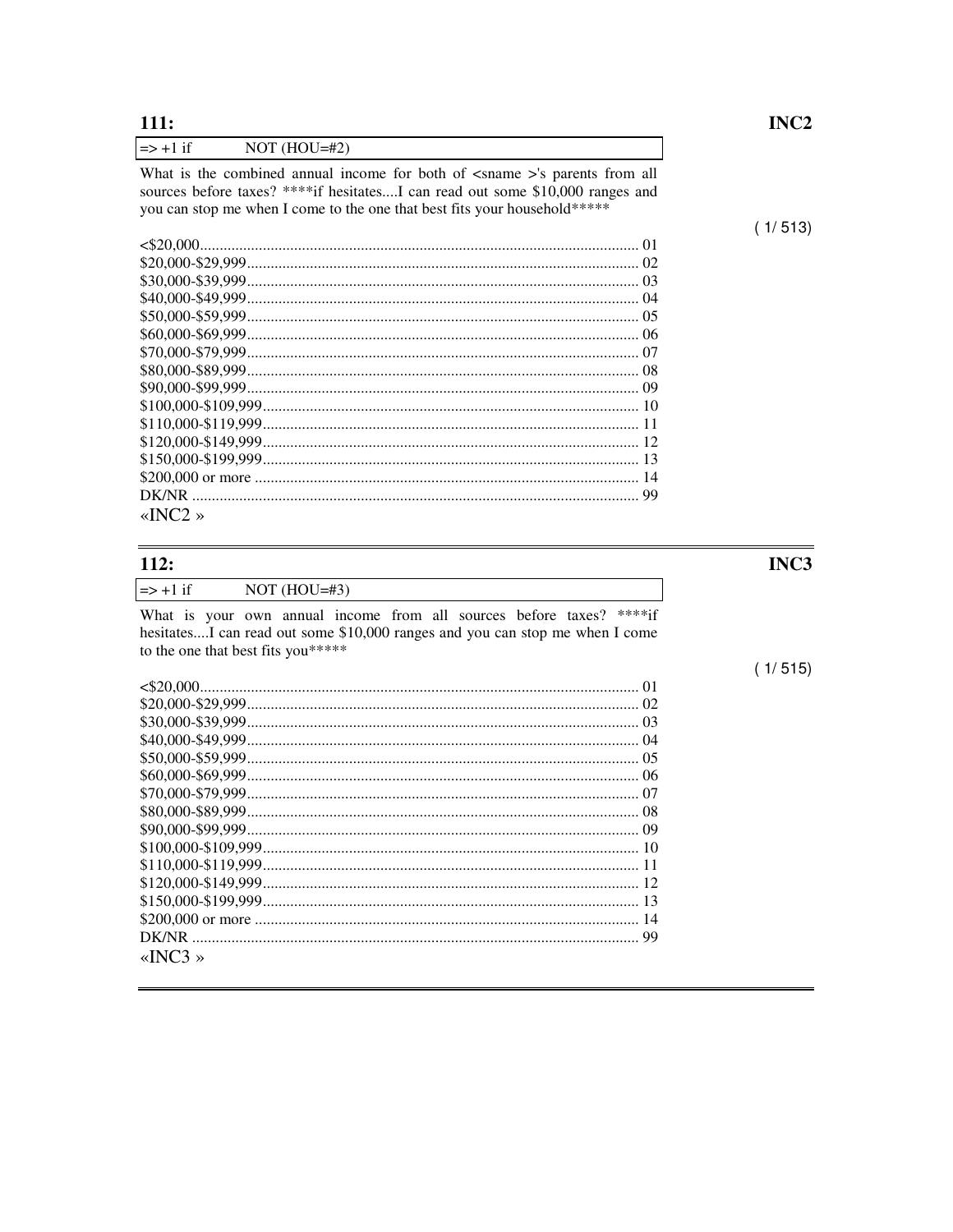113:

 $(1/517)$ 

| $NOT (HOU=#3)$<br>$\Rightarrow$ +1 if |  |
|---------------------------------------|--|
|---------------------------------------|--|

What is the annual income from all sources before taxes for your spouse or partner in the household? \*\*\*\*if hesitates....I can read out some \$10,000 ranges and you can stop me when I come to the one that best fits\*\*\*\*\*

| «INC4» |  |
|--------|--|

# 114:

### $\Rightarrow$  +1 if NOT  $(HOU=\#4,\#5)$

What is the annual income for the parents of <sname > from all sources before taxes? \*\*\*\*if hesitates....I can read out some \$10,000 ranges and you can stop me when I come to the one that best fits your household\*\*\*\*\*

| «INC5» |  |
|--------|--|
|        |  |

# INC5

 $(1/519)$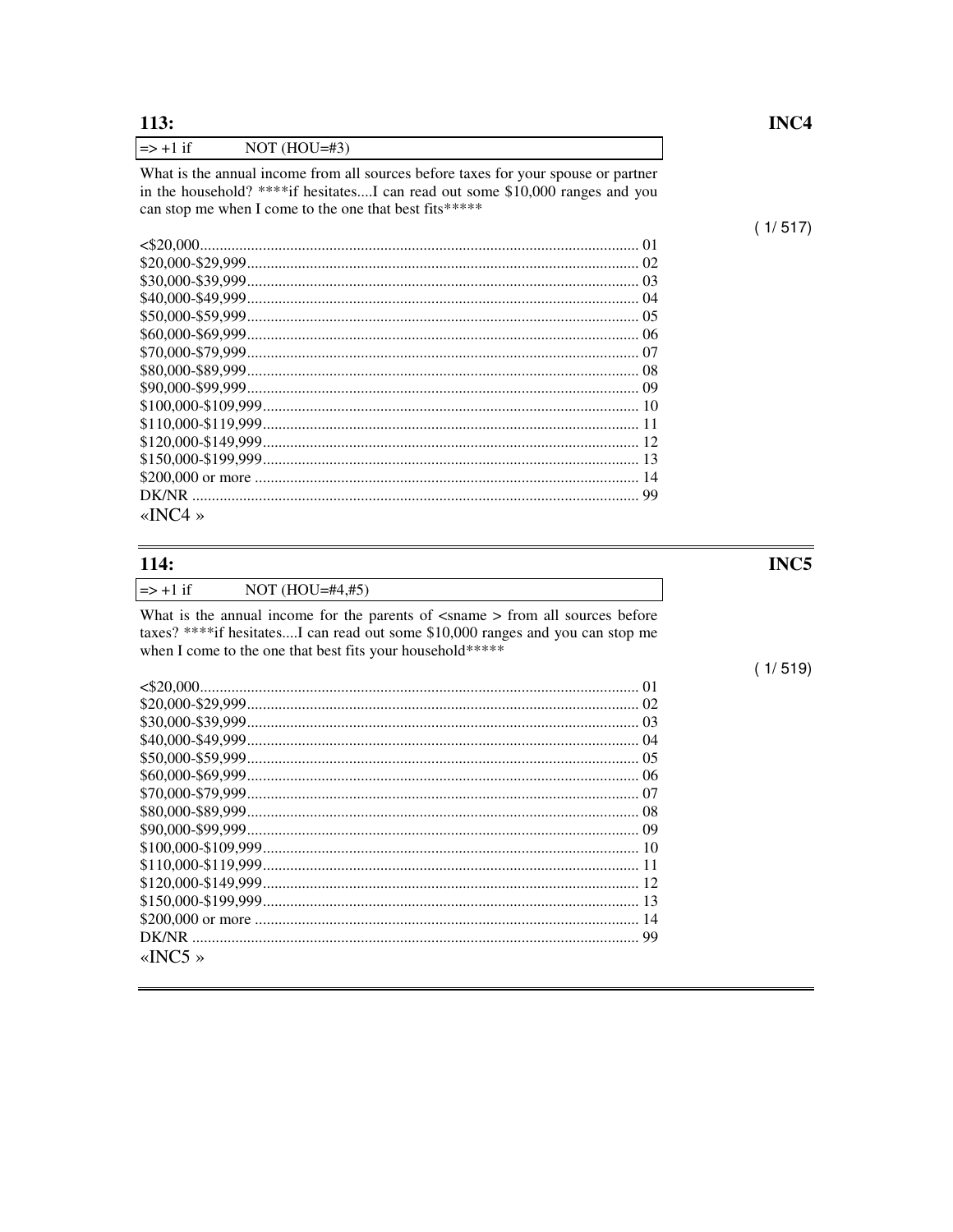| <b>READ CATEGORIES IF NECESSARY</b>                      |         |
|----------------------------------------------------------|---------|
| What is your age, please? *** if hesitates would that be |         |
|                                                          | (1/521) |
|                                                          |         |
|                                                          |         |
|                                                          |         |
|                                                          |         |
|                                                          |         |
|                                                          |         |
|                                                          |         |
|                                                          |         |
|                                                          |         |
| «AGE»                                                    |         |

| <b>116:</b>                                                                                                                                                                                                                                                       | WAVE2                                        |
|-------------------------------------------------------------------------------------------------------------------------------------------------------------------------------------------------------------------------------------------------------------------|----------------------------------------------|
| As part of this study, we will be following-up with parents again this semester for<br>about ten minutes to ask a few more questions that we didn't have time for now<br>and to see if strategies to support <sname> through post-secondary have changed.</sname> |                                              |
| «WAVE2»                                                                                                                                                                                                                                                           | (1/523)                                      |
| 117:                                                                                                                                                                                                                                                              | <b>THNK</b>                                  |
| End of Interview                                                                                                                                                                                                                                                  |                                              |
| Thank you for your cooperation and time!                                                                                                                                                                                                                          |                                              |
| Confirmed - CODE AS CO $\ldots$ $\ldots$ $\ldots$ $\ldots$ $\ldots$ $\ldots$ $\ldots$ $\ldots$ $\ldots$ $\ldots$ $\ldots$ $\ldots$ $\ldots$ $\ldots$ $\ldots$ $\ldots$ $\ldots$ $\ldots$ $\ldots$ $\ldots$ $\ldots$ $\ldots$<br>$\mathbb{R}$ THNK »               | (1/524)                                      |
| 126:                                                                                                                                                                                                                                                              | <b>F10</b>                                   |
| Choose among the following themes:                                                                                                                                                                                                                                |                                              |
|                                                                                                                                                                                                                                                                   | (1/0)                                        |
|                                                                                                                                                                                                                                                                   | $\Rightarrow$ /F10 1                         |
|                                                                                                                                                                                                                                                                   | $\Rightarrow$ /F10_2                         |
|                                                                                                                                                                                                                                                                   | $\Rightarrow$ /F10_3                         |
|                                                                                                                                                                                                                                                                   | $\Rightarrow$ /F10_4<br>$\Rightarrow$ /F10_8 |
| $\langle F10 \rangle$                                                                                                                                                                                                                                             |                                              |

| <b>127:</b>                                                                                                                                                                                                                                 |                   | F <sub>10</sub> 1 |
|---------------------------------------------------------------------------------------------------------------------------------------------------------------------------------------------------------------------------------------------|-------------------|-------------------|
| This study is part of a larger research project being conducted by the Canada<br>Millennium Scholarship Foundation. If you would like to speak to someone at the<br>Foundation about this project you may call Sean Junor at (877) 786-3999 |                   |                   |
| «F10 1»                                                                                                                                                                                                                                     | $\Rightarrow$ F10 | (1/0)             |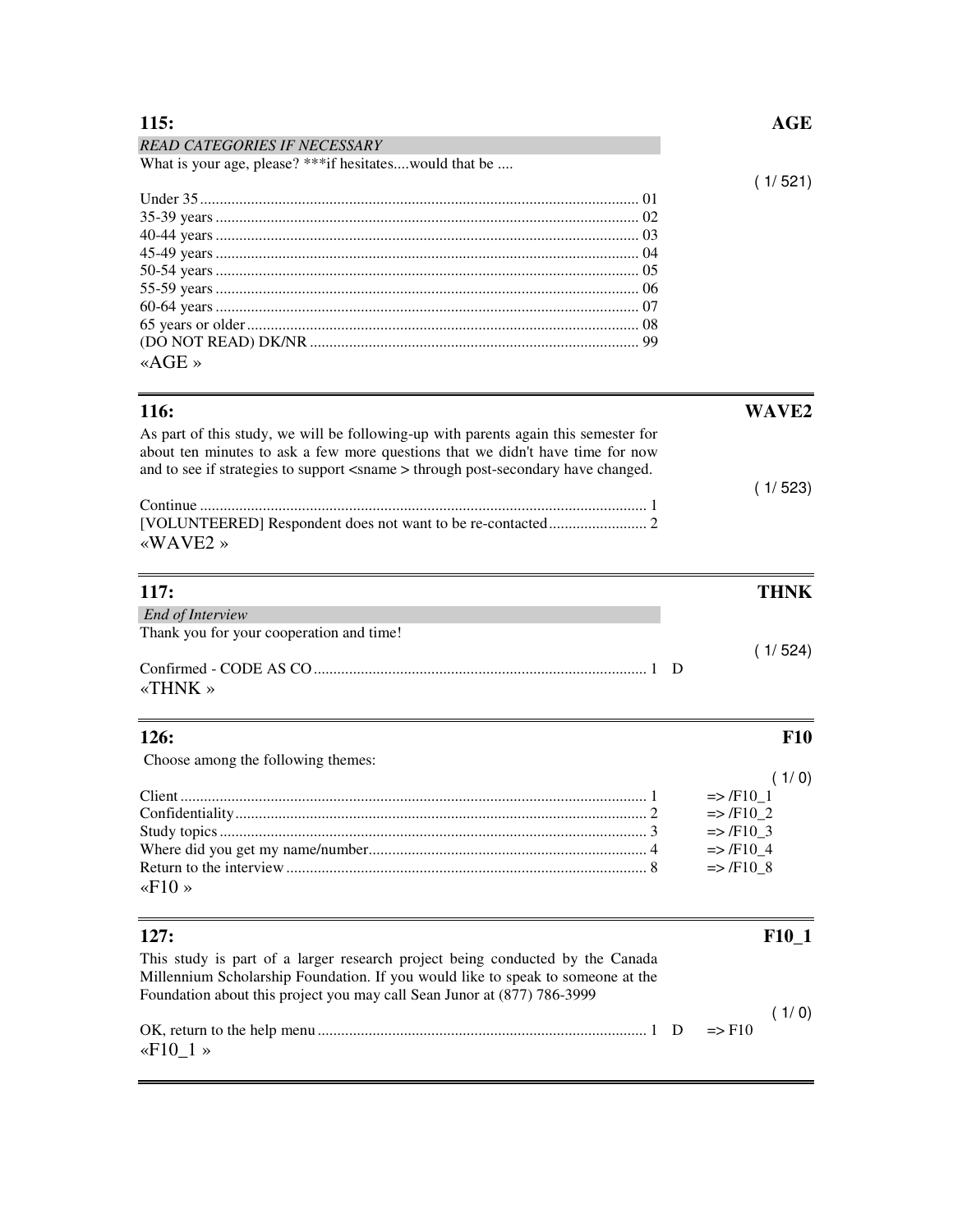| will only be used to remind students to participate. They will not be used or<br>sold for other purposes. If you wish to discuss this survey you may talk to my |
|-----------------------------------------------------------------------------------------------------------------------------------------------------------------|
|                                                                                                                                                                 |
| F <sub>10</sub> 2<br>(1/0)                                                                                                                                      |
| F10 3<br>(1/0)                                                                                                                                                  |
| $F10_4$<br>(1/0)                                                                                                                                                |
| F <sub>10</sub> 8                                                                                                                                               |
|                                                                                                                                                                 |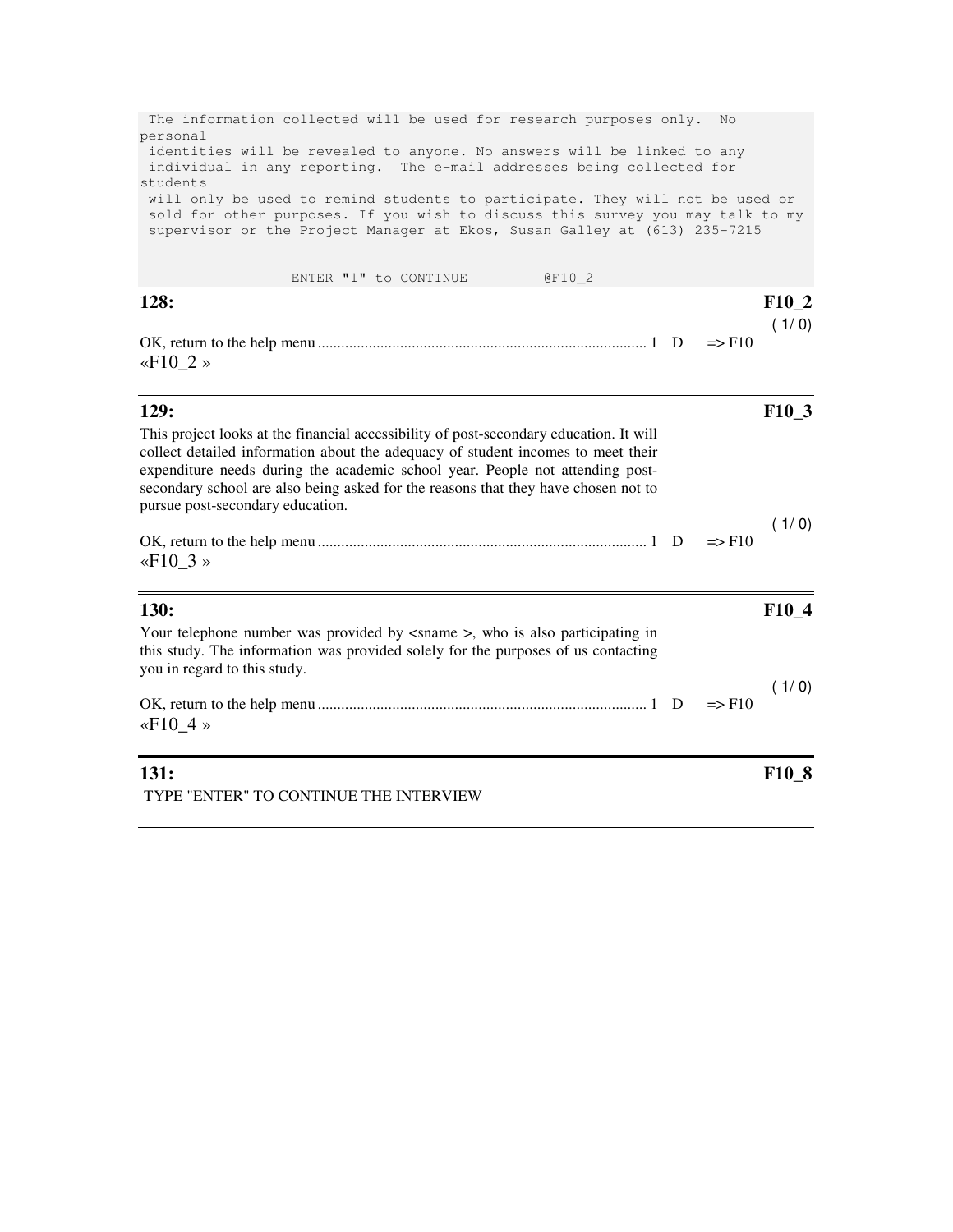Information sur le répondant : Téléphone: <iarea> <itele > <ext > Puis-je parler s'il vous plaît à <pname Bonjour. C'est \_\_\_\_\_\_\_\_\_\_\_ qui vous appelle des Associés de recherche Ekos. Votre enfant, <sname > > participe à une vaste étude parrainée par le gouvernement fédéral (Développement des ressources humaines Canada) et la Fondation canadienne des bourses du millénaire, en collaboration avec les autorités provinciales et territoriales chargées de l'enseignement postsecondar. L'étude dresse le profil des revenus et dépenses des étudiants de niveau postsecondaire. Un élément très important de cette étude consiste à s'adresser aux parents de ces étudiants. Nous aimerions pouvoir tenir compte également de votre opinion et de votre expérience à titre de parent d'un(e) étudiant(e) de niveau postsecondaire. Nous allons nous intéresser aux dépenses scolaires et aux frais de subsistance des étudiants tout au long de leur année scolaire et vous demander de quelle manière cela affecte vos décisions financières. Votre participation est volontaire. Les renseignements seront traités de façon absolument confidentielle et ne serviront à aucune autre fin que celle de notre étude sur les finances des étudiants. Auriez-vous le temps de répondre dès maintenant à nos questions? @intro 1 - Continuer avec la personne nommée cides sus 2 - Continuer avec une autre personne pouvant répondre au sondage **15: INTRO**  *Pin #: <PIN >*  ( 1/ 240)

| «INTRO» |  |
|---------|--|

# **20: P1**

### *LIRE LA LISTE EN ROTATION DE HAUT EN BAS/DE BAS EN HAUT*

Nous nous adressons à des parents d'étudiants dont l'âge et le milieu de vie peuvent varier énormément. Pour pouvoir mieux comprendre vos réponses, pouvez-vous me dire dans quelle mesure vous participez aux finances de <sname > ? Diriez-vous que c'est....

| $\kappa$ P1 » |  |
|---------------|--|

( 1/ 245)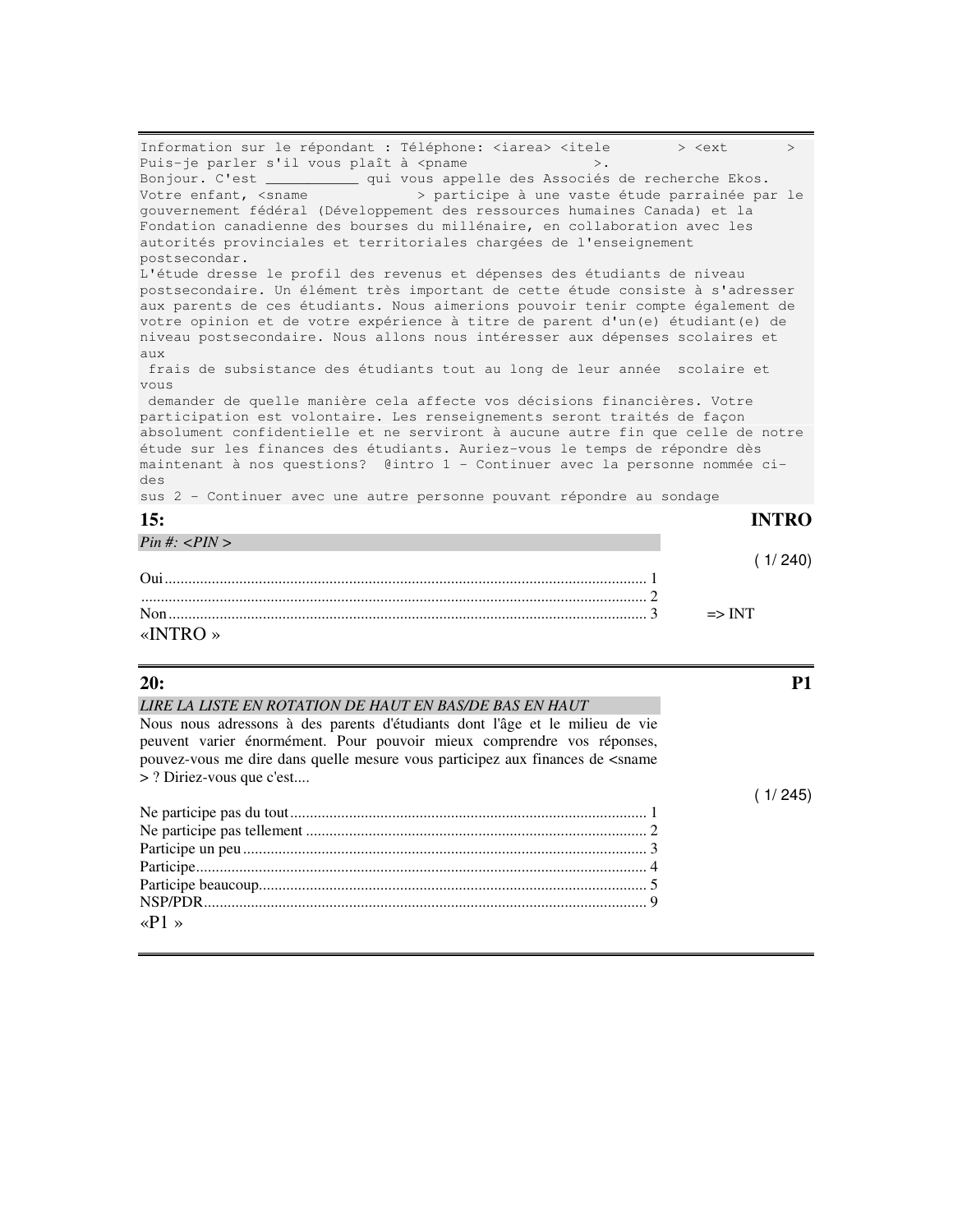Certains parents sont capables de procurer une aide financière à leurs enfants qui font des études postsecondaires, mais beaucoup de parents ne sont pas en mesure de le faire. Avez-vous procuré à votre enfant une aide financière devant lui servir au cours du présent semestre scolaire?

 Par "présent semestre" je veux parler des quatre mois allant de la fin août à la fin décembre. Il s'agit uniquement d'argent ou de choses achetées spécifiquement pour <himhr>. Il ne peut pas s'agir, par exemple, de hébergement

, de l'utilisation d'une automobile et ainsi de suite.

|  | $1 -$ "Oui" @SCrn2 |
|--|--------------------|
|  | 2 - "Non"          |
|  | $9 -$ "NSP/PDR"    |

| 21:                                                     | SCRN <sub>2</sub> |
|---------------------------------------------------------|-------------------|
| LIRE LA LISTE EN ROTATION DE HAUT EN BAS/DE BAS EN HAUT |                   |
|                                                         | (1/246)           |
|                                                         |                   |
|                                                         |                   |
|                                                         |                   |
| $\triangleleft$ SCRN2 »                                 |                   |

### **22: P3**

| => SAV1 si | $NOT (SCRN2=\#1)$ |
|------------|-------------------|
|            |                   |

### *Lire la liste*

Cette aide financière concernait-elle l'un ou l'autre des suivants? Est-ce que cette aide financière était destinée à...

|                                                                          |  | $(1/247 - 249 - 251 - 253 - 255 - 257 - 259 - 261 - 263)$ |
|--------------------------------------------------------------------------|--|-----------------------------------------------------------|
|                                                                          |  |                                                           |
|                                                                          |  |                                                           |
|                                                                          |  |                                                           |
|                                                                          |  |                                                           |
| Transport (automobile, essence, carte d'autobus, voyage à la maison)  06 |  |                                                           |
|                                                                          |  |                                                           |
|                                                                          |  |                                                           |
|                                                                          |  | $\Omega$                                                  |
|                                                                          |  | $\mathbf{X}$                                              |
|                                                                          |  | N                                                         |
|                                                                          |  | N                                                         |
|                                                                          |  | N                                                         |
| «P3 01»                                                                  |  |                                                           |
| «P3 02»                                                                  |  |                                                           |
| «P3 03 »                                                                 |  |                                                           |
| «P3 04 »                                                                 |  |                                                           |
| «P3 05 »                                                                 |  |                                                           |
| «P3 06 »                                                                 |  |                                                           |
| «P3 07 »                                                                 |  |                                                           |
| «P3 08 »                                                                 |  |                                                           |
| «P3 09 »                                                                 |  |                                                           |
| «O P3 »                                                                  |  |                                                           |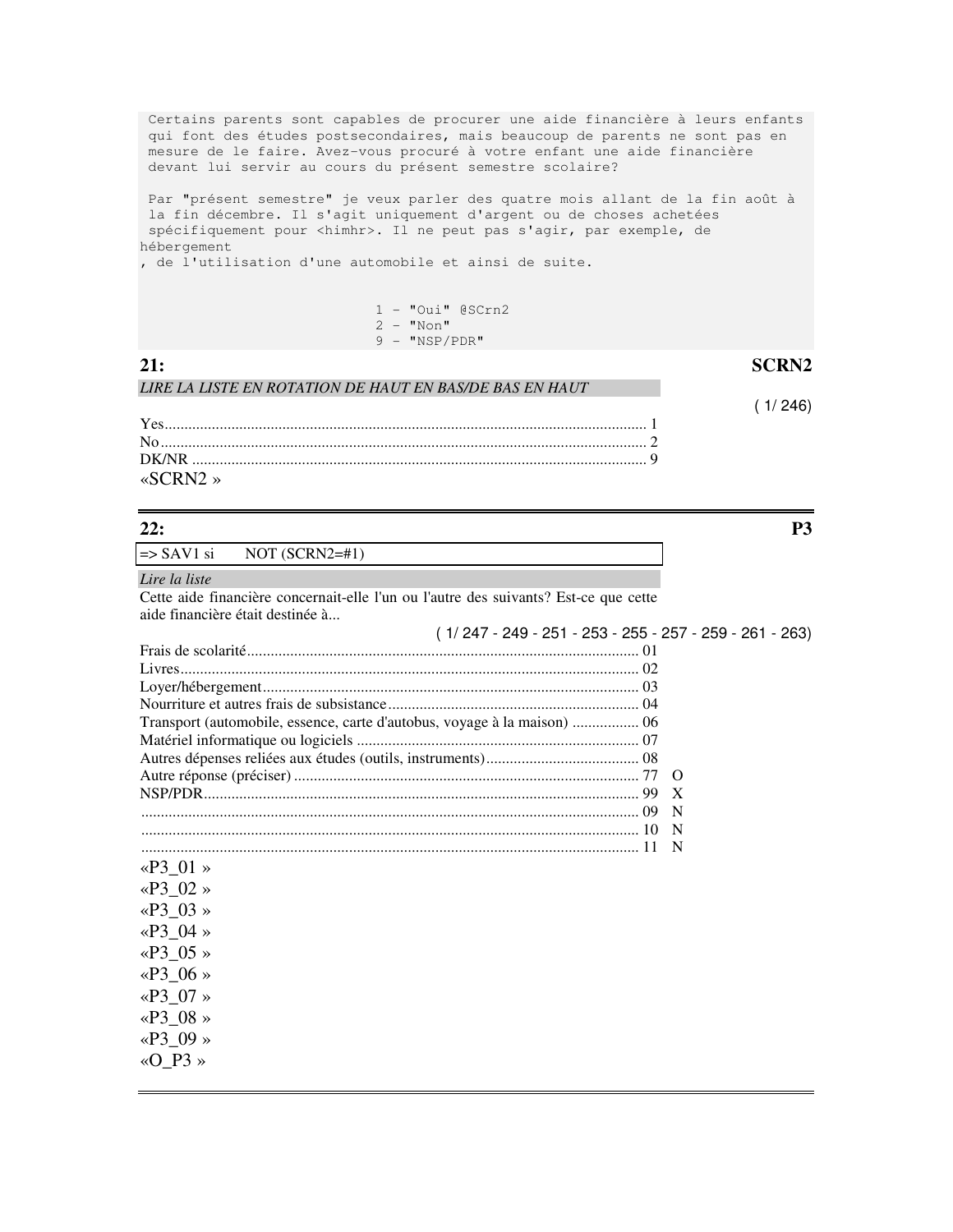```
Sur l'ensemble de l'aide financière que vous avez fournie ou allez fournir à 
<sname > durant les quatre mois du semestre, de la fin 
août à la fin décembre, quelle somme provient de chacune des sources suivantes: 
Je vais d'abord vous lire rapidement les sources puis nous reviendrons sur 
chacune. 
          ******ASSUREZ-VOUS QUE LES VALEURS SONT POUR 4 MOIS****** 
   *******SI LE RÉPONDANT DONNE UN MONTANT MENSUEL, MULTIPLIEZ PAR 4******* 
               (NOTE: 99999=NSP/PDR, 00000=Zéro, 88888=S/O) 
            @p7a Économies en général (p. ex., compte d'épargne) 
            @p7b REEE et autres fonds en fiducie pour études 
            @p7c Revenu d'emploi/revenu régulier 
            @p7d Crédit (p. ex., marge de crédit, cartes de crédit) 
            @p7d2 Dette (p. ex., deuxième hypothèque, prêt personnel/bancaire) 
            @p7e Autres placements (comme REER) 
            @p7f Contribution du parent n'ayant pas la garde 
            @p7g Police d'assurance-vie de l'enfant (à son 18e anniversaire) 
            @p7h Autre 
23: P7A 
Lire la liste EN ROTATION DE HAUT EN BAS/DE BAS EN HAUT 
                                                                          ( 1/ 265) 
$E 
        ......................................................................................................................... 99999 
«P7A » 
33: P8 
Certains parents sont capables de mettre de l'argent de côté pour les études de leurs 
enfants, mais beaucoup de parents ne sont pas en mesure de le faire. Avez-vous 
mis de l'argent de côté à cette fin avant que <sname > ne commence ses études 
postsecondaires?
```

|      | (1/311) |
|------|---------|
|      |         |
|      |         |
|      |         |
| «P8» |         |

| 35:                                                                                                                                                                                                                                                               | P <sub>9</sub> |
|-------------------------------------------------------------------------------------------------------------------------------------------------------------------------------------------------------------------------------------------------------------------|----------------|
| $\Rightarrow$ P11 si<br>$P8 = \#2, \#3$                                                                                                                                                                                                                           |                |
| Pendant combien d'années avez-vous mis de l'argent de côté pour ses études, y<br>compris sous forme d'économies en général, de REEE ou d'autres fonds en fiducie<br>pour études avant qu' <heshe> ne commence ses études postsecondaires? <hishr></hishr></heshe> | (1/313)        |
| \$E 0 25<br>NSP/PDR<br>«P9»                                                                                                                                                                                                                                       |                |

Environ combien avez-vous accumulé EN TOUT pour ses études postsecondaires avant qu'<heshe > ne commence ses études postsecondaires \*\*\*\*\*ASSUREZ-VOUS DE FAIRE LE TOTAL SI LE RÉPONDANT VOUS DONNE DES

**36: P10**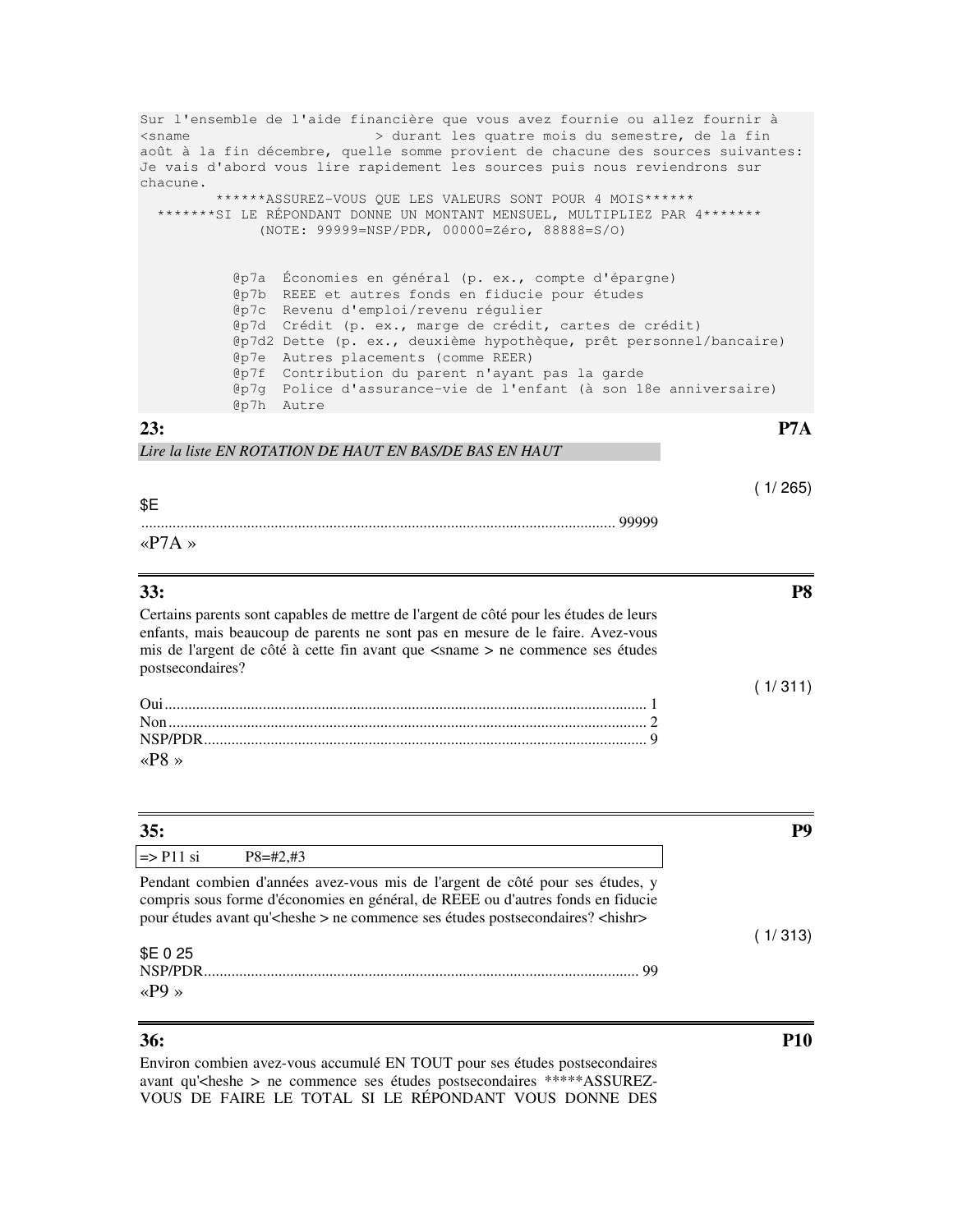# MONTANTS SÉPARÉS PROVENANT DE DIVERSES SOURCES\*\*\*\*\*\*  $\langle$ hishr $\rangle$

| $\langle P10 \rangle$ |  |
|-----------------------|--|

# $37:$

# **P10B**

| Ce montant provient-il surtout d'un revenu d'emploi ou bien d'autres sources? |                                   |
|-------------------------------------------------------------------------------|-----------------------------------|
|                                                                               | $(1/317 - 319 - 321 - 323 - 325)$ |
|                                                                               |                                   |
|                                                                               |                                   |
|                                                                               |                                   |
|                                                                               |                                   |
|                                                                               |                                   |
| $\frac{03}{10}$ N<br>$\frac{04}{10}$ N<br>$\frac{04}{10}$ N                   |                                   |
|                                                                               |                                   |
|                                                                               |                                   |
| $06 N$                                                                        |                                   |
| « $P10B$ 01 »                                                                 |                                   |
| «P10B 02 »                                                                    |                                   |
| «P10B 03 »                                                                    |                                   |
| «P10B 04 »                                                                    |                                   |
| «P10B $05 \times$                                                             |                                   |
| «O P10B »                                                                     |                                   |

# $(1/315)$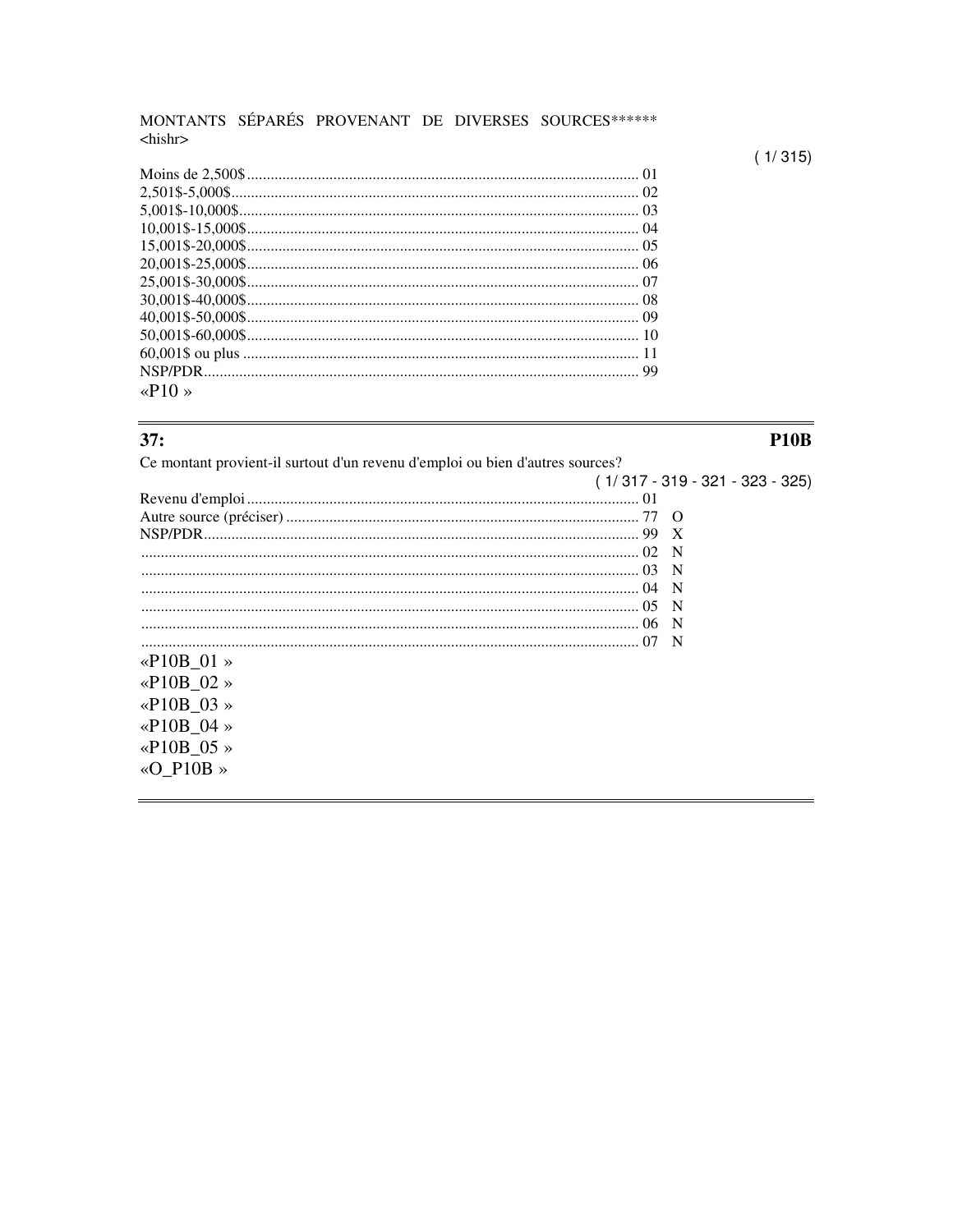| $\Rightarrow$ +1 si<br>NOT (SCRN2=#2 AND $P8=#2$ )                                                                                                                    |           |
|-----------------------------------------------------------------------------------------------------------------------------------------------------------------------|-----------|
| <b>SOUFFLER AU BESOIN</b>                                                                                                                                             |           |
| Beaucoup de parents ne sont pas capables, pour diverses raisons, de procurer une<br>aide financière à leurs enfants pendant leurs études postsecondaires. Pouvez-vous |           |
| me donner votre principale raison de ne pas le faire?                                                                                                                 |           |
|                                                                                                                                                                       | ( 1/ 327) |
|                                                                                                                                                                       |           |
| Je ne pense pas que les parents devraient payer les études de leurs enfants 02                                                                                        |           |
|                                                                                                                                                                       |           |
|                                                                                                                                                                       |           |
|                                                                                                                                                                       |           |
|                                                                                                                                                                       |           |
| Je pensais que mon enfant obtiendrait une bourse d'études/subvention  07                                                                                              |           |
| Je pensais que mon enfant obtiendrait un prêt pour étudiants du gouvernement 08                                                                                       |           |
| Étudiant adulte, vit indépendamment de ses parents depuis longtemps  09                                                                                               |           |
| Autre forme d'aide (chambre et pension, utilisation d'une automobile, etc.) 10                                                                                        |           |
|                                                                                                                                                                       |           |
|                                                                                                                                                                       |           |
| «P11»                                                                                                                                                                 |           |
| «O P11 »                                                                                                                                                              |           |
|                                                                                                                                                                       |           |

| 39:                                                                                                                                                     | <b>P12B</b>        |
|---------------------------------------------------------------------------------------------------------------------------------------------------------|--------------------|
| Avant le semestre tout juste achevé, pendant combien d'années de ses études<br>postsecondaires lui avez-vous procuré une aide financière?               |                    |
|                                                                                                                                                         | (1/329)            |
| <b>SE 1 15</b>                                                                                                                                          |                    |
|                                                                                                                                                         | $\Rightarrow$ P25B |
|                                                                                                                                                         |                    |
|                                                                                                                                                         | $\Rightarrow$ P13B |
| «P12B»                                                                                                                                                  |                    |
|                                                                                                                                                         |                    |
| 40:                                                                                                                                                     | <b>P12</b>         |
| quelle est la VALEUR GLOBALE de l'aide financière que vous lui avez procurée                                                                            |                    |
|                                                                                                                                                         |                    |
|                                                                                                                                                         |                    |
|                                                                                                                                                         |                    |
| pendant les <p12b> années d'études postsecondaires, à part le présent semestre?<br/>******ASSUREZ-VOUS D'OBTENIR LA VALEUR GLOBALE - SI C'EST UN</p12b> |                    |
| MONTANT ANNUEL, MULTIPLIEZ PAR LE NOMBRE D'ANNÉES                                                                                                       |                    |
| D'ÉTUDES POSTSECONDAIRES***** <hishr?< td=""><td></td></hishr?<>                                                                                        |                    |
| \$E 1 999998                                                                                                                                            | (1/331)            |

| «P12» |  |
|-------|--|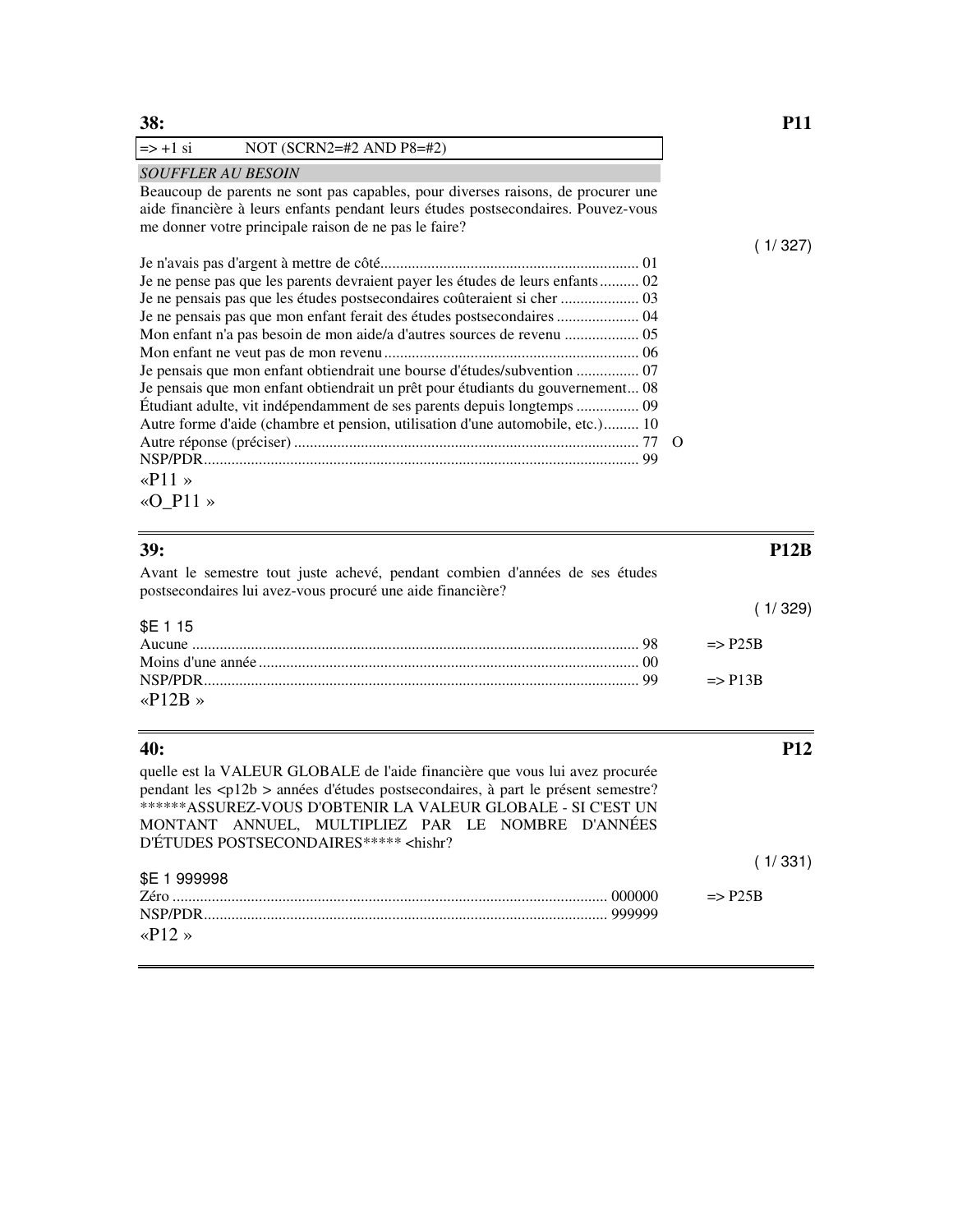| $\Rightarrow$ +1 si<br>$P8 = \#2$                                                                                                                                                                                                                                                               |        |
|-------------------------------------------------------------------------------------------------------------------------------------------------------------------------------------------------------------------------------------------------------------------------------------------------|--------|
| Quel montant de l'aide financière GLOBALE que vous lui avez procurée au cours<br>de ses études postsecondaires provenait d'un REEE ou d'autres fonds en fiducie<br>pour études que vous aviez mis de côté avant que <sname> ne commence ses<br/>études postsecondaires? <hishr></hishr></sname> |        |
| \$E                                                                                                                                                                                                                                                                                             |        |
| NSP/PDR.<br>«P13B»                                                                                                                                                                                                                                                                              | 999999 |

| 42:                                                                                                                                                                                                                                                 | <b>P13</b>  |
|-----------------------------------------------------------------------------------------------------------------------------------------------------------------------------------------------------------------------------------------------------|-------------|
| $\Rightarrow$ +1 si<br>$P8 = \#2$                                                                                                                                                                                                                   |             |
| Quel montant de l'aide financière GLOBALE que vous lui avez procurée au cours<br>de ses études postsecondaires provenait des économies en général que vous aviez<br>mises de côté avant qu' <heshe> ne commence ses études postsecondaires?</heshe> |             |
| \$E                                                                                                                                                                                                                                                 | (1/343)     |
|                                                                                                                                                                                                                                                     |             |
| « $P13$ »                                                                                                                                                                                                                                           |             |
| 43:                                                                                                                                                                                                                                                 | <b>P13C</b> |
| Quel montant de l'aide financière GLOBALE que vous lui avez procurée provenait                                                                                                                                                                      |             |
| d'une dette que vous avez contractée?                                                                                                                                                                                                               |             |
|                                                                                                                                                                                                                                                     | (1/349)     |
| \$E                                                                                                                                                                                                                                                 |             |
| « $P13C \rightarrow$                                                                                                                                                                                                                                |             |
|                                                                                                                                                                                                                                                     |             |
| 44:                                                                                                                                                                                                                                                 | <b>P14</b>  |
| Quel pourcentage de l'aide financière GLOBALE que vous lui avez procurée pour<br>ses études postsecondaires, y compris au cours du semestre tout juste achevé, vous                                                                                 |             |
| attendez-vous à ce qu' <heshe> vous rembourse?</heshe>                                                                                                                                                                                              |             |
|                                                                                                                                                                                                                                                     | (1/355)     |
| \$E 1 100                                                                                                                                                                                                                                           |             |

| \$E 1 100 |  |
|-----------|--|
|           |  |
|           |  |
| «P14»     |  |

## **41: P13B**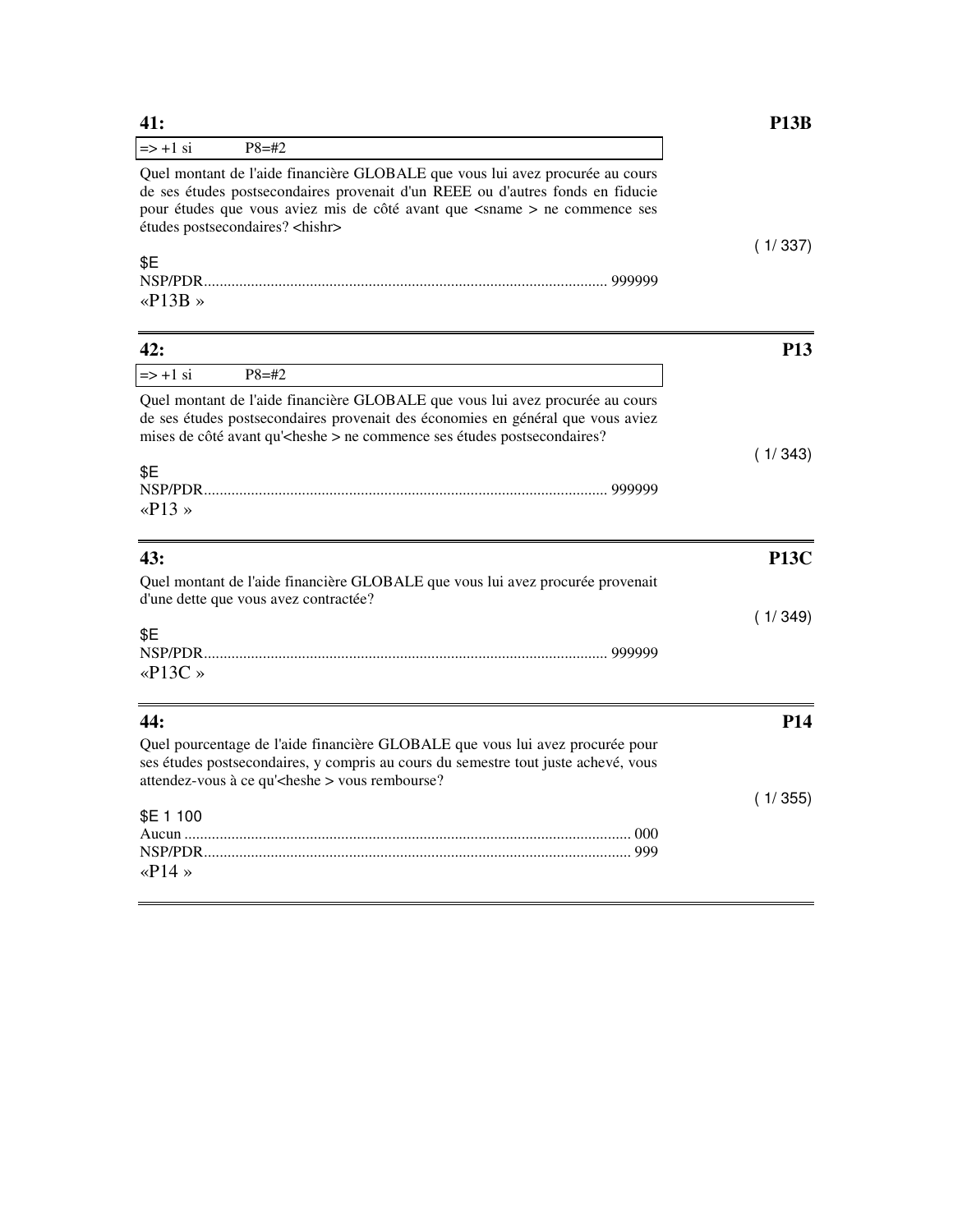$45:$ 

| 46:                                                                                                                        |         |
|----------------------------------------------------------------------------------------------------------------------------|---------|
| «P23»                                                                                                                      |         |
|                                                                                                                            |         |
|                                                                                                                            |         |
|                                                                                                                            |         |
|                                                                                                                            |         |
|                                                                                                                            | (1/358) |
| diminué ou est resté inchangé pour chaque année de ses études postsecondaires, y<br>compris le semestre tout juste achevé? |         |
| Est-ce que le montant de l'aide financière que vous lui avez procurée a augmenté, a                                        |         |
| $\Rightarrow$ +2 si<br>$P12B=\#1,\#2$ OR (P12==1 AND SCRN2=#2)                                                             |         |

| $\Rightarrow$ +1 si<br>$P23 = #3, #4$   |                                         |
|-----------------------------------------|-----------------------------------------|
| Qu'est-ce qui explique cette situation? |                                         |
|                                         | $(1/359 - 361 - 363 - 365 - 367 - 369)$ |
|                                         |                                         |
|                                         |                                         |
|                                         |                                         |
|                                         |                                         |
|                                         |                                         |
|                                         |                                         |
|                                         |                                         |
|                                         | N                                       |
|                                         | N                                       |
|                                         | N                                       |
|                                         | -N                                      |
| «P23B 01»                               |                                         |
| « $P23B_02$ »                           |                                         |
| «P23B 03»                               |                                         |
| «P23B 04»                               |                                         |
| «P23B $05 \times$                       |                                         |
| «P23B 06 »                              |                                         |
| «O P23B »                               |                                         |
|                                         |                                         |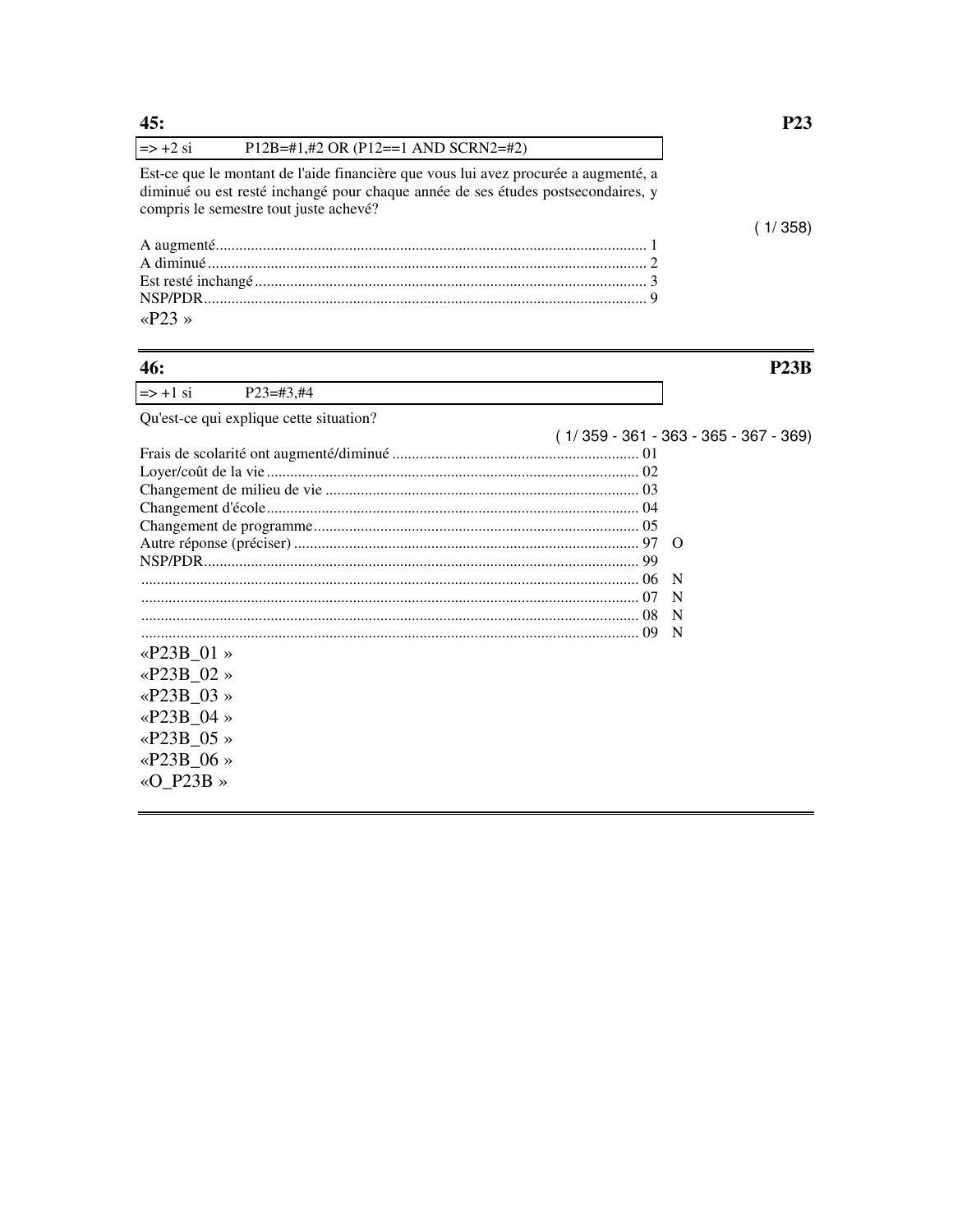| 47:                                                                                  |     |                   | P17     |
|--------------------------------------------------------------------------------------|-----|-------------------|---------|
| <b>LIRE LA LISTE</b>                                                                 |     |                   |         |
| Dans l'état actuel des choses, jusqu'à quel point envisagez-vous de lui procurer une |     |                   |         |
| aide financière pour ses études? Est-ce                                              |     |                   |         |
|                                                                                      |     |                   | (1/371) |
|                                                                                      |     |                   |         |
|                                                                                      |     |                   |         |
|                                                                                      |     |                   |         |
|                                                                                      |     |                   |         |
|                                                                                      |     |                   |         |
|                                                                                      |     |                   |         |
|                                                                                      |     | $\Rightarrow$ P36 |         |
|                                                                                      |     |                   |         |
|                                                                                      |     |                   |         |
|                                                                                      |     |                   |         |
|                                                                                      | - N |                   |         |
| «P17»                                                                                |     |                   |         |

« $O_P17$ »

# 48:

Dans l'état actuel des choses, vous attendez-vous à ce que l'aide financière planifiée que vous lui avez procurée reste au même niveau ou bien à ce qu'elle augmente ou diminue au cours du temps où vous continuerez à l'aider?

| «P26» |  |
|-------|--|

### 49:

 $\Rightarrow$  +1 si  $P26 = #3, #4$ 

Qu'est-ce qui expliquera cette situation?

|                   | $(1/374 - 376 - 378 - 380 - 382)$ |          |  |
|-------------------|-----------------------------------|----------|--|
|                   |                                   | -N       |  |
|                   |                                   | - N      |  |
|                   |                                   |          |  |
|                   |                                   | N        |  |
|                   |                                   | - N      |  |
|                   |                                   | - N      |  |
|                   |                                   | -N       |  |
|                   |                                   | N        |  |
|                   |                                   | N        |  |
|                   |                                   | $\Omega$ |  |
|                   |                                   | X        |  |
| «P26B 01»         |                                   |          |  |
| «P26B 02»         |                                   |          |  |
|                   |                                   |          |  |
| «P26B 03 »        |                                   |          |  |
| «P26B 04»         |                                   |          |  |
| «P26B $05 \times$ |                                   |          |  |
| «O P26B »         |                                   |          |  |
|                   |                                   |          |  |

# **P26B**

P<sub>26</sub>

 $(1/373)$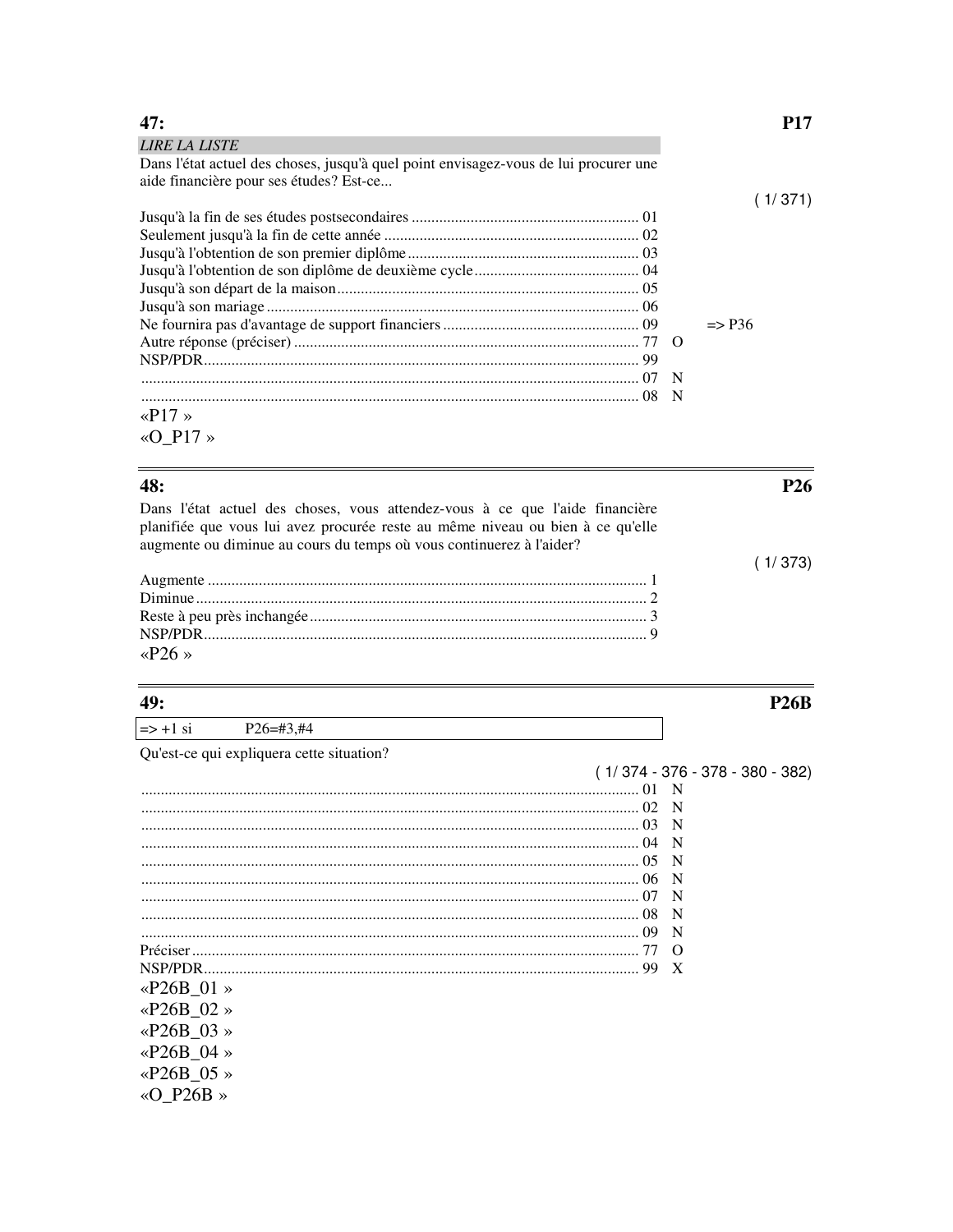Compte tenu des principales sources d'où provenait jusqu'ici l'aide financière que vous lui avez procurée durant ses études postsecondaires, vous attendez-vous à compter davantage à l'avenir sur une source particulière?

| « $P24$ » |  |
|-----------|--|

 $=$  > +1 si P24=#1,#4,#5

*LIRE LA LISTE Retenir toute réponse pertinente* 

**51: P25**  Sur laquelle des sources suivantes prévoyez-vous, toute proportion gardée, compter davantage à l'avenir que vous ne l'avez fait jusqu'ici? ( 1/ 385 - 387 - 389 - 391 - 393)

| Contribution d'autres membres de la famille (p. ex., grands- parents, etc.) 07 |  |
|--------------------------------------------------------------------------------|--|
| Police d'assurance-vie de l'enfant (à son 18e ou 21e anniversaire)  08         |  |
|                                                                                |  |
|                                                                                |  |
|                                                                                |  |
| «P25 01»                                                                       |  |
| «P25 02»                                                                       |  |
| «P25 03 »                                                                      |  |
| «P25 04»                                                                       |  |
| «P25 05»                                                                       |  |
| «O P25 »                                                                       |  |
|                                                                                |  |

### **50: P24**

 $(1/384)$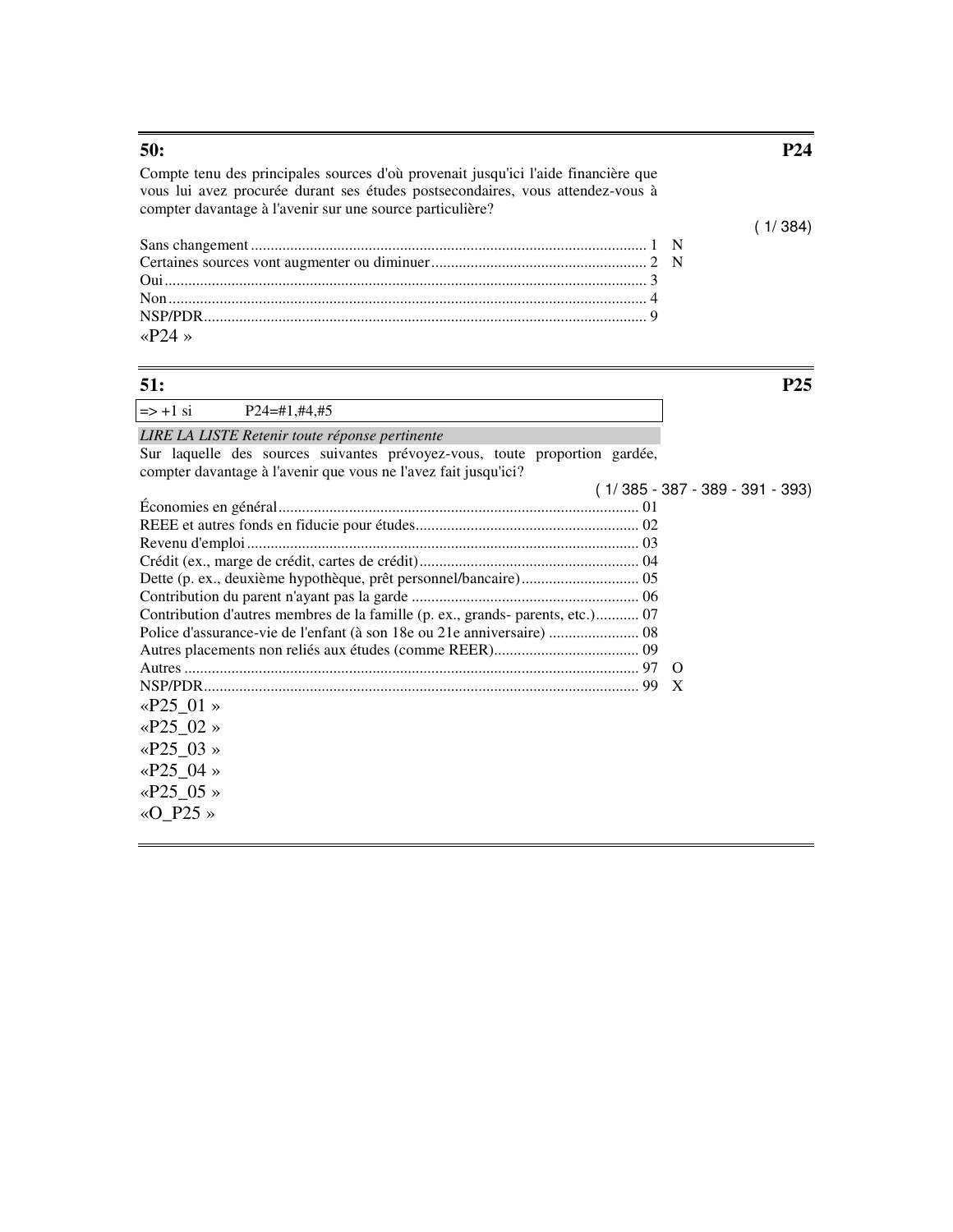| 52:                                                                                                                                                                                                                                                                                                    | P <sub>29</sub>   |
|--------------------------------------------------------------------------------------------------------------------------------------------------------------------------------------------------------------------------------------------------------------------------------------------------------|-------------------|
| $\Rightarrow$ +1 si<br>$SCRN2 = #2, #3$                                                                                                                                                                                                                                                                |                   |
| LIRE LA LISTE EN ROTATION DE HAUT EN BAS/DE BAS EN HAUT                                                                                                                                                                                                                                                |                   |
| A ce que vous sachiez de ses dépenses du semestre tout juste achevé, dans quelle<br>mesure croyez-vous que l'aide financière que vous lui procurez, conjuguée aux<br>autres sources qu' <heshe> utilise, est adéquate compte tenu de ses besoins?<br/>Diriez-vous qu'elle est? <hishr></hishr></heshe> |                   |
|                                                                                                                                                                                                                                                                                                        | (1/395)           |
|                                                                                                                                                                                                                                                                                                        |                   |
|                                                                                                                                                                                                                                                                                                        |                   |
|                                                                                                                                                                                                                                                                                                        |                   |
|                                                                                                                                                                                                                                                                                                        |                   |
| «P29»                                                                                                                                                                                                                                                                                                  |                   |
| 53:                                                                                                                                                                                                                                                                                                    | P25B              |
| Quel est le NOMBRE GLOBAL D'ANNÉES d'études postsecondaires pendant<br>lesquelles vous prévoyez lui apporter une aide financière, y compris la présente                                                                                                                                                |                   |
| année et les années passées et futures? AU BESOIN: Arrondir au nombre près                                                                                                                                                                                                                             | (1/396)           |
| \$E 1 15                                                                                                                                                                                                                                                                                               |                   |
|                                                                                                                                                                                                                                                                                                        | $\Rightarrow$ P36 |
| «P25B»                                                                                                                                                                                                                                                                                                 | $\Rightarrow$ P36 |
| 54:                                                                                                                                                                                                                                                                                                    | <b>P27</b>        |
| Dans l'état actuel des choses, pensez-vous que les principales sources d'où                                                                                                                                                                                                                            |                   |
| provenait jusqu'ici votre aide financière vont couvrir ces <p25b> années? <himhr?< td=""><td></td></himhr?<></p25b>                                                                                                                                                                                    |                   |
|                                                                                                                                                                                                                                                                                                        | (1/398)           |
|                                                                                                                                                                                                                                                                                                        |                   |
|                                                                                                                                                                                                                                                                                                        |                   |
| «P27»                                                                                                                                                                                                                                                                                                  |                   |
| 55:                                                                                                                                                                                                                                                                                                    | <b>P28</b>        |
| $\Rightarrow$ P36 si<br>$P27 = #1, #3$                                                                                                                                                                                                                                                                 |                   |
|                                                                                                                                                                                                                                                                                                        |                   |

A ce que vous puissiez prévoir pour l'instant, quel est le montant GLOBAL qui va vous manquer pour lui venir en aide au cours des <p25b > années où vous compter lui apporter une aide financière? \*\*\*\*ASSUREZ-VOUS D'OBTENIR LE MONTANT GLOBAL - ADDITIONNEZ AU BESOIN AVEC LE RÉPONDANT LES DIFFÉRENTES SOURCES\*\*\*\*\*

# \$E 1 999998

| «P28» |  |
|-------|--|

 $(1/399)$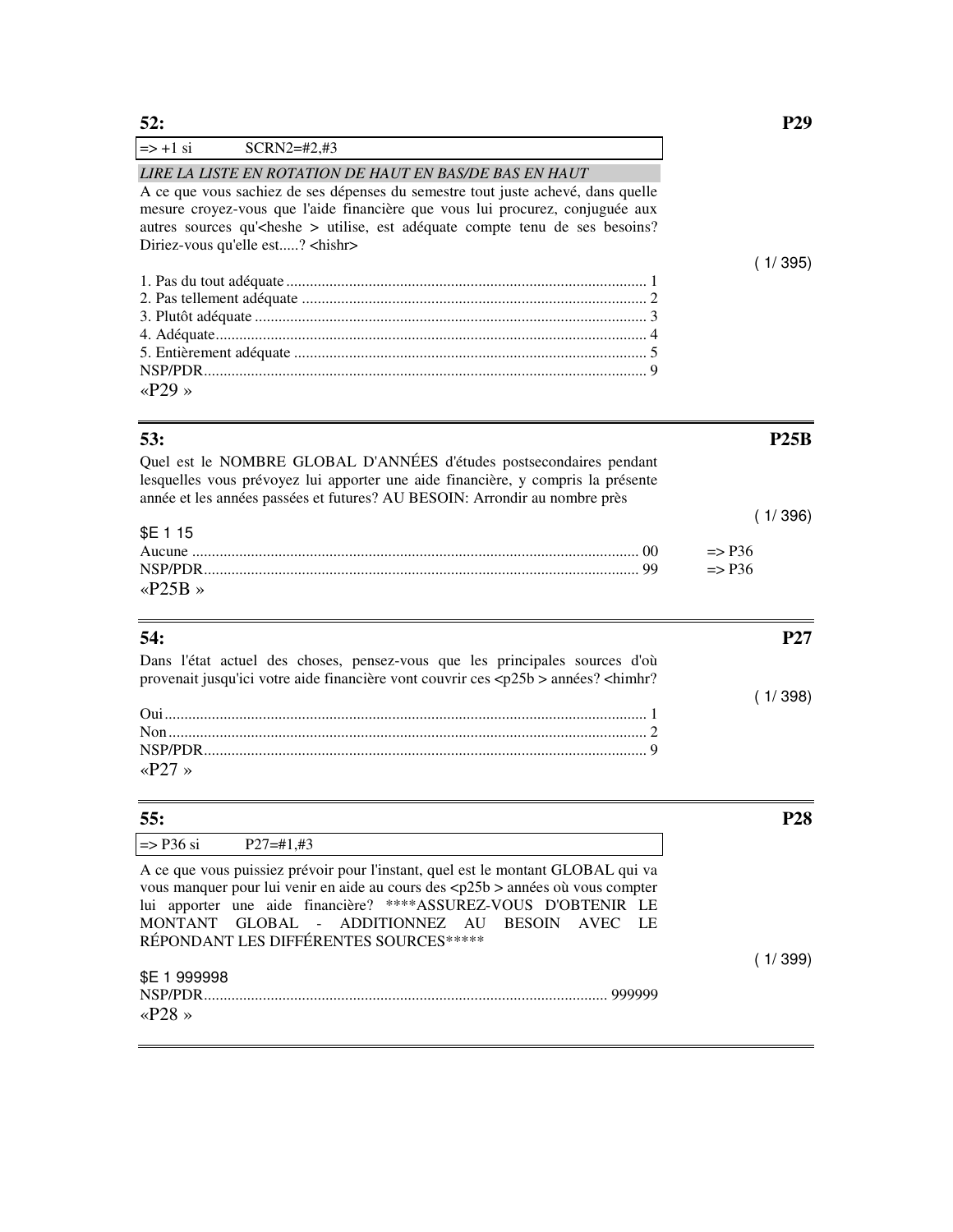| Au besoin, suggérez au moyen de la liste                                |                                   |
|-------------------------------------------------------------------------|-----------------------------------|
| Comment pensez-vous combler ce manque?                                  |                                   |
|                                                                         | $(1/405 - 407 - 409 - 411 - 413)$ |
|                                                                         |                                   |
|                                                                         |                                   |
| Emprunter à la banque, marge de crédit, prendre deuxième hypothèque  03 |                                   |
|                                                                         |                                   |
|                                                                         | $\Omega$                          |
|                                                                         | X                                 |
|                                                                         | - N                               |
|                                                                         | - N                               |
|                                                                         | -N                                |
|                                                                         | - N                               |
|                                                                         | - N                               |
|                                                                         | N                                 |
|                                                                         | -N                                |
| «P28B 01»                                                               |                                   |
| «P28B 02»                                                               |                                   |
| «P28B 03»                                                               |                                   |
| «P28B 04»                                                               |                                   |
| «P28B 05»                                                               |                                   |
| «O P28B »                                                               |                                   |

# $\overline{57}$

| 57:                                                                                                                                                                 | P36     |
|---------------------------------------------------------------------------------------------------------------------------------------------------------------------|---------|
| Pensiez-vous qu' <heshe> serait admissible à un prêt pour étudiants du<br/>gouvernement avant qu'<heshe> ne commence le semestre tout juste achevé?</heshe></heshe> |         |
|                                                                                                                                                                     | (1/415) |
|                                                                                                                                                                     |         |
|                                                                                                                                                                     |         |
|                                                                                                                                                                     |         |
|                                                                                                                                                                     |         |
| «P36»                                                                                                                                                               |         |

| 58:                                                                                                             |                   |
|-----------------------------------------------------------------------------------------------------------------|-------------------|
| Est-ce <sname> a demandé un prêt pour étudiants du gouvernement lors du<br/>semestre tout juste achevé?</sname> |                   |
|                                                                                                                 | (1/416)           |
|                                                                                                                 |                   |
|                                                                                                                 | $\Rightarrow$ P39 |
|                                                                                                                 | $\Rightarrow$ P39 |
| $\alpha$ P35R »                                                                                                 |                   |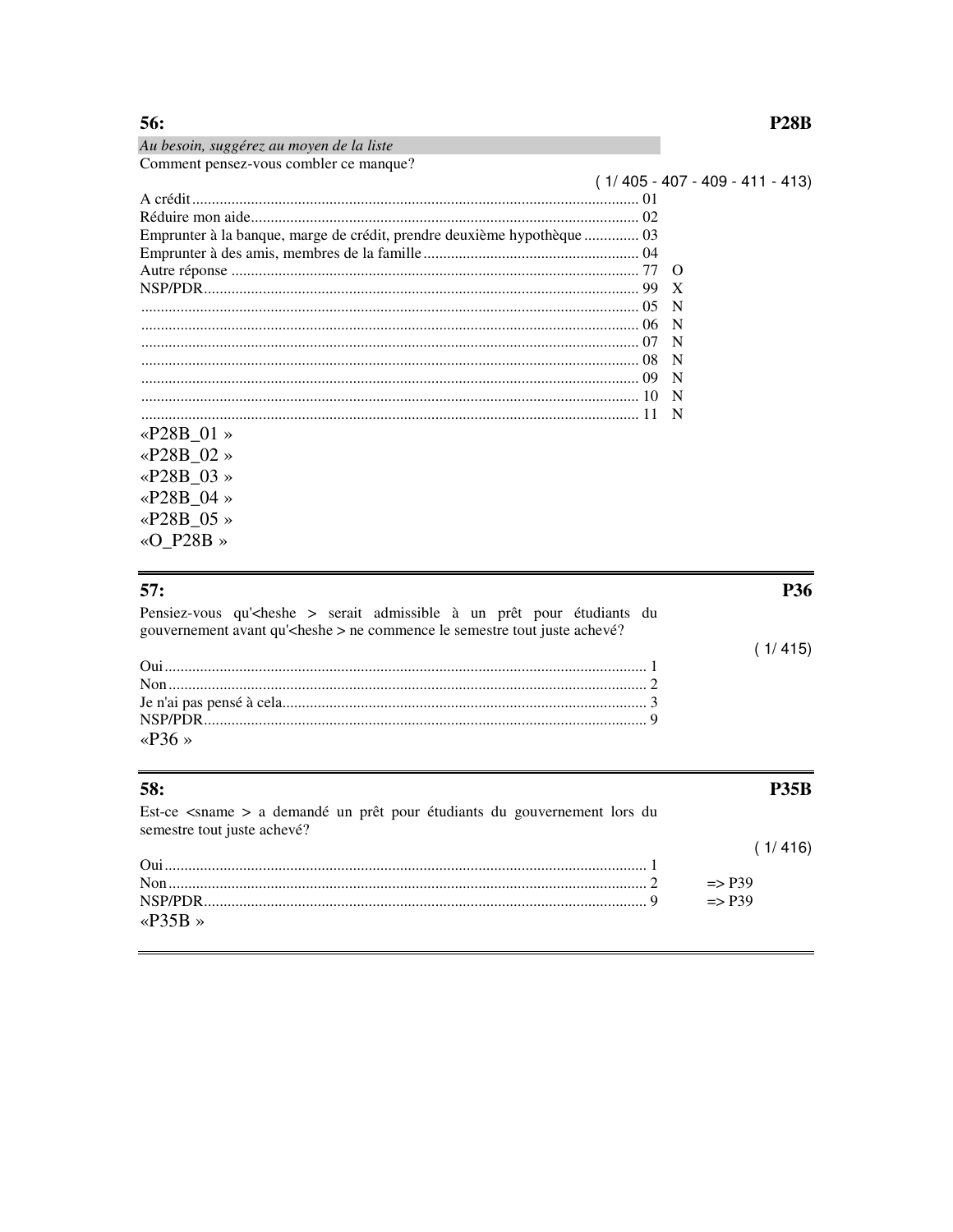Est-ce que <sname > était admissible à un prêt pour étudiants du gouvernement lors du semestre tout juste achevé?

|       | (1/417) |
|-------|---------|
|       |         |
|       |         |
|       |         |
|       |         |
| «P35» |         |

| 60:                                                                                    | P36R              |
|----------------------------------------------------------------------------------------|-------------------|
| Est-ce qu' <heshe> reçoit présentement un prêt pour étudiants du gouvernement?</heshe> |                   |
|                                                                                        | (1/418)           |
|                                                                                        |                   |
|                                                                                        | $\Rightarrow$ P39 |
|                                                                                        | $\Rightarrow$ P39 |
| $\alpha$ P36B »                                                                        |                   |
|                                                                                        |                   |

| 61:                                                                                                                              |         |
|----------------------------------------------------------------------------------------------------------------------------------|---------|
| Le montant du prêt pour étudiants du gouvernement qui lui est offert est-il<br>supérieur ou inférieur à ce que vous aviez prévu? |         |
|                                                                                                                                  | (1/419) |
|                                                                                                                                  |         |
|                                                                                                                                  |         |
|                                                                                                                                  |         |
|                                                                                                                                  |         |
|                                                                                                                                  |         |
| «P37»                                                                                                                            |         |

| 62:                                                                                                                                                                                                                                                   | <b>P30</b> |
|-------------------------------------------------------------------------------------------------------------------------------------------------------------------------------------------------------------------------------------------------------|------------|
| LIRE LA LISTE EN ROTATION DE HAUT EN BAS/DE BAS EN HAUT                                                                                                                                                                                               |            |
| A ce que vous sachiez des dépenses de <sname> lors du semestre tout juste<br/>achevé, dans quelle mesure croyez-vous que le prêt que lui procure le<br/>gouvernement, en conjunction avec les autres sources qu'<heshe> utilise, sera</heshe></sname> |            |
| adéquat compte tenu de ses besoins? Diriez-vous qu'il sera? <hishr></hishr>                                                                                                                                                                           |            |
|                                                                                                                                                                                                                                                       |            |
|                                                                                                                                                                                                                                                       |            |
|                                                                                                                                                                                                                                                       |            |
|                                                                                                                                                                                                                                                       |            |
|                                                                                                                                                                                                                                                       |            |
|                                                                                                                                                                                                                                                       |            |
|                                                                                                                                                                                                                                                       |            |
| $\langle P30 \rangle$                                                                                                                                                                                                                                 |            |

# **P35**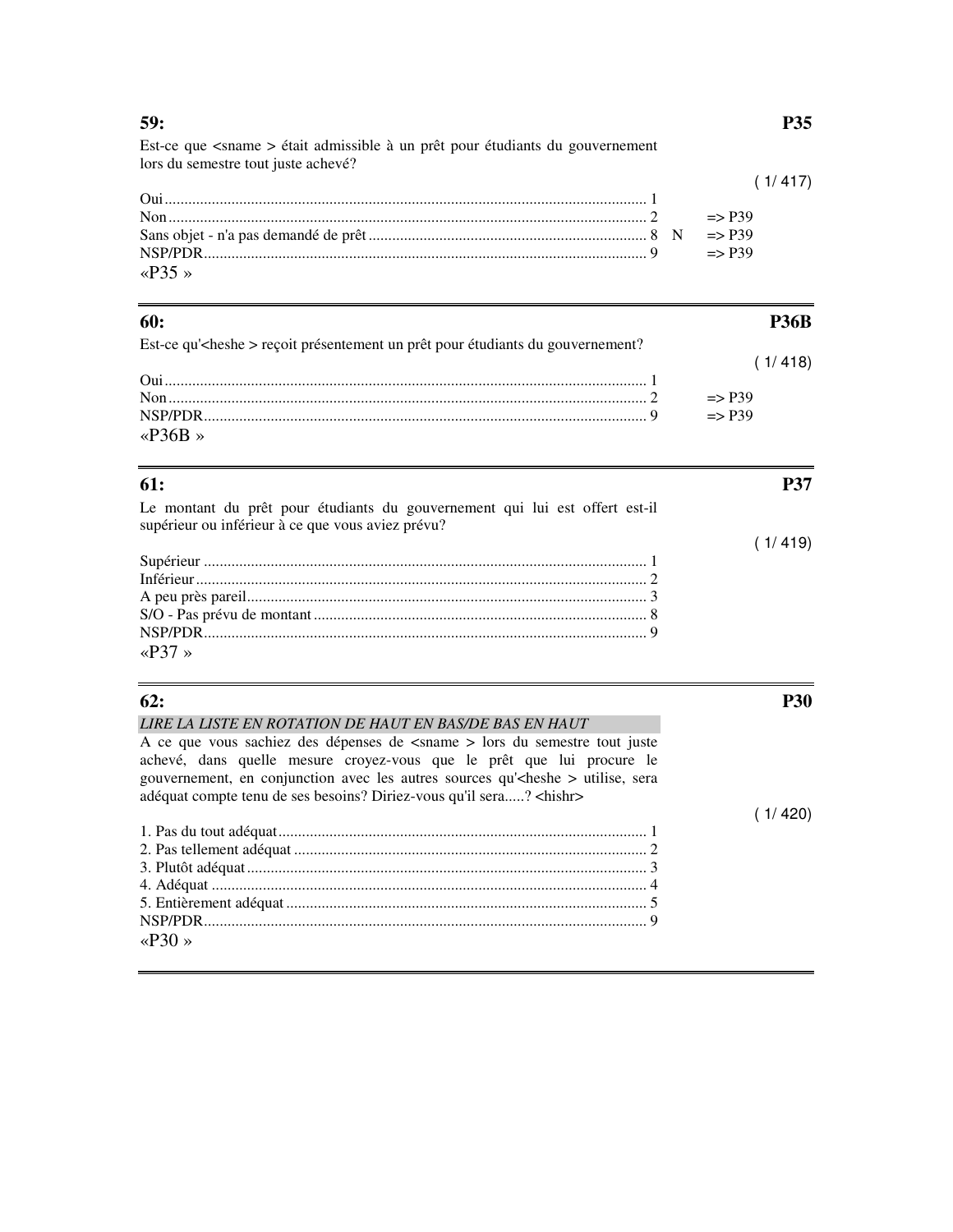| 63:<br>Pensiez-vous qu' <heshe> serait admissible à un prêt privé ou à une marge de crédit</heshe>               |    | <b>P39</b>                                                                           |
|------------------------------------------------------------------------------------------------------------------|----|--------------------------------------------------------------------------------------|
| avant qu' <heshe> ne commence le semestre tout juste achevé?<br/>«P39»</heshe>                                   |    | (1/421)                                                                              |
| 64:<br>Est-ce qu' <heshe> a demandé un prêt privé ou une marge de crédit semestre tout<br/>juste achevé?</heshe> |    | <b>P38B</b>                                                                          |
| « $P38B$ »                                                                                                       |    | (1/422)<br>$\Rightarrow$ P31<br>$\Rightarrow$ P31                                    |
| 65:<br>Est-ce qu' <heshe> était admissible à un prêt privé ou à une marge de crédit?<br/>«P38»</heshe>           | -N | <b>P38</b><br>(1/423)<br>$\Rightarrow$ P31<br>$\Rightarrow$ P31<br>$\Rightarrow$ P31 |
| 66:<br>Avez-vous dû, vous-même ou un autre membre de la famille, cosigner pour ce<br>prêt?                       |    | <b>P40</b><br>(1/424)                                                                |
| «P40»                                                                                                            |    |                                                                                      |
| 67:<br>Le montant du prêt privé qui lui est offert est-il supérieur ou inférieur à ce que                        |    | <b>P41</b>                                                                           |
| vous aviez prévu?<br>« $P41$ »                                                                                   |    | (1/425)                                                                              |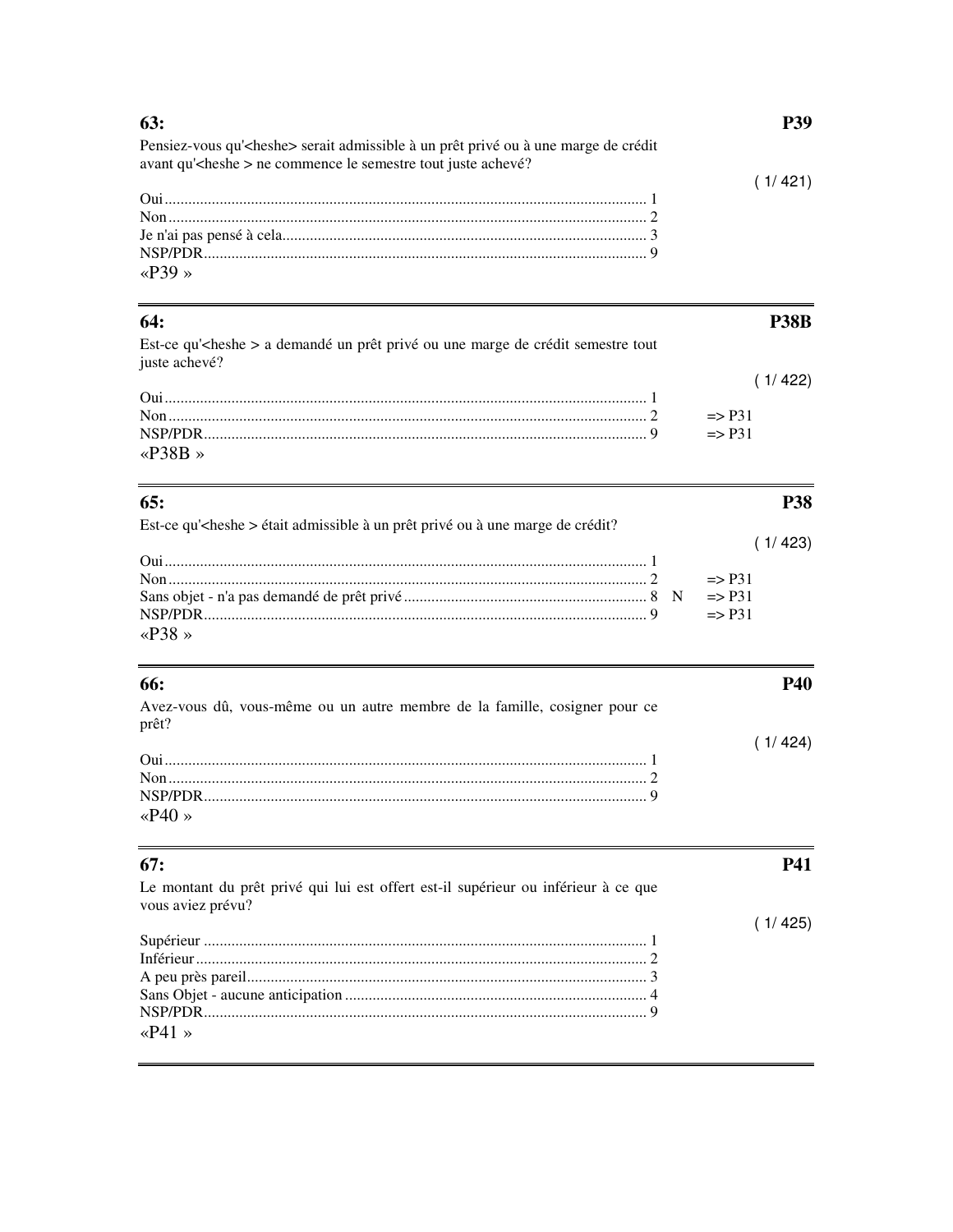| $\Rightarrow$ PRP4 si P12B=#1,#2 AND SCRN2=#2 AND P1=#1,#2                                                                                                                                     |  |
|------------------------------------------------------------------------------------------------------------------------------------------------------------------------------------------------|--|
| Le montant des dépenses de <sname> est-il supérieur, inférieur ou à peu près<br/>pareil à ce que vous aviez prévu avant qu'<heshe> ne commence ses études<br/>postsecondaires?</heshe></sname> |  |
|                                                                                                                                                                                                |  |
|                                                                                                                                                                                                |  |
|                                                                                                                                                                                                |  |
|                                                                                                                                                                                                |  |
|                                                                                                                                                                                                |  |
|                                                                                                                                                                                                |  |
| « $P31$ »                                                                                                                                                                                      |  |

| 69:                                                                                                                                     | P32.A   |
|-----------------------------------------------------------------------------------------------------------------------------------------|---------|
| $\Rightarrow$ +1 si<br>NOT $P31 = #1$                                                                                                   |         |
| Au cours des 4 mois du semestre tout juste achevé, de combien environ ses<br>dépenses sont-elles supérieures à ce que vous aviez prévu? |         |
| \$E 1 999998                                                                                                                            | (1/427) |
| 999998                                                                                                                                  |         |
| 999999<br>«P32A»                                                                                                                        |         |
|                                                                                                                                         |         |

| <b>70:</b>                                                                                                                              |         |
|-----------------------------------------------------------------------------------------------------------------------------------------|---------|
| $\Rightarrow$ +1 si<br>NOT $P31 = #2$                                                                                                   |         |
| Au cours des 4 mois du semestre tout juste achevé, de combien environ ses<br>dépenses sont-elles inférieures à ce que vous aviez prévu? |         |
| \$E 1 999998                                                                                                                            | (1/433) |
| 999998                                                                                                                                  |         |
| 999999<br>«P32B»                                                                                                                        |         |
|                                                                                                                                         |         |

| 71:                                                                              | <b>P33</b> |
|----------------------------------------------------------------------------------|------------|
| $\Rightarrow$ +1 si<br>NOT $P31 = #1$                                            |            |
| <b>LIRE LA LISTE</b>                                                             |            |
| Lesquelles des dépenses suivantes ont été supérieures à ce que vous aviez prévu? |            |
| $(1/439 - 441 - 443 - 445 - 447 - 449 - 451 - 453)$                              |            |
|                                                                                  |            |
|                                                                                  |            |
|                                                                                  |            |
|                                                                                  |            |
|                                                                                  |            |
|                                                                                  |            |
|                                                                                  |            |
|                                                                                  |            |
|                                                                                  |            |
|                                                                                  | - N        |
| «P33 01»                                                                         |            |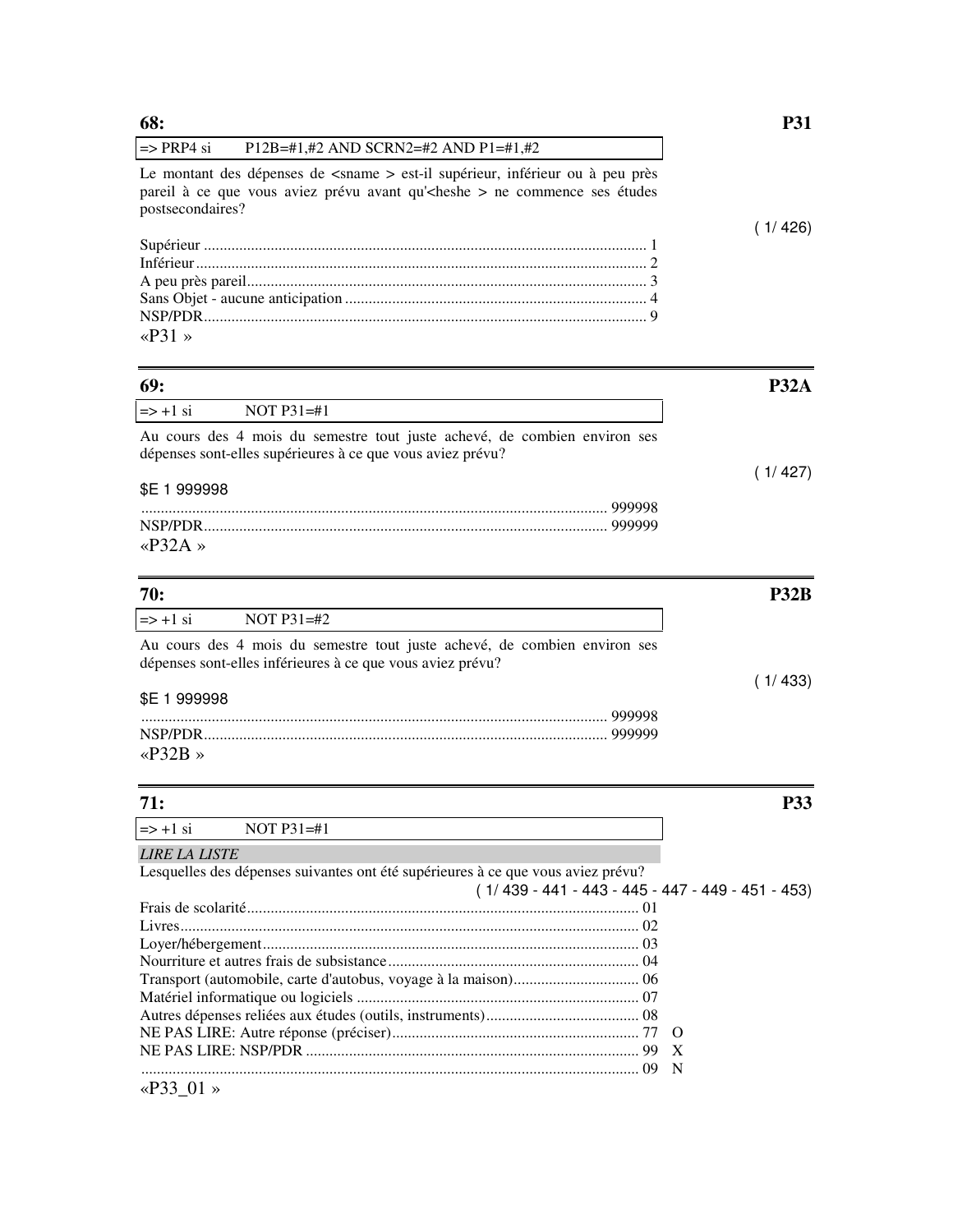«P33\_02 » «P33\_03 » «P33\_04 » «P33\_05 » «P33\_06 » «P33\_07 » «P33\_08 » «O\_P33 »

# **72: P34**   $\Rightarrow$  +1 si NOT P31=#2

#### *LIRE LA LISTE*

| Lesquelles des dépenses suivantes ont été inférieures à ce que vous aviez prévu? |                                                     |  |
|----------------------------------------------------------------------------------|-----------------------------------------------------|--|
|                                                                                  | $(1/455 - 457 - 459 - 461 - 463 - 465 - 467 - 469)$ |  |
|                                                                                  |                                                     |  |
|                                                                                  |                                                     |  |
|                                                                                  |                                                     |  |
|                                                                                  |                                                     |  |
|                                                                                  |                                                     |  |
|                                                                                  |                                                     |  |
|                                                                                  |                                                     |  |
|                                                                                  |                                                     |  |
|                                                                                  |                                                     |  |
| «P34 01»                                                                         |                                                     |  |
| «P34 02»                                                                         |                                                     |  |
| «P34 03 »                                                                        |                                                     |  |
| «P34 04»                                                                         |                                                     |  |
| «P34 05 »                                                                        |                                                     |  |
| «P34 06 »                                                                        |                                                     |  |
| «P34 07»                                                                         |                                                     |  |
| «P34 08 »                                                                        |                                                     |  |
| «O P34 »                                                                         |                                                     |  |

**73: PRP4** 

J'aimerais maintenant savoir quelle est l'importance de chacun des objectifs suivants dans vos décisions actuelles en matière d'épargne et de placement. Veuillez répondre selon une échelle de 5 points où 1 signifie pas du tout important, 5, extrêmement important et le point milieu, 3, assez important.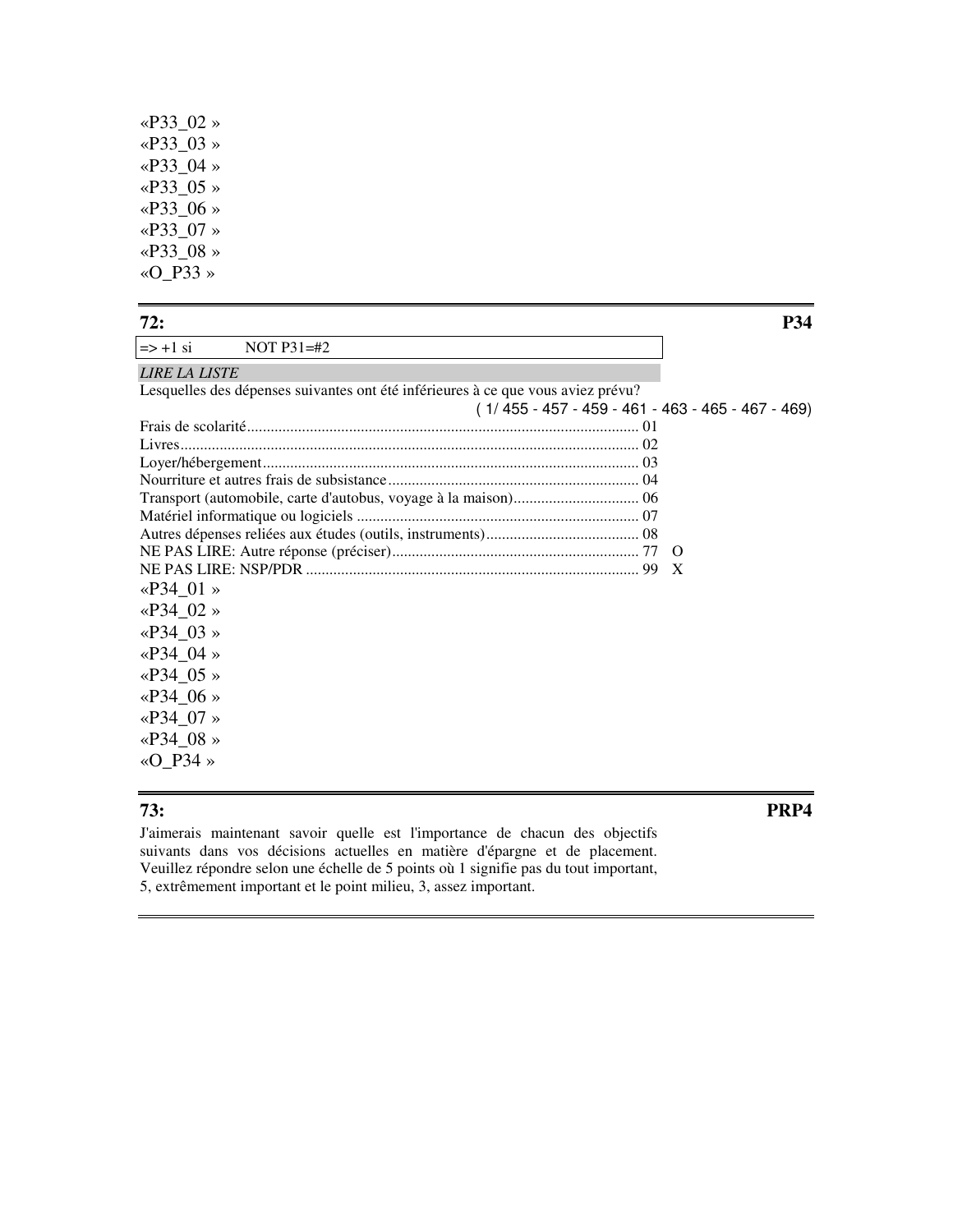$\overline{\phantom{a}}$ 

| Rotation $\Rightarrow$ P42G                                              |          |
|--------------------------------------------------------------------------|----------|
| Quelle est l'importance de- dans vos décisions d'épargne et de placement |          |
| Rembourser votre hypothèque                                              |          |
|                                                                          | (1/ 471) |
|                                                                          |          |
|                                                                          |          |
|                                                                          |          |
|                                                                          |          |
|                                                                          |          |
|                                                                          |          |
|                                                                          |          |
| «P42A»                                                                   |          |

| 75:                                                                      | <b>P42R</b> |
|--------------------------------------------------------------------------|-------------|
| Quelle est l'importance de- dans vos décisions d'épargne et de placement |             |
| Épargner en vue de la retraite                                           |             |
|                                                                          |             |
|                                                                          |             |
|                                                                          |             |
|                                                                          |             |
|                                                                          |             |
|                                                                          |             |
|                                                                          |             |
|                                                                          |             |
| «P42B»                                                                   |             |

| 76:                                                                      | <b>P42C</b> |
|--------------------------------------------------------------------------|-------------|
| Quelle est l'importance de- dans vos décisions d'épargne et de placement |             |
| Épargner en vue de payer les études de vos enfants                       |             |
|                                                                          | (1/4/3)     |
|                                                                          |             |
|                                                                          |             |
|                                                                          |             |
|                                                                          |             |
|                                                                          |             |
|                                                                          |             |
| «P42C»                                                                   |             |
|                                                                          |             |
|                                                                          |             |

| .                                                                                                             | .       |
|---------------------------------------------------------------------------------------------------------------|---------|
| Quelle est l'importance de- dans vos décisions d'épargne et de placement<br>Épargner en vue d'un achat majeur |         |
|                                                                                                               |         |
|                                                                                                               | (1/474) |
|                                                                                                               |         |
|                                                                                                               |         |
|                                                                                                               |         |
|                                                                                                               |         |
|                                                                                                               |         |
|                                                                                                               |         |
| «P42D»                                                                                                        |         |
|                                                                                                               |         |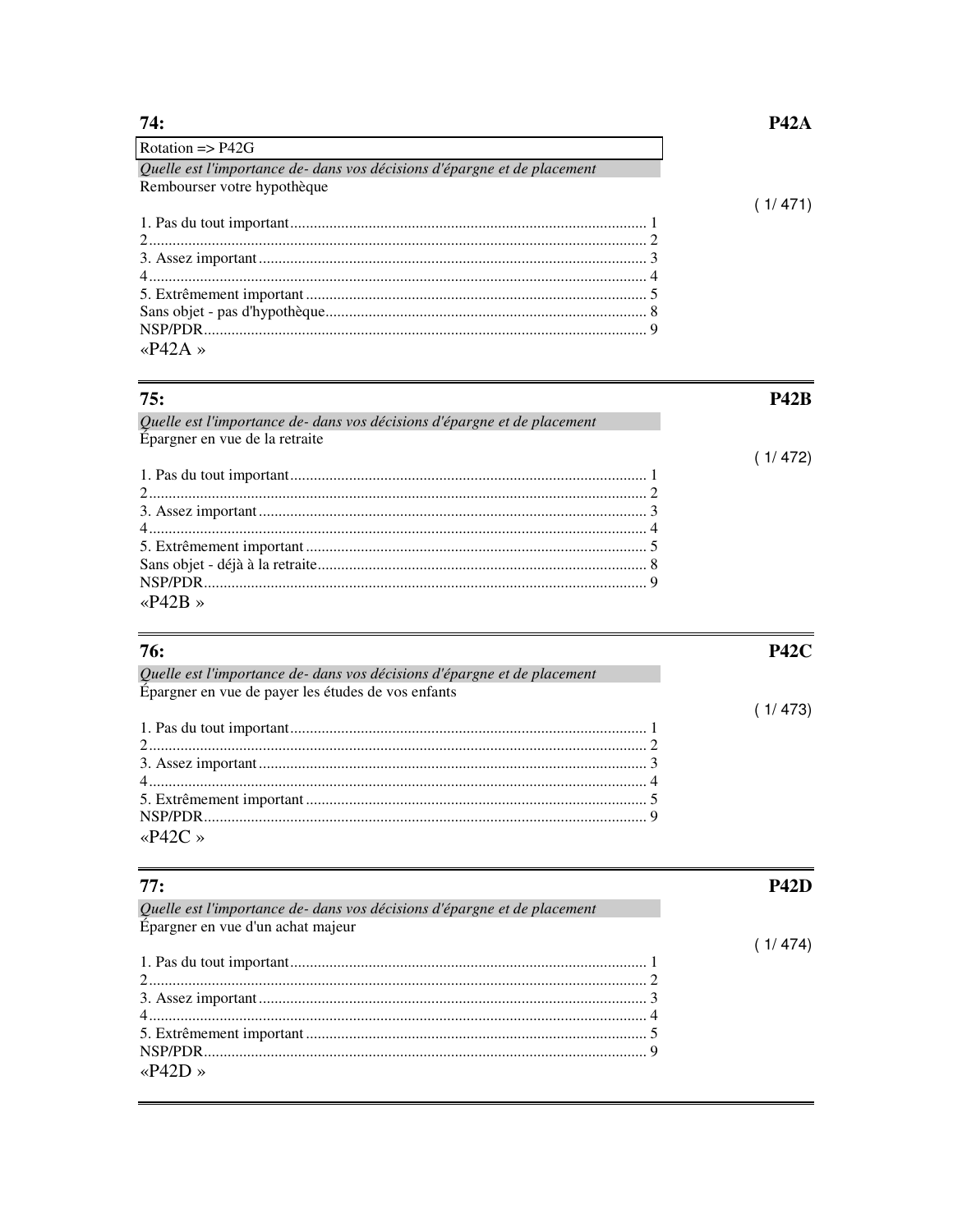| 78:                                                                      | <b>P42E</b> |
|--------------------------------------------------------------------------|-------------|
| Quelle est l'importance de- dans vos décisions d'épargne et de placement |             |
| Épargner pour des besoins à court terme et des urgences                  |             |
|                                                                          | (1/475)     |
|                                                                          |             |
|                                                                          |             |
|                                                                          |             |
|                                                                          |             |
|                                                                          |             |
|                                                                          |             |
| « $P42E$ »                                                               |             |
|                                                                          |             |
| 79:                                                                      | <b>P42F</b> |
| Quelle est l'importance de- dans vos décisions d'épargne et de placement |             |
| Rembourser des dettes majeures comme cartes de crédit et prêts bancaires |             |
|                                                                          | (1/476)     |
|                                                                          |             |
|                                                                          |             |
|                                                                          |             |
|                                                                          |             |
|                                                                          |             |
|                                                                          |             |
| « $P42F$ »                                                               |             |
| 80:                                                                      | <b>P42G</b> |
|                                                                          |             |
| Quelle est l'importance de- dans vos décisions d'épargne et de placement |             |
| Épargner pour vos propres besoins futurs d'études et de formation        |             |
|                                                                          | (1/477)     |
|                                                                          |             |
|                                                                          |             |

| «P42G» |  |
|--------|--|

### **81: PRP44**

J'aimerais maintenant savoir quelle devrait être selon vous la part de responsabilité de chacun des suivants pour ce qui est d'aider les étudiants de niveau postsecondaire à faire face à leurs dépenses scolaires et à leurs frais de subsistance, dans différentes situations. Pour chacun, veuillez répondre selon une échelle allant de 1, aucune responsabilité financière, à 5, une très grande responsabilité financière, et où le point milieu, 3, signifie

une certaine responsabilité financière.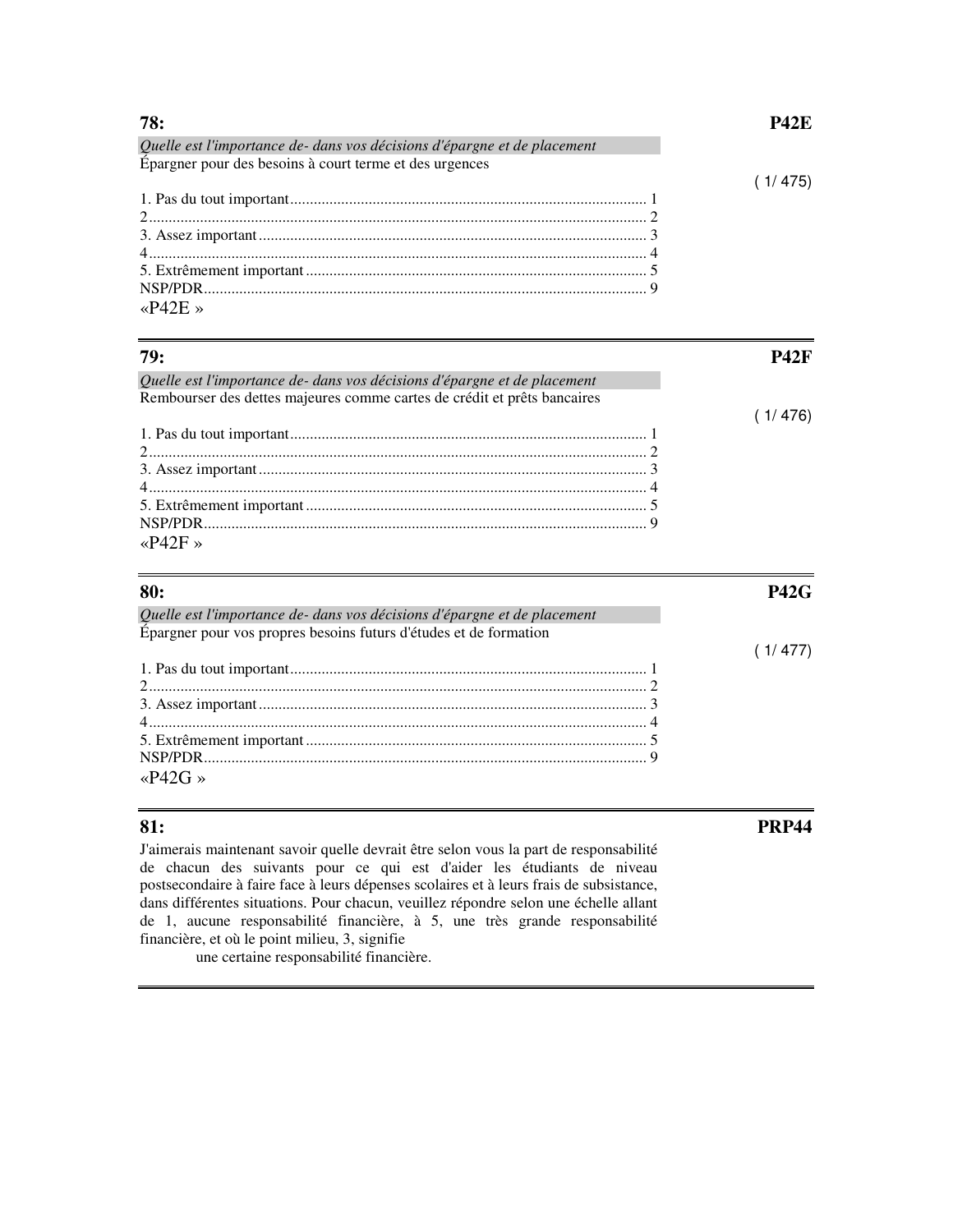| Rotation $\Rightarrow$ P44E3 [3]                                                   |         |
|------------------------------------------------------------------------------------|---------|
| Quelle DEVRAIT être selon vous la responsabilité financière des parents envers     |         |
| leur enfant qui fait des études postsecondaires et qui a l'âge de <sname>?</sname> |         |
| PRÉCISER AU BESOIN: Il ne s'agit pas de leur capacité de payer; seulement de       |         |
| leur responsabilité                                                                |         |
|                                                                                    | (1/478) |
|                                                                                    |         |
|                                                                                    |         |
|                                                                                    |         |
|                                                                                    |         |
|                                                                                    |         |
|                                                                                    |         |
| « $P44A \rightarrow$                                                               |         |
|                                                                                    |         |

### **83: P44A2**

Quelle DEVRAIT être selon vous la responsabilité financière des parents envers leur enfant qui fait des études postsecondaires et qui reçoit un prêt du gouvernement? PRÉCISER AU BESOIN: Il ne s'agit pas de leur capacité de payer; seulement de leur responsabilité

| «P44A2» |  |
|---------|--|

Quelle DEVRAIT être selon vous la responsabilité financière des parents envers leur enfant qui fait des études postsecondaires et qui travaille à temps partiel pendant l'année scolaire? PRÉCISER AU BESOIN: Il ne s'agit pas de leur capacité de payer; seulement de leur responsabilité

| « $P44A3$ » |  |
|-------------|--|

**84: P44A3** 

 $(1/480)$ 

( 1/ 479)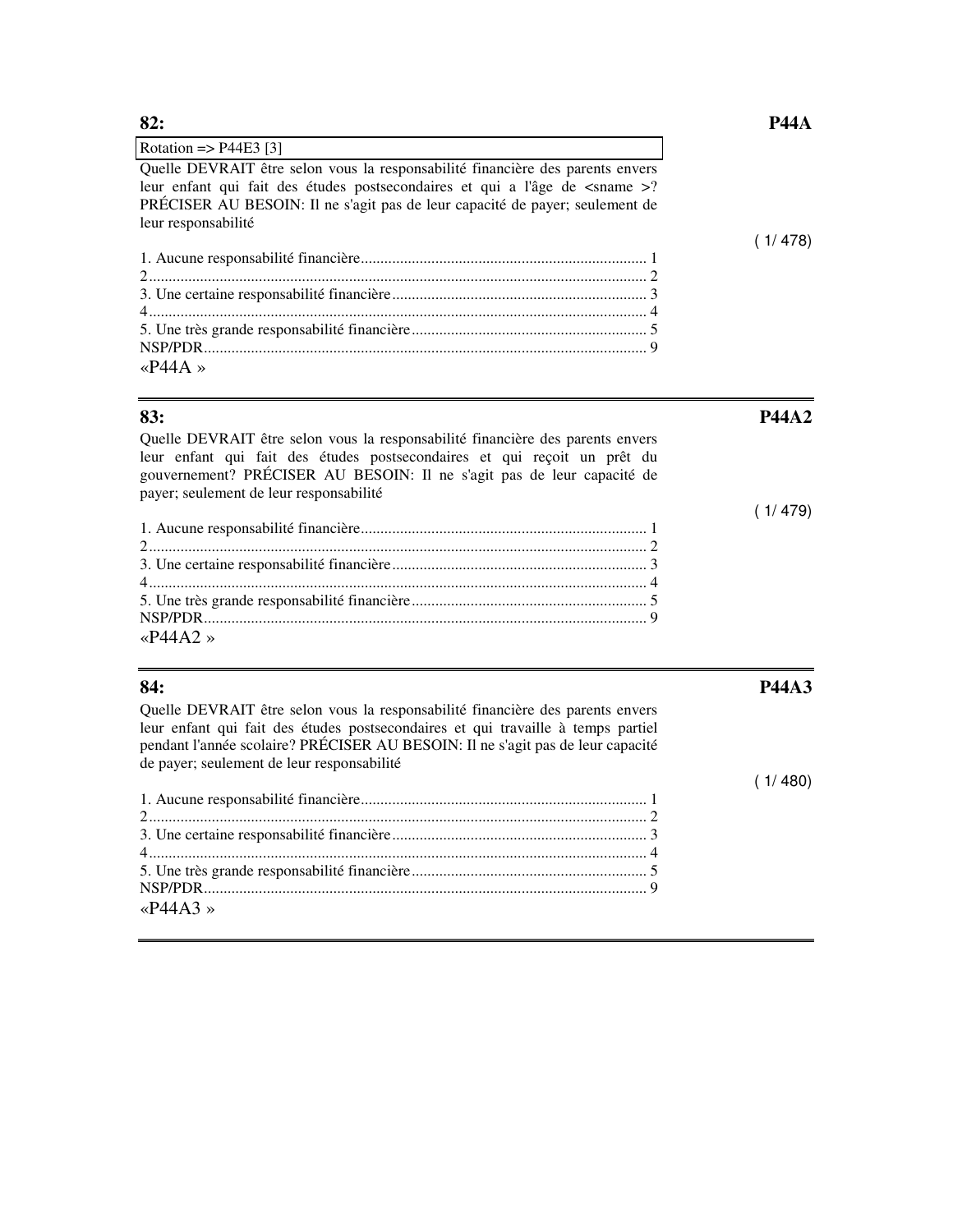Quelle DEVRAIT être selon vous la responsabilité financière des gouvernements envers un(e) étudiant(e) qui fait des études postsecondaires et qui a l'âge de  $\alpha$  <sname  $>$ ?

| « $P44B \times$ |  |
|-----------------|--|

#### **86: P44B2**

Quelle DEVRAIT être selon vous la responsabilité financière des gouvernements envers un(e) étudiant(e) qui fait des études postsecondaires et qui reçoit une aide financière de ses parents?

|             | (1/482) |
|-------------|---------|
|             |         |
|             |         |
|             |         |
|             |         |
|             |         |
|             |         |
| « $P44B2$ » |         |

Quelle DEVRAIT être selon vous la responsabilité financière des gouvernements envers un(e) étudiant(e) qui fait des études postsecondaires et qui travaille à temps partiel pendant l'année scolaire?

| « $P44B3$ » |  |
|-------------|--|

Quelle DEVRAIT être envers eux-mêmes ou elles-mêmes, selon vous, la responsabilité financière des étudiant(e)s qui font des études postsecondaires et qui ont l'âge de <sname >?

1. Aucune responsabilité financière......................................................................... 1 2............................................................................................................................... 2 3. Une certaine responsabilité financière................................................................. 3 4............................................................................................................................... 4 5. Une très grande responsabilité financière............................................................ 5 NSP/PDR................................................................................................................. 9 «P44E »

# **87: P44B3**

( 1/ 483)

**88: P44E** 

#### $( 1/ 484)$

# **85: P44B**

( 1/ 481)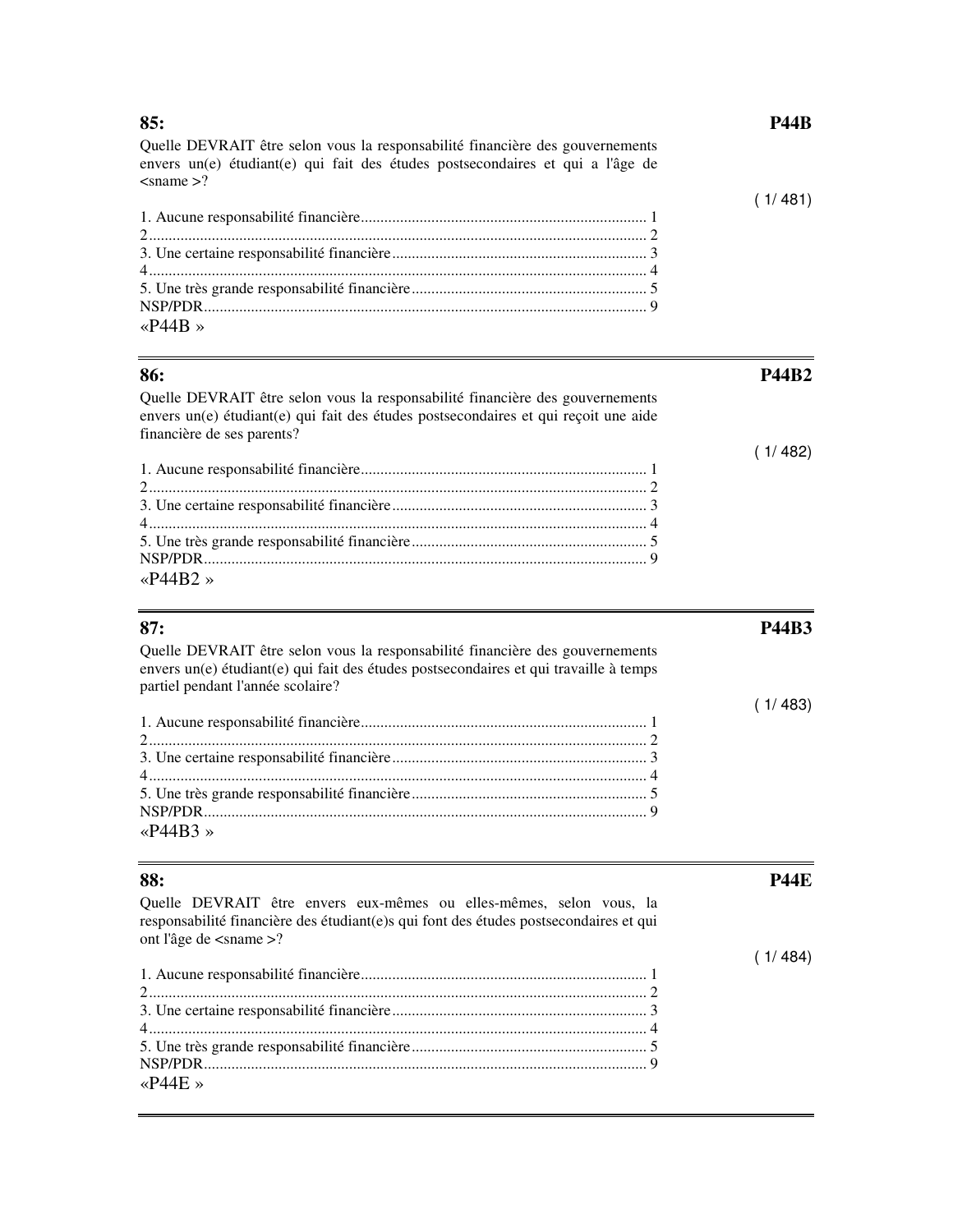#### $\Rightarrow$  DEMO si P12B=#1 AND SCRN2=#2

#### *IF THEY ARE NOT CURRENTLY SUPPORTING PLEASE ASK IN THE PAST TENSE*

Et maintenant, en ce qui concerne l'aide financière que vous accumulez pour <sname > ou que vous lui procurez, dites-moi s'il vous plaît quel est, le cas échéant, son effet sur les autres objectifs financiers que vous pourriez avoir. Veuillez répondre selon une échelle de 5 points où 1 signifie que cela ne réduit pas du tout votre capacité d'atteindre vos autres objectifs, et 5, que cela réduit sérieusement votre capacité

d'atteindre vos autres objectifs.

| 92:                                                                            | P43A    |
|--------------------------------------------------------------------------------|---------|
| Rotation => P43F                                                               |         |
| A quel point l'aide que vous apportez à <himhr> affecte-t-elle votre c</himhr> |         |
| Rembourser votre hypothèque                                                    |         |
|                                                                                | (1/485) |
|                                                                                |         |
|                                                                                |         |
|                                                                                |         |
|                                                                                |         |
|                                                                                |         |
|                                                                                |         |
|                                                                                |         |
| «P43A»                                                                         |         |
| 93:                                                                            |         |

| A quel point l'aide que vous apportez à <himhr> affecte-t-elle votre capacité de Épargner en vue de la retraite</himhr> |  |
|-------------------------------------------------------------------------------------------------------------------------|--|
|                                                                                                                         |  |
|                                                                                                                         |  |
|                                                                                                                         |  |
|                                                                                                                         |  |
|                                                                                                                         |  |
|                                                                                                                         |  |
|                                                                                                                         |  |
|                                                                                                                         |  |
|                                                                                                                         |  |
| $\alpha$ P43R »                                                                                                         |  |
|                                                                                                                         |  |

#### **91: PRP43**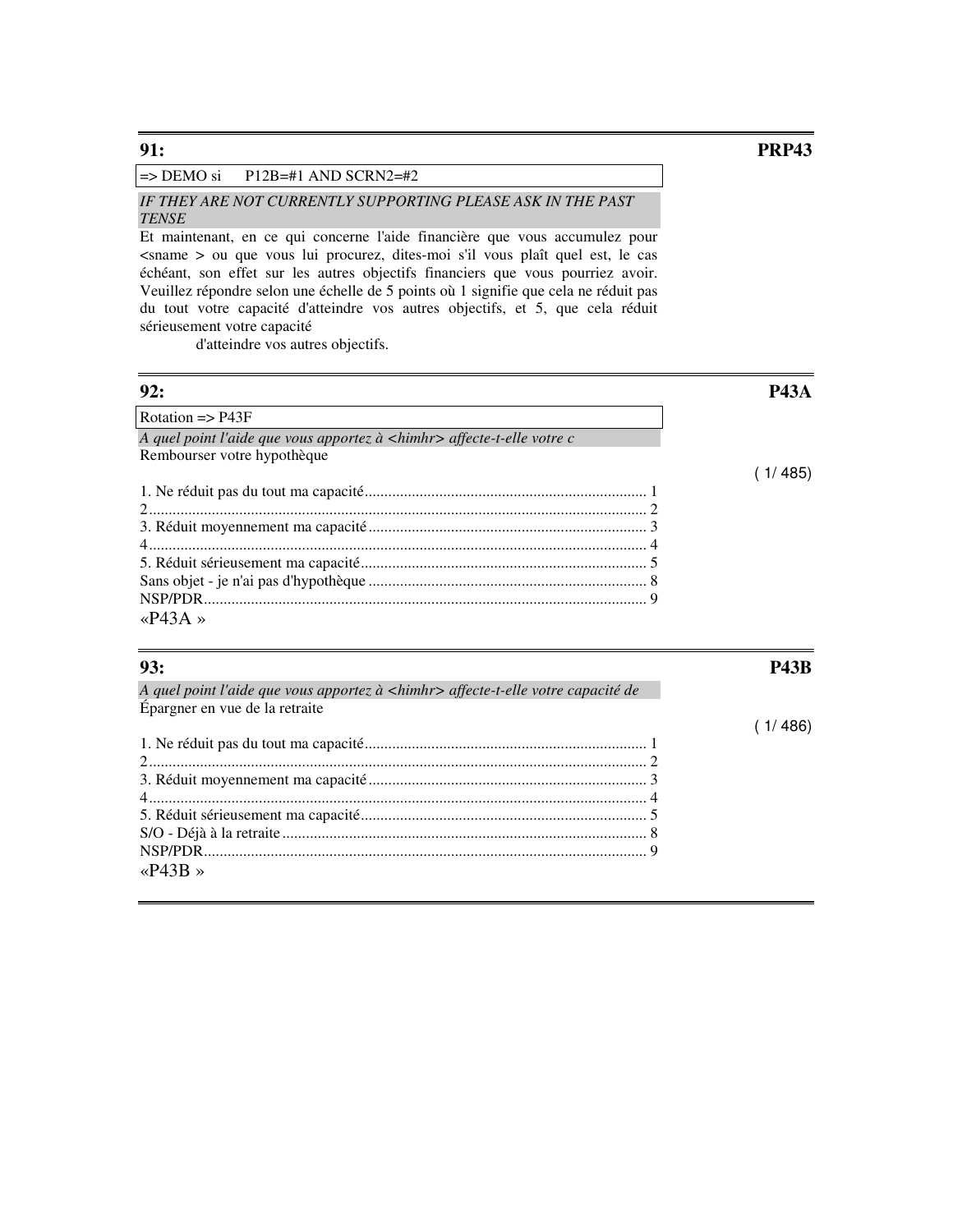| 94:                                                                            | <b>P43C</b> |
|--------------------------------------------------------------------------------|-------------|
| A quel point l'aide que vous apportez à <himhr> affecte-t-elle votre c</himhr> |             |
| Épargner pour payer les études de vos autres enfants                           |             |
|                                                                                | 1/487       |
|                                                                                |             |
|                                                                                |             |
|                                                                                |             |
|                                                                                |             |
|                                                                                |             |
| Sans objet - je n'ai pas d'autres enfants aux EPS/pasd'autres enfants  8       |             |
|                                                                                |             |
| «P43C»                                                                         |             |

| 95:                                                                                      |  |
|------------------------------------------------------------------------------------------|--|
| A quel point l'aide que vous apportez à <himhr> affecte-t-elle votre capacité de</himhr> |  |
| Épargner pour un achat majeur                                                            |  |
|                                                                                          |  |
|                                                                                          |  |
| $\frac{2}{2}$                                                                            |  |
|                                                                                          |  |
|                                                                                          |  |
|                                                                                          |  |
|                                                                                          |  |
|                                                                                          |  |

| 96:                                                                                      | -P43E  |
|------------------------------------------------------------------------------------------|--------|
| A quel point l'aide que vous apportez à <himhr> affecte-t-elle votre capacité de</himhr> |        |
| Épargner pour des besoins à court terme et des urgences                                  |        |
|                                                                                          | (1/489 |
|                                                                                          |        |
|                                                                                          |        |
|                                                                                          |        |
|                                                                                          |        |
|                                                                                          |        |
|                                                                                          |        |
| «P43E»                                                                                   |        |

 $\equiv$ 

| 97:                                                                                      | P43F  |
|------------------------------------------------------------------------------------------|-------|
| A quel point l'aide que vous apportez à <himhr> affecte-t-elle votre capacité de</himhr> |       |
| Rembourser des dettes majeures comme cartes de crédit et prêts bancaires                 |       |
|                                                                                          | 1/490 |
|                                                                                          |       |
|                                                                                          |       |
|                                                                                          |       |
|                                                                                          |       |
|                                                                                          |       |
|                                                                                          |       |
|                                                                                          |       |
| $\alpha$ P43F »                                                                          |       |
|                                                                                          |       |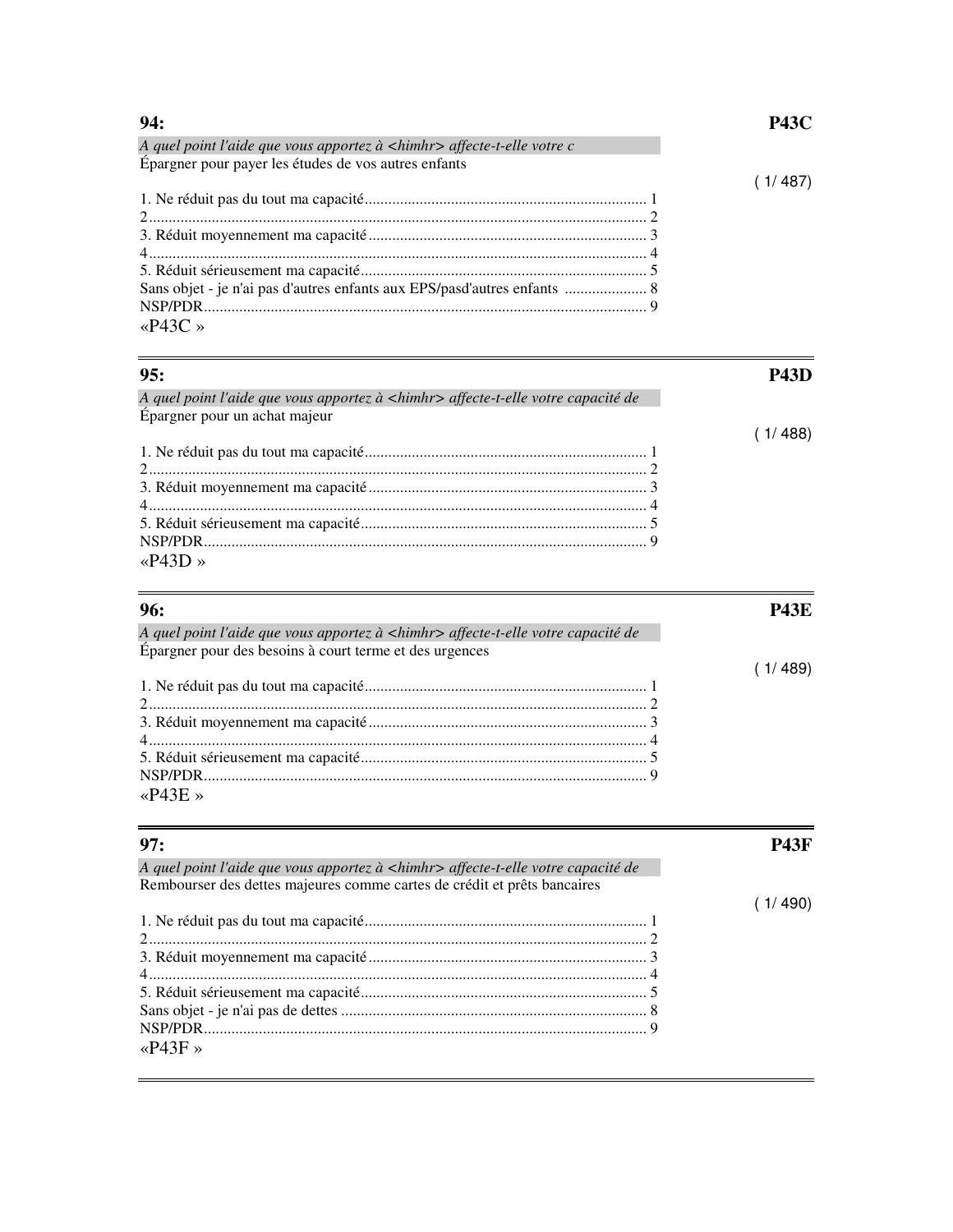Les dernières questions que voici vont nous aider à comprendre les points de vue de divers groupes de parents. Comme pour tous les renseignements que vous nous avez fournis jusqu'ici, vos réponses sont absolument confidentielles et ne seront révélées à personne d'autre ni utilisées à d'autres fins que celle de la présente recherche.

**99: EMP**  *READ LIST*  Laquelle des catégories suivantes décrit le mieux votre situation d'emploi ACTUELLE? ( 1/ 491) Travailleur autonome............................................................................................. 01 Employé à plein temps .......................................................................................... 02 Employé à temps partiel ........................................................................................ 03 Employé saisonnier ............................................................................................... 04 Employé pour une durée déterminée ..................................................................... 05 Sans emploi mais cherchant du travail .................................................................. 07 Étudiant à plein temps ........................................................................................... 08 Retraité .................................................................................................................. 09 Ne fait pas partie de la population active/Personne au foyer à plein temps........... 10 Congé d'invalidité/de maladie ............................................................................... 11 Congé de maternité/paternité................................................................................. 12 Autre réponse (veuillez préciser)........................................................................... 98 O NSP/PDR............................................................................................................... 99 «EMP » «O\_EMP »

| <b>100:</b>                                                                                                 | <b>EMPSP</b> |
|-------------------------------------------------------------------------------------------------------------|--------------|
| Lire la liste                                                                                               |              |
| Laquelle des catégories suivantes décrit le mieux la situation d'emploi                                     |              |
| ACTUELLE de l'autre parent de <sname>? ***commencez par demander si la<br/>personne a un emploi****</sname> |              |
|                                                                                                             | (1/493)      |
|                                                                                                             |              |
|                                                                                                             |              |
|                                                                                                             |              |
|                                                                                                             |              |
|                                                                                                             |              |
|                                                                                                             |              |
|                                                                                                             |              |
|                                                                                                             |              |
| Ne fait pas partie de la population active/ Personne au foyer à plein temps 10                              |              |
|                                                                                                             |              |
|                                                                                                             |              |
|                                                                                                             |              |
|                                                                                                             |              |
|                                                                                                             |              |
| «EMPSP»                                                                                                     |              |
| «O EMPSP»                                                                                                   |              |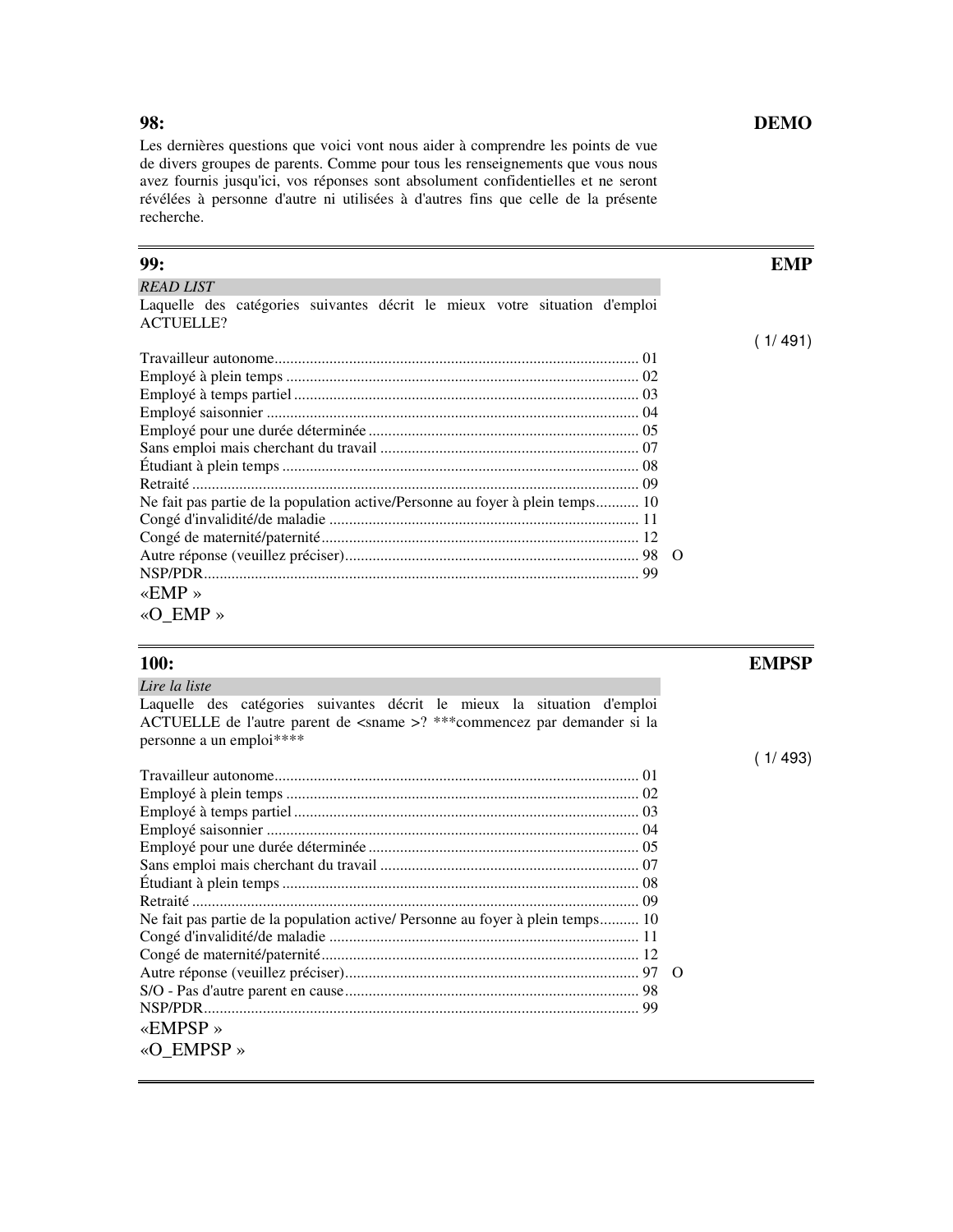$(1/495)$ 

 $(1/497)$ 

| $\Rightarrow$ +1 si  | NOT $(EMP=#1-#5)$                                                       |  |
|----------------------|-------------------------------------------------------------------------|--|
| <b>LIRE LA LISTE</b> |                                                                         |  |
|                      | Laquelle des catégories suivantes décrit le mieux votre genre d'emploi? |  |
|                      |                                                                         |  |
|                      |                                                                         |  |
|                      |                                                                         |  |
|                      |                                                                         |  |
|                      |                                                                         |  |
|                      |                                                                         |  |
|                      |                                                                         |  |
|                      |                                                                         |  |
|                      |                                                                         |  |
|                      |                                                                         |  |
| «PROF»               |                                                                         |  |
|                      |                                                                         |  |

«O\_PROF »

| <b>102:</b>         |                                                                                | <b>PROFP</b> |
|---------------------|--------------------------------------------------------------------------------|--------------|
| $\Rightarrow$ +1 si | $NOT(EMPSP=\#1-\#5)$                                                           |              |
|                     | Laquelle des catégories suivantes décrit le mieux le genre d'emploi de l'autre |              |

parent de <sname >?

| «PROFP»   |  |
|-----------|--|
| «O PROFP» |  |

| Laquelle des catégories suivantes décrit le mieux votre ménage actuel?<br>(1/499)                                                                                         |
|---------------------------------------------------------------------------------------------------------------------------------------------------------------------------|
| Couple marié ou en union de fait formé par les deux parents de <sname>  02<br/>Couple marié ou en union de fait formé par l'un des parents de <sname>  03</sname></sname> |
|                                                                                                                                                                           |
|                                                                                                                                                                           |
|                                                                                                                                                                           |
|                                                                                                                                                                           |
|                                                                                                                                                                           |
|                                                                                                                                                                           |
| «HOU»                                                                                                                                                                     |
| «O HOU »                                                                                                                                                                  |
|                                                                                                                                                                           |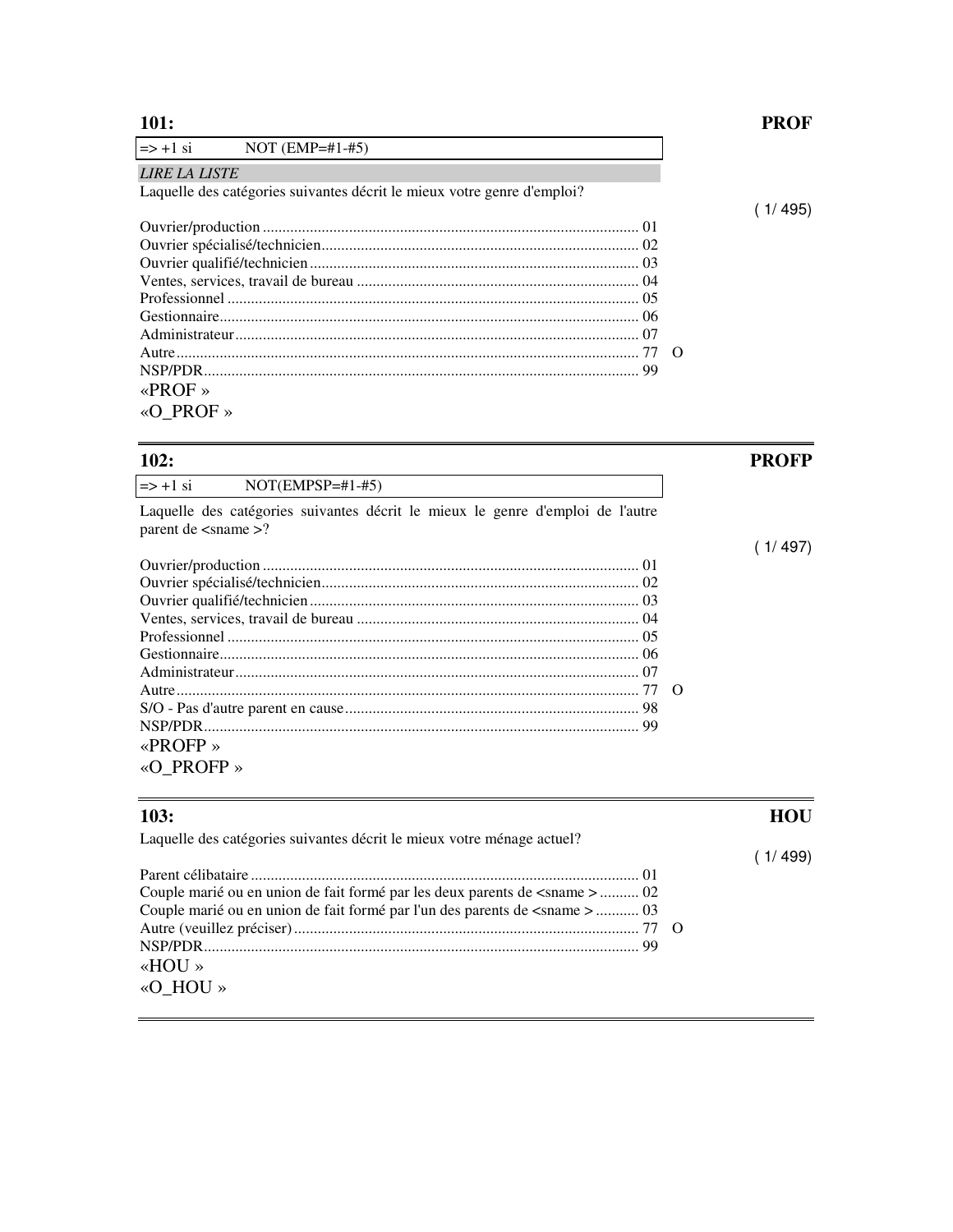| 104:                                                                                                                                                                                | KIDS4          |
|-------------------------------------------------------------------------------------------------------------------------------------------------------------------------------------|----------------|
| Combien de vos enfants font présentement ou ont déjà fait des études<br>postsecondaires? PRÉCISER AU BESOIN: Ne pas compter les enfants qui n'en<br>font pas encore <ckkid></ckkid> |                |
| \$E 1 10                                                                                                                                                                            | (1/501)        |
|                                                                                                                                                                                     |                |
| «KIDS4»                                                                                                                                                                             |                |
| 105:                                                                                                                                                                                | <b>KIDS</b>    |
| Combien d'enfants avez-vous, y compris ceux qui ne vivent pas chez vous?                                                                                                            |                |
| \$E 1 10                                                                                                                                                                            | (1/503)        |
| «KIDS »                                                                                                                                                                             |                |
| 108:                                                                                                                                                                                | KIDS2          |
| Combien de ces enfants feront probablement des études postsecondaires plus tard?<br>PRÉCISER AU BESOIN: Ne pas compter ceux qui en font présentement ou qui<br>en ont fait          |                |
|                                                                                                                                                                                     | (1/508)        |
| \$E 1 10                                                                                                                                                                            |                |
|                                                                                                                                                                                     |                |
| «KIDS2»                                                                                                                                                                             |                |
| <b>109:</b>                                                                                                                                                                         | KIDS3          |
| $\Rightarrow$ +1 si<br>$KIDS2 = #1$                                                                                                                                                 |                |
| <b>LIRE LA LISTE</b>                                                                                                                                                                |                |
| Quand vous attendez-vous à ce que votre prochain enfant entreprenne des études                                                                                                      |                |
| postsecondaires? Est-ce probablement d'ici: *****si plus de 2 autres enfants que<br>$\alpha$ <sname> parler du plus âgé****</sname>                                                 |                |
|                                                                                                                                                                                     | (1/510)<br>0 N |
|                                                                                                                                                                                     |                |
|                                                                                                                                                                                     |                |
|                                                                                                                                                                                     |                |
|                                                                                                                                                                                     | N              |
|                                                                                                                                                                                     |                |
| «KIDS3»                                                                                                                                                                             |                |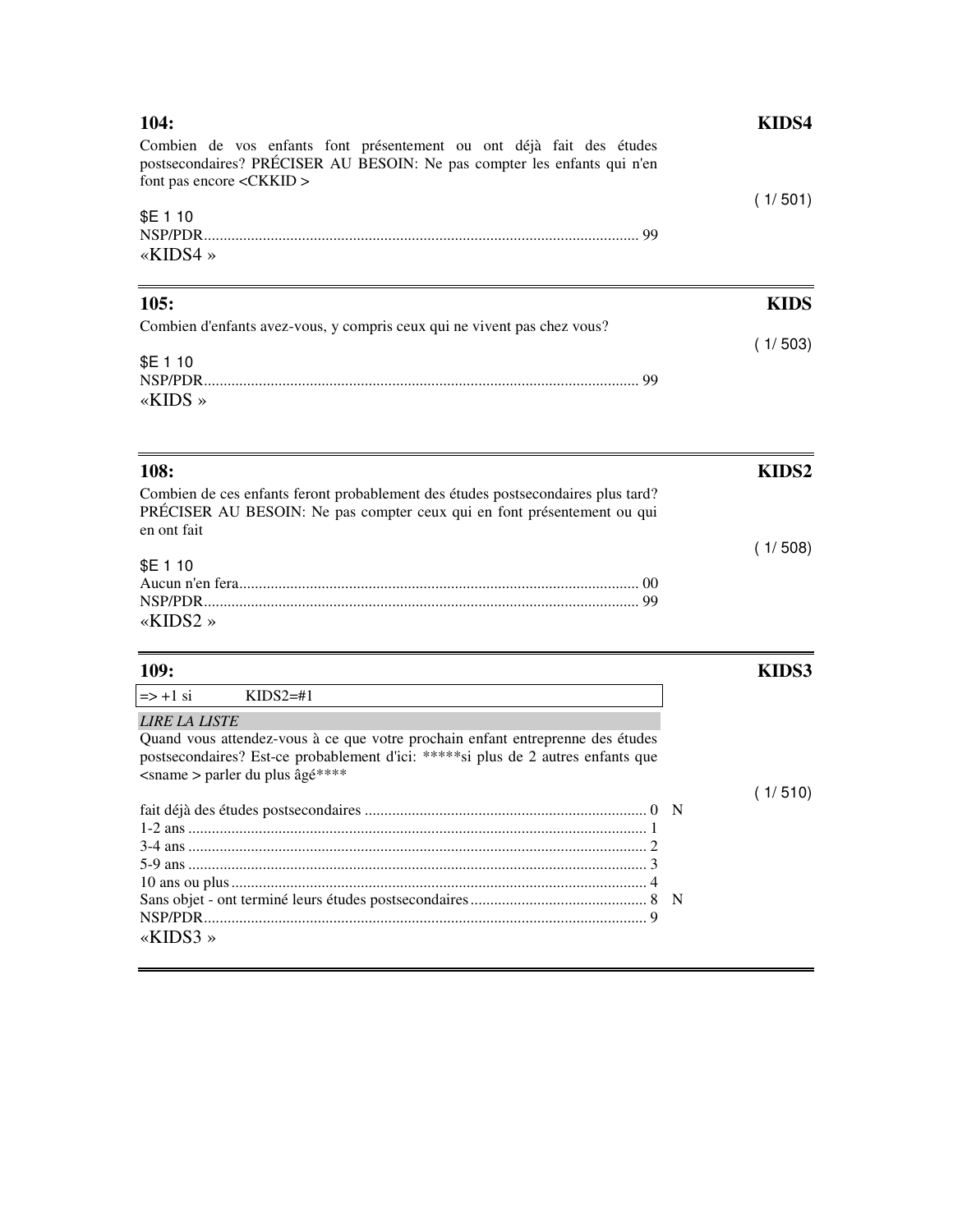$(1/511)$ 

| $\vert \Rightarrow +1 \text{ si}$ | $NOT (HOU=#1)$                                                                   |  |
|-----------------------------------|----------------------------------------------------------------------------------|--|
|                                   | Quel est votre propre revenu annuel, de toutes sources, avant impôts? ****en cas |  |
|                                   | d'hésitation Je peux vous énumérer des tranches de 10 000\$ et vous pourrez      |  |
|                                   | m'arrêter lorsque j'arrive à celle qui vous concerne *****                       |  |

|         | 13 |
|---------|----|
|         |    |
|         |    |
| «INCME» |    |

## 111:

#### $\Rightarrow$  +1 si  $NOT (HOU=#2)$

Quel est ensemble le revenu annuel des deux parents de <sname >, de toutes sources avant impôts? \*\*\*\*en cas d'hésitation.... Je peux vous énumérer des tranches de 10 000\$ et vous pourrez m'arrêter lorsque j'arrive à celle qui concerne votre ménage\*\*\*\*\*

| «INC <sub>2</sub> » |  |
|---------------------|--|

INC<sub>2</sub>

#### $(1/513)$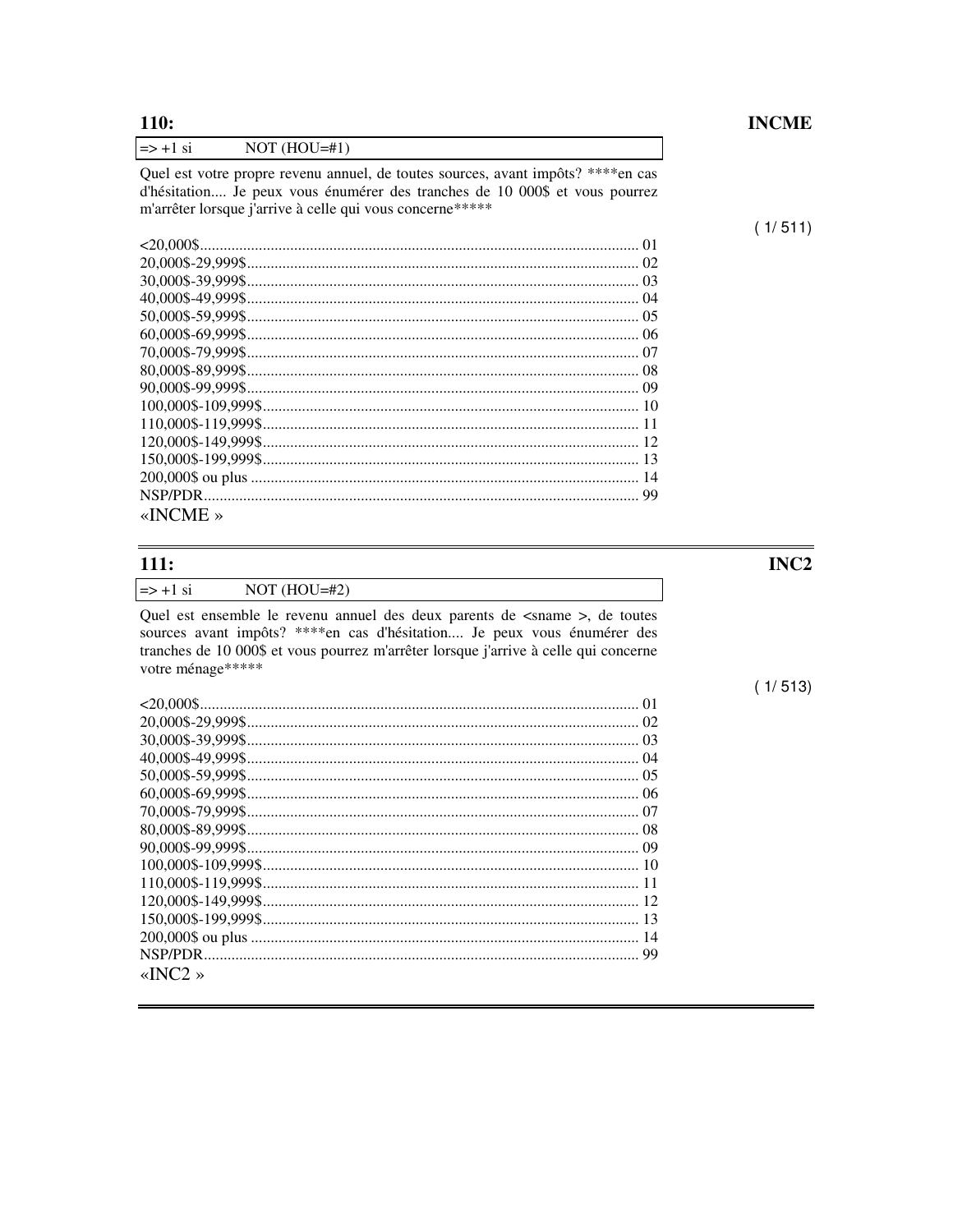$\Rightarrow$  +1 si

 $(1/515)$ 

| Quel est votre propre revenu annuel, de toutes sources avant impôts? ****en cas |
|---------------------------------------------------------------------------------|
| d'hésitation Je peux vous énumérer des tranches de 10 000\$ et vous pourrez     |
| m'arrêter lorsque j'arrive à celle qui vous concerne *****                      |

 $NOT (HOU=#3)$ 

| «INC3» |  |
|--------|--|

### 113:

#### $\Rightarrow$  +1 si NOT  $(HOU=\#3)$

Quel est le revenu annuel, de toutes sources avant impôts, de votre conjoint(e) ou partenaire dans votre ménage? \*\*\*\*en cas d'hésitation.... Je peux vous énumérer des tranches de 10 000\$ et vous pourrez m'arrêter lorsque j'arrive à celle qui vous concerne\*\*\*\*\*

| «INC4» |  |
|--------|--|

# INC4

 $(1/517)$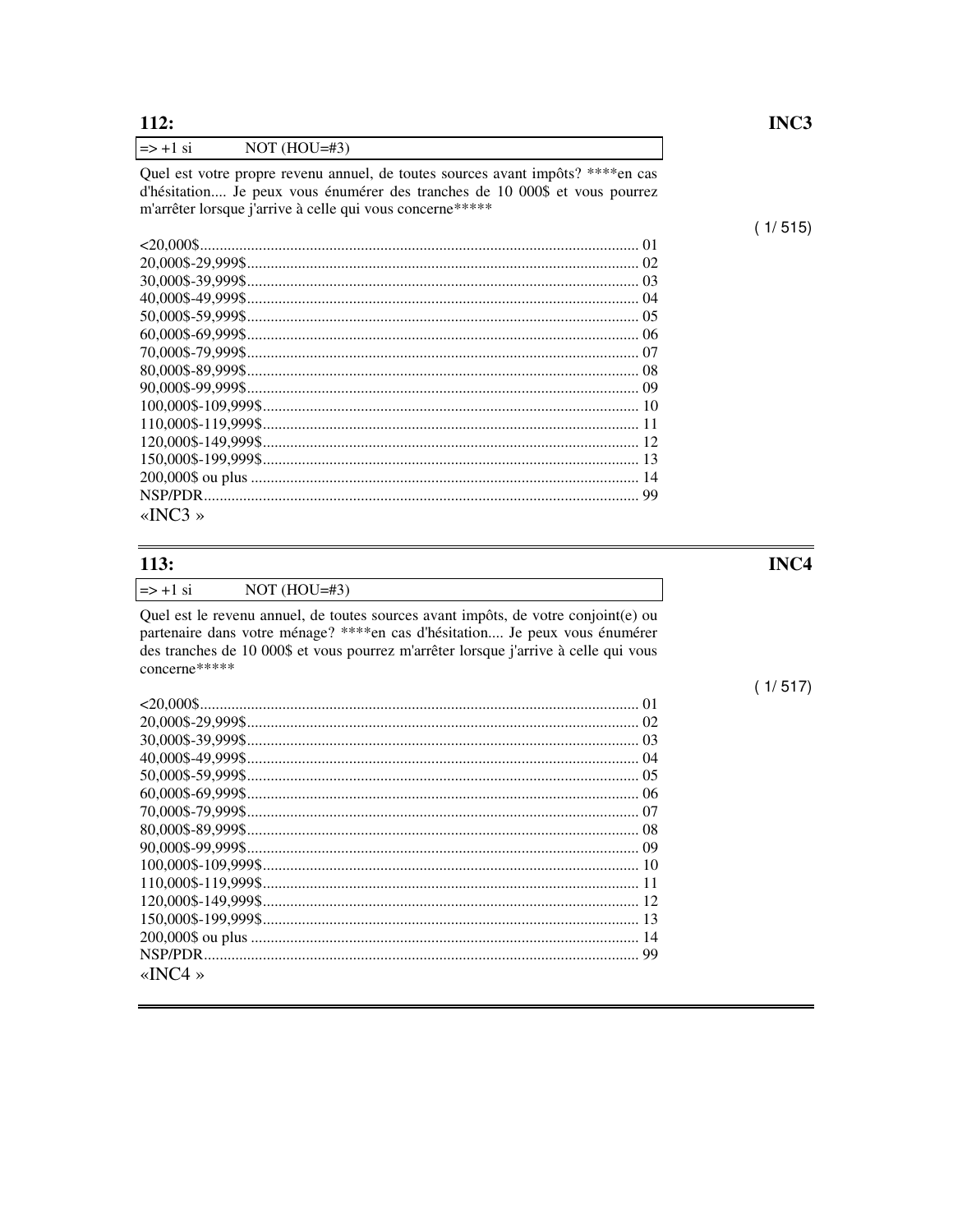$(1/519)$ 

| $\Rightarrow$ +1 si | NOT $(HOU=#4,#5)$                                                                                                                                                                                                                                          |  |
|---------------------|------------------------------------------------------------------------------------------------------------------------------------------------------------------------------------------------------------------------------------------------------------|--|
|                     | Quel est le revenu annuel des parents de <sname>, de toutes sources avant<br/>impôts? ****en cas d'hésitation Je peux vous énumérer des tranches de 10 000\$<br/>et vous pourrez m'arrêter lorsque j'arrive à celle qui concerne votre ménage*****</sname> |  |
|                     |                                                                                                                                                                                                                                                            |  |
|                     |                                                                                                                                                                                                                                                            |  |
|                     |                                                                                                                                                                                                                                                            |  |
|                     |                                                                                                                                                                                                                                                            |  |
|                     |                                                                                                                                                                                                                                                            |  |
|                     |                                                                                                                                                                                                                                                            |  |
|                     |                                                                                                                                                                                                                                                            |  |
|                     |                                                                                                                                                                                                                                                            |  |
|                     |                                                                                                                                                                                                                                                            |  |
|                     |                                                                                                                                                                                                                                                            |  |
|                     |                                                                                                                                                                                                                                                            |  |
|                     |                                                                                                                                                                                                                                                            |  |
|                     |                                                                                                                                                                                                                                                            |  |
|                     |                                                                                                                                                                                                                                                            |  |
|                     |                                                                                                                                                                                                                                                            |  |
| «INC5»              |                                                                                                                                                                                                                                                            |  |

# $115.$

| 115:                                                              | AGE     |
|-------------------------------------------------------------------|---------|
| LIRE LES CATÉGORIES, AU BESOIN                                    |         |
| Quel âge avez-vous, s'il vous plaît? ***en cas d'hésitationest-ce |         |
|                                                                   | (1/521) |
|                                                                   |         |
|                                                                   |         |
|                                                                   |         |
|                                                                   |         |
|                                                                   |         |
|                                                                   |         |
|                                                                   |         |
|                                                                   |         |
|                                                                   |         |
| « $AGE$ »                                                         |         |

### **116:**

WAVE2

 $(1/523)$ 

Dans le cadre de cette étude, nous ferons un autre suivi d'une dizaine de minutes auprès des parents lors du présent semestre, pour leur poser certaines questions que nous n'avons pas le temps d'aborder maintenant et pour voir s'il y a eu du changement dans leur stratégie pour venir en aide à <sname > au cours de ses études postsecondaires.

| (RÉPONSE SPONTANÉE) Le répondant ne veut être sondé de nouveau  2 |  |
|-------------------------------------------------------------------|--|
| «WAVE2»                                                           |  |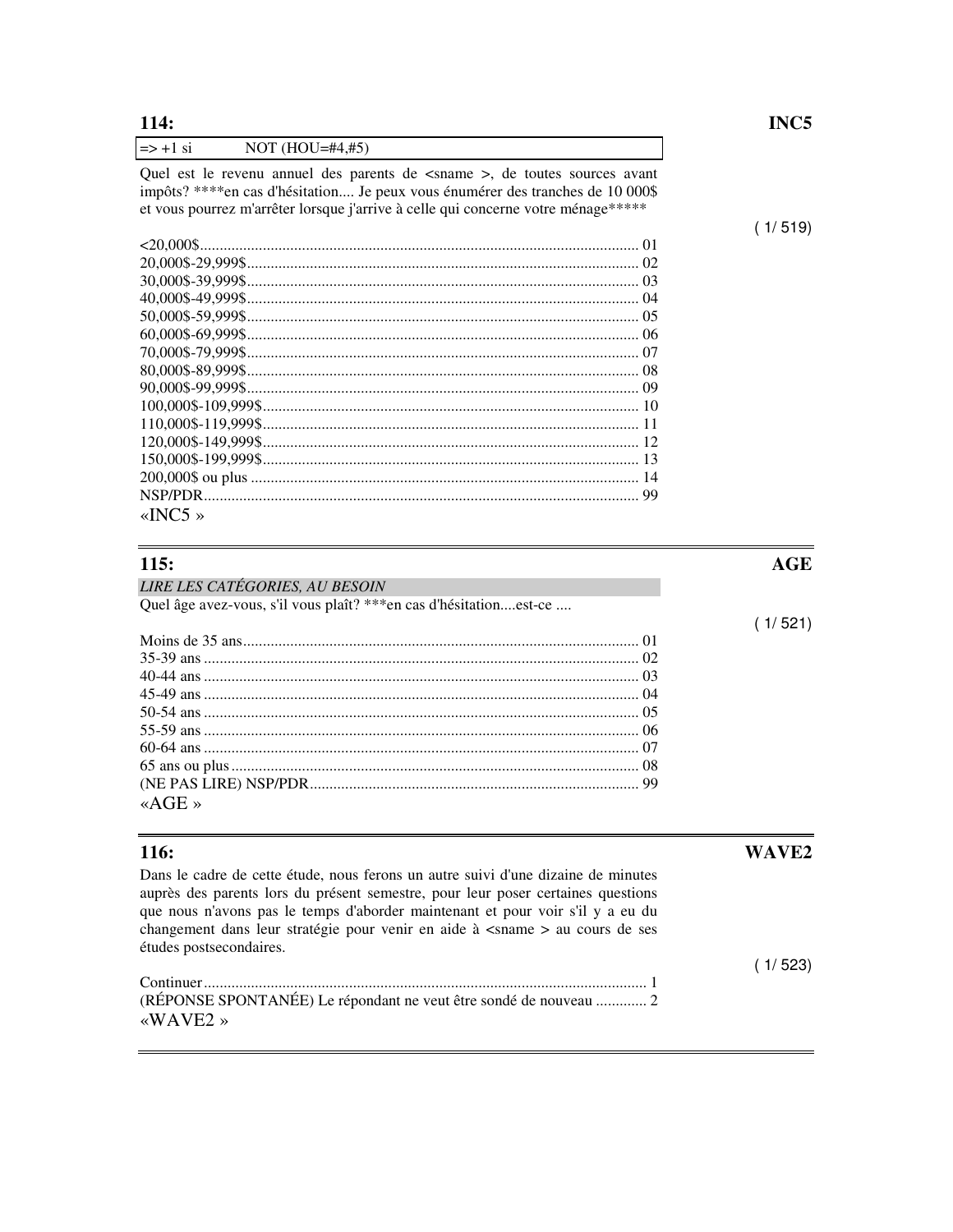| 117:                                                          | THNK    |
|---------------------------------------------------------------|---------|
| ÉCRAN DE REMERCIEMENT DE L'ÉTUDIANT RECRUTÉ Fin de l'entrevue |         |
| Merci de votre collaboration et de votre temps!               |         |
|                                                               | (1/524) |
|                                                               |         |
| «THNK»                                                        |         |
|                                                               |         |

### **126: F10**

Choisissez un des thèmes suivants:

| «F10» |  |
|-------|--|

Cette étude fait partie d'un vaste projet de recherche mené par la Fondation canadienne des bourses du millénaire. Si vous souhaitez parler avec quelqu'un de la Fondation au sujet de ce projet, vous pouvez téléphoner à Sean junor au (877) 786-3999

| «F10 1» |  |  |
|---------|--|--|

Les renseignements recueillis seront utilisés à des fins de recherche seulement. Aucune identité personnelle ne sera révélée à qui que ce soit. Aucune réponse ne sera associée à quelqu'un en particulier dans un rapport. Les adresses électroniques demandées ne serviront que pour rappeler aux étudiants de participer. Elles ne seront pas utilisées ni vendues à d'autres fins. Si vous souhaitez discuter du sondage, vous pouvez vous adresser à mon superviseur ou à la responsable du projet chez Ekos, Susan Galley, au (613) 235-7215

APPUYER SUR 1 POUR CONTINUER @F10\_2

| <b>128:</b> | F <sub>10</sub> 2 |
|-------------|-------------------|
|             | (1/0)             |
|             |                   |
| «F10 2»     |                   |

### **129: F10\_3**

Ce projet concerne les moyens financiers disponibles pour les études postsecondaires. Il va permettre de recueillir des renseignements détaillés sur le caractère suffisant du revenu des étudiants afin de combler leurs dépenses au cours de l'année scolaire. On demandera aussi à des personnes qui ne font pas d'études postsecondaires les raisons pour lesquelles elles ont décidé de ne pas poursuivre d'études postsecondaires.

OK, retour au menu d'aide....................................................................................... 1 D => F10 «F10\_3 »

#### **127: F10\_1**

 $(1/0)$ 

 $(1/0)$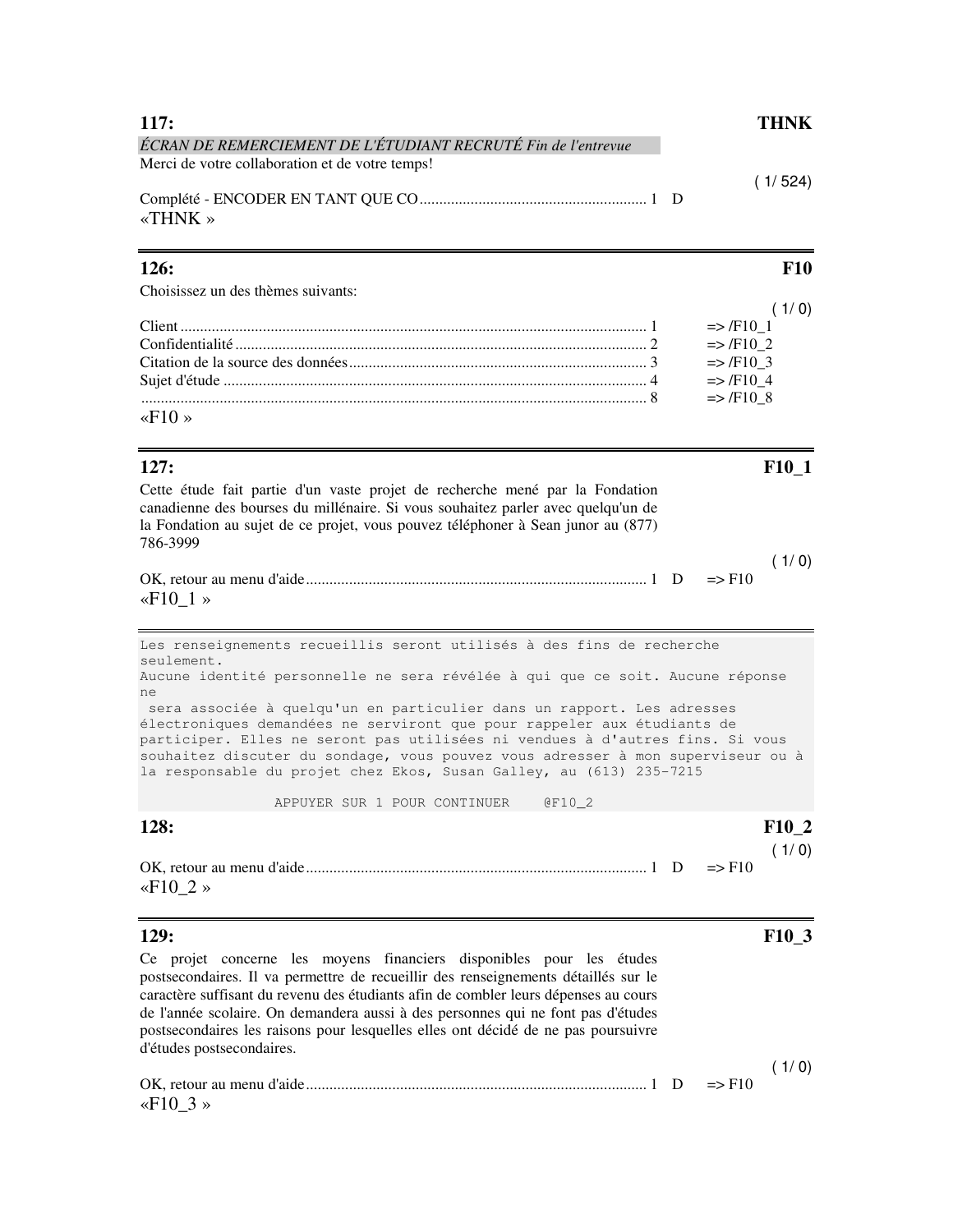| <b>130:</b>                                                                                                                                                                                                                         |                   | F <sub>10</sub> 4 |
|-------------------------------------------------------------------------------------------------------------------------------------------------------------------------------------------------------------------------------------|-------------------|-------------------|
| Votre numéro de téléphone nous a été fourni par <sname> qui prend part<br/>également à notre étude. Ce renseignement avait uniquement pour but de nous<br/>permettre de vous rejoindre à propos de cette étude.<br/>«F10 4»</sname> | $\Rightarrow$ F10 | (1/0)             |
| <b>131:</b><br>APPUYEZ SUR ENTER POUR CONTINUER L'ENTREVUE                                                                                                                                                                          |                   | F <sub>10</sub> 8 |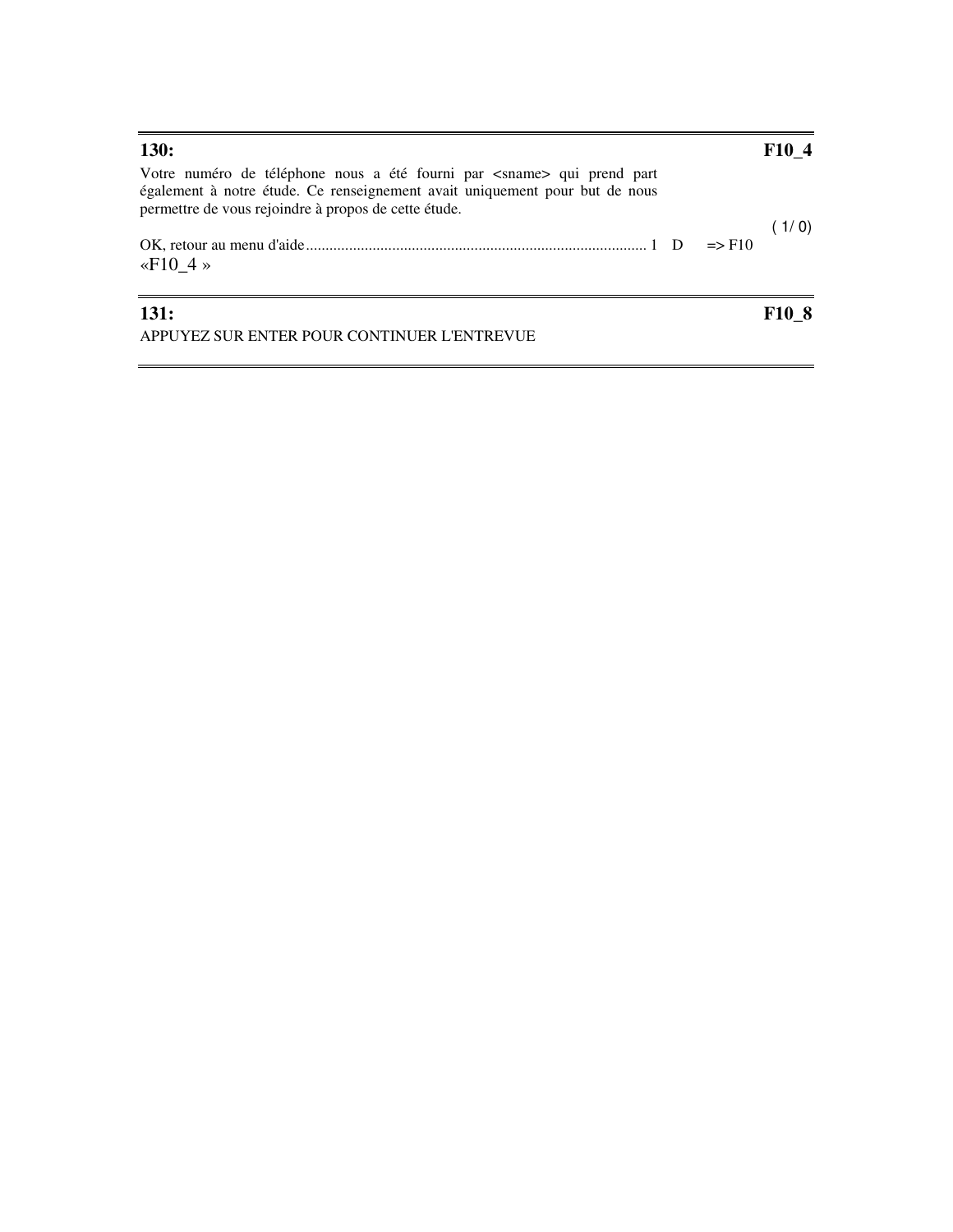Respondent information : Telephone: <iarea> <itele > <ext > May I please speak to <pname  $>$ . Hello, my name is \_\_\_\_\_\_\_\_\_\_\_ and I am calling from Ekos Research Associates. Your child,<sname  $\longrightarrow$  is participating in a large study sponsored by Human Resources and Skills Development Canada, the Canada Millennium Scholarship Foundation and the provincial/territorial authorities responsible for post-secondary education. A few months ago we called you to ask about your experiences as a parent of a post-secondary student. We are contacting you this one last time for a short follow-up survey about the education and living expenses of students and how it affects your financial decisions. Participation is voluntary. All information is completely confidential and will not be used for any other purpose than this study of student finances.

> Would you have the time to do the interview right now? @intro 1 - Continue with person listed above 2 - Continue with another person that can answe

> > ( 1/ 247)

( 1/ 252)

#### **INTRO**

...................................................................................................................................

 Some parents are in a position to provide financial support to their children while they are attending post-secondary education, however, many parents are not in this position. Did you provide financial support to <himhr > for <hishr> use in this past ACADEMIC SEMESTER from January through the end of April? This would include only money or things that you bought specifically for <himhr>. It would not include such things as room and board or use of car and so on.

| $1 - "Yes"$   | @bscn2 |
|---------------|--------|
| $2 - "No"$    |        |
| $9 - "DK/NR"$ |        |

#### **BSCN2**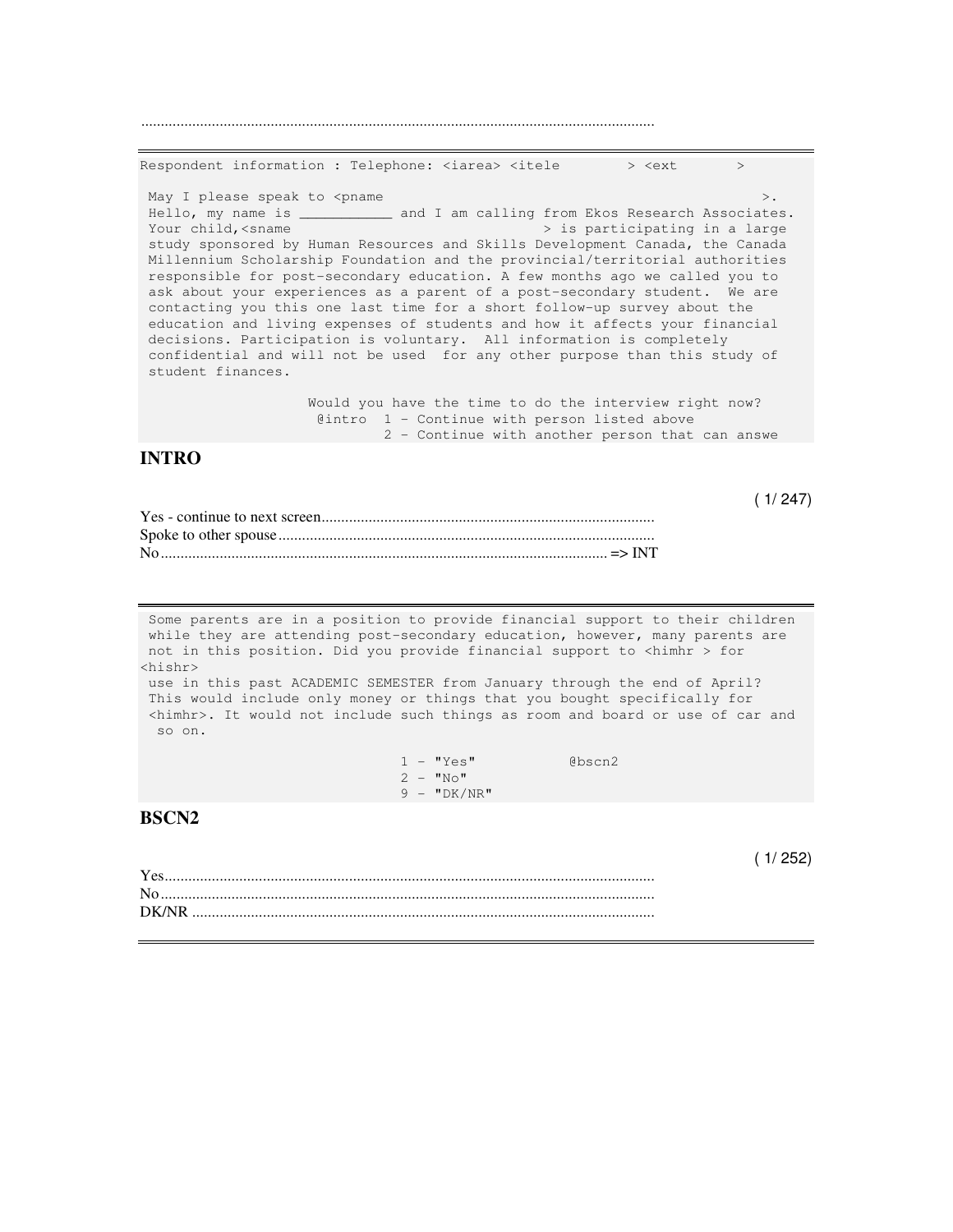### **B3**

### **B7X**

What is the total financial support you have provided to <sname > over the course of this past four month semester, from January through to the end of April? \*\*\*\*\*\*MAKE SURE THAT VALUES ARE FOR 4 MONTHS\*\*\*\*\*\* \*\*\*\*\*\*IF RESPONDENT GIVES MONTHLY AMOUNT - MULTIPLY BY 4\*\*\*\*\*\*

( 1/ 271)

| \$E 1 25000 |  |
|-------------|--|
|             |  |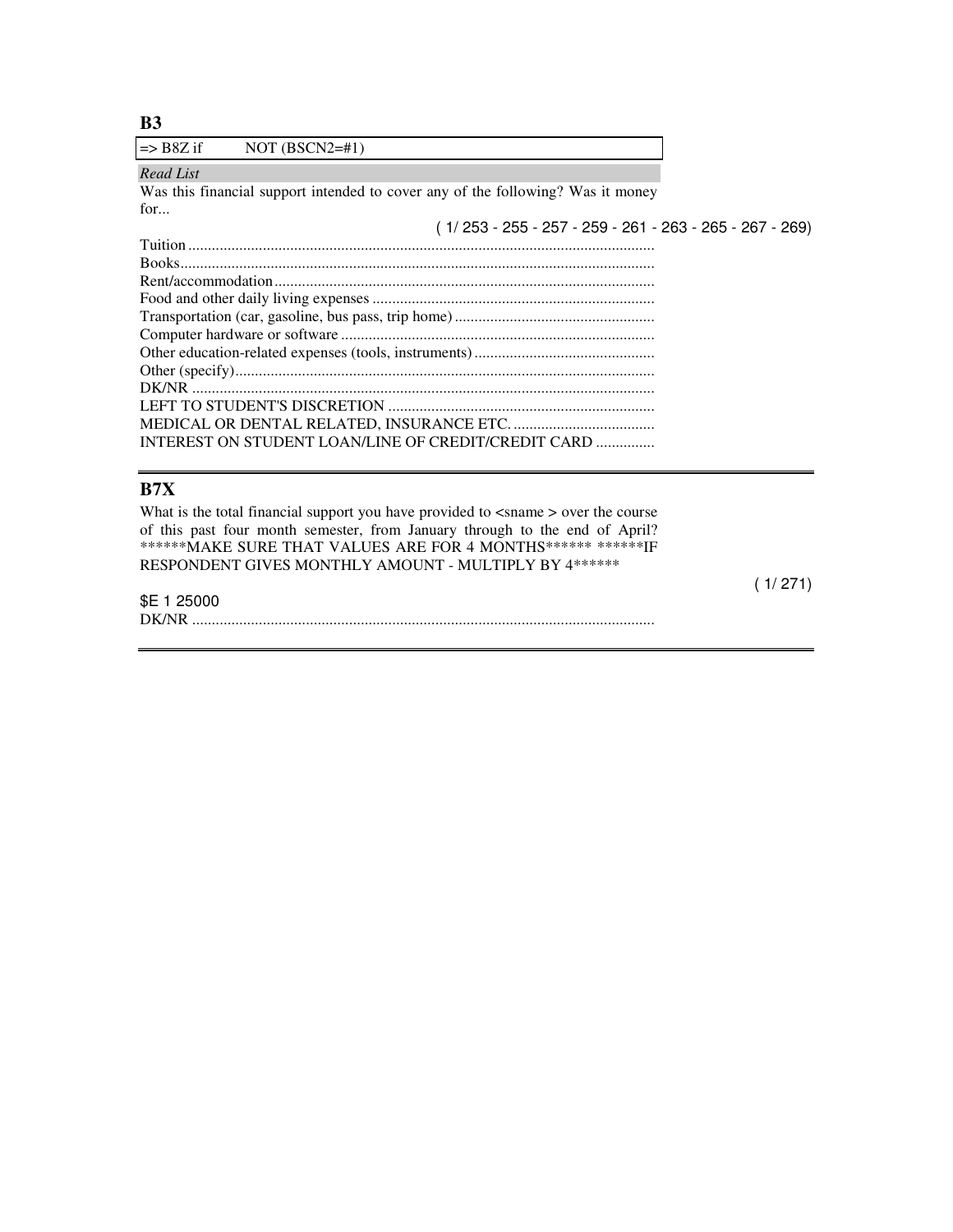```
 I'm going to read to you a list of possible financial sources that you may 
 have used to provide the \xi <br/>b/x > support to <sname
  in the four months of this past semester, from January to the end of April. 
  Please tell me what % came from each source. First let me read the sources 
  quickly and then we'll go back over it. Please remember that the sum should 
  add 100% 
                       (NOTE: 999 = DK/NR, 000 - Zero, 998=NA) 
           @b7a General savings (eg. savings account)
           @b7b RESP's and other education trust funds 
           @b7c Employment income/regular income 
           @b7d Credit (e.g., line of credit, credit cards) 
           @b7d2 Debt (e.g., second mortgage, personal/bank loan) 
           @b7e Other investments (such as RRSP's) 
           @b7f Contribution from non-custodial parent 
           @b7g Child's life insurance policy (paying out when turn 18) 
           @b7h Other 
 ---- 
          <b7tot> <b7sk > 
B8Z 
\Rightarrow P7T2 if P7TOT==99999
When we talked to you a few months ago, we asked you about the amount of your 
financial support provided to <sname > over the fall semester. At that time you 
indicated that you provided about \S<p7tot >. Does this figure seem accurate, or
would you like to revise that number? 
                                                                                           (1/309)Yes, accurate ............................................................................................... => P7T2 
No, revise .................................................................................................................. 
DK/NR ........................................................................................................ => P7T2 
B8X 
What would you say is the total financial support you provided to <sname > over
the course of the first four month semester, from late August through to the end of 
December? ******MAKE SURE THAT VALUES ARE FOR 4 
MONTHS****** ******IF RESPONDENT GIVES MONTHLY AMOUNT - 
MULTIPLY BY 4****** 
                                                                                           ( 1/ 310) 
$E 0 25000 
Zero ............................................................................................................. => P7T2 
DK/NR ......................................................................................................................
```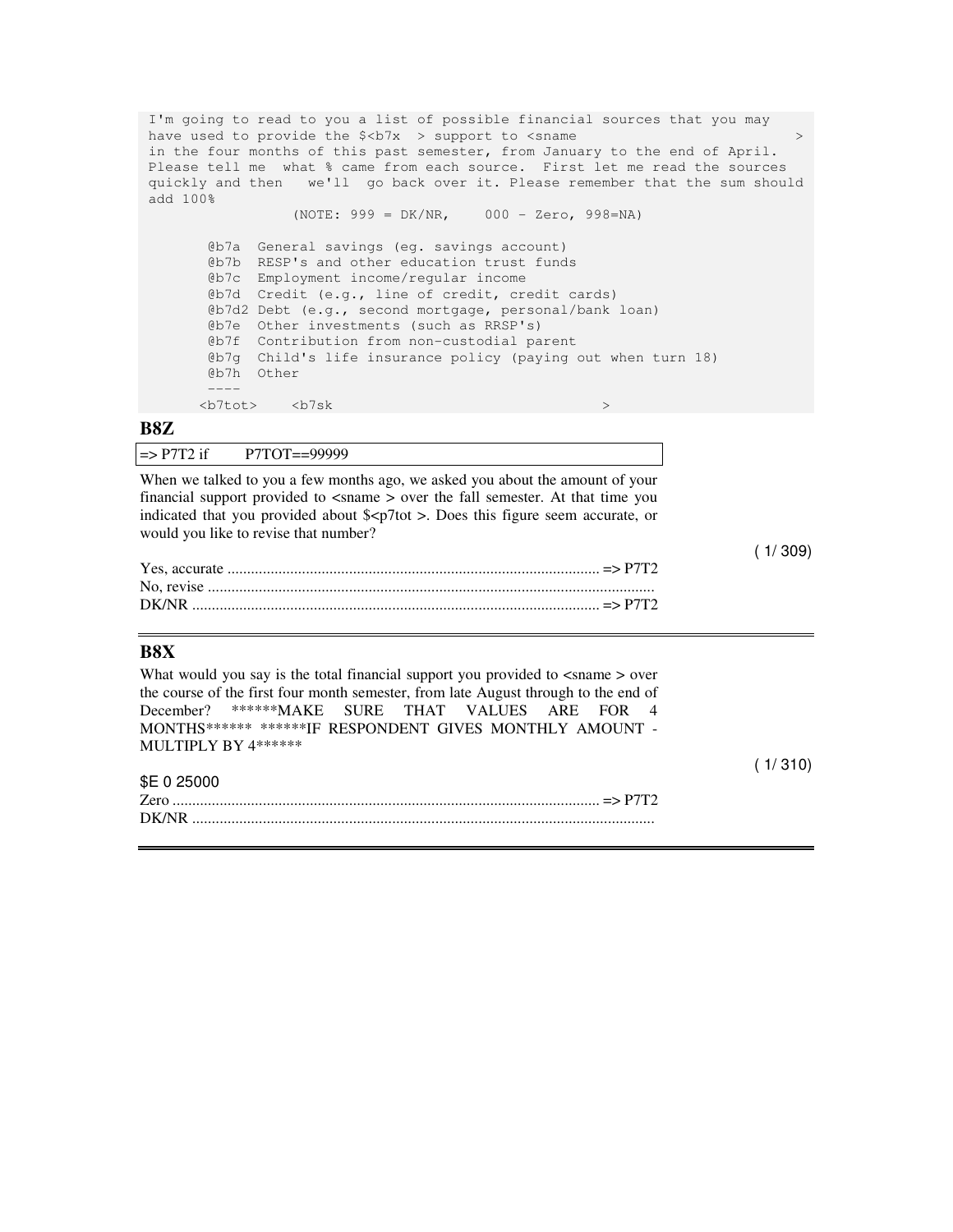```
From what sources did you provide that $<br/>b8x >? I'm going to read to you a
list of possible financial sources that you may have used to provide support to 
\langlesname \rangle in the four
months of the first semester, from September to the end of December. Please 
tell 
 me what % came from each source. First let me read the sources quickly again 
and then we'll go back over it. Please remember that the sum should add 100%. 
              (NOTE: 999 = DK/NR, 000 - Zero, 998 = NA) @b8a General savings (eg. savings account) 
           @b8b RESP's and other education trust funds 
           @b8c Employment income/regular income 
           @b8d Credit (e.g., line of credit, credit cards) 
           @b8d2 Debt (e.g., second mortgage, personal/bank loan) 
           @b8e Other investments (such as RRSP's) 
           @b8f Contribution from non-custodial parent 
           @b8g Child's life insurance policy (paying out when turn 18) 
           @b8h Other 
           ---- 
         <br/>b8tot> <b8sk >>>>> <br/>>>>>>> <b
...................................................................................................................................
```
( 1/ 358)

### **B12B**

Including both semesters of this past school year, how many years of post secondary education did you provide financial support to <himhr > for?

### \$E 2 15

#### **B12**

| $\Rightarrow$ +2 if YRTOT==99999                                                                   |  |
|----------------------------------------------------------------------------------------------------|--|
| You said that you provided \$ <yrtot> over the two semesters this past school year.</yrtot>        |  |
| Including that amount, what would you say is the the TOTAL VALUE of all                            |  |
| monetary financial support that you provided, for the $\langle \text{b12b} \rangle$ years of post- |  |
| secondary education, including the year just finished? ******MAKE SURE TO                          |  |
| GET TOTAL VALUE - IF GIVEN YEARLY FIGURES MULTIPLY BY # OF                                         |  |
| YEARS**                                                                                            |  |
| $\langle$ h12ck $>$                                                                                |  |
|                                                                                                    |  |
| \$E 1 999998                                                                                       |  |
|                                                                                                    |  |
| DK/NR                                                                                              |  |
|                                                                                                    |  |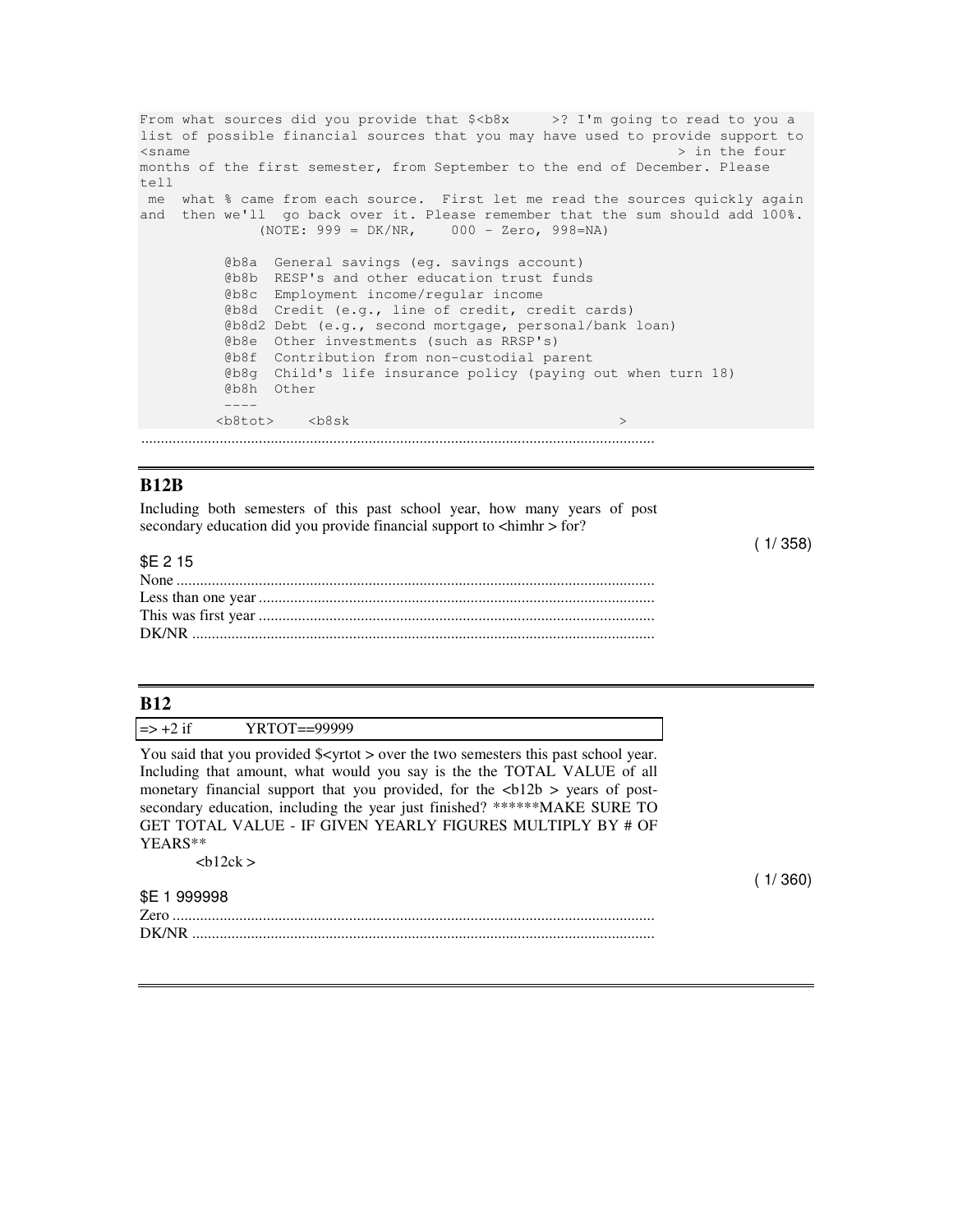When it comes to paying for post-secondary education, how much responsibility should each of the following have? That is, what percentage of the costs should be assumed by governments, parents and students themselves?

| Government | 6b4x          | ENTER $0-100$ %                |
|------------|---------------|--------------------------------|
| Parents    | Qb4v          | ANSWERS SHOULD NOT EXCEED 100% |
| Students   | Qb4Z          | ENTER 999 FOR DK/NR            |
|            |               |                                |
|            | $<$ SUMb4 $>$ |                                |
|            |               |                                |
|            | MMh4          |                                |

**B4X** 

# **B50A**

 For those that you used, please tell us how useful it was in informing you on a 7 point scale where 1 is not at all useful, 7 is Extremely useful and the midpoint 4 is moderately useful?

Enter "1" to continue @PB50

#### **PB50**

| 403) |
|------|
|      |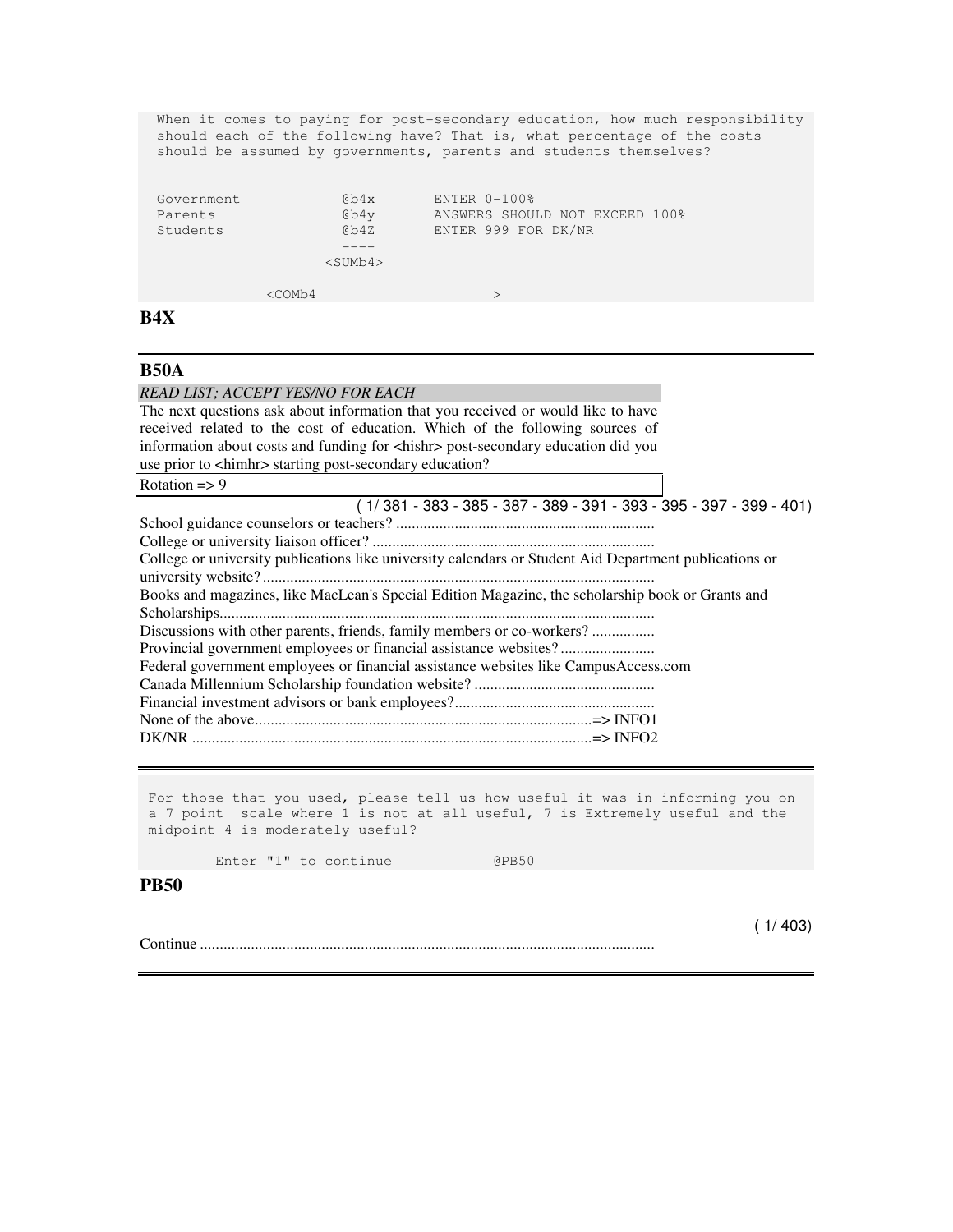# **B50A2**

| Rotation $\Rightarrow$ B50K2            |  |
|-----------------------------------------|--|
| $ => +1$ if NOT (B50A=#1)               |  |
| And how useful was/were                 |  |
| School guidance counselors or teachers? |  |
|                                         |  |
|                                         |  |
|                                         |  |
|                                         |  |
|                                         |  |
|                                         |  |
|                                         |  |
|                                         |  |
| DK/NR <b>Example 2008</b>               |  |

# **B50B2**

| $\Rightarrow$ +1 if                    | NOT $(B50A=\#2)$        |  |  |
|----------------------------------------|-------------------------|--|--|
|                                        | And how useful was/were |  |  |
|                                        |                         |  |  |
| College or university liaison officer? |                         |  |  |
|                                        |                         |  |  |
|                                        |                         |  |  |
| $1 N$ , $11 R$                         |                         |  |  |

 $(1/405)$ 

# **B50C2**

 $\Rightarrow$  +1 if NOT (B50A=#3)

And how useful was/were...<br>College or university publications?

 $(1/406)$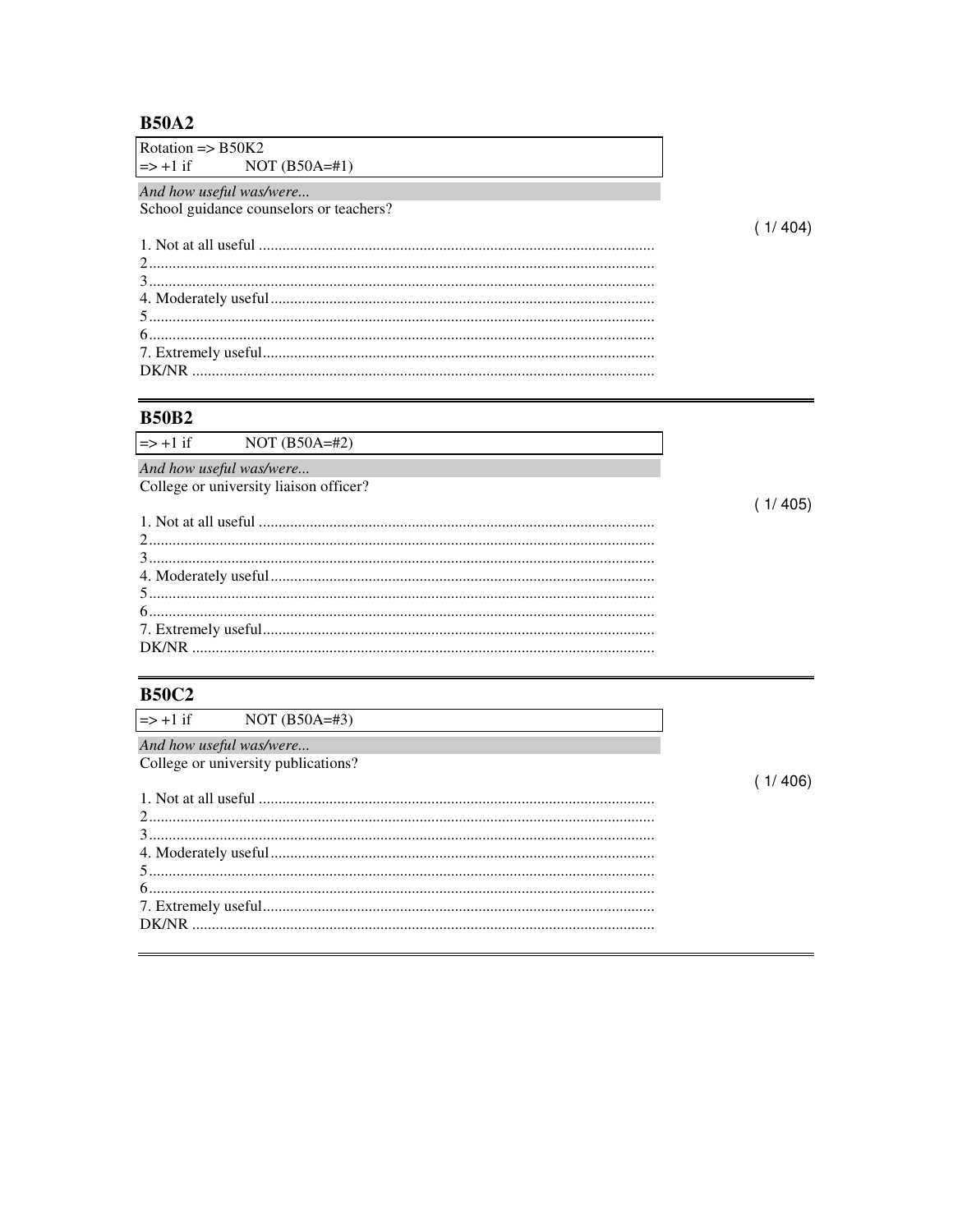# **B50E2**

| $\Rightarrow$ +1 if | NOT $(B50A=\#4)$ |
|---------------------|------------------|
|---------------------|------------------|

And how useful was/were...<br>Books and magazines?

# **B50F2**

|                                                                        | $\Rightarrow$ +1 if NOT (B50A=#5) |  |
|------------------------------------------------------------------------|-----------------------------------|--|
| Discussions with other parents, friends, family members or co-workers? |                                   |  |
|                                                                        |                                   |  |
|                                                                        |                                   |  |
|                                                                        |                                   |  |
|                                                                        |                                   |  |
|                                                                        |                                   |  |
|                                                                        |                                   |  |
|                                                                        |                                   |  |
|                                                                        | DK/NR <b>EXAMPLE 2008</b>         |  |

### **B50M2**

| $\Rightarrow$ +1 if NOT (B50A=#6)                                 |        |
|-------------------------------------------------------------------|--------|
| And how useful was/were                                           |        |
| Provincial government employees or financial assistance websites? |        |
|                                                                   | 1/409) |
|                                                                   |        |
|                                                                   |        |
|                                                                   |        |
|                                                                   |        |
|                                                                   |        |
|                                                                   |        |
|                                                                   |        |
|                                                                   |        |
|                                                                   |        |

 $(1/407)$ 

 $(1/408)$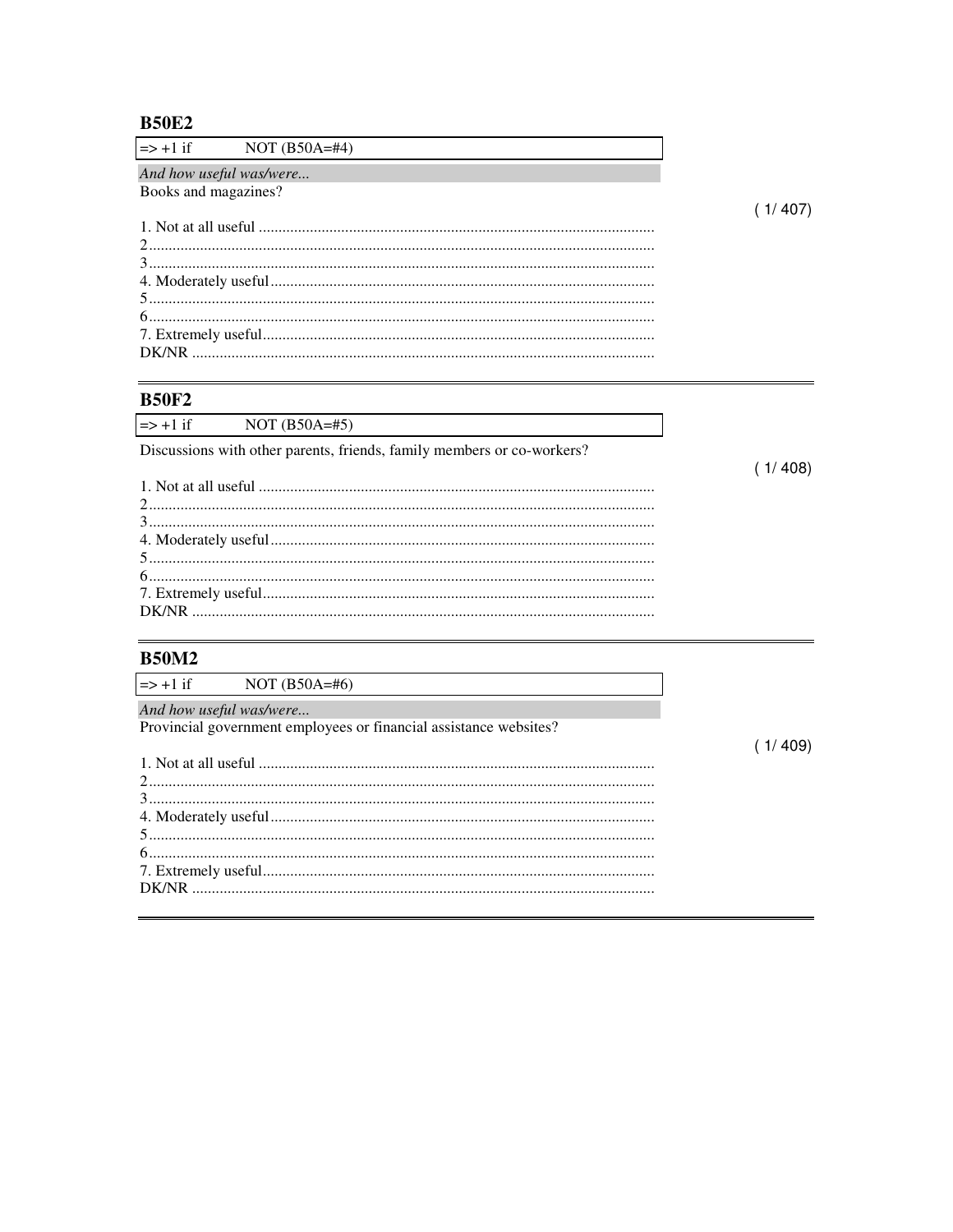**B50L2** 

| $ => +1$ if NOT (B50A=#7)                                     |         |  |
|---------------------------------------------------------------|---------|--|
| And how useful was/were                                       |         |  |
| Federal government employees or financial assistance websites |         |  |
|                                                               | (1/410) |  |
|                                                               |         |  |
|                                                               |         |  |
|                                                               |         |  |
|                                                               |         |  |
|                                                               |         |  |
|                                                               |         |  |
|                                                               |         |  |
| DK/NR                                                         |         |  |

# **B50J2**

| $\Rightarrow$ +1 if NOT (B50A=#8)                 |
|---------------------------------------------------|
| And how useful was/were                           |
| Canada Millennium Scholarship foundation website? |
|                                                   |
|                                                   |
|                                                   |
|                                                   |
|                                                   |
| DK/NR                                             |

## **B50K2**

| NOT $(B50A=\#9)$<br>$\Rightarrow$ +1 if |  |
|-----------------------------------------|--|
|-----------------------------------------|--|

And how useful was/were...<br>Financial investment advisors or bank employees?

 $(1/412)$ 

 $(1/411)$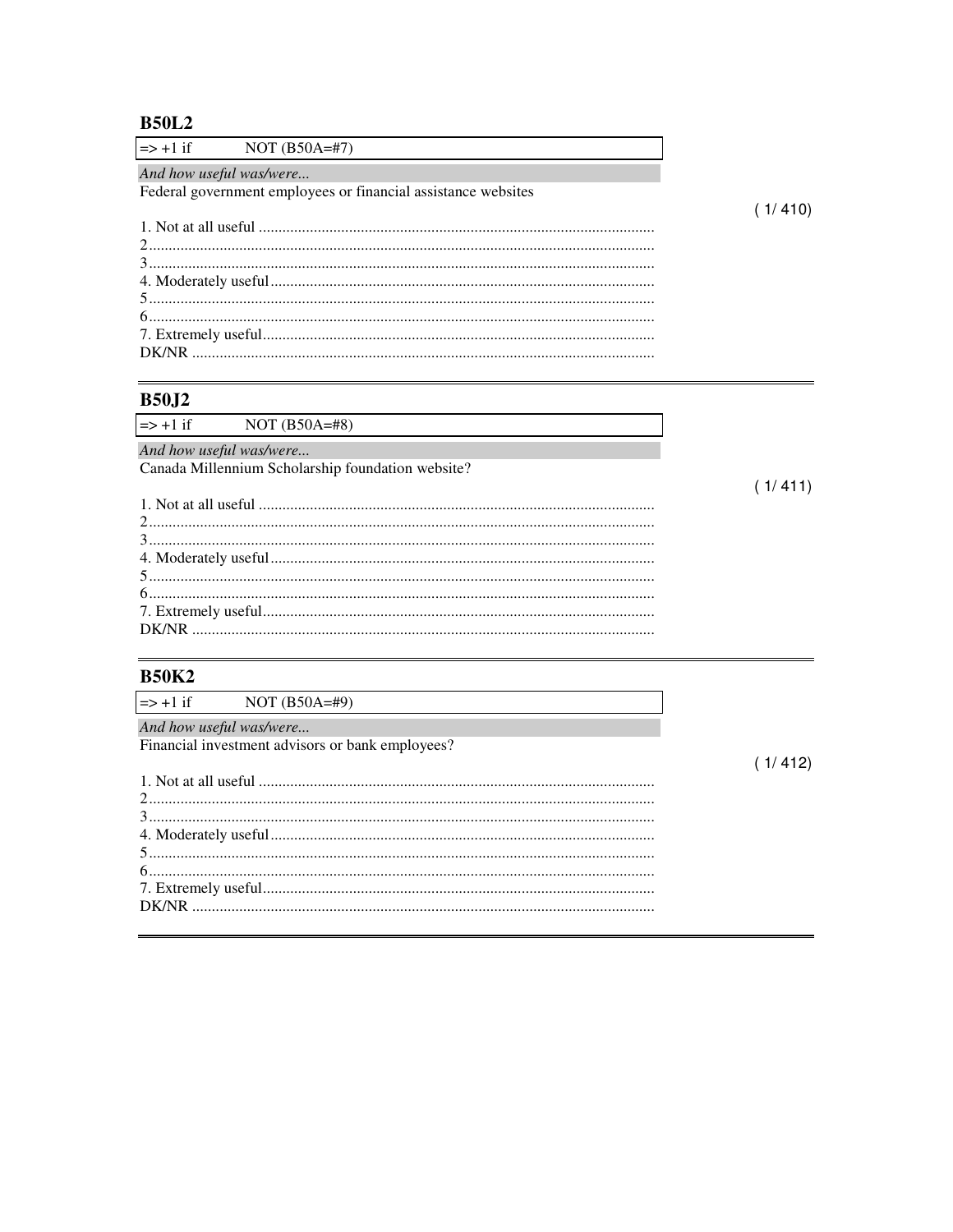# INFO1

**DO NOT READ LIST!** Where have you heard, seen or read about saving for your child's post-secondary education in the past?  $(1/413 - 415 - 417 - 419 - 421 - 423 - 425 - 427 - 429 - 431)$ BROCHURES BY MAIL, AT DR OFFICE, HOSPITAL, MALL ORTRADE SHOW DISPLAY ETC POSTERS OR BROCHURES AT FINANCIAL INSTITUTION ................................... 

### INFO<sub>2</sub>

| DO NOT READ LIST!                                                                                                                                |  |
|--------------------------------------------------------------------------------------------------------------------------------------------------|--|
| If you were looking for information about saving for your child's post-secondary<br>education today, where would you go to get that information? |  |
| $(1/433 - 435 - 437 - 439 - 441 - 443 - 445 - 447 - 449 - 451)$                                                                                  |  |
|                                                                                                                                                  |  |
|                                                                                                                                                  |  |
|                                                                                                                                                  |  |
|                                                                                                                                                  |  |
|                                                                                                                                                  |  |
|                                                                                                                                                  |  |
|                                                                                                                                                  |  |
|                                                                                                                                                  |  |
|                                                                                                                                                  |  |
|                                                                                                                                                  |  |
|                                                                                                                                                  |  |
|                                                                                                                                                  |  |
|                                                                                                                                                  |  |
|                                                                                                                                                  |  |
|                                                                                                                                                  |  |
|                                                                                                                                                  |  |
|                                                                                                                                                  |  |
|                                                                                                                                                  |  |
|                                                                                                                                                  |  |
|                                                                                                                                                  |  |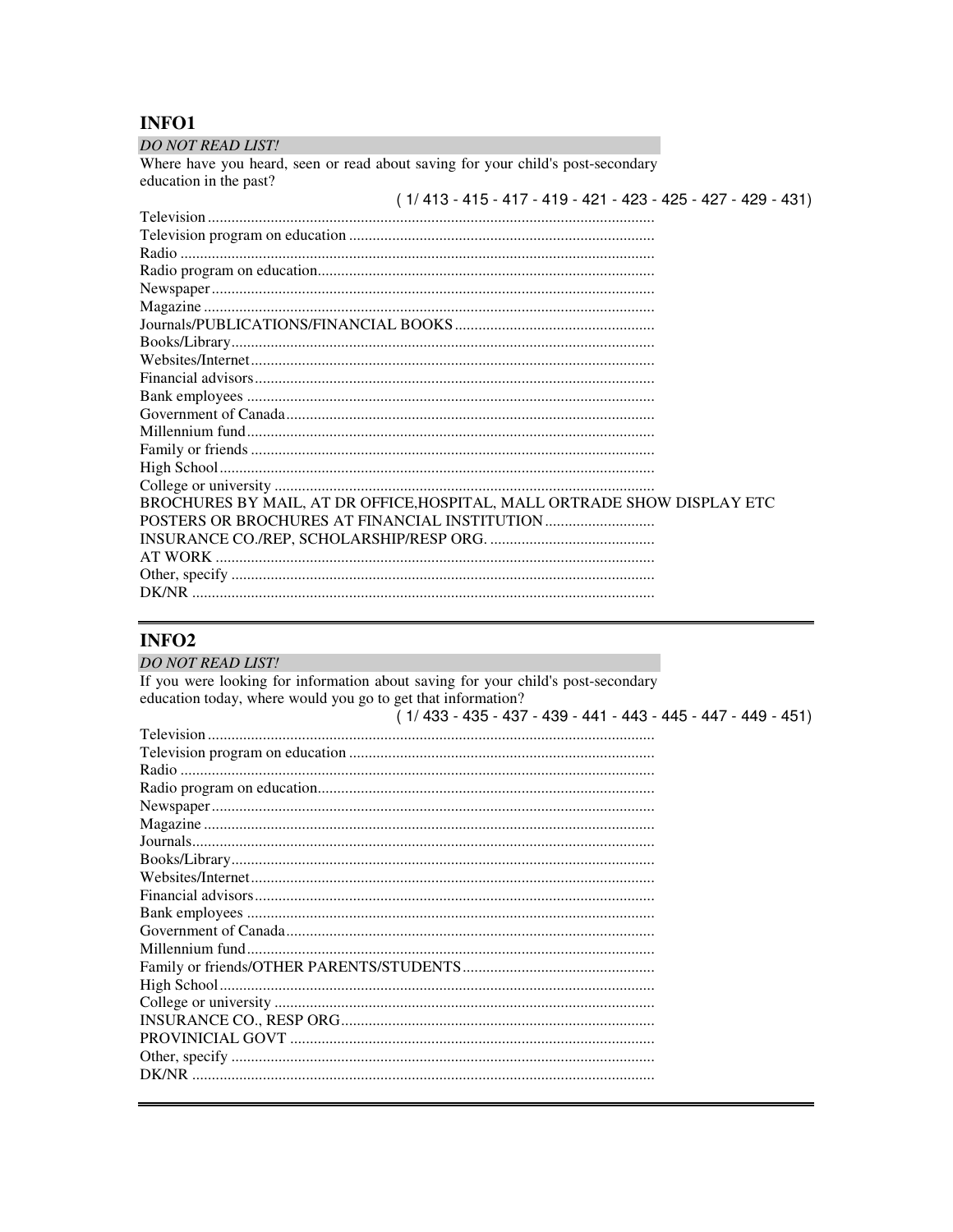**B52** 

| <b>READ LIST: ACCEPT MULITIPLE MENTIONS</b>                                            |  |  |  |
|----------------------------------------------------------------------------------------|--|--|--|
| Of the following topics, for which would you have liked to have received more          |  |  |  |
| information before <heshe> started <hishr> program?</hishr></heshe>                    |  |  |  |
| Rotation $\Rightarrow$ 10                                                              |  |  |  |
| $(1/453 - 455 - 457 - 459 - 461 - 463 - 465 - 467 - 469 - 471)$                        |  |  |  |
|                                                                                        |  |  |  |
|                                                                                        |  |  |  |
|                                                                                        |  |  |  |
| Sources of loans that you could get to help support them through their education       |  |  |  |
|                                                                                        |  |  |  |
|                                                                                        |  |  |  |
| Information about your son or daughter applying for grants, bursaries and scholarships |  |  |  |
|                                                                                        |  |  |  |
|                                                                                        |  |  |  |
| Information about repayment options and responsibilities for students                  |  |  |  |
| DK/NR                                                                                  |  |  |  |
|                                                                                        |  |  |  |

### **B53**

Thinking back to before <heshe> started post-secondary education, to what extent were you informed about what to expect in the way of education and other costs that <heshe> would incur? Please respond on a 7 point scale where 1 is "Not at all", 7 is "To a great extent" and the midpoint 4 is to a "To a moderate extent".

#### **B54**

Using the same scale, to what extent were you financially able to support <himhr>, given what you now know about the direct and indirect costs associated with their education.

| $\cdots$ |
|----------|
|          |
|          |
|          |
|          |
|          |
|          |
|          |
|          |
|          |
|          |
|          |

 $(1/474)$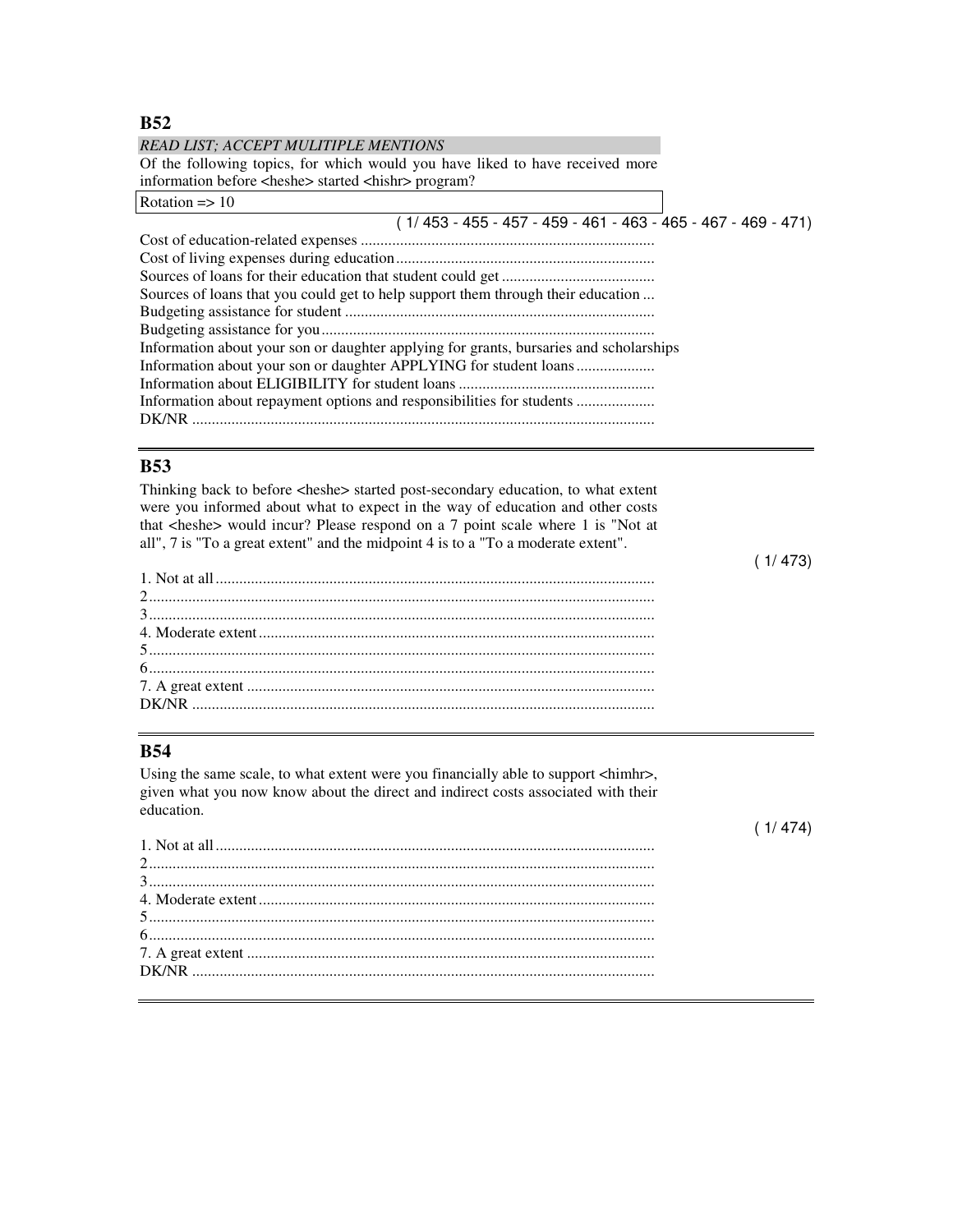$BE$ 

| B55                                                                                                                                                                                                               |         |
|-------------------------------------------------------------------------------------------------------------------------------------------------------------------------------------------------------------------|---------|
| $\Rightarrow$ +2 if<br>$B54=#5-#7$                                                                                                                                                                                |         |
| And finally to what extent do you think that having good information about the<br>costs of post-secondary education, would have changed the way you prepared for<br>this period of time?                          |         |
|                                                                                                                                                                                                                   | (1/475) |
|                                                                                                                                                                                                                   |         |
|                                                                                                                                                                                                                   |         |
|                                                                                                                                                                                                                   |         |
|                                                                                                                                                                                                                   |         |
|                                                                                                                                                                                                                   |         |
|                                                                                                                                                                                                                   |         |
|                                                                                                                                                                                                                   |         |
|                                                                                                                                                                                                                   |         |
| <b>B56</b>                                                                                                                                                                                                        |         |
| $\Rightarrow$ +1 if<br>NOT (B55=#5-#7)                                                                                                                                                                            |         |
| How would having better information about the realities of financing post-<br>secondary education have changed what you did to prepare for it?<br>$(1/476 - 478 - 480 - 482 - 484 - 486 - 488 - 490 - 492 - 494)$ |         |
|                                                                                                                                                                                                                   |         |
|                                                                                                                                                                                                                   |         |
|                                                                                                                                                                                                                   |         |
|                                                                                                                                                                                                                   |         |
|                                                                                                                                                                                                                   |         |
|                                                                                                                                                                                                                   |         |
|                                                                                                                                                                                                                   |         |
|                                                                                                                                                                                                                   |         |
|                                                                                                                                                                                                                   |         |
|                                                                                                                                                                                                                   |         |
| SAVED, PLANNED, BUDGETED BETTER/BEEN BETTER PREPAREED                                                                                                                                                             |         |
| WOULD HAVE FINANCED EDUCATION DIFFERENTLY, LOOKED INTO MORE/DIFFERENT                                                                                                                                             |         |
|                                                                                                                                                                                                                   |         |
|                                                                                                                                                                                                                   |         |
|                                                                                                                                                                                                                   |         |
|                                                                                                                                                                                                                   |         |
| <b>THNK</b>                                                                                                                                                                                                       |         |
|                                                                                                                                                                                                                   |         |
| End of Interview<br>Thank you for your cooperation and time!                                                                                                                                                      |         |
|                                                                                                                                                                                                                   | (1/496) |
|                                                                                                                                                                                                                   |         |
| $F10_1$                                                                                                                                                                                                           |         |
| This study is part of a larger research project being conducted by the Canada                                                                                                                                     |         |
| Millennium Scholarship Foundation. If you would like to speak to someone at the                                                                                                                                   |         |
| Foundation about this project you may call Sean Junor at (877) 786-3999                                                                                                                                           |         |
|                                                                                                                                                                                                                   | (1/921) |
|                                                                                                                                                                                                                   |         |

OK, return to the help menu ...........................................................................=> F10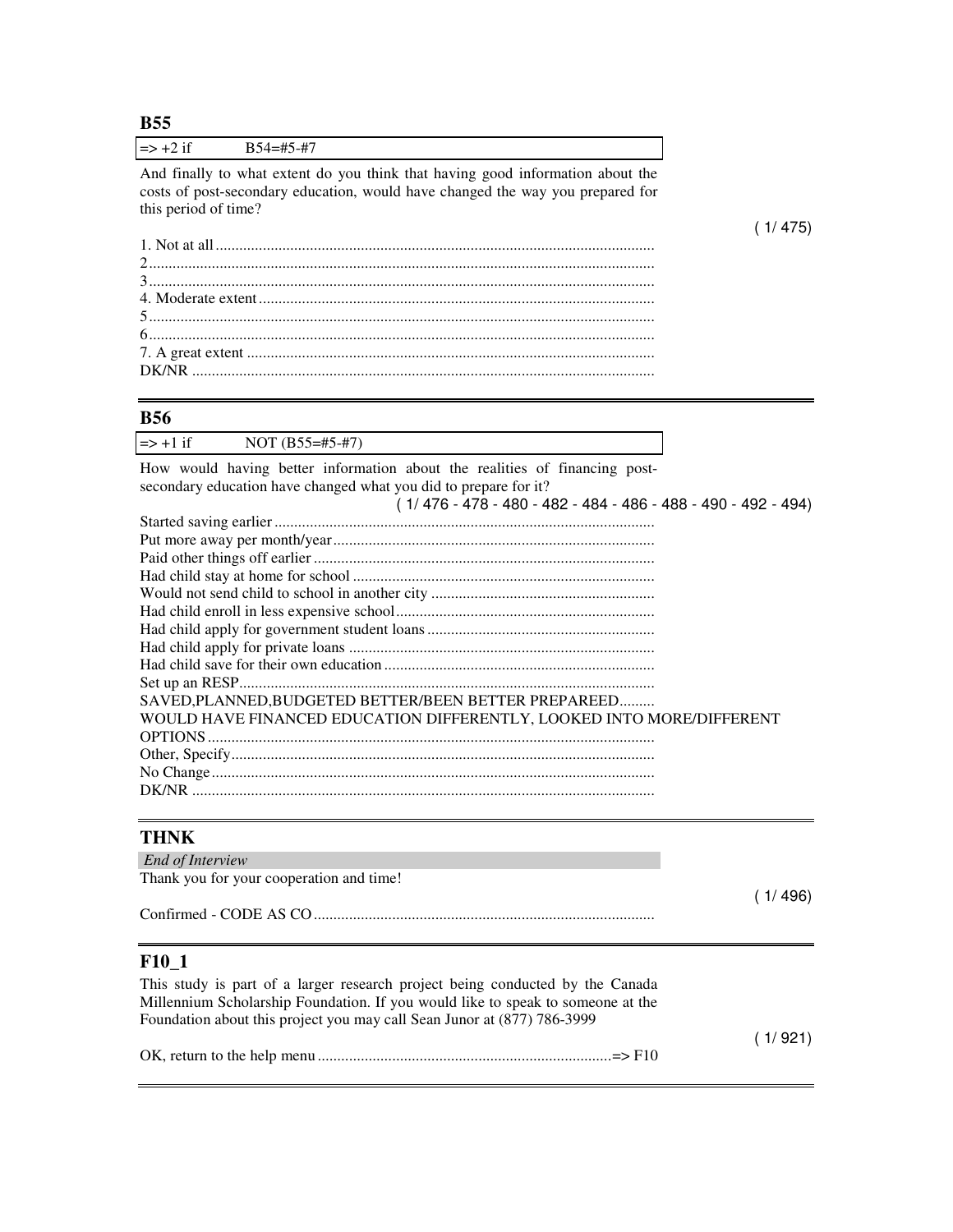```
The information collected will be used for research purposes only. No
personal 
  identities will be revealed to anyone. No answers will be linked to any 
  individual in any reporting. The e-mail addresses being collected for 
students 
  will only be used to remind students to participate. They will not be used or 
  sold for other purposes. If you wish to discuss this survey you may talk to my 
  supervisor or the Project Manager at Ekos, Susan Galley at (613) 235-7215 
                      ENTER "1" to CONTINUE QF10_2F10_2 
                                                                                            ( 1/ 922) 
OK, return to the help menu ...........................................................................=> F10 
F10_3 
This project looks at the financial accessibility of post-secondary education. It will 
collect detailed information about the adequacy of student incomes to meet their 
expenditure needs during the academic school year. People not attending post-
secondary school are also being asked for the reasons that they have chosen not to 
pursue post-secondary education. 
                                                                                            ( 1/ 923) 
OK, return to the help menu ...........................................................................=> F10 
F10_4 
Your telephone number was provided by \langlesname \rangle, who is also participating in
this study. The information was provided solely for the purposes of us contacting 
you in regard to this study. 
                                                                                             ( 1/ 924) 
OK, return to the help menu ...........................................................................=> F10 
F10_8
```
TYPE "ENTER" TO CONTINUE THE INTERVIEW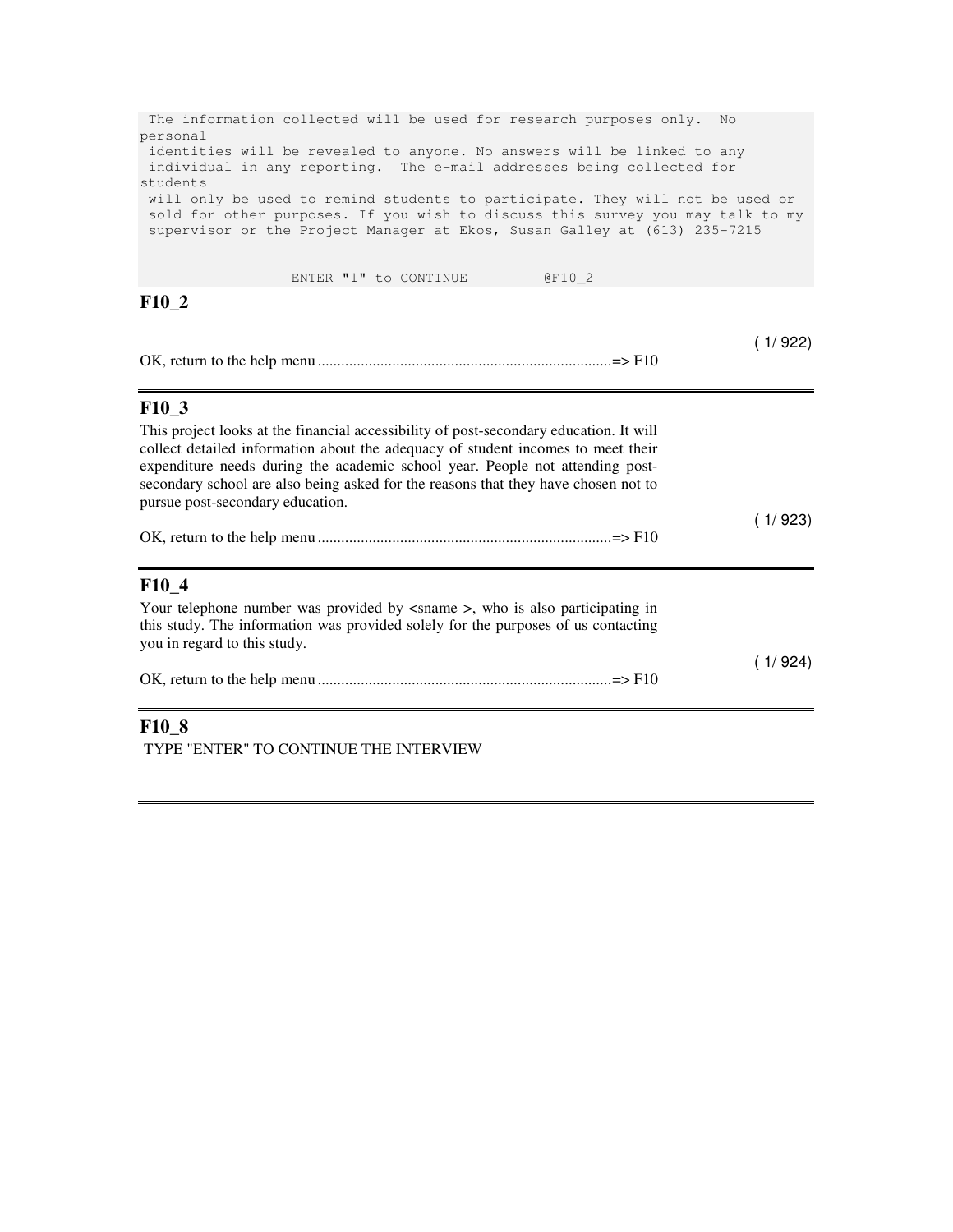Coordonnées du répondant : Téléphone: <iarea> <itele > <ext Pourrais-je parler à <pname  $>$ ? Bonjour, c'est \_\_\_\_\_\_\_\_\_\_\_ qui vous téléphone de la part des Associés de recherche Ekos. Votre enfant, <sname > participe à une vaste étude parrainée par Ressources humaines et Développement des compétences Canada, la Fondation canadienne des bourses du millénaire ainsi que les autorités provinciales ou territoriales responsables de l'enseignement postsecondaire. Il y a quelques mois, nous vous avons téléphoné pour parler de votre expérience à titre de parent d'un étudiant de niveau postsecondaire. Nous communiquons avec vous une toute dernière fois pour un court sondage de suivi concernant les frais de scolarité et de subsistance des étudiants, et leur influence sur vos décisions de nature financière. Votre participation est volontaire. Tous les renseignements seront absolument confidentiels et ne seront utilisés à aucune autre fin que celles de notre étude sur les finances des étudiants. Auriez-vous le temps de faire cette entrevue dès maintenant?

 @intro 1 - Continuer avec la personne nommée ci-dessus 2 - Continuer avec une autre personne pouvant répondre

#### **INTRO**

*Pin #: <PIN > de l'entrevue* 

( 1/ 247)

 Certains parents sont capables de procurer une aide financière à leurs enfants qui font des études postsecondaires, mais beaucoup de parents ne sont pas en mesure de le faire. Avez-vous procuré à votre enfant une aide financière devant lui servir au cours du présent semestre scolaire?

 Par "présent semestre" je veux parler des quatre mois allant de janvier à la fin avril. Il s'agit uniquement d'argent ou de choses achetées spécifiquement pour <himhr>. Il ne peut pas s'agir, par exemple, de hébergement, de l'utilisation d'une automobile et ainsi de suite.

> 1 - "Oui" @bscN2  $2 -$  "Non" 9 - "NSP/PDR"

**BSCN2** 

*LIRE LA LISTE EN ROTATION DE HAUT EN BAS/DE BAS EN HAUT*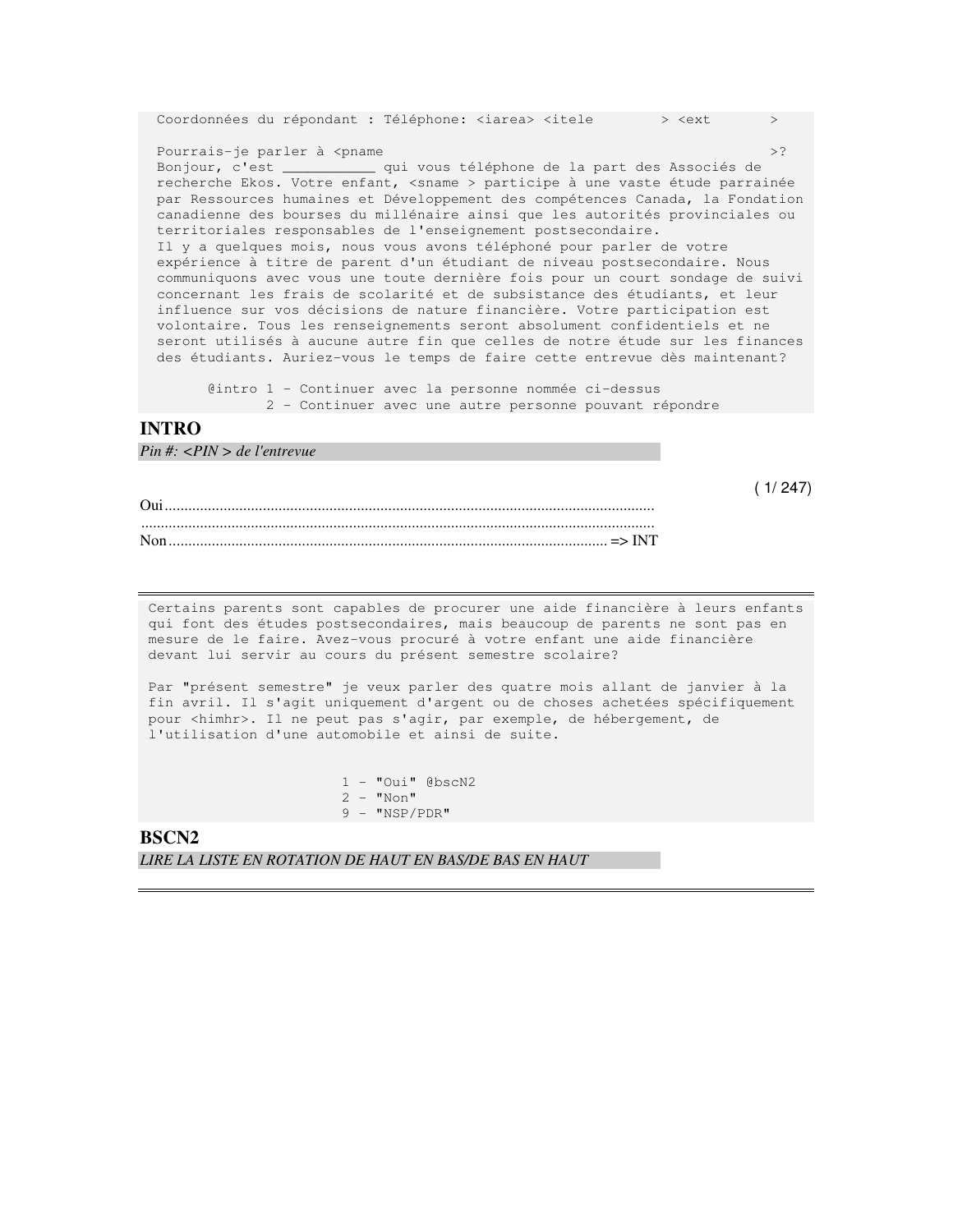**B3** 

|               | $\Rightarrow$ B8Z si NOT (BSCN2=#1)                                                                                      |  |
|---------------|--------------------------------------------------------------------------------------------------------------------------|--|
| Lire la liste |                                                                                                                          |  |
|               | Cette aide financière concernait-elle l'un ou l'autre des suivants? Est-ce que cette<br>aide financière était destinée à |  |
|               | $(1/253 - 255 - 257 - 259 - 261 - 263 - 265 - 267 - 269)$                                                                |  |
|               |                                                                                                                          |  |
|               |                                                                                                                          |  |
|               |                                                                                                                          |  |
|               |                                                                                                                          |  |
|               | Transport (automobile, essence, carte d'autobus, voyage à la maison)                                                     |  |
|               |                                                                                                                          |  |
|               |                                                                                                                          |  |
|               |                                                                                                                          |  |
|               |                                                                                                                          |  |
|               |                                                                                                                          |  |
|               |                                                                                                                          |  |
|               |                                                                                                                          |  |
|               |                                                                                                                          |  |

#### **B7X**

Quel est le total de l'aide financière que vous avez procurée à <sname > au cours du dernier semestre de quatre mois allant de janvier à la fin d'avril? \*\*\*\*\*\*ASSUREZ-VOUS QUE LES VALEURS SONT POUR 4 MOIS\*\*\*\*\*\* \*\*\*\*\*\*SI LE RÉPONDANT DONNE UN MONTANT MENSUEL, MULTIPLIEZ PAR 4\*\*\*\*\*\*

( 1/ 271)

#### \$E 1 25000 NSP/PDR...................................................................................................................

 Je vais vous énumérer des sources de financement que vous avez peut-être utilisées pour procurer votre aide de \$<b7x > à <sname > au cours des quatre mois de ce dernier semestre, allant de janvier à la fin d'avril. Dites-moi s'il vous plaît quel % provenait de chaque source. Laissez- moi d'abord vous lire rapidement la liste et nous reviendrons ensuite sur chaque source. Il faut se rappeler que le total doit atteindre 100%.

```
 @b7A Économies en général (p. ex., compte d'épargne) 
         @b7B REEE et autres fonds en fiducie pour études 
         @b7C Revenu d'emploi/revenu régulier 
         @b7D Crédit (p. ex., marge de crédit, cartes de crédit) 
         @b7D2 Dette (p. ex., deuxième hypothèque, prêt personnel/bancaire) 
         @b7E Autres placements (comme REER) 
         @b7F Contribution du parent n'ayant pas la garde 
         @b7G Police d'assurance-vie de l'enfant (à son 18e anniversaire) 
        @b7H Autre 
 ----- 
      <b7tot> <b7sk >
```
#### **B7A**

*Lire la liste EN ROTATION DE HAUT EN BAS/DE BAS EN HAUT*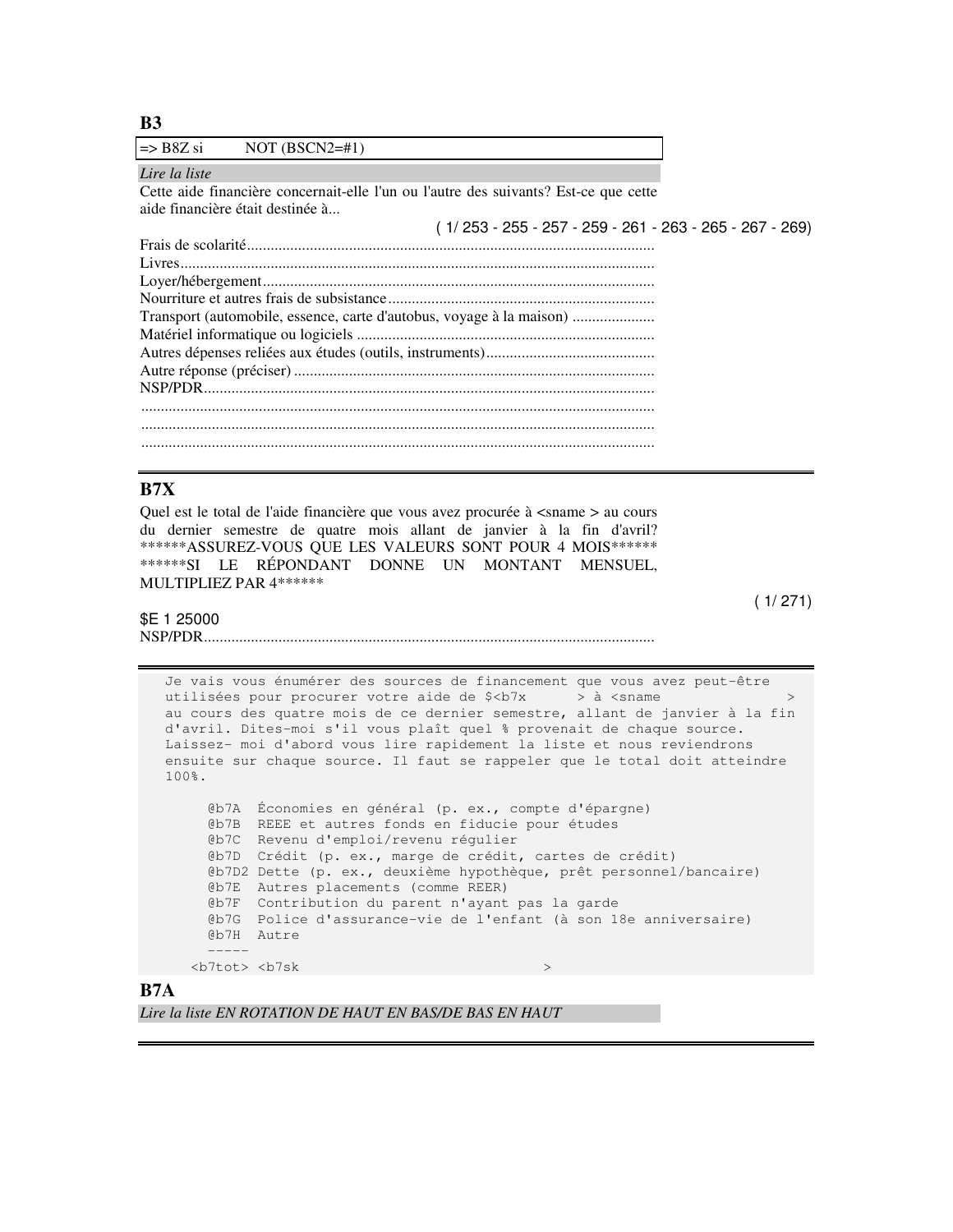#### **B8Z**

| $\Rightarrow$ P7T2 si P7TOT==99999 |                                                                                                                                                                                                                                                                                                                                              |
|------------------------------------|----------------------------------------------------------------------------------------------------------------------------------------------------------------------------------------------------------------------------------------------------------------------------------------------------------------------------------------------|
|                                    | Lors de notre conversation avec vous il y a quelques mois, nous vous avons<br>demandé le montant de l'aide financière que vous avez procurée à <sname><br/>pendant le semestre d'automne. Vous avez répondu que le montant s'élevait à<br/>environ \$<p7tot>. Ce chiffre vous semble-t-il exact ou aimeriez-vous le réviser?</p7tot></sname> |
|                                    |                                                                                                                                                                                                                                                                                                                                              |
|                                    |                                                                                                                                                                                                                                                                                                                                              |

#### **B8X**

Quel serait donc le total de l'aide financière que vous avez procurée à <sname > au cours du premier semestre de quatre mois, allant de la fin d'août à la fin de décembre? \*\*\*\*\*\*ASSUREZ-VOUS QUE LES VALEURS SONT POUR 4 MOIS\*\*\*\*\*\* \*\*\*\*\*\*SI LE RÉPONDANT DONNE UN MONTANT MENSUEL, MULTIPLIEZ PAR 4\*\*\*\*\*\*

\$E 0 25000

( 1/ 310)

 $(1/309)$ 

| . |  |
|---|--|
|   |  |
|   |  |

De quelles sources cette aide de \$<b8x > provenait-elle? Je vais vous énumérer des sources de financement que vous avez peut- être utilisées pour procurer votre aide à <sname > au cours des quatre mois du premier semestre, allant de septembre à la fin de décembre. Dites-moi s'il vous plaît quel % provenait de chaque source. Laissez- moi d'abord vous lire rapidement la liste et nous reviendrons ensuite sur chaque source. Il faut se rappeler que le total doit atteindre 100%.

 @b8A Économies en général (p. ex., compte d'épargne) @b8B REEE et autres fonds en fiducie pour études @b8C Revenu d'emploi/revenu régulier @b8D Crédit (p. ex., marge de crédit, cartes de crédit) @b8D2 Dette (p. ex., deuxième hypothèque, prêt personnel/bancaire) @b8E Autres placements (comme REER) @b8F Contribution du parent n'ayant pas la garde @b8G Police d'assurance-vie de l'enfant (à son 18e anniversaire) @b8H Autre -----  $\leftarrow$   $\leftarrow$   $\leftarrow$   $\leftarrow$   $\leftarrow$   $\leftarrow$   $\leftarrow$   $\leftarrow$   $\leftarrow$   $\leftarrow$   $\leftarrow$   $\leftarrow$   $\leftarrow$   $\leftarrow$   $\leftarrow$   $\leftarrow$   $\leftarrow$   $\leftarrow$   $\leftarrow$   $\leftarrow$   $\leftarrow$   $\leftarrow$   $\leftarrow$   $\leftarrow$   $\leftarrow$   $\leftarrow$   $\leftarrow$   $\leftarrow$   $\leftarrow$   $\leftarrow$   $\leftarrow$   $\leftarrow$   $\leftarrow$   $\leftarrow$   $\leftarrow$   $\leftarrow$   $\leftarrow$ 

#### **B12B**

En comptant les deux semestres de la dernière année scolaire, pendant combien de ses années d'études postsecondaires lui avez- vous procuré une aide financière?

...................................................................................................................................

( 1/ 358)

#### \$E 2 15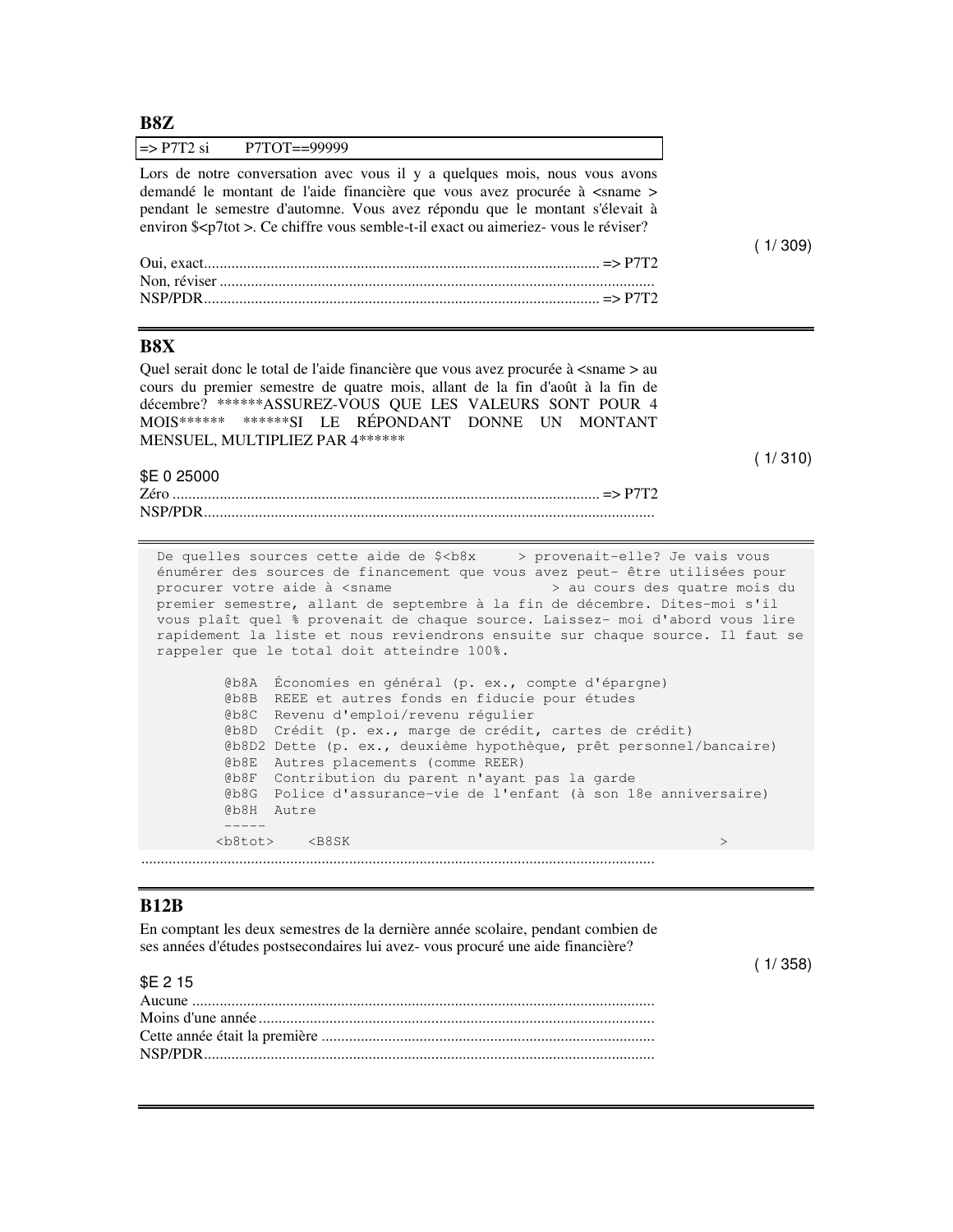**B12** 

| $\Rightarrow$ +2 si                            | $YRTOT = 999999$             |                        |                                                                                                                                                                                                                                                                                                                                                                                                                                                                                        |         |  |
|------------------------------------------------|------------------------------|------------------------|----------------------------------------------------------------------------------------------------------------------------------------------------------------------------------------------------------------------------------------------------------------------------------------------------------------------------------------------------------------------------------------------------------------------------------------------------------------------------------------|---------|--|
|                                                | $12ck$                       |                        | Vous dites avoir fourni une aide de \$ <yrtot> au cours des deux semestres de la<br/>dernière année scolaire. En tenant compte de cette somme, quelle serait selon vous<br/>la VALEUR TOTALE de toute l'aide financière que vous avez fournie pendant les<br/><br/>b12b &gt; années d'études postsecondaires, y compris l'année qui vient de se<br/>terminer? ******ASSUREZ- VOUS D'OBTENIR LA VALEUR TOTALE - SI<br/>C'EST UNE SOMME ANNUELLE, MULTIPLIEZ PAR LE # D'ANNÉES**</yrtot> |         |  |
| \$E 1 999998                                   |                              |                        |                                                                                                                                                                                                                                                                                                                                                                                                                                                                                        | (1/360) |  |
|                                                |                              |                        |                                                                                                                                                                                                                                                                                                                                                                                                                                                                                        |         |  |
|                                                |                              | NSP/PDF                |                                                                                                                                                                                                                                                                                                                                                                                                                                                                                        |         |  |
|                                                |                              |                        |                                                                                                                                                                                                                                                                                                                                                                                                                                                                                        |         |  |
|                                                |                              |                        |                                                                                                                                                                                                                                                                                                                                                                                                                                                                                        |         |  |
|                                                | étudiants eux-mêmes?         |                        | Lorsqu'il s'agit de payer les études postsecondaires, quelle devrait être la<br>part de responsabilité de chacun des suivants? C'est-à-dire, quel pourcentage<br>du coût devrait être assumé par les gouvernements, les parents et les                                                                                                                                                                                                                                                 |         |  |
| 100%                                           | Gouvernement @q4x<br>Parents | 0 <sub>q</sub>         | INSCRIRE 0-100%<br>LES RÉPONSES NE DOIVENT PAS DÉPASSER                                                                                                                                                                                                                                                                                                                                                                                                                                |         |  |
| Étudiants<br>INSCRIRE 999 POUR NSP/PDR<br>QO4Z |                              |                        |                                                                                                                                                                                                                                                                                                                                                                                                                                                                                        |         |  |
|                                                |                              | $\sim$ CTIMO $\Lambda$ |                                                                                                                                                                                                                                                                                                                                                                                                                                                                                        |         |  |

 $B4X$ 

 $<$ COMQ4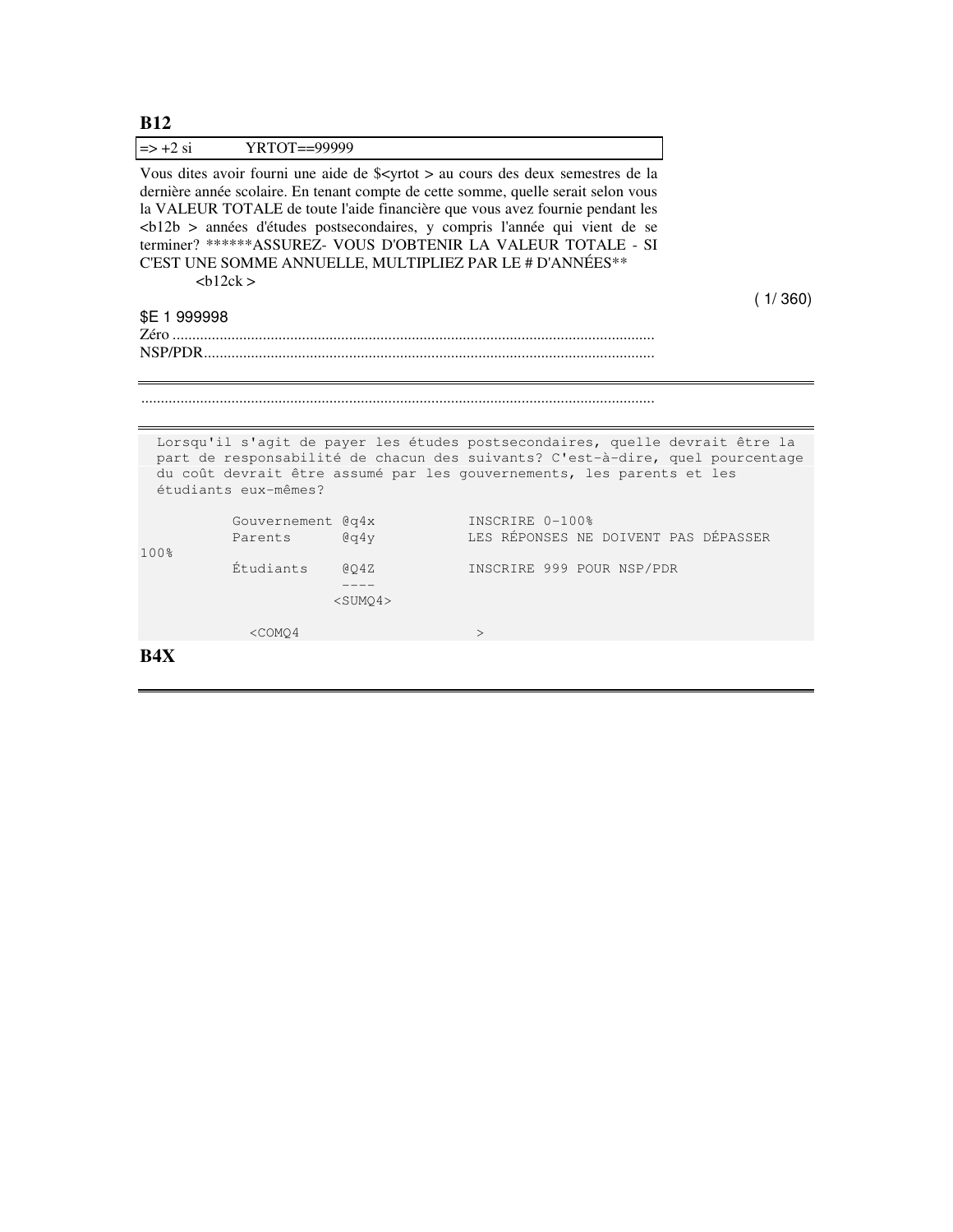#### **B50A**

*LIRE LA LISTE; ACCEPTER TOUTE RÉPONSE PERTINENTE*  Les prochaines questions concernent l'information que vous avez reçue ou auriez aimé recevoir touchant le coût des études. Quelles sources d'information sur le coût et le financement des études postsecondaires avez-vous utilisées, parmi les suivantes, avant qu'<heshe> ne commence ses études postsecondaires? Rotation  $\Rightarrow$  9 ( 1/ 381 - 383 - 385 - 387 - 389 - 391 - 393 - 395 - 397 - 399 - 401) Orienteurs scolaires ou enseignants?......................................................................... Agent de liaison du collège ou de l'université? ......................................................... Publications du collège ou de l'université, comme le calendrier universitaire ou Site Web du collège ou de l'unversitaire? ............................................................................................................ Livres et revues, comme l'Édition spéciale du magazine MacLean (L'Actualité), ou répertoire des bourses d'études...................................................................................................................... Discussions avec d'autres parents, des amis, membres de la famille, collègues? ...... Fonctionnaires provinciaux ou Sites Web sur l'aide financière provinciale? ............ Fonctionnaires fédéraux ou Sites Web sur l'aide financière du gouvernement fédéral, comme campusaccess.com? ................................................................................................... Site Web de la Fondation canadienne des bourses du millénaire? ............................ Conseillers en placement financier ou employés de banque?.................................... Aucune des précédentes ............................................................................=> INFO1 NSP/PDR...................................................................................................=> INFO2

 Pour les sources que vous avez utilisées, dites-moi s'il vous plaît quelle a été l'utilité de chacune pour vous informer, selon une échelle de 7 points où 1 signifie pas du tout utile, 7, extrêmement utile et le point milieu, 4, moyennement utile.

Appuyer sur "1" pour continuer @PB50

#### **PB50**

 $(1/403)$ 

Continue ....................................................................................................................

#### **B50A2**

 $Rotation = > B50K2$  $\Rightarrow$  +1 si NOT (B50A=#1)

*Et quelle a été l'utilité de/des...*  Orienteurs scolaires ou enseignants?

 $(1/404)$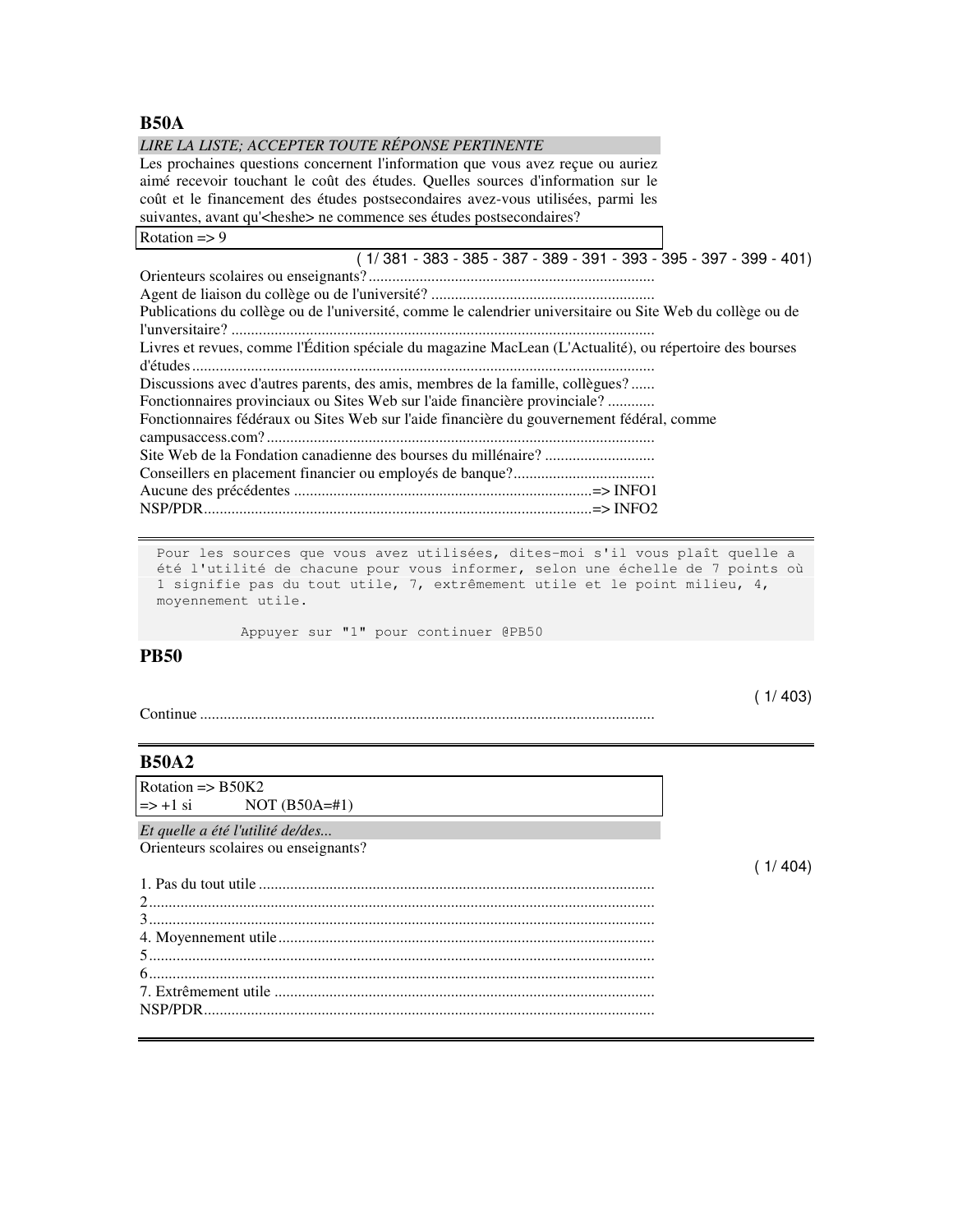**B50B2** 

| $  = > +1$ si NOT (B50A=#2)                     |    |
|-------------------------------------------------|----|
| Et quelle a été l'utilité de/des                |    |
| Agent de liaison du collège ou de l'université? |    |
|                                                 | 1/ |
|                                                 |    |
|                                                 |    |
|                                                 |    |
|                                                 |    |
|                                                 |    |
|                                                 |    |
|                                                 |    |
|                                                 |    |

#### **B50C2**

|                                  | $\Rightarrow$ +1 si NOT (B50A=#3)           |
|----------------------------------|---------------------------------------------|
| Et quelle a été l'utilité de/des |                                             |
|                                  | Publications du collège ou de l'université? |
|                                  |                                             |
|                                  |                                             |
|                                  |                                             |
|                                  |                                             |
|                                  |                                             |
|                                  |                                             |
|                                  |                                             |
|                                  |                                             |
|                                  |                                             |

**B50E2** 

NOT  $(B50A=\#4)$  $\Rightarrow$  +1 si Et quelle a été l'utilité de/des...

Livres et revues?

 $(1/407)$ 

 $405)$ 

 $(1/406)$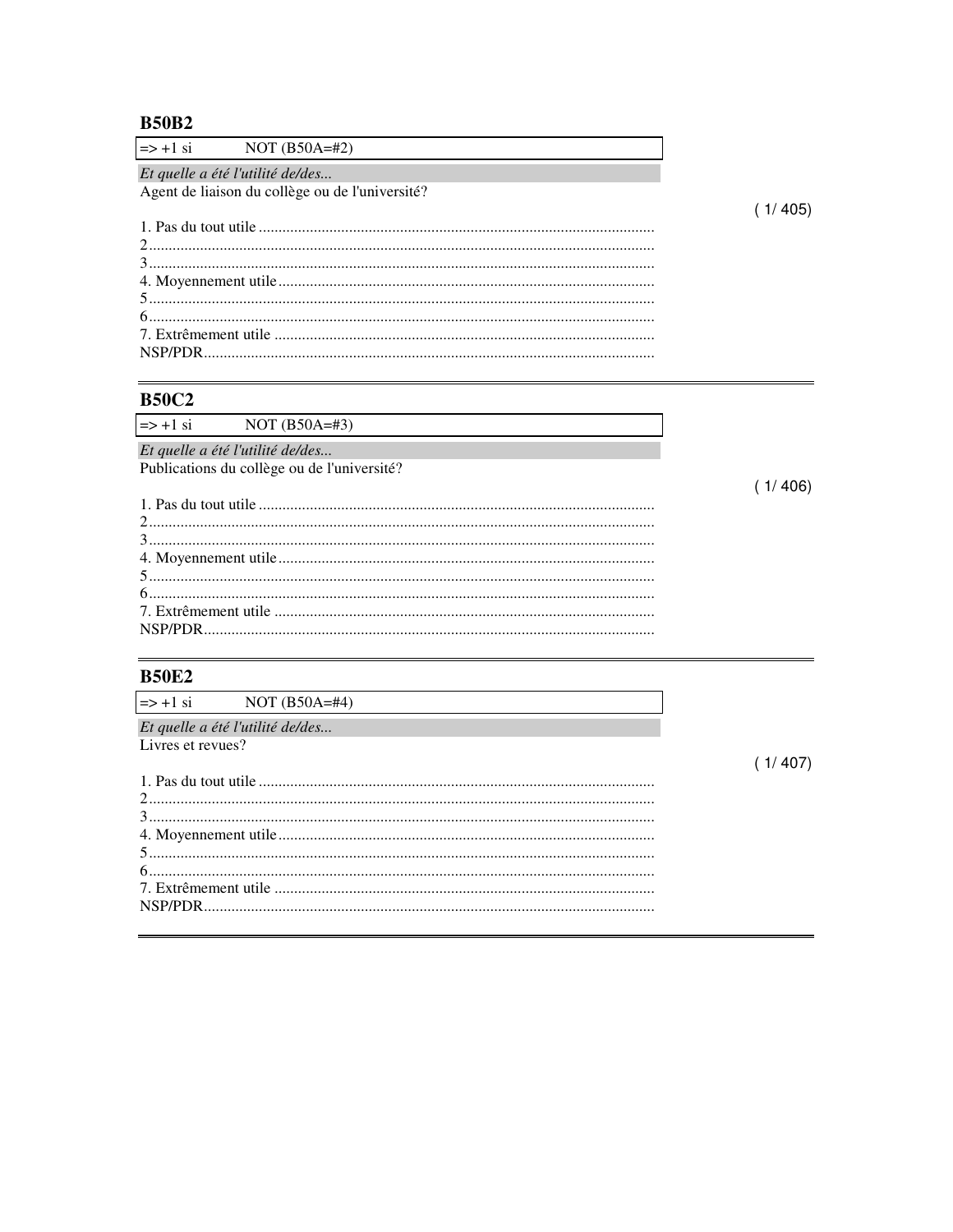**B50F2** 

| $ => +1$ si NOT (B50A=#5)                                                      |         |
|--------------------------------------------------------------------------------|---------|
| Et quelle a été l'utilité de/des                                               |         |
| Discussions avec d'autres parents, des amis, membres de la famille, collègues? |         |
|                                                                                | (1/408) |
|                                                                                |         |
|                                                                                |         |
|                                                                                |         |
|                                                                                |         |
|                                                                                |         |
|                                                                                |         |
|                                                                                |         |
| NSP/PPR                                                                        |         |

# **B50M2**

| $\Rightarrow$ +1 si NOT (B50A=#6)                                          |  |
|----------------------------------------------------------------------------|--|
| Et quelle a été l'utilité de/des                                           |  |
| Fonctionnaires provinciaux ou Sites Web sur l'aide financière provinciale? |  |
|                                                                            |  |
|                                                                            |  |
|                                                                            |  |
|                                                                            |  |
|                                                                            |  |
|                                                                            |  |
|                                                                            |  |
|                                                                            |  |
|                                                                            |  |

# **B50L2**

|                                  | $\Rightarrow$ +1 si NOT (B50A=#7)                                          |  |  |  |
|----------------------------------|----------------------------------------------------------------------------|--|--|--|
| Et quelle a été l'utilité de/des |                                                                            |  |  |  |
| fédéral?                         | Fonctionnaires fédéraux ou Sites Web sur l'aide financière du gouvernement |  |  |  |
|                                  |                                                                            |  |  |  |
|                                  |                                                                            |  |  |  |
|                                  |                                                                            |  |  |  |
|                                  |                                                                            |  |  |  |
|                                  |                                                                            |  |  |  |

 $(1/410)$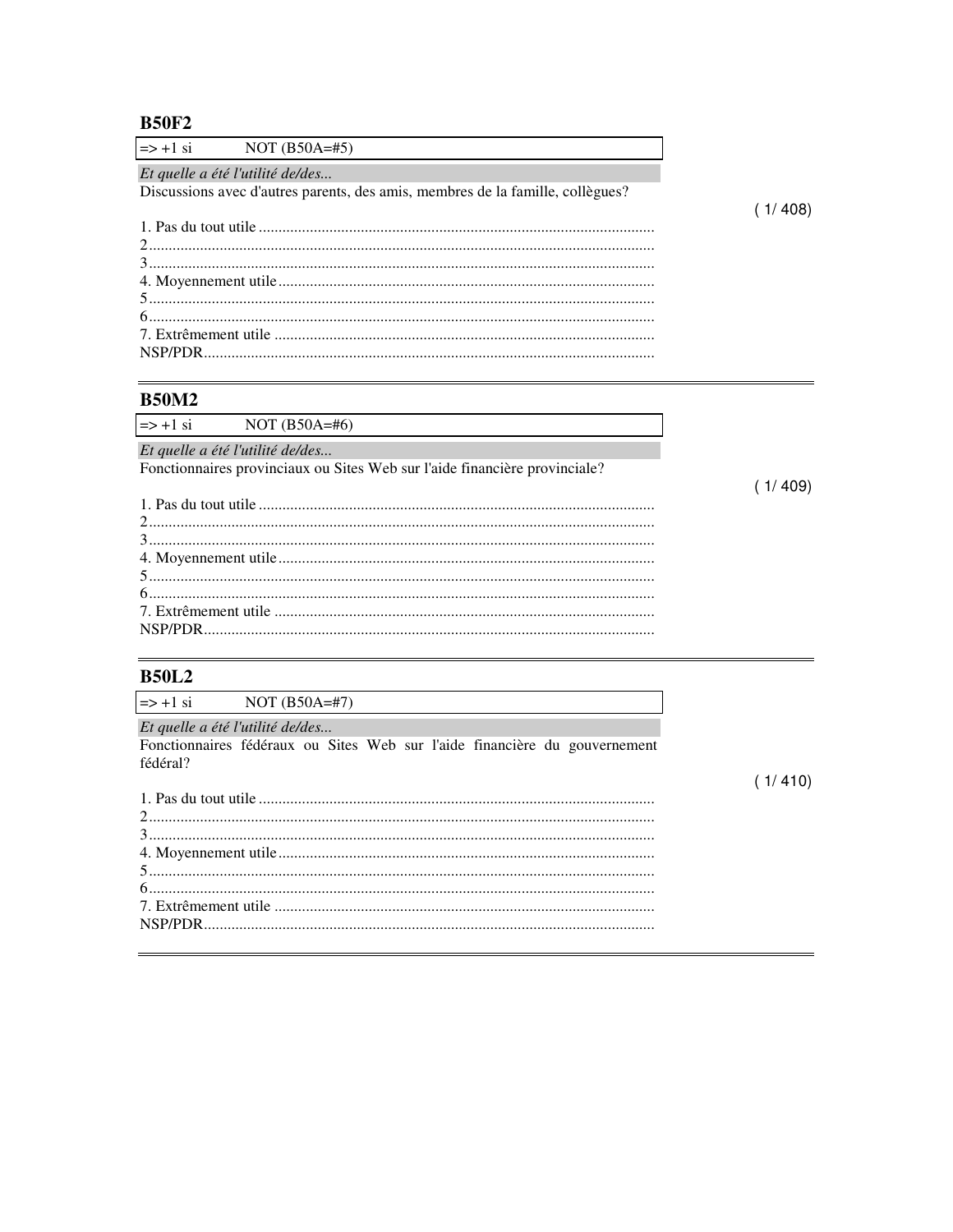**B50J2** 

| $\Rightarrow$ +1 si NOT (B50A=#8)                              |         |
|----------------------------------------------------------------|---------|
| Et quelle a été l'utilité de/des                               |         |
| Site Web de la Fondation canadienne des bourses du millénaire? |         |
|                                                                | (1/411) |
|                                                                |         |
|                                                                |         |
|                                                                |         |
|                                                                |         |
|                                                                |         |
|                                                                |         |
|                                                                |         |
|                                                                |         |
|                                                                |         |

# **B50K2**

| $\Rightarrow$ +1 si NOT (B50A=#9)                         |         |
|-----------------------------------------------------------|---------|
| Et quelle a été l'utilité de/des                          |         |
| Conseillers en placement financier ou employés de banque? |         |
|                                                           | (1/412) |
|                                                           |         |
|                                                           |         |
|                                                           |         |
|                                                           |         |
|                                                           |         |
|                                                           |         |
|                                                           |         |
|                                                           |         |
|                                                           |         |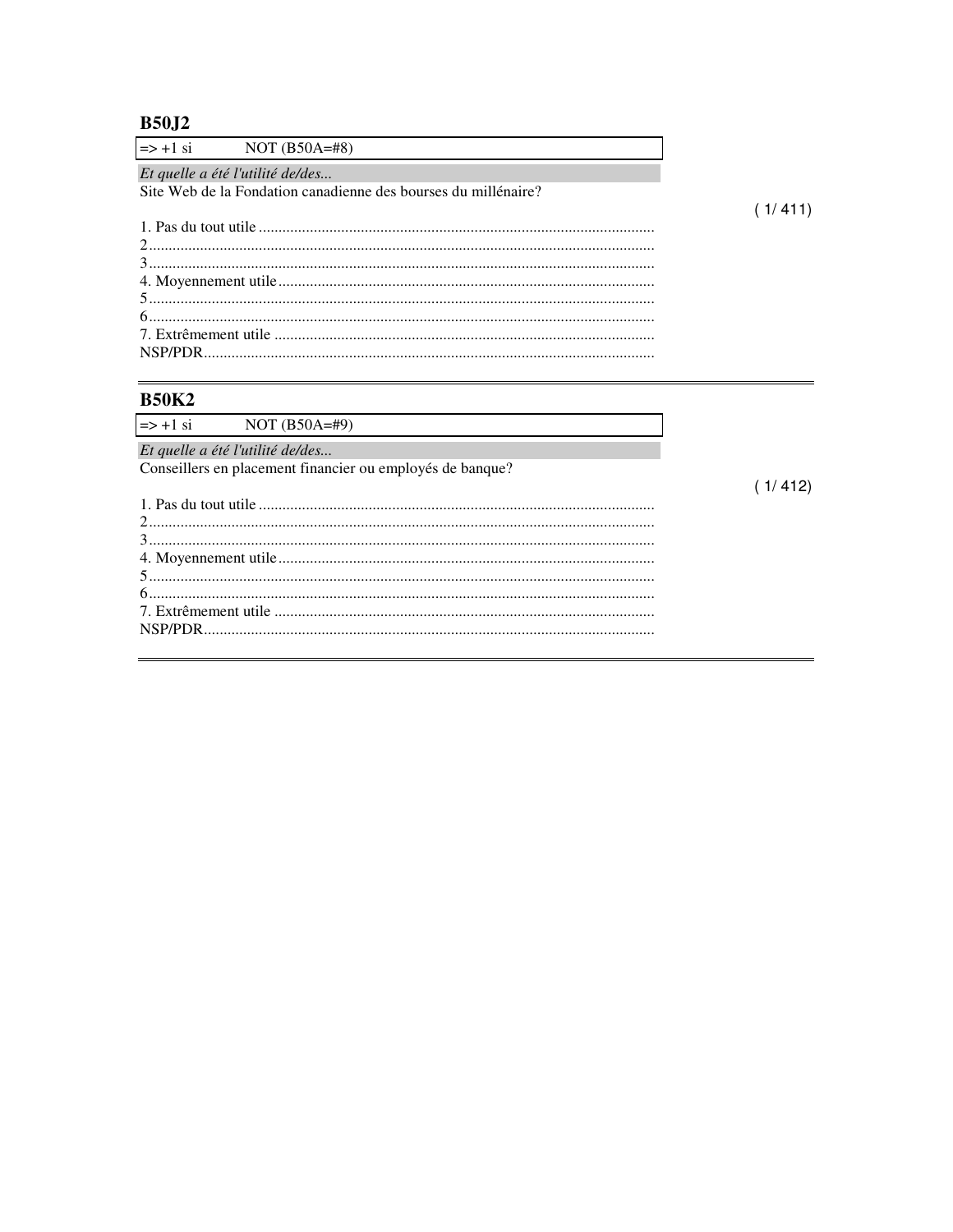# INFO1

| <i>NE PAS LIRE LA LISTE!</i>                                                       |
|------------------------------------------------------------------------------------|
| Où avez-vous lu, vu ou entendu quoi que ce soit par le passé touchant l'épargne en |
| vue des études postsecondaire de votre enfant?                                     |
| $(1/413 - 415 - 417 - 419 - 421 - 423 - 425 - 427 - 429 - 431)$                    |
|                                                                                    |
|                                                                                    |
|                                                                                    |
|                                                                                    |
|                                                                                    |
|                                                                                    |
|                                                                                    |
|                                                                                    |
|                                                                                    |
|                                                                                    |
|                                                                                    |
|                                                                                    |
|                                                                                    |
|                                                                                    |
|                                                                                    |
|                                                                                    |
|                                                                                    |
|                                                                                    |
|                                                                                    |
|                                                                                    |
|                                                                                    |
|                                                                                    |
|                                                                                    |

# INFO<sub>2</sub>

| <i>NE PAS LIRE LA LISTE!</i>                                                                                                                  |
|-----------------------------------------------------------------------------------------------------------------------------------------------|
| Si vous cherchiez aujourd'hui à vous renseigner sur l'épargne en vue des études                                                               |
| postsecondaires de votre enfant, où iriez-vous chercher cette information?<br>$(1/433 - 435 - 437 - 439 - 441 - 443 - 445 - 447 - 449 - 451)$ |
|                                                                                                                                               |
|                                                                                                                                               |
|                                                                                                                                               |
|                                                                                                                                               |
|                                                                                                                                               |
|                                                                                                                                               |
|                                                                                                                                               |
|                                                                                                                                               |
|                                                                                                                                               |
|                                                                                                                                               |
|                                                                                                                                               |
|                                                                                                                                               |
|                                                                                                                                               |
|                                                                                                                                               |
|                                                                                                                                               |
|                                                                                                                                               |
|                                                                                                                                               |
|                                                                                                                                               |
|                                                                                                                                               |
|                                                                                                                                               |
|                                                                                                                                               |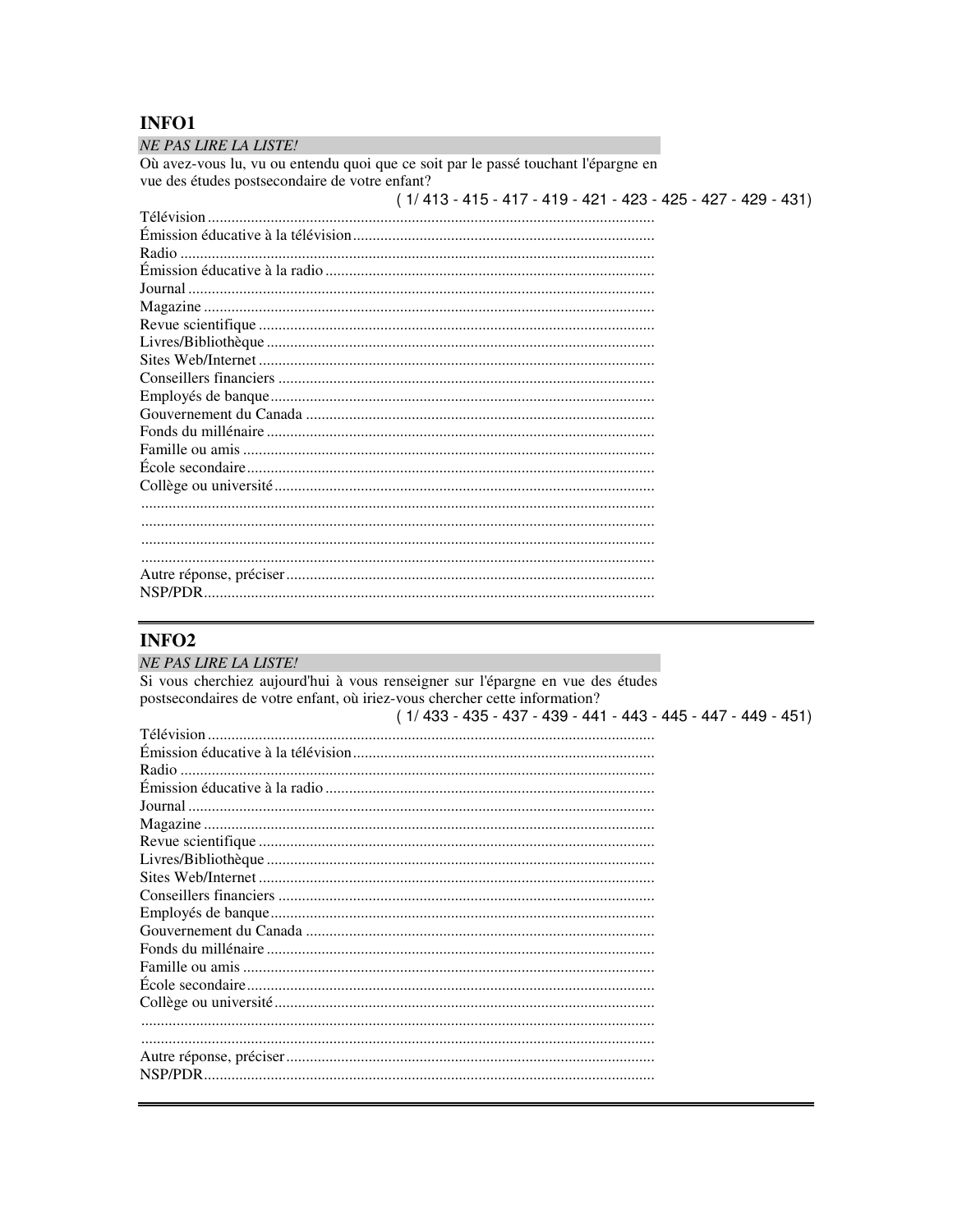**B52** 

| LIRE LA LISTE; ACCEPTER LES MENTIONS MULTIPLES                                             |
|--------------------------------------------------------------------------------------------|
| Sur quels sujets parmi les suivants auriez-vous aimé obtenir plus d'information            |
| avant qu' <heshe> ne commence son programme?</heshe>                                       |
| Rotation $\Rightarrow$ 10                                                                  |
| $(1/453 - 455 - 457 - 459 - 461 - 463 - 465 - 467 - 469 - 471)$                            |
|                                                                                            |
|                                                                                            |
|                                                                                            |
| Sources de prêts à votre disposition pour les aider durant leurs études                    |
|                                                                                            |
|                                                                                            |
| Information pour que votre fils ou fille demande une subvention, bourse ou bourse d'études |
| Information pour que votre fils ou fille FASSE UNE DEMANDE de prêt aux étudiants           |
|                                                                                            |
| Information sur les possibilités de remboursement et les obligations des étudiants         |
| NSP/PDR                                                                                    |
|                                                                                            |

#### **B53**

En réfléchissant à la période précédant les études postsecondaire, dans quelle mesure étiez-vous renseigné sur les frais, scolaires et autres, qu'<heshe> aurait à assumer? Veuillez répondre selon une échelle de 7 points où 1 signifie "pas du tout", 7, "dans une très grande mesure" et le point milieu, 4, "dans une certaine mesure".

## **B54**

Selon la même échelle, dans quelle mesure étiez-vous prêt financièrement à lui venir en aide, compte tenu de ce que vous savez maintenant au sujet des frais directs et indirects associés à ses études?

( 1/ 474) 1. Pas du tout ............................................................................................................. 2................................................................................................................................. 3................................................................................................................................. 4. Certaine mesure..................................................................................................... 5................................................................................................................................. 6................................................................................................................................. 7. Très grande mesure................................................................................................ NSP/PDR...................................................................................................................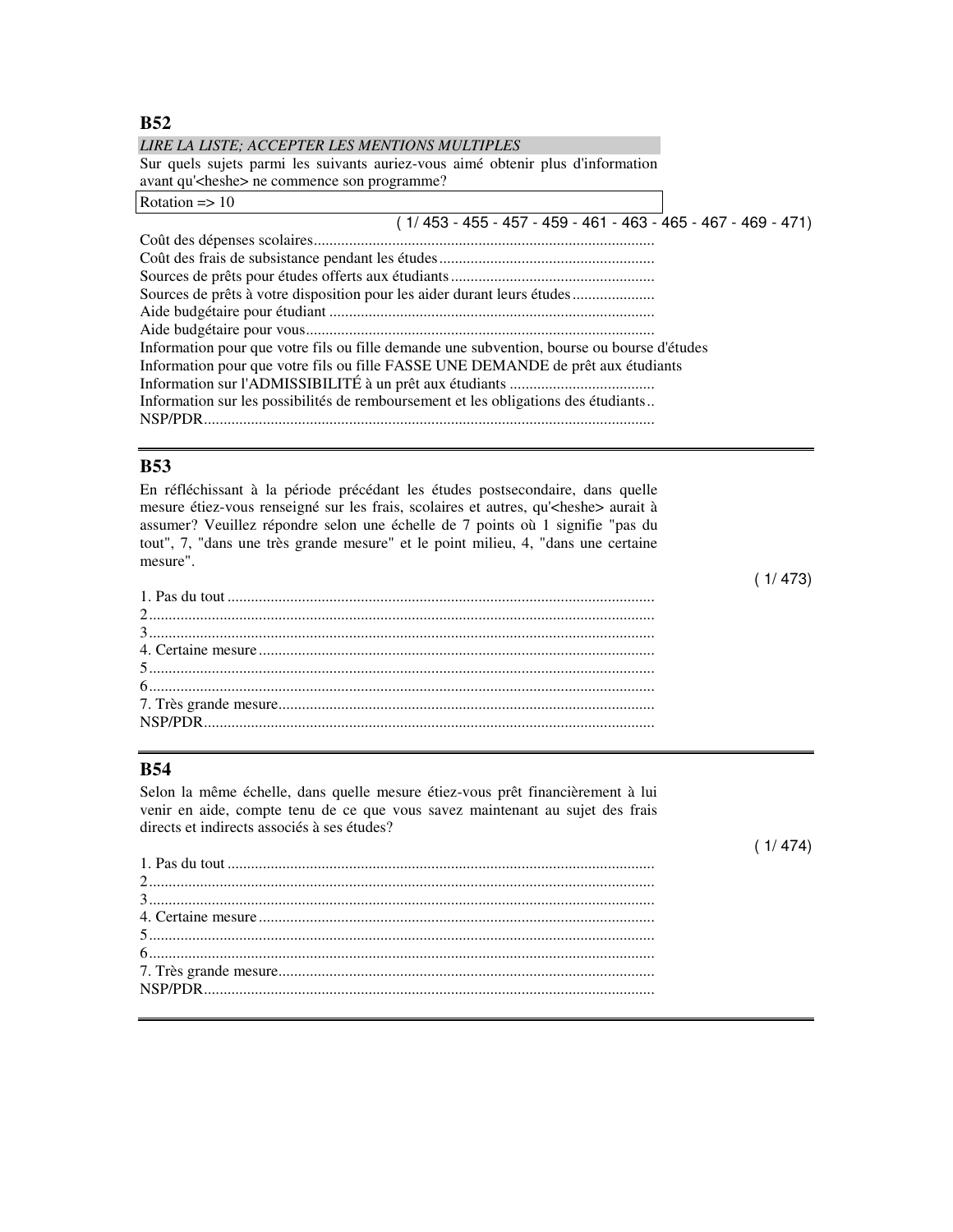**B55** 

| $\Rightarrow$ +2 si<br>$B54=#5-#7$                                                                                                                                                                                              |
|---------------------------------------------------------------------------------------------------------------------------------------------------------------------------------------------------------------------------------|
| Enfin, dans quelle mesure le fait d'être bien renseigné sur le coût des études<br>postsecondaires aurait-il, selon vous, modifié votre façon de vous préparer à cette<br>étape de la vie?                                       |
| (1/475)                                                                                                                                                                                                                         |
|                                                                                                                                                                                                                                 |
|                                                                                                                                                                                                                                 |
|                                                                                                                                                                                                                                 |
|                                                                                                                                                                                                                                 |
|                                                                                                                                                                                                                                 |
|                                                                                                                                                                                                                                 |
|                                                                                                                                                                                                                                 |
|                                                                                                                                                                                                                                 |
|                                                                                                                                                                                                                                 |
| <b>B56</b>                                                                                                                                                                                                                      |
| $\Rightarrow$ +1 si<br>NOT $(B55=\#5-\#7)$                                                                                                                                                                                      |
| De quelle manière le fait d'être mieux renseigné sur la réalité du financement des<br>études postsecondaires aurait-il modifié votre façon de vous préparer?<br>$(1/476 - 478 - 480 - 482 - 484 - 486 - 488 - 490 - 492 - 494)$ |
|                                                                                                                                                                                                                                 |
|                                                                                                                                                                                                                                 |
|                                                                                                                                                                                                                                 |
| Fait en sorte que mon enfant habite à la maison pendant ses études                                                                                                                                                              |
|                                                                                                                                                                                                                                 |

Fait inscrire mon enfant dans un établissement moins coûteux................................. Fait en sorte que mon enfant demande un prêt aux étudiants du gouvernement ....... Fait en sorte que mon enfant demande un prêt privé................................................. Fait épargner mon enfant en vue de ses études.......................................................... Établi un REEE ......................................................................................................... ................................................................................................................................... ................................................................................................................................... Autre réponse, préciser.............................................................................................. Aucun changement ....................................................................................................

# NSP/PDR...................................................................................................................

| <b>THNK</b>                                                                                                                                                                                                                                                      |         |  |
|------------------------------------------------------------------------------------------------------------------------------------------------------------------------------------------------------------------------------------------------------------------|---------|--|
| ÉCRAN DE REMERCIEMENT DE L'ÉTUDIANT RECRUTÉ Fin de l'entrevue                                                                                                                                                                                                    |         |  |
| Merci de votre collaboration et de votre temps!                                                                                                                                                                                                                  |         |  |
|                                                                                                                                                                                                                                                                  |         |  |
| F <sub>10</sub> 1                                                                                                                                                                                                                                                |         |  |
| Cette étude fait partie d'un vaste projet de recherche mené par la Fondation<br>canadienne des bourses du millénaire. Si vous souhaitez parler avec quelqu'un de<br>la Fondation au sujet de ce projet, vous pouvez téléphoner à Sean junor au (877)<br>786-3999 |         |  |
|                                                                                                                                                                                                                                                                  | (1/921) |  |